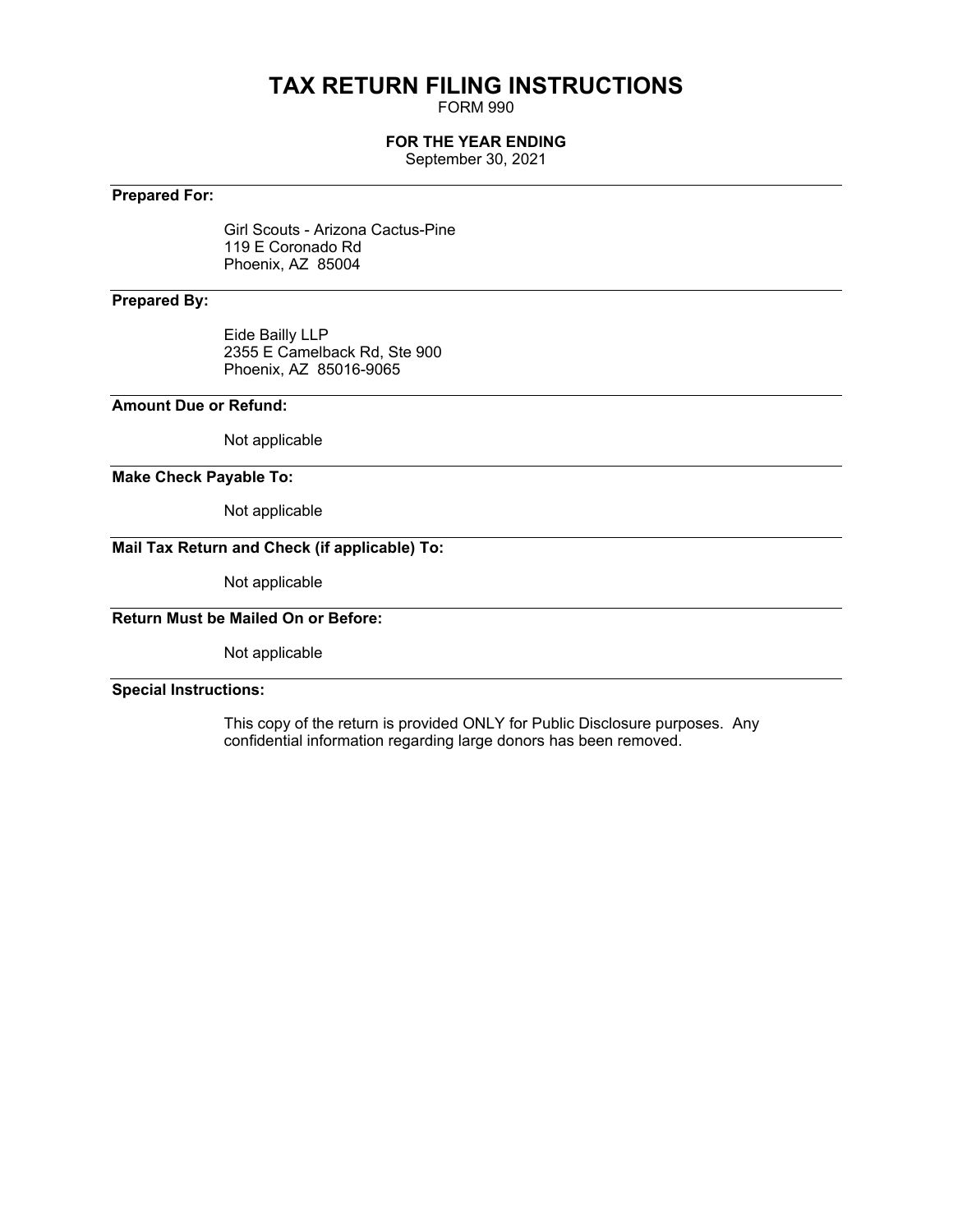|                                | Form <b>YYU</b>                                        |                        | <b>Return of Organization Exempt From Income Tax</b><br>Under section 501(c), 527, or 4947(a)(1) of the Internal Revenue Code (except private foundations)                 |                                                                                                                | OMB No. 1545-0047                        |
|--------------------------------|--------------------------------------------------------|------------------------|----------------------------------------------------------------------------------------------------------------------------------------------------------------------------|----------------------------------------------------------------------------------------------------------------|------------------------------------------|
|                                |                                                        |                        | Do not enter social security numbers on this form as it may be made public.                                                                                                |                                                                                                                |                                          |
|                                | Department of the Treasury<br>Internal Revenue Service |                        | Go to www.irs.gov/Form990 for instructions and the latest information.                                                                                                     |                                                                                                                | <b>Open to Public</b><br>Inspection      |
|                                |                                                        |                        | OCT 1,<br>2020<br>A For the 2020 calendar year, or tax year beginning                                                                                                      | and ending SEP 30, 2021                                                                                        |                                          |
|                                | <b>B</b> Check if<br>applicable:                       |                        | <b>C</b> Name of organization                                                                                                                                              | D Employer identification number                                                                               |                                          |
|                                | Address<br>change                                      |                        | GIRL SCOUTS - ARIZONA CACTUS-PINE                                                                                                                                          |                                                                                                                |                                          |
|                                | Name<br>change                                         |                        | Doing business as                                                                                                                                                          | 86-0133397                                                                                                     |                                          |
|                                | Initial<br>return<br>Final<br>return/                  |                        | Number and street (or P.O. box if mail is not delivered to street address)<br>Room/suite<br>119 E CORONADO RD                                                              | E Telephone number<br>$602 - 452 - 7000$                                                                       |                                          |
|                                | termin-<br>ated                                        |                        | City or town, state or province, country, and ZIP or foreign postal code                                                                                                   | G Gross receipts \$                                                                                            | 25, 565, 159.                            |
|                                | Amended<br> return                                     |                        | 85004<br>PHOENIX, AZ                                                                                                                                                       | H(a) Is this a group return                                                                                    |                                          |
|                                | Applica-<br>Ition<br>pending                           |                        | F Name and address of principal officer: LUPE CAMARGO                                                                                                                      | for subordinates?                                                                                              | $\sqrt{}$ Yes $\sqrt{}$ X $\sqrt{}$ No   |
|                                |                                                        |                        | SAME AS C ABOVE                                                                                                                                                            | $H(b)$ Are all subordinates included? $\Box$ Yes                                                               | No                                       |
|                                |                                                        |                        | Tax-exempt status: $\boxed{\mathbf{X}}$ 501(c)(3)<br>$501(c)$ (<br>$\blacktriangleleft$ (insert no.)<br>$4947(a)(1)$ or<br>J Website: WWW.GIRLSCOUTSAZ.ORG                 | 527                                                                                                            | If "No," attach a list. See instructions |
|                                |                                                        |                        | <b>K</b> Form of organization: $\boxed{\mathbf{X}}$ Corporation<br>Association<br>Other $\blacktriangleright$<br>Trust                                                     | $H(c)$ Group exemption number $\blacktriangleright$<br>L Year of formation: 1936 M State of legal domicile: AZ |                                          |
|                                | Part II                                                | <b>Summary</b>         |                                                                                                                                                                            |                                                                                                                |                                          |
|                                |                                                        |                        | Briefly describe the organization's mission or most significant activities: AS THE PREEMINENT LEADERSHIP                                                                   |                                                                                                                |                                          |
|                                | 1.                                                     |                        | DEVELOPMENT ORGANIZATION FOR GIRLS, THE GIRL SCOUT (CONT'D ON SCH O)                                                                                                       |                                                                                                                |                                          |
| Activities & Governance        |                                                        |                        |                                                                                                                                                                            |                                                                                                                |                                          |
|                                | 2                                                      |                        | Check this box $\blacktriangleright$ $\Box$ if the organization discontinued its operations or disposed of more than 25% of its net assets.                                |                                                                                                                | 21                                       |
|                                | З                                                      |                        | Number of voting members of the governing body (Part VI, line 1a)                                                                                                          | 3<br>$\overline{\mathbf{4}}$                                                                                   | $\overline{21}$                          |
|                                | 4                                                      |                        |                                                                                                                                                                            |                                                                                                                | 131                                      |
|                                | 5                                                      |                        |                                                                                                                                                                            | 5                                                                                                              | 6357                                     |
|                                | 6                                                      |                        |                                                                                                                                                                            | 6                                                                                                              |                                          |
|                                |                                                        |                        | 7 a Total unrelated business revenue from Part VIII, column (C), line 12                                                                                                   | 7a                                                                                                             | 0.                                       |
|                                |                                                        |                        |                                                                                                                                                                            | 7b                                                                                                             | 0.                                       |
|                                |                                                        |                        |                                                                                                                                                                            | <b>Prior Year</b>                                                                                              | <b>Current Year</b>                      |
|                                | 8                                                      |                        | Contributions and grants (Part VIII, line 1h)                                                                                                                              | 1,498,660.                                                                                                     | 5,422,602.                               |
|                                | 9                                                      |                        | Program service revenue (Part VIII, line 2g)                                                                                                                               | 153,978.                                                                                                       | 696,220.                                 |
| Revenue                        | 10                                                     |                        |                                                                                                                                                                            | 581,650.                                                                                                       | 653,164.                                 |
|                                | 11                                                     |                        | Other revenue (Part VIII, column (A), lines 5, 6d, 8c, 9c, 10c, and 11e)                                                                                                   | 9,765,140.                                                                                                     | 6, 375, 132.                             |
|                                | 12                                                     |                        | Total revenue - add lines 8 through 11 (must equal Part VIII, column (A), line 12)                                                                                         | 11,999,428.                                                                                                    | 13, 147, 118.                            |
|                                | 13                                                     |                        | Grants and similar amounts paid (Part IX, column (A), lines 1-3)<br><u> 1986 - Jan Start Barbar, mars ar st</u>                                                            | 159,990.                                                                                                       | 53,327.                                  |
|                                | 14                                                     |                        | Benefits paid to or for members (Part IX, column (A), line 4)                                                                                                              | 0.                                                                                                             | 0.                                       |
| w                              |                                                        |                        | 15 Salaries, other compensation, employee benefits (Part IX, column (A), lines 5-10)                                                                                       | 6,036,815.                                                                                                     | 5,756,744.                               |
|                                |                                                        |                        |                                                                                                                                                                            | 0.                                                                                                             | 0.                                       |
| Expense                        |                                                        |                        | 518,340.<br><b>b</b> Total fundraising expenses (Part IX, column (D), line 25)                                                                                             |                                                                                                                |                                          |
|                                | 17                                                     |                        |                                                                                                                                                                            | 5,102,695.                                                                                                     | 4,665,056.                               |
|                                | 18                                                     |                        | Total expenses. Add lines 13-17 (must equal Part IX, column (A), line 25) [                                                                                                | 11, 299, 500.                                                                                                  | 10,475,127.                              |
|                                | 19                                                     |                        | Revenue less expenses. Subtract line 18 from line 12                                                                                                                       | 699,928.                                                                                                       | 2,671,991.                               |
|                                |                                                        |                        |                                                                                                                                                                            | <b>Beginning of Current Year</b>                                                                               | <b>End of Year</b>                       |
|                                | 20                                                     |                        | Total assets (Part X, line 16)                                                                                                                                             | 39,892,582.                                                                                                    | 43,805,529.                              |
|                                | 21                                                     |                        | Total liabilities (Part X, line 26)                                                                                                                                        | 4,270,597.                                                                                                     | 3,789,551.                               |
| Net Assets or<br>Eund Balances | 22                                                     |                        |                                                                                                                                                                            | 35,621,985.                                                                                                    | 40,015,978.                              |
|                                | Part II                                                | <b>Signature Block</b> |                                                                                                                                                                            |                                                                                                                |                                          |
|                                |                                                        |                        | Under penalties of perjury, I declare that I have examined this return, including accompanying schedules and statements, and to the best of my knowledge and belief, it is |                                                                                                                |                                          |
|                                |                                                        |                        | true, correct, and complete. Declaration of preparer (other than officer) is based on all information of which preparer has any knowledge.                                 |                                                                                                                |                                          |
|                                |                                                        |                        | Lope Camorgo                                                                                                                                                               |                                                                                                                |                                          |
| Sign                           |                                                        |                        | Signature of officer                                                                                                                                                       | Date<br>01.28.2022                                                                                             |                                          |
| Here                           |                                                        |                        | LUPE CAMARGO, BOARD CHAIR                                                                                                                                                  |                                                                                                                |                                          |
|                                |                                                        |                        | Type or print name and title                                                                                                                                               |                                                                                                                |                                          |

|                 | $. 7.000$ or $. 0.1111$ . The state of the state of $. 0.000$                   |                      |      |                                                                         |
|-----------------|---------------------------------------------------------------------------------|----------------------|------|-------------------------------------------------------------------------|
|                 | Print/Type preparer's name                                                      | Preparer's signature | Date | <b>PTIN</b><br>Check                                                    |
| Paid            | BRENDA ANN BLUNT, CPA                                                           | BRENDA ANN BLUNT,    |      | P00075126<br>$CP$ $01/24/22$ $\frac{1}{8}$ self-employed                |
| Preparer        | L EIDE BAILLY LLP<br>Firm's name                                                |                      |      | $!\mathsf{Firm}\mathsf{S}\mathsf{EIN} \blacktriangleright 45 - 0250958$ |
| Use Only        | Firm's address 2355 E CAMELBACK RD, STE 900                                     |                      |      |                                                                         |
|                 | PHOENIX, AZ 85016-9065                                                          |                      |      | Phone no. $480 - 315 - 1040$                                            |
|                 | May the IRS discuss this return with the preparer shown above? See instructions |                      |      | ΧI<br>Yes<br>No                                                         |
| 032001 12-23-20 | LHA For Paperwork Reduction Act Notice, see the separate instructions.          |                      |      | Form 990 (2020)                                                         |

SEE SCHEDULE O FOR ORGANIZATION MISSION STATEMENT CONTINUATION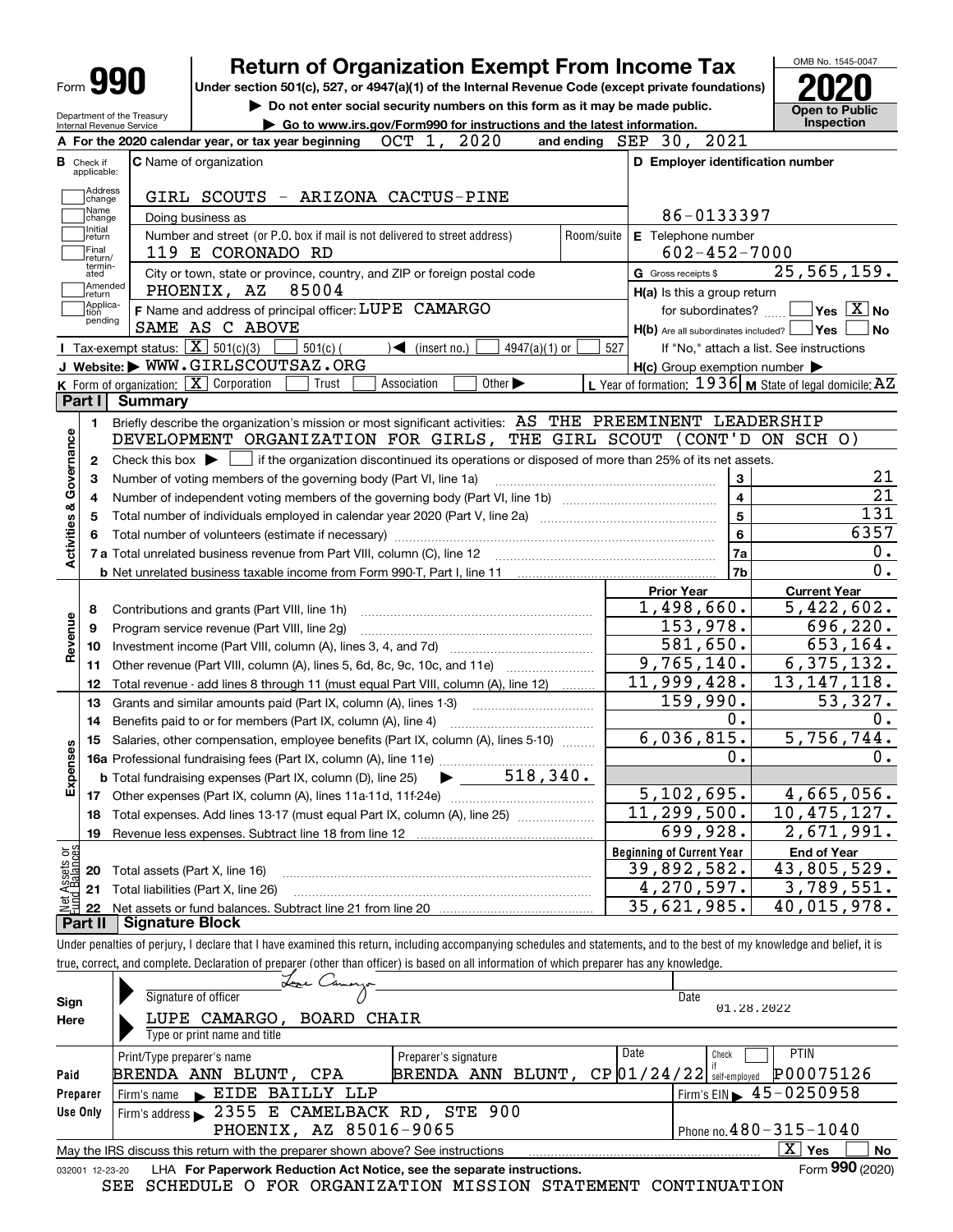|              | GIRL SCOUTS - ARIZONA CACTUS-PINE<br>86-0133397<br>Page 2<br>Form 990 (2020)                                                                           |
|--------------|--------------------------------------------------------------------------------------------------------------------------------------------------------|
|              | <b>Part III   Statement of Program Service Accomplishments</b>                                                                                         |
|              | $\boxed{\textbf{X}}$                                                                                                                                   |
| 1            | Briefly describe the organization's mission:                                                                                                           |
|              | GIRL SCOUTING BUILDS GIRLS OF COURAGE, CONFIDENCE, AND CHARACTER, WHO                                                                                  |
|              | MAKE THE WORLD A BETTER PLACE.                                                                                                                         |
|              |                                                                                                                                                        |
|              |                                                                                                                                                        |
|              |                                                                                                                                                        |
| $\mathbf{2}$ | Did the organization undertake any significant program services during the year which were not listed on the                                           |
|              | $Yes \ \boxed{X}$ No<br>prior Form 990 or 990-EZ?                                                                                                      |
|              | If "Yes," describe these new services on Schedule O.                                                                                                   |
| 3            | $\sqrt{}$ Yes $\sqrt{}$ X $\sqrt{}$ No<br>Did the organization cease conducting, or make significant changes in how it conducts, any program services? |
|              |                                                                                                                                                        |
|              | If "Yes," describe these changes on Schedule O.                                                                                                        |
| 4            | Describe the organization's program service accomplishments for each of its three largest program services, as measured by expenses.                   |
|              | Section 501(c)(3) and 501(c)(4) organizations are required to report the amount of grants and allocations to others, the total expenses, and           |
|              | revenue, if any, for each program service reported.                                                                                                    |
| 4a           | 5, 146, 163.<br>$7,598.$ (Revenue \$<br>7,051,364.<br>including grants of \$<br>(Code:<br>(Expenses \$                                                 |
|              | GIRL PROGRAM: THE GIRL SCOUT LEADERSHIP EXPERIENCE INCLUDES ENGAGING,                                                                                  |
|              | CHALLENGING, AND IMPACTFUL PROGRAMS THAT HELP GIRLS DEVELOP A STRONG                                                                                   |
|              | SENSE OF SELF WHILE CONNECTING WITH OTHERS AND TAKING ACTION TO IMPROVE                                                                                |
|              | THEIR COMMUNITIES. GIRL SCOUTS LEAD THEIR OWN ADVENTURE AND JOIN WITH                                                                                  |
|              |                                                                                                                                                        |
|              | OTHERS IN AN ALL-GIRL ENVIRONMENT TO CHOOSE THE ACTIVITIES THAT                                                                                        |
|              | INTEREST THEM MOST. GIRLS GAIN IMPORTANT SKILLS THROUGH HANDS-ON                                                                                       |
|              | STEM, OUTDOORS, LIFE SKILLS, AND<br>PROGRAMS IN FOUR AREAS:                                                                                            |
|              | ENTREPRENEURSHIP. OUTDOOR SKILL DEVELOPMENT, INCLUDING DAY AND                                                                                         |
|              | OVERNIGHT CAMP EXPERIENCES AT THE COUNCIL'S FOUR CAMPS,<br>IS A HALLMARK                                                                               |
|              | OF THE GIRL SCOUT PROGRAM.<br>THE GIRL SCOUT COOKIE PROGRAM IS ALSO AT THE                                                                             |
|              | CORE OF GIRL SCOUTING, DEVELOPING VITAL FINANCIAL LITERACY AND                                                                                         |
|              | ENTREPRENEURIAL SKILLS WHILE PROVIDING GIRLS A MEANS (CON'T ON SCH O)                                                                                  |
|              |                                                                                                                                                        |
| 4b           | 6,937.<br>1, 227, 753. including grants of \$<br>) (Revenue \$<br>(Code:<br>(Expenses \$                                                               |
|              | MEMBERSHIP SUPPORT PROVIDES RESOURCES AND SERVICES TO RECRUIT AND                                                                                      |
|              | RETAIN GIRL MEMBERS AND SUPPORT TROOP AND SERVICE UNIT VOLUNTEERS                                                                                      |
|              | THROUGHOUT THE COUNCIL'S JURISDICTION. FOR THE 2020/2021 MEMBERSHIP                                                                                    |
|              | YEAR, THE COUNCIL HAD 11,966 GIRL MEMBERS ACTIVE IN 979 TROOPS AND                                                                                     |
|              | PROGRAM CENTERS.                                                                                                                                       |
|              |                                                                                                                                                        |
|              |                                                                                                                                                        |
|              |                                                                                                                                                        |
|              |                                                                                                                                                        |
|              |                                                                                                                                                        |
|              |                                                                                                                                                        |
|              |                                                                                                                                                        |
|              |                                                                                                                                                        |
| 4с           | $\overline{18,736}$ .<br>1,490,748. including grants of \$<br>44, 547. $($ Revenue \$<br>(Expenses \$<br>(Code:                                        |
|              | VOLUNTEER SUPPORT PROVIDES SERVICES AND RESOURCES TO RECRUIT, MANAGE,                                                                                  |
|              | AND RETAIN A STRONG CORPS OF VOLUNTEERS WHO PROVIDE DIRECT PROGRAM                                                                                     |
|              | DELIVERY TO GIRLS. VOLUNTEER SUPPORT ALSO INCLUDES VITAL PROGRAM AND                                                                                   |
|              | SAFETY TRAINING TO ENSURE A WELL-EQUIPPED CADRE OF DIVERSE VOLUNTEERS                                                                                  |
|              |                                                                                                                                                        |
|              | THE COUNCIL HAD 6,357 ADULT MEMBERS<br>WHO ARE ESSENTIAL TO OUR SUCCESS.                                                                               |
|              | 2020/2021 MEMBERSHIP YEAR. GRANTS INCLUDED \$10,582 FOR DUES<br>DURING THE                                                                             |
|              | TO TROOP CO-LEADERS TO ENCOURAGE ADULT VOLUNTEER SUPPORT.<br>ASSISTANCE                                                                                |
|              | THE REMAINING GRANT AMOUNT OF \$33,965 WAS FOR GIRL SUPPORT.                                                                                           |
|              |                                                                                                                                                        |
|              |                                                                                                                                                        |
|              |                                                                                                                                                        |
|              |                                                                                                                                                        |
|              |                                                                                                                                                        |
| 4d.          | Other program services (Describe on Schedule O.)                                                                                                       |
|              | 1,096.<br>428, 792. including grants of \$<br>$1,182.$ (Revenue \$<br>(Expenses \$                                                                     |
| 4е           | 8,293,456.<br>Total program service expenses                                                                                                           |
|              | Form 990 (2020)                                                                                                                                        |
|              | SEE SCHEDULE O FOR CONTINUATION(S)<br>032002 12-23-20                                                                                                  |
|              |                                                                                                                                                        |
|              |                                                                                                                                                        |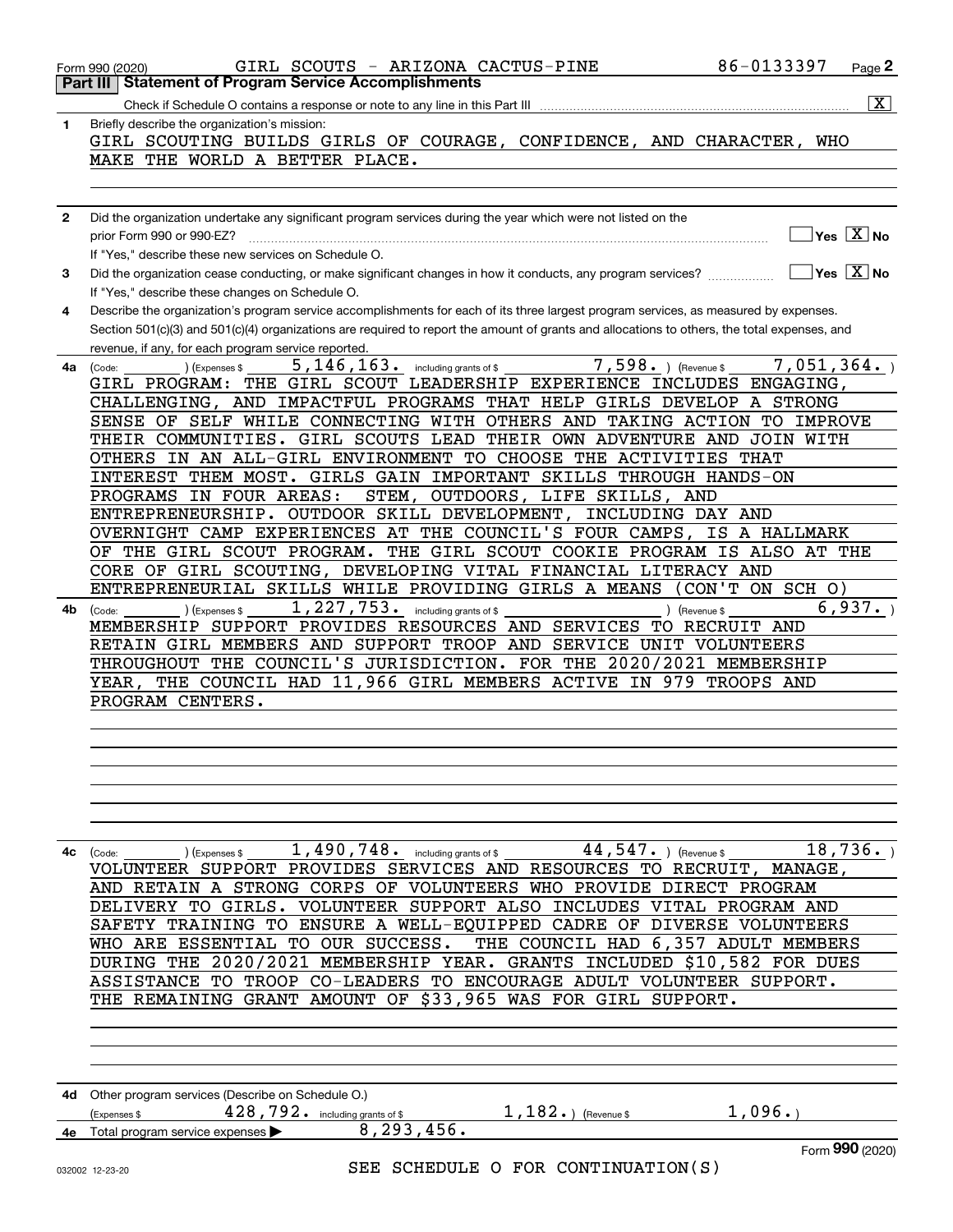|  | Form 990 (2020) |
|--|-----------------|

Form 990 (2020) GIRL SCOUTS **- ARIZONA** CACTUS-PINE 86-0133397 <sub>Page</sub> 3<br>**Part IV | Checklist of Required Schedules** 

|     |                                                                                                                                                                                                                                                   |                 | Yes   No                |   |
|-----|---------------------------------------------------------------------------------------------------------------------------------------------------------------------------------------------------------------------------------------------------|-----------------|-------------------------|---|
| 1   | Is the organization described in section $501(c)(3)$ or $4947(a)(1)$ (other than a private foundation)?                                                                                                                                           |                 |                         |   |
|     | If "Yes," complete Schedule A measured and the complete schedule A measured and the Schedule A measured and the                                                                                                                                   | 1               | X                       |   |
| 2   |                                                                                                                                                                                                                                                   | $\overline{2}$  | $\overline{\mathtt{x}}$ |   |
| З   | Did the organization engage in direct or indirect political campaign activities on behalf of or in opposition to candidates for                                                                                                                   |                 |                         |   |
|     |                                                                                                                                                                                                                                                   | 3               |                         | x |
| 4   | Section 501(c)(3) organizations. Did the organization engage in lobbying activities, or have a section 501(h) election in effect                                                                                                                  |                 |                         |   |
|     |                                                                                                                                                                                                                                                   | 4               |                         | X |
| 5   | Is the organization a section 501(c)(4), 501(c)(5), or 501(c)(6) organization that receives membership dues, assessments, or                                                                                                                      |                 |                         |   |
|     |                                                                                                                                                                                                                                                   | 5               |                         | X |
| 6   | Did the organization maintain any donor advised funds or any similar funds or accounts for which donors have the right to                                                                                                                         |                 |                         |   |
|     | provide advice on the distribution or investment of amounts in such funds or accounts? If "Yes," complete Schedule D, Part I                                                                                                                      | 6               |                         | x |
| 7   | Did the organization receive or hold a conservation easement, including easements to preserve open space,                                                                                                                                         |                 |                         |   |
|     |                                                                                                                                                                                                                                                   | 7               |                         | x |
| 8   | Did the organization maintain collections of works of art, historical treasures, or other similar assets? If "Yes," complete                                                                                                                      |                 |                         |   |
|     |                                                                                                                                                                                                                                                   | 8               |                         | x |
| 9   | Did the organization report an amount in Part X, line 21, for escrow or custodial account liability, serve as a custodian for                                                                                                                     |                 |                         |   |
|     | amounts not listed in Part X; or provide credit counseling, debt management, credit repair, or debt negotiation services?                                                                                                                         |                 |                         |   |
|     |                                                                                                                                                                                                                                                   | 9               |                         | x |
| 10  | Did the organization, directly or through a related organization, hold assets in donor-restricted endowments                                                                                                                                      |                 |                         |   |
|     |                                                                                                                                                                                                                                                   | 10              |                         | х |
| 11  | If the organization's answer to any of the following questions is "Yes," then complete Schedule D, Parts VI, VIII, VIII, IX, or X                                                                                                                 |                 |                         |   |
|     | as applicable.                                                                                                                                                                                                                                    |                 |                         |   |
|     | a Did the organization report an amount for land, buildings, and equipment in Part X, line 10? If "Yes," complete Schedule D,                                                                                                                     |                 |                         |   |
|     |                                                                                                                                                                                                                                                   | 11a             | Х                       |   |
|     | <b>b</b> Did the organization report an amount for investments - other securities in Part X, line 12, that is 5% or more of its total                                                                                                             |                 |                         |   |
|     |                                                                                                                                                                                                                                                   | 11b             |                         | x |
|     | c Did the organization report an amount for investments - program related in Part X, line 13, that is 5% or more of its total                                                                                                                     |                 |                         |   |
|     |                                                                                                                                                                                                                                                   | 11c             |                         | x |
|     | d Did the organization report an amount for other assets in Part X, line 15, that is 5% or more of its total assets reported in                                                                                                                   |                 |                         | х |
|     |                                                                                                                                                                                                                                                   | 11d             | X                       |   |
| е   | Did the organization report an amount for other liabilities in Part X, line 25? If "Yes," complete Schedule D, Part X                                                                                                                             | 11e             |                         |   |
| f   | Did the organization's separate or consolidated financial statements for the tax year include a footnote that addresses                                                                                                                           |                 | X                       |   |
|     | the organization's liability for uncertain tax positions under FIN 48 (ASC 740)? If "Yes," complete Schedule D, Part X<br>12a Did the organization obtain separate, independent audited financial statements for the tax year? If "Yes," complete | 11f             |                         |   |
|     |                                                                                                                                                                                                                                                   |                 | X                       |   |
|     | <b>b</b> Was the organization included in consolidated, independent audited financial statements for the tax year?                                                                                                                                | 12a             |                         |   |
|     |                                                                                                                                                                                                                                                   | 12 <sub>b</sub> |                         | х |
|     | If "Yes," and if the organization answered "No" to line 12a, then completing Schedule D, Parts XI and XII is optional                                                                                                                             |                 |                         | X |
| 13  |                                                                                                                                                                                                                                                   | 13              |                         | X |
| 14a | Did the organization maintain an office, employees, or agents outside of the United States?<br><b>b</b> Did the organization have aggregate revenues or expenses of more than \$10,000 from grantmaking, fundraising, business,                   | 14a             |                         |   |
|     | investment, and program service activities outside the United States, or aggregate foreign investments valued at \$100,000                                                                                                                        |                 |                         |   |
|     |                                                                                                                                                                                                                                                   | 14b             |                         | X |
| 15  | Did the organization report on Part IX, column (A), line 3, more than \$5,000 of grants or other assistance to or for any                                                                                                                         |                 |                         |   |
|     |                                                                                                                                                                                                                                                   | 15              |                         | x |
| 16  | Did the organization report on Part IX, column (A), line 3, more than \$5,000 of aggregate grants or other assistance to                                                                                                                          |                 |                         |   |
|     |                                                                                                                                                                                                                                                   | 16              |                         | x |
| 17  | Did the organization report a total of more than \$15,000 of expenses for professional fundraising services on Part IX,                                                                                                                           |                 |                         |   |
|     |                                                                                                                                                                                                                                                   | 17              |                         | X |
| 18  | Did the organization report more than \$15,000 total of fundraising event gross income and contributions on Part VIII, lines                                                                                                                      |                 |                         |   |
|     |                                                                                                                                                                                                                                                   | 18              | X                       |   |
| 19  | Did the organization report more than \$15,000 of gross income from gaming activities on Part VIII, line 9a? If "Yes."                                                                                                                            |                 |                         |   |
|     |                                                                                                                                                                                                                                                   | 19              |                         | х |
| 20a |                                                                                                                                                                                                                                                   | 20a             |                         | X |
| b   | If "Yes" to line 20a, did the organization attach a copy of its audited financial statements to this return?                                                                                                                                      | 20b             |                         |   |
| 21  | Did the organization report more than \$5,000 of grants or other assistance to any domestic organization or                                                                                                                                       |                 |                         |   |
|     |                                                                                                                                                                                                                                                   | 21              |                         | X |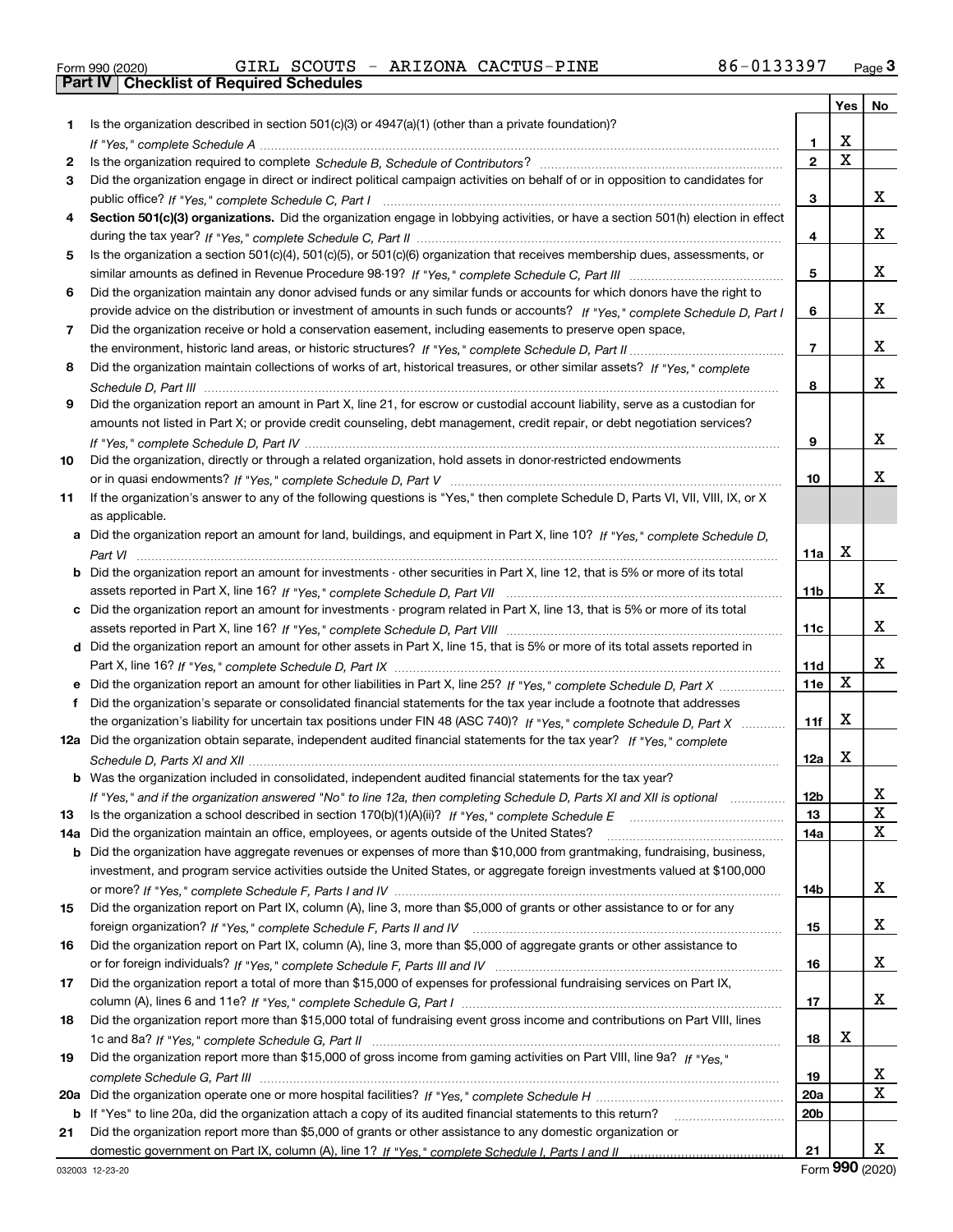Form 990 (2020) GIRL SCOUTS ARIZONA CACTUS-PINE 86-0133397 <sub>Page</sub> 4<br>**Part IV | Checklist of Required Schedules** <sub>(continued)</sub>

*(continued)*

|               |                                                                                                                                                                                                                                                       |     | Yes | No               |
|---------------|-------------------------------------------------------------------------------------------------------------------------------------------------------------------------------------------------------------------------------------------------------|-----|-----|------------------|
| 22            | Did the organization report more than \$5,000 of grants or other assistance to or for domestic individuals on                                                                                                                                         |     |     |                  |
|               |                                                                                                                                                                                                                                                       | 22  | х   |                  |
| 23            | Did the organization answer "Yes" to Part VII, Section A, line 3, 4, or 5 about compensation of the organization's current                                                                                                                            |     |     |                  |
|               | and former officers, directors, trustees, key employees, and highest compensated employees? If "Yes," complete                                                                                                                                        |     |     |                  |
|               |                                                                                                                                                                                                                                                       | 23  | Х   |                  |
|               | 24a Did the organization have a tax-exempt bond issue with an outstanding principal amount of more than \$100,000 as of the                                                                                                                           |     |     |                  |
|               | last day of the year, that was issued after December 31, 2002? If "Yes," answer lines 24b through 24d and complete                                                                                                                                    |     |     |                  |
|               |                                                                                                                                                                                                                                                       | 24a | Х   | X                |
|               | <b>b</b> Did the organization invest any proceeds of tax-exempt bonds beyond a temporary period exception?                                                                                                                                            | 24b |     |                  |
|               | c Did the organization maintain an escrow account other than a refunding escrow at any time during the year to defease                                                                                                                                |     |     |                  |
|               |                                                                                                                                                                                                                                                       | 24c |     | x<br>$\mathbf X$ |
|               |                                                                                                                                                                                                                                                       | 24d |     |                  |
|               | 25a Section 501(c)(3), 501(c)(4), and 501(c)(29) organizations. Did the organization engage in an excess benefit                                                                                                                                      |     |     | х                |
|               |                                                                                                                                                                                                                                                       | 25a |     |                  |
|               | b Is the organization aware that it engaged in an excess benefit transaction with a disqualified person in a prior year, and<br>that the transaction has not been reported on any of the organization's prior Forms 990 or 990-EZ? If "Yes," complete |     |     |                  |
|               |                                                                                                                                                                                                                                                       | 25b |     | х                |
| 26            | Schedule L. Part I<br>Did the organization report any amount on Part X, line 5 or 22, for receivables from or payables to any current                                                                                                                 |     |     |                  |
|               | or former officer, director, trustee, key employee, creator or founder, substantial contributor, or 35%                                                                                                                                               |     |     |                  |
|               |                                                                                                                                                                                                                                                       | 26  |     | х                |
| 27            | Did the organization provide a grant or other assistance to any current or former officer, director, trustee, key employee,                                                                                                                           |     |     |                  |
|               | creator or founder, substantial contributor or employee thereof, a grant selection committee member, or to a 35% controlled                                                                                                                           |     |     |                  |
|               | entity (including an employee thereof) or family member of any of these persons? If "Yes," complete Schedule L, Part III                                                                                                                              | 27  |     | х                |
| 28            | Was the organization a party to a business transaction with one of the following parties (see Schedule L, Part IV                                                                                                                                     |     |     |                  |
|               | instructions, for applicable filing thresholds, conditions, and exceptions):                                                                                                                                                                          |     |     |                  |
|               | a A current or former officer, director, trustee, key employee, creator or founder, or substantial contributor? If                                                                                                                                    |     |     |                  |
|               |                                                                                                                                                                                                                                                       | 28a | Х   |                  |
|               |                                                                                                                                                                                                                                                       | 28b |     | X                |
|               | c A 35% controlled entity of one or more individuals and/or organizations described in lines 28a or 28b? If                                                                                                                                           |     |     |                  |
|               |                                                                                                                                                                                                                                                       | 28c |     | x                |
| 29            |                                                                                                                                                                                                                                                       | 29  |     | $\mathbf X$      |
| 30            | Did the organization receive contributions of art, historical treasures, or other similar assets, or qualified conservation                                                                                                                           |     |     |                  |
|               |                                                                                                                                                                                                                                                       | 30  |     | x                |
| 31            | Did the organization liquidate, terminate, or dissolve and cease operations? If "Yes," complete Schedule N, Part I                                                                                                                                    | 31  |     | $\mathbf X$      |
| 32            | Did the organization sell, exchange, dispose of, or transfer more than 25% of its net assets? If "Yes," complete                                                                                                                                      |     |     |                  |
|               |                                                                                                                                                                                                                                                       | 32  |     | x                |
| 33            | Did the organization own 100% of an entity disregarded as separate from the organization under Regulations                                                                                                                                            |     |     |                  |
|               |                                                                                                                                                                                                                                                       | 33  |     | х                |
| 34            | Was the organization related to any tax-exempt or taxable entity? If "Yes," complete Schedule R, Part II, III, or IV, and                                                                                                                             |     |     |                  |
|               |                                                                                                                                                                                                                                                       | 34  |     | X                |
|               | 35a Did the organization have a controlled entity within the meaning of section 512(b)(13)?                                                                                                                                                           | 35a |     | $\mathbf X$      |
|               | <b>b</b> If "Yes" to line 35a, did the organization receive any payment from or engage in any transaction with a controlled entity                                                                                                                    |     |     |                  |
|               |                                                                                                                                                                                                                                                       | 35b |     |                  |
| 36            | Section 501(c)(3) organizations. Did the organization make any transfers to an exempt non-charitable related organization?                                                                                                                            |     |     |                  |
|               |                                                                                                                                                                                                                                                       | 36  |     | x                |
| 37            | Did the organization conduct more than 5% of its activities through an entity that is not a related organization                                                                                                                                      |     |     | x                |
|               | and that is treated as a partnership for federal income tax purposes? If "Yes," complete Schedule R, Part VI<br>Did the organization complete Schedule O and provide explanations in Schedule O for Part VI, lines 11b and 19?                        | 37  |     |                  |
| 38            | Note: All Form 990 filers are required to complete Schedule O                                                                                                                                                                                         | 38  | х   |                  |
| <b>Part V</b> | <b>Statements Regarding Other IRS Filings and Tax Compliance</b>                                                                                                                                                                                      |     |     |                  |
|               | Check if Schedule O contains a response or note to any line in this Part V                                                                                                                                                                            |     |     |                  |
|               |                                                                                                                                                                                                                                                       |     | Yes | No               |
|               | 41<br>1a Enter the number reported in Box 3 of Form 1096. Enter -0- if not applicable<br>1a                                                                                                                                                           |     |     |                  |
| b             | 0<br>Enter the number of Forms W-2G included in line 1a. Enter -0- if not applicable<br>1b                                                                                                                                                            |     |     |                  |
| c             | Did the organization comply with backup withholding rules for reportable payments to vendors and reportable gaming                                                                                                                                    |     |     |                  |
|               | (gambling) winnings to prize winners?                                                                                                                                                                                                                 | 1c  | х   |                  |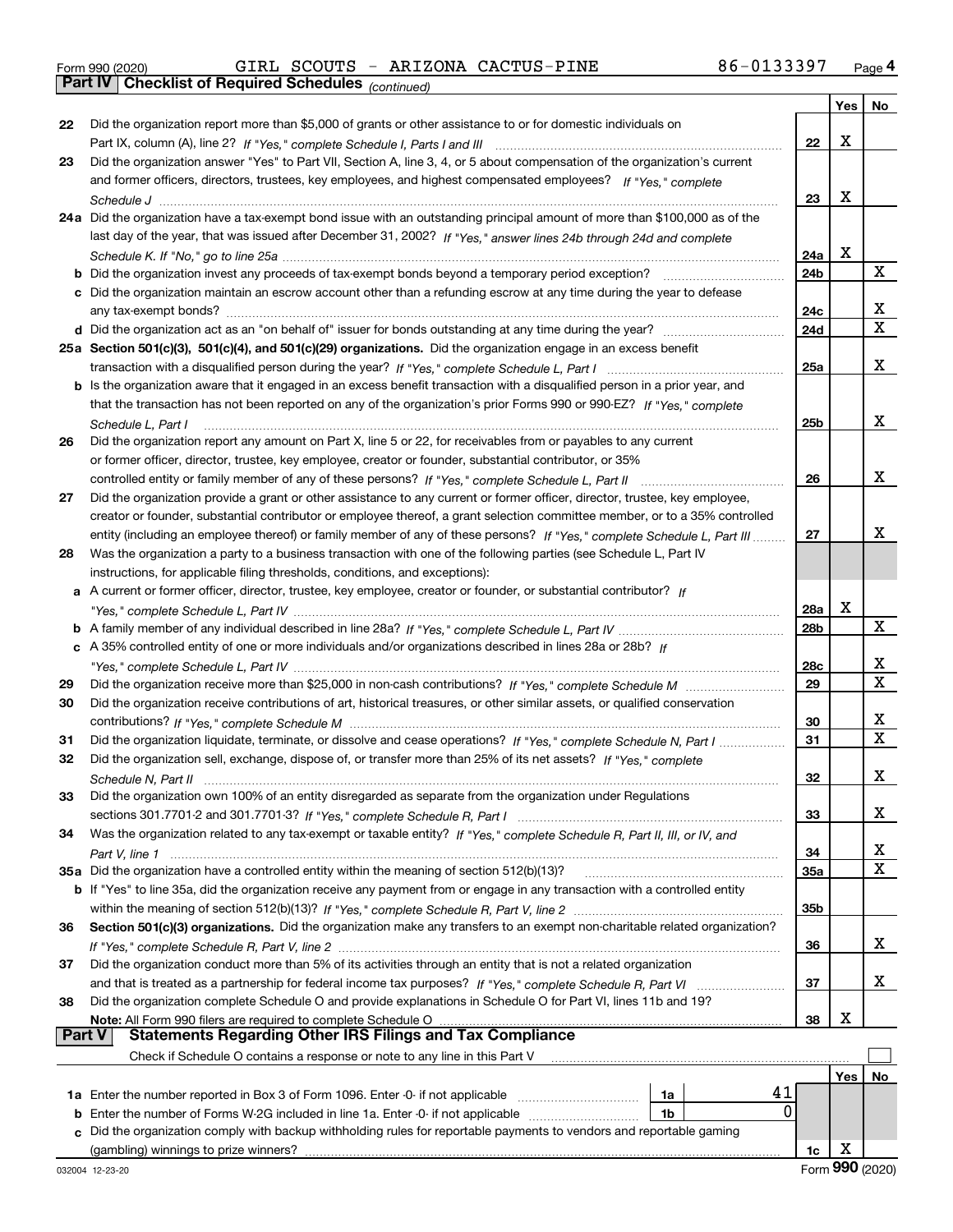|     |                                                                                                                                                              |                | Yes∣ | No |  |  |  |  |  |  |
|-----|--------------------------------------------------------------------------------------------------------------------------------------------------------------|----------------|------|----|--|--|--|--|--|--|
|     | <b>2a</b> Enter the number of employees reported on Form W-3, Transmittal of Wage and Tax Statements,                                                        |                |      |    |  |  |  |  |  |  |
|     | 131<br>2a<br>filed for the calendar year ending with or within the year covered by this return <i>manumumumum</i>                                            |                |      |    |  |  |  |  |  |  |
|     |                                                                                                                                                              | 2 <sub>b</sub> | х    |    |  |  |  |  |  |  |
|     |                                                                                                                                                              |                |      |    |  |  |  |  |  |  |
|     | 3a Did the organization have unrelated business gross income of \$1,000 or more during the year?                                                             |                |      |    |  |  |  |  |  |  |
|     |                                                                                                                                                              | 3 <sub>b</sub> |      |    |  |  |  |  |  |  |
|     | 4a At any time during the calendar year, did the organization have an interest in, or a signature or other authority over, a                                 |                |      | х  |  |  |  |  |  |  |
|     |                                                                                                                                                              | 4a             |      |    |  |  |  |  |  |  |
|     | <b>b</b> If "Yes," enter the name of the foreign country                                                                                                     |                |      |    |  |  |  |  |  |  |
|     | See instructions for filing requirements for FinCEN Form 114, Report of Foreign Bank and Financial Accounts (FBAR).                                          | 5a             |      | х  |  |  |  |  |  |  |
| b   | 5a Was the organization a party to a prohibited tax shelter transaction at any time during the tax year? <i>marrouummanner</i>                               | 5 <sub>b</sub> |      | х  |  |  |  |  |  |  |
| c   |                                                                                                                                                              | 5 <sub>c</sub> |      |    |  |  |  |  |  |  |
|     | 6a Does the organization have annual gross receipts that are normally greater than \$100,000, and did the organization solicit                               |                |      |    |  |  |  |  |  |  |
|     | any contributions that were not tax deductible as charitable contributions?                                                                                  | 6a             |      | x  |  |  |  |  |  |  |
|     | <b>b</b> If "Yes," did the organization include with every solicitation an express statement that such contributions or gifts                                |                |      |    |  |  |  |  |  |  |
|     | were not tax deductible?                                                                                                                                     | 6b             |      |    |  |  |  |  |  |  |
| 7   | Organizations that may receive deductible contributions under section 170(c).                                                                                |                |      |    |  |  |  |  |  |  |
| а   | Did the organization receive a payment in excess of \$75 made partly as a contribution and partly for goods and services provided to the payor?              | 7a             | х    |    |  |  |  |  |  |  |
|     | <b>b</b> If "Yes," did the organization notify the donor of the value of the goods or services provided?                                                     | 7b             | X    |    |  |  |  |  |  |  |
| c   | Did the organization sell, exchange, or otherwise dispose of tangible personal property for which it was required                                            |                |      |    |  |  |  |  |  |  |
|     | to file Form 8282?                                                                                                                                           | 7c             |      | х  |  |  |  |  |  |  |
|     | 7d<br>d If "Yes," indicate the number of Forms 8282 filed during the year                                                                                    |                |      |    |  |  |  |  |  |  |
| е   | 7e<br>Did the organization receive any funds, directly or indirectly, to pay premiums on a personal benefit contract?                                        |                |      |    |  |  |  |  |  |  |
| f   | Did the organization, during the year, pay premiums, directly or indirectly, on a personal benefit contract?                                                 |                |      |    |  |  |  |  |  |  |
| g   | If the organization received a contribution of qualified intellectual property, did the organization file Form 8899 as required?                             |                |      |    |  |  |  |  |  |  |
|     | h If the organization received a contribution of cars, boats, airplanes, or other vehicles, did the organization file a Form 1098-C?                         |                |      |    |  |  |  |  |  |  |
| 8   | Sponsoring organizations maintaining donor advised funds. Did a donor advised fund maintained by the                                                         |                |      |    |  |  |  |  |  |  |
|     | sponsoring organization have excess business holdings at any time during the year?                                                                           | 8              |      |    |  |  |  |  |  |  |
| 9   | Sponsoring organizations maintaining donor advised funds.                                                                                                    |                |      |    |  |  |  |  |  |  |
| а   | Did the sponsoring organization make any taxable distributions under section 4966?                                                                           | 9a             |      |    |  |  |  |  |  |  |
| b   | Did the sponsoring organization make a distribution to a donor, donor advisor, or related person?                                                            | 9b             |      |    |  |  |  |  |  |  |
| 10  | Section 501(c)(7) organizations. Enter:                                                                                                                      |                |      |    |  |  |  |  |  |  |
| а   | 10a<br>Initiation fees and capital contributions included on Part VIII, line 12 <i>manuarrouus</i> manuations of the lates                                   |                |      |    |  |  |  |  |  |  |
|     | 10 <sub>b</sub><br><b>b</b> Gross receipts, included on Form 990, Part VIII, line 12, for public use of club facilities <i>manumum</i>                       |                |      |    |  |  |  |  |  |  |
| 11  | Section 501(c)(12) organizations. Enter:                                                                                                                     |                |      |    |  |  |  |  |  |  |
| а   | 11a<br>Gross income from members or shareholders                                                                                                             |                |      |    |  |  |  |  |  |  |
|     | <b>b</b> Gross income from other sources (Do not net amounts due or paid to other sources against                                                            |                |      |    |  |  |  |  |  |  |
|     | amounts due or received from them.)<br>11b<br>12a Section 4947(a)(1) non-exempt charitable trusts. Is the organization filing Form 990 in lieu of Form 1041? | 12a            |      |    |  |  |  |  |  |  |
|     | 12b<br><b>b</b> If "Yes," enter the amount of tax-exempt interest received or accrued during the year <i>manument</i>                                        |                |      |    |  |  |  |  |  |  |
| 13  | Section 501(c)(29) qualified nonprofit health insurance issuers.                                                                                             |                |      |    |  |  |  |  |  |  |
|     | <b>a</b> Is the organization licensed to issue qualified health plans in more than one state?                                                                | 13а            |      |    |  |  |  |  |  |  |
|     | Note: See the instructions for additional information the organization must report on Schedule O.                                                            |                |      |    |  |  |  |  |  |  |
|     | <b>b</b> Enter the amount of reserves the organization is required to maintain by the states in which the                                                    |                |      |    |  |  |  |  |  |  |
|     | 13 <sub>b</sub>                                                                                                                                              |                |      |    |  |  |  |  |  |  |
|     | 13с                                                                                                                                                          |                |      |    |  |  |  |  |  |  |
| 14a |                                                                                                                                                              | 14a            |      | х  |  |  |  |  |  |  |
|     |                                                                                                                                                              | 14b            |      |    |  |  |  |  |  |  |
| 15  | Is the organization subject to the section 4960 tax on payment(s) of more than \$1,000,000 in remuneration or                                                |                |      |    |  |  |  |  |  |  |
|     |                                                                                                                                                              | 15             |      | x  |  |  |  |  |  |  |
|     | If "Yes," see instructions and file Form 4720, Schedule N.                                                                                                   |                |      |    |  |  |  |  |  |  |
| 16  | Is the organization an educational institution subject to the section 4968 excise tax on net investment income?                                              | 16             |      | x  |  |  |  |  |  |  |
|     | If "Yes," complete Form 4720, Schedule O.                                                                                                                    |                |      |    |  |  |  |  |  |  |

Form 990 (2020) GIRL SCOUTS - ARIZONA CACTUS-PINE 86-0133397 <sub>Page</sub> 5<br>**Part V** | Statements Regarding Other IRS Filings and Tax Compliance *<sub>continued*)</sub>

*(continued)*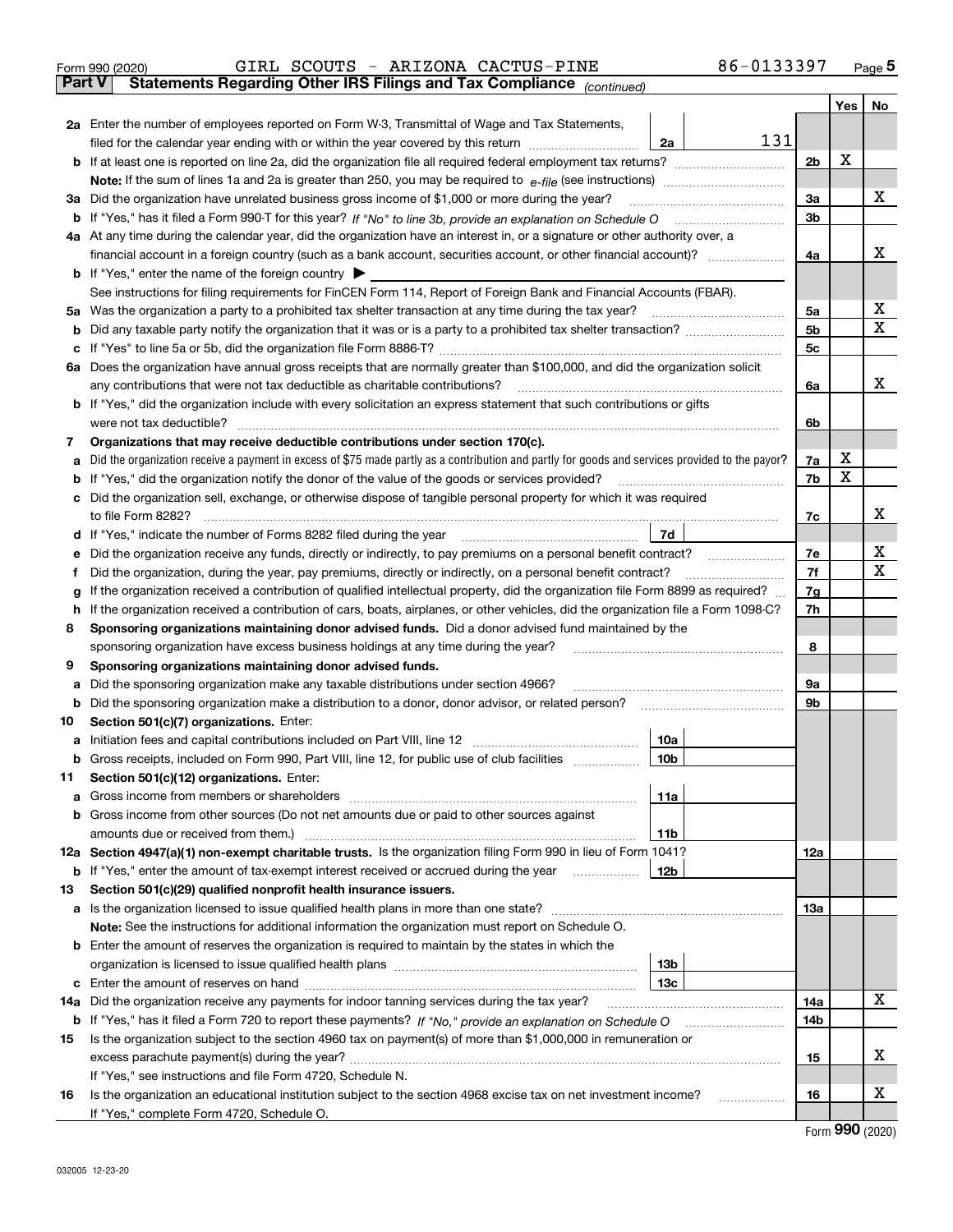|  | Form 990 (2020) |
|--|-----------------|
|  |                 |

GIRL SCOUTS - ARIZONA CACTUS-PINE 86-0133397

*For each "Yes" response to lines 2 through 7b below, and for a "No" response to line 8a, 8b, or 10b below, describe the circumstances, processes, or changes on Schedule O. See instructions.* Form 990 (2020) **CIRL SCOUTS - ARIZONA CACTUS-PINE** 86-0133397 Page 6<br>**Part VI Governance, Management, and Disclosure** *For each "Yes" response to lines 2 through 7b below, and for a "No" response* Check if Schedule O contains a response or note to any line in this Part VI

|     | Check if Schedule O contains a response or note to any line in this Part VI                                                                                           |                               |    |                 |     | $\mathbf{X}$ |  |  |  |  |  |
|-----|-----------------------------------------------------------------------------------------------------------------------------------------------------------------------|-------------------------------|----|-----------------|-----|--------------|--|--|--|--|--|
|     | Section A. Governing Body and Management                                                                                                                              |                               |    |                 |     |              |  |  |  |  |  |
|     |                                                                                                                                                                       |                               |    |                 | Yes | No           |  |  |  |  |  |
|     | <b>1a</b> Enter the number of voting members of the governing body at the end of the tax year                                                                         | 1a                            | 21 |                 |     |              |  |  |  |  |  |
|     | If there are material differences in voting rights among members of the governing body, or if the governing                                                           |                               |    |                 |     |              |  |  |  |  |  |
|     | body delegated broad authority to an executive committee or similar committee, explain on Schedule O.                                                                 |                               |    |                 |     |              |  |  |  |  |  |
| b   | 21<br>Enter the number of voting members included on line 1a, above, who are independent<br>1b                                                                        |                               |    |                 |     |              |  |  |  |  |  |
| 2   | Did any officer, director, trustee, or key employee have a family relationship or a business relationship with any other                                              |                               |    |                 |     |              |  |  |  |  |  |
|     | officer, director, trustee, or key employee?                                                                                                                          |                               |    | 2               |     | х            |  |  |  |  |  |
| 3   | Did the organization delegate control over management duties customarily performed by or under the direct supervision                                                 |                               |    |                 |     |              |  |  |  |  |  |
|     | of officers, directors, trustees, or key employees to a management company or other person?                                                                           |                               |    | 3               |     | х            |  |  |  |  |  |
| 4   | Did the organization make any significant changes to its governing documents since the prior Form 990 was filed?                                                      |                               |    | 4               |     | $\mathbf X$  |  |  |  |  |  |
| 5   |                                                                                                                                                                       |                               |    | 5               |     | х            |  |  |  |  |  |
| 6   | Did the organization have members or stockholders?                                                                                                                    |                               |    | 6               | X   |              |  |  |  |  |  |
| 7a  | Did the organization have members, stockholders, or other persons who had the power to elect or appoint one or                                                        |                               |    |                 |     |              |  |  |  |  |  |
|     | more members of the governing body?                                                                                                                                   |                               |    | 7a              | х   |              |  |  |  |  |  |
|     | <b>b</b> Are any governance decisions of the organization reserved to (or subject to approval by) members, stockholders, or                                           |                               |    |                 |     |              |  |  |  |  |  |
|     | persons other than the governing body?                                                                                                                                |                               |    | 7b              | х   |              |  |  |  |  |  |
| 8   | Did the organization contemporaneously document the meetings held or written actions undertaken during the year by the following:                                     |                               |    |                 |     |              |  |  |  |  |  |
| a   |                                                                                                                                                                       |                               |    | 8а              | X   |              |  |  |  |  |  |
| b   |                                                                                                                                                                       |                               |    | 8b              | X   |              |  |  |  |  |  |
| 9   | Is there any officer, director, trustee, or key employee listed in Part VII, Section A, who cannot be reached at the                                                  |                               |    |                 |     |              |  |  |  |  |  |
|     |                                                                                                                                                                       |                               |    | 9               |     | x            |  |  |  |  |  |
|     | <b>Section B. Policies</b> (This Section B requests information about policies not required by the Internal Revenue Code.)                                            |                               |    |                 |     |              |  |  |  |  |  |
|     |                                                                                                                                                                       |                               |    |                 | Yes | No           |  |  |  |  |  |
|     |                                                                                                                                                                       |                               |    | 10a             | X   |              |  |  |  |  |  |
|     | <b>b</b> If "Yes," did the organization have written policies and procedures governing the activities of such chapters, affiliates,                                   |                               |    |                 |     |              |  |  |  |  |  |
|     | and branches to ensure their operations are consistent with the organization's exempt purposes?                                                                       |                               |    | 10 <sub>b</sub> | X   |              |  |  |  |  |  |
|     | 11a Has the organization provided a complete copy of this Form 990 to all members of its governing body before filing the form?                                       |                               |    | 11a             | x   |              |  |  |  |  |  |
| b   | Describe in Schedule O the process, if any, used by the organization to review this Form 990.                                                                         |                               |    |                 |     |              |  |  |  |  |  |
| 12a |                                                                                                                                                                       |                               |    | 12a             | X   |              |  |  |  |  |  |
| b   |                                                                                                                                                                       |                               |    | 12 <sub>b</sub> | x   |              |  |  |  |  |  |
|     | c Did the organization regularly and consistently monitor and enforce compliance with the policy? If "Yes." describe                                                  |                               |    |                 |     |              |  |  |  |  |  |
|     | in Schedule O how this was done www.communication.com/www.communications.com/www.communications.com/                                                                  |                               |    | 12c             | X   |              |  |  |  |  |  |
| 13  | Did the organization have a written whistleblower policy?                                                                                                             |                               |    | 13              | X   |              |  |  |  |  |  |
| 14  | Did the organization have a written document retention and destruction policy?                                                                                        |                               |    | 14              | X   |              |  |  |  |  |  |
| 15  | Did the process for determining compensation of the following persons include a review and approval by independent                                                    |                               |    |                 |     |              |  |  |  |  |  |
|     | persons, comparability data, and contemporaneous substantiation of the deliberation and decision?                                                                     |                               |    |                 |     |              |  |  |  |  |  |
| a   | The organization's CEO, Executive Director, or top management official manufactured content of the organization's CEO, Executive Director, or top management official |                               |    | 15a             | х   |              |  |  |  |  |  |
|     | <b>b</b> Other officers or key employees of the organization                                                                                                          |                               |    | 15 <sub>b</sub> | х   |              |  |  |  |  |  |
|     | If "Yes" to line 15a or 15b, describe the process in Schedule O (see instructions).                                                                                   |                               |    |                 |     |              |  |  |  |  |  |
|     | 16a Did the organization invest in, contribute assets to, or participate in a joint venture or similar arrangement with a                                             |                               |    |                 |     |              |  |  |  |  |  |
|     | taxable entity during the year?                                                                                                                                       |                               |    | 16a             |     | х            |  |  |  |  |  |
|     | b If "Yes," did the organization follow a written policy or procedure requiring the organization to evaluate its participation                                        |                               |    |                 |     |              |  |  |  |  |  |
|     | in joint venture arrangements under applicable federal tax law, and take steps to safeguard the organization's                                                        |                               |    |                 |     |              |  |  |  |  |  |
|     | exempt status with respect to such arrangements?                                                                                                                      |                               |    | 16b             |     |              |  |  |  |  |  |
|     | Section C. Disclosure                                                                                                                                                 |                               |    |                 |     |              |  |  |  |  |  |
| 17  | NONE<br>List the states with which a copy of this Form 990 is required to be filed $\blacktriangleright$                                                              |                               |    |                 |     |              |  |  |  |  |  |
| 18  | Section 6104 requires an organization to make its Forms 1023 (1024 or 1024-A, if applicable), 990, and 990-T (Section 501(c)(3)s only) available                      |                               |    |                 |     |              |  |  |  |  |  |
|     | for public inspection. Indicate how you made these available. Check all that apply.                                                                                   |                               |    |                 |     |              |  |  |  |  |  |
|     | $X$ Own website<br>$\lfloor x \rfloor$ Upon request<br>Another's website                                                                                              | Other (explain on Schedule O) |    |                 |     |              |  |  |  |  |  |
| 19  | Describe on Schedule O whether (and if so, how) the organization made its governing documents, conflict of interest policy, and financial                             |                               |    |                 |     |              |  |  |  |  |  |
|     | statements available to the public during the tax year.                                                                                                               |                               |    |                 |     |              |  |  |  |  |  |
| 20  | State the name, address, and telephone number of the person who possesses the organization's books and records                                                        |                               |    |                 |     |              |  |  |  |  |  |
|     | DENA CUNNINGHAM - 602-452-7042                                                                                                                                        |                               |    |                 |     |              |  |  |  |  |  |
|     | 85004<br>119 E CORONADO RD, PHOENIX, AZ                                                                                                                               |                               |    |                 |     |              |  |  |  |  |  |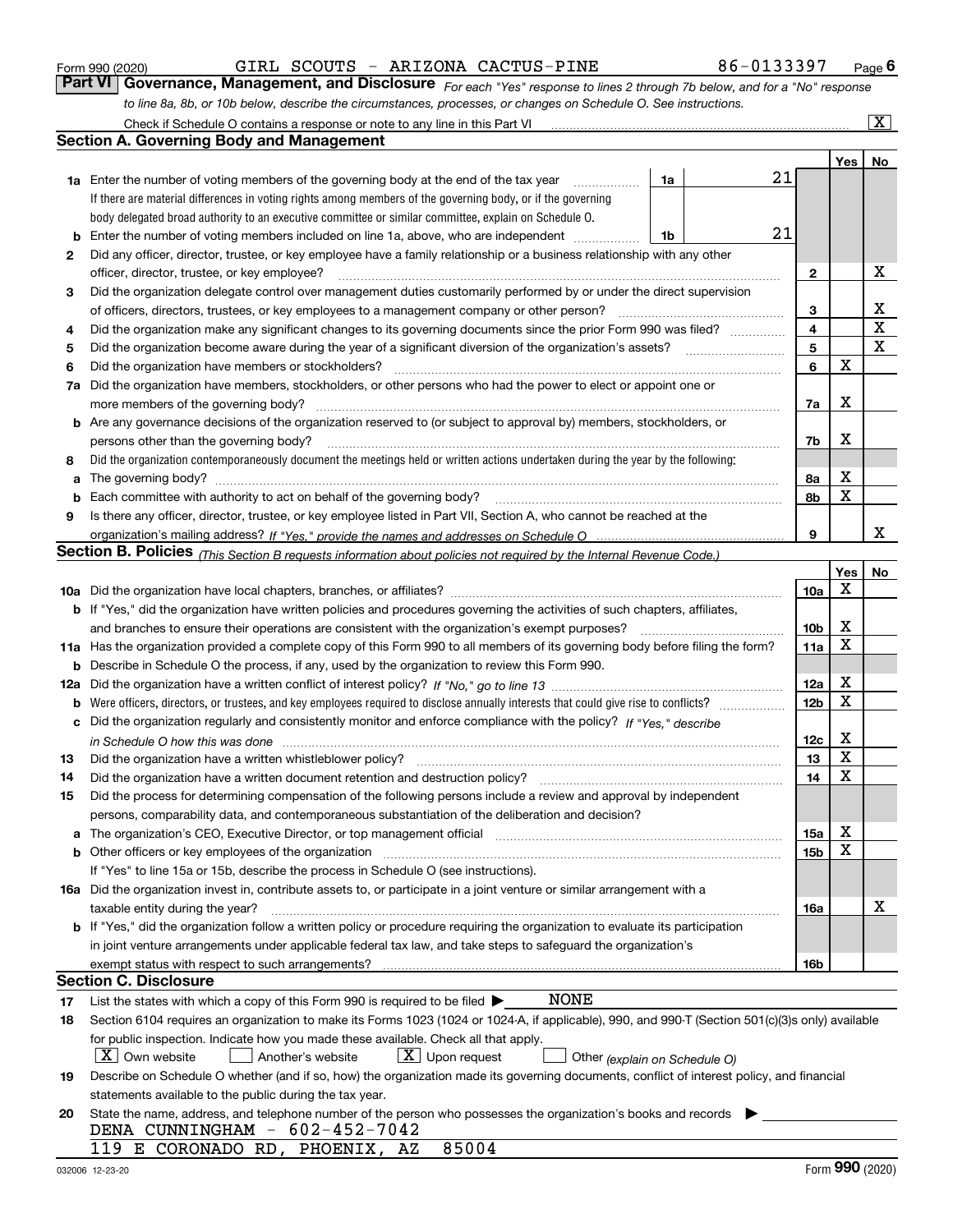Form 990 (2020) GIRL SCOUTS - ARIZONA CACTUS-PINE 86-0133397 Page

 $\mathcal{L}^{\text{max}}$ 

## **7Part VII Compensation of Officers, Directors, Trustees, Key Employees, Highest Compensated Employees, and Independent Contractors**

Check if Schedule O contains a response or note to any line in this Part VII

**Section A. Officers, Directors, Trustees, Key Employees, and Highest Compensated Employees**

**1a**  Complete this table for all persons required to be listed. Report compensation for the calendar year ending with or within the organization's tax year. **•** List all of the organization's current officers, directors, trustees (whether individuals or organizations), regardless of amount of compensation.

Enter -0- in columns (D), (E), and (F) if no compensation was paid.

 $\bullet$  List all of the organization's  $\,$ current key employees, if any. See instructions for definition of "key employee."

**•** List the organization's five current highest compensated employees (other than an officer, director, trustee, or key employee) who received reportable compensation (Box 5 of Form W-2 and/or Box 7 of Form 1099-MISC) of more than \$100,000 from the organization and any related organizations.

**•** List all of the organization's former officers, key employees, and highest compensated employees who received more than \$100,000 of reportable compensation from the organization and any related organizations.

**former directors or trustees**  ¥ List all of the organization's that received, in the capacity as a former director or trustee of the organization, more than \$10,000 of reportable compensation from the organization and any related organizations.

See instructions for the order in which to list the persons above.

Check this box if neither the organization nor any related organization compensated any current officer, director, or trustee.  $\mathcal{L}^{\text{max}}$ 

| (A)                                 | (B)               | (C)<br>Position               |                                                                  |         |              |                                   |        | (D)             | (E)                           | (F)                   |
|-------------------------------------|-------------------|-------------------------------|------------------------------------------------------------------|---------|--------------|-----------------------------------|--------|-----------------|-------------------------------|-----------------------|
| Name and title                      | Average           |                               |                                                                  |         |              | (do not check more than one       |        | Reportable      | Reportable                    | Estimated             |
|                                     | hours per         |                               | box, unless person is both an<br>officer and a director/trustee) |         |              |                                   |        | compensation    | compensation                  | amount of             |
|                                     | week<br>(list any |                               |                                                                  |         |              |                                   |        | from<br>the     | from related<br>organizations | other<br>compensation |
|                                     | hours for         |                               |                                                                  |         |              |                                   |        | organization    | (W-2/1099-MISC)               | from the              |
|                                     | related           |                               |                                                                  |         |              |                                   |        | (W-2/1099-MISC) |                               | organization          |
|                                     | organizations     |                               |                                                                  |         |              |                                   |        |                 |                               | and related           |
|                                     | below             | ndividual trustee or director | nstitutional trustee                                             |         | key employee | Highest compensated<br>  employee | Former |                 |                               | organizations         |
|                                     | line)             |                               |                                                                  | Officer |              |                                   |        |                 |                               |                       |
| TAMARA WOODBURY<br>(1)              | 40.00             |                               |                                                                  |         |              |                                   |        |                 |                               |                       |
| CHIEF EXECUTIVE OFFICER             |                   |                               |                                                                  | X       |              |                                   |        | 195,360.        | 0.                            | 19,950.               |
| CAROL ACKERSON<br>(2)               | 40.00             |                               |                                                                  |         |              |                                   |        |                 |                               |                       |
| CHIEF FINANCIAL & OPERATING OFFICER |                   |                               |                                                                  | X       |              |                                   |        | 150,524.        | 0.                            | 23,073.               |
| CHRISTINA SPICER<br>(3)             | 40.00             |                               |                                                                  |         |              |                                   |        |                 |                               |                       |
| DEPUTY DIRECTOR                     |                   |                               |                                                                  |         |              | X                                 |        | 120,842.        | 0.                            | 18,595.               |
| MARY MITCHELL<br>(4)                | 40.00             |                               |                                                                  |         |              |                                   |        |                 |                               |                       |
| DEPUTY DIRECTOR                     |                   |                               |                                                                  |         |              | $\overline{\mathbf{X}}$           |        | 112,609.        | 0.                            | 18,172.               |
| DENA CUNNINGHAM<br>(5)              | 40.00             |                               |                                                                  |         |              |                                   |        |                 |                               |                       |
| CHIEF FINANCIAL OFFICER (FROM JUN)  |                   |                               |                                                                  | X       |              |                                   |        | 100,611.        | 0.                            | 26,877.               |
| (6)<br>SUSAN HENES DEQUELJOE        | 40.00             |                               |                                                                  |         |              |                                   |        |                 |                               |                       |
| SENIOR MARKETING DIRECTOR           |                   |                               |                                                                  |         |              | $\overline{\text{X}}$             |        | 105,167.        | 0.                            | 19,655.               |
| MATTHEW THESING<br>(7)              | 40.00             |                               |                                                                  |         |              |                                   |        |                 |                               |                       |
| SENIOR DIRECTOR OF OPERATIONS       |                   |                               |                                                                  |         |              | $\overline{\textbf{X}}$           |        | 100,891.        | 0.                            | 6,076.                |
| AMBER KANAZBAH CROTTY<br>(8)        | 4.00              |                               |                                                                  |         |              |                                   |        |                 |                               |                       |
| $\texttt{MEMBER-AT-LARGE}$          |                   | $\overline{\textbf{X}}$       |                                                                  |         |              |                                   |        | $\mathbf 0$ .   | 0.                            | $\mathbf 0$ .         |
| ANA COLOMBO<br>(9)                  | 4.00              |                               |                                                                  |         |              |                                   |        |                 |                               |                       |
| MEMBER-AT-LARGE                     |                   | $\mathbf X$                   |                                                                  |         |              |                                   |        | $\mathbf 0$ .   | 0.                            | $\mathbf 0$ .         |
| (10) DEB GULLETT                    | 4.00              |                               |                                                                  |         |              |                                   |        |                 |                               |                       |
| MEMBER-AT-LARGE                     |                   | $\mathbf X$                   |                                                                  |         |              |                                   |        | $\mathbf 0$ .   | 0.                            | $\mathbf 0$ .         |
| (11) EMMI KELLOGG                   | 4.00              |                               |                                                                  |         |              |                                   |        |                 |                               |                       |
| MEMBER-AT-LARGE                     |                   | $\mathbf X$                   |                                                                  |         |              |                                   |        | $\mathbf 0$ .   | 0.                            | $\mathbf 0$ .         |
| (12) GEMA DUARTE LUNA               | 4.00              |                               |                                                                  |         |              |                                   |        |                 |                               |                       |
| MEMBER-AT-LARGE                     |                   | $\mathbf X$                   |                                                                  |         |              |                                   |        | 0.              | 0.                            | 0.                    |
| (13) JAVIER TORRES                  | 4.00              |                               |                                                                  |         |              |                                   |        |                 |                               |                       |
| MEMBER-AT-LARGE                     |                   | $\mathbf X$                   |                                                                  |         |              |                                   |        | 0.              | 0.                            | $\mathbf 0$ .         |
| (14) JENNIFER FARNER                | 4.00              |                               |                                                                  |         |              |                                   |        |                 |                               |                       |
| MEMBER-AT-LARGE                     |                   | $\mathbf X$                   |                                                                  |         |              |                                   |        | $\mathbf 0$ .   | 0.                            | $\mathbf 0$ .         |
| (15) JENNY HOLSMAN TETREAULT        | 4.00              |                               |                                                                  |         |              |                                   |        |                 |                               |                       |
| MEMBER-AT-LARGE                     |                   | $\mathbf X$                   |                                                                  |         |              |                                   |        | $\mathbf 0$ .   | 0.                            | $\mathbf 0$ .         |
| (16) JERYSE KELLY                   | 4.00              |                               |                                                                  |         |              |                                   |        |                 |                               |                       |
| MEMBER-AT-LARGE                     |                   | $\mathbf X$                   |                                                                  |         |              |                                   |        | 0.              | 0.                            | 0.                    |
| (17) KAREN STEVENSON                | 4.00              |                               |                                                                  |         |              |                                   |        |                 |                               |                       |
| MEMBER-AT-LARGE                     |                   | $\mathbf X$                   |                                                                  |         |              |                                   |        | 0.              | 0.                            | 0.                    |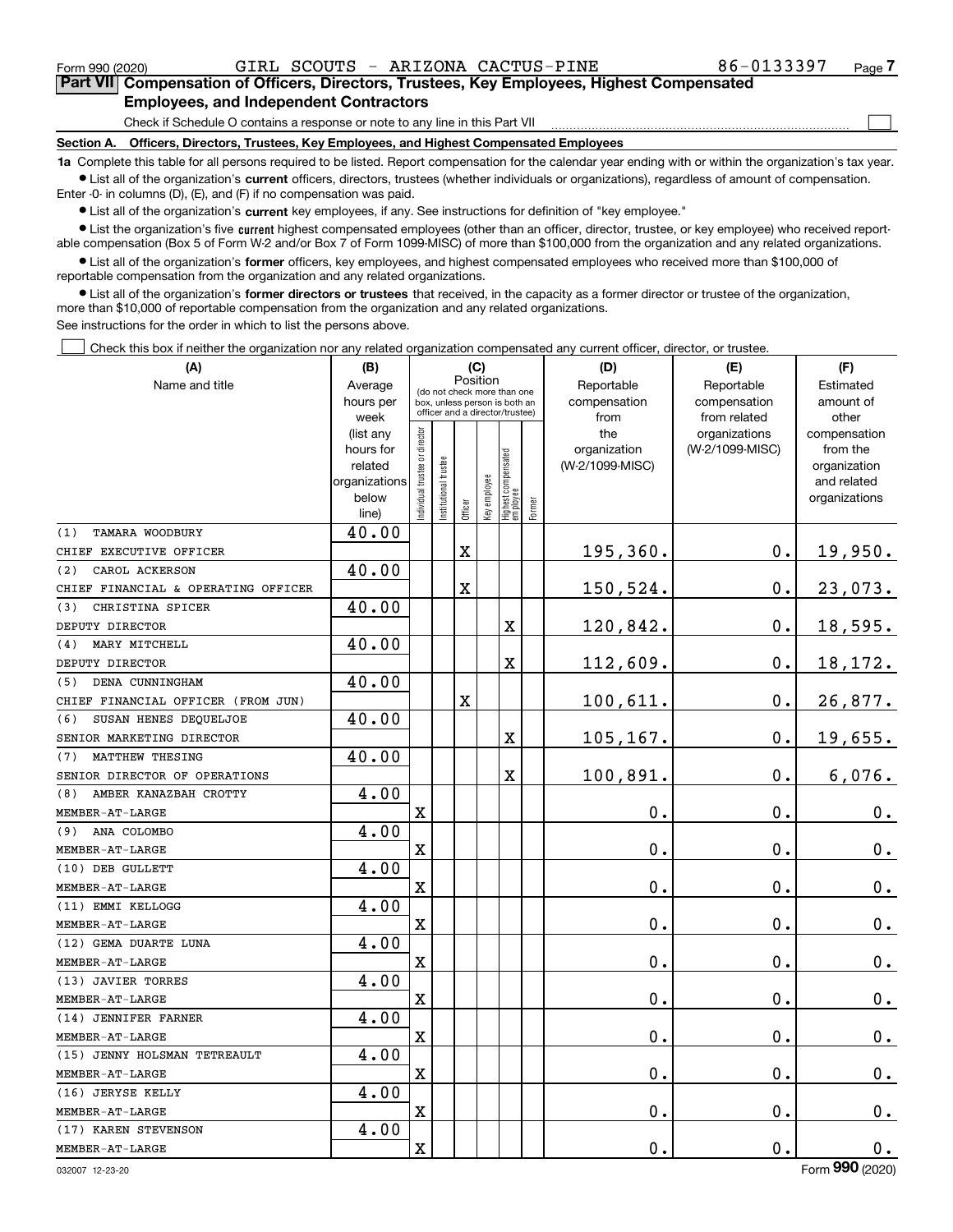Form 990 (2020) GIRL SCOUTS - ARIZONA CACTUS-PINE 86-0133397 Page

**8** 86-0133397

| Part VII Sect <u>ion A. Officers, Directors, Trustees, Key Employees, and Highest Compensated Employees <i>(continued)</i></u>                                                                                                                                          |                          |                                |                                                              |         |              |                                  |        |                         |                 |                  |               |              |
|-------------------------------------------------------------------------------------------------------------------------------------------------------------------------------------------------------------------------------------------------------------------------|--------------------------|--------------------------------|--------------------------------------------------------------|---------|--------------|----------------------------------|--------|-------------------------|-----------------|------------------|---------------|--------------|
| (A)                                                                                                                                                                                                                                                                     | (B)                      |                                |                                                              |         | (C)          |                                  |        | (D)                     | (E)             |                  | (F)           |              |
| Name and title                                                                                                                                                                                                                                                          | Average                  |                                |                                                              |         | Position     |                                  |        | Reportable              | Reportable      |                  | Estimated     |              |
|                                                                                                                                                                                                                                                                         | hours per                |                                | (do not check more than one<br>box, unless person is both an |         |              |                                  |        | compensation            | compensation    |                  | amount of     |              |
|                                                                                                                                                                                                                                                                         | week                     |                                | officer and a director/trustee)                              |         |              |                                  |        | from                    | from related    |                  |               | other        |
|                                                                                                                                                                                                                                                                         | (list any                |                                |                                                              |         |              |                                  |        | the                     | organizations   |                  |               | compensation |
|                                                                                                                                                                                                                                                                         | hours for                |                                |                                                              |         |              |                                  |        | organization            | (W-2/1099-MISC) |                  | from the      |              |
|                                                                                                                                                                                                                                                                         | related<br>organizations |                                |                                                              |         |              |                                  |        | (W-2/1099-MISC)         |                 |                  | organization  |              |
|                                                                                                                                                                                                                                                                         | below                    |                                |                                                              |         |              |                                  |        |                         |                 |                  |               | and related  |
|                                                                                                                                                                                                                                                                         | line)                    | Individual trustee or director | Institutional trustee                                        | Officer | Key employee | Highest compensated<br> employee | Former |                         |                 |                  | organizations |              |
| (18) KATHLEEN SCHNIER                                                                                                                                                                                                                                                   | 4.00                     |                                |                                                              |         |              |                                  |        |                         |                 |                  |               |              |
| MEMBER-AT-LARGE                                                                                                                                                                                                                                                         |                          | X                              |                                                              |         |              |                                  |        | 0.                      |                 | 0.               |               | 0.           |
| (19) LIZ ARCHULETA                                                                                                                                                                                                                                                      | 4.00                     |                                |                                                              |         |              |                                  |        |                         |                 |                  |               |              |
| MEMBER-AT-LARGE (THRU JAN)                                                                                                                                                                                                                                              |                          | X                              |                                                              |         |              |                                  |        | 0.                      |                 | 0.               |               | 0.           |
| (20) MIGUEL ACERO                                                                                                                                                                                                                                                       | 4.00                     |                                |                                                              |         |              |                                  |        |                         |                 |                  |               |              |
| MEMBER-AT-LARGE                                                                                                                                                                                                                                                         |                          | Χ                              |                                                              |         |              |                                  |        | $\mathbf 0$ .           |                 | 0.               |               | 0.           |
| (21) PELE PEACOCK FISCHER                                                                                                                                                                                                                                               | 4.00                     |                                |                                                              |         |              |                                  |        |                         |                 |                  |               |              |
| MEMBER-AT-LARGE                                                                                                                                                                                                                                                         |                          | Χ                              |                                                              |         |              |                                  |        | $\mathbf 0$ .           |                 | 0.               |               | 0.           |
| (22) RIDA ABBASI                                                                                                                                                                                                                                                        | 4.00                     |                                |                                                              |         |              |                                  |        |                         |                 |                  |               |              |
| MEMBER-AT-LARGE                                                                                                                                                                                                                                                         |                          | Χ                              |                                                              |         |              |                                  |        | $\mathbf 0$ .           |                 | 0.               |               | 0.           |
| (23) ROBERT REDER                                                                                                                                                                                                                                                       | 4.00                     |                                |                                                              |         |              |                                  |        |                         |                 |                  |               |              |
| MEMBER-AT-LARGE                                                                                                                                                                                                                                                         |                          | Χ                              |                                                              |         |              |                                  |        | $\mathbf 0$ .           |                 | 0.               |               | 0.           |
| (24) SUSAN PANGANIBAN O'MALLEY                                                                                                                                                                                                                                          | 4.00                     |                                |                                                              |         |              |                                  |        |                         |                 |                  |               |              |
| MEMBER-AT-LARGE                                                                                                                                                                                                                                                         |                          | Χ                              |                                                              |         |              |                                  |        | 0.                      |                 | 0.               |               | 0.           |
| (25) TIM CASTRO                                                                                                                                                                                                                                                         | 4.00                     |                                |                                                              |         |              |                                  |        |                         |                 |                  |               |              |
| MEMBER-AT-LARGE                                                                                                                                                                                                                                                         |                          | X                              |                                                              |         |              |                                  |        | 0.                      |                 | 0.               |               | 0.           |
| (26) TOMAS GUERRA                                                                                                                                                                                                                                                       | 4.00                     |                                |                                                              |         |              |                                  |        |                         |                 |                  |               |              |
| MEMBER-AT-LARGE (THRU DEC)                                                                                                                                                                                                                                              |                          | $\mathbf x$                    |                                                              |         |              |                                  |        | 0.                      |                 | 0.               |               | 0.           |
| 1b Subtotal                                                                                                                                                                                                                                                             |                          |                                |                                                              |         |              |                                  |        | 886,004.                |                 | $\overline{0}$ . |               | 132,398.     |
| c Total from continuation sheets to Part VII, Section A [11] [12] Total from continuation sheets to Part VII, Section A                                                                                                                                                 |                          |                                |                                                              |         |              |                                  |        | О.                      |                 | $\overline{0}$ . |               | 0.           |
|                                                                                                                                                                                                                                                                         |                          |                                |                                                              |         |              |                                  |        | 886,004.                |                 | $\overline{0}$ . |               | 132,398.     |
| Total number of individuals (including but not limited to those listed above) who received more than \$100,000 of reportable<br>$\mathbf{2}$                                                                                                                            |                          |                                |                                                              |         |              |                                  |        |                         |                 |                  |               |              |
| compensation from the organization $\blacktriangleright$                                                                                                                                                                                                                |                          |                                |                                                              |         |              |                                  |        |                         |                 |                  |               |              |
|                                                                                                                                                                                                                                                                         |                          |                                |                                                              |         |              |                                  |        |                         |                 |                  |               | Yes<br>No    |
| Did the organization list any former officer, director, trustee, key employee, or highest compensated employee on<br>3                                                                                                                                                  |                          |                                |                                                              |         |              |                                  |        |                         |                 |                  |               |              |
|                                                                                                                                                                                                                                                                         |                          |                                |                                                              |         |              |                                  |        |                         |                 |                  | 3             | X            |
| line 1a? If "Yes," complete Schedule J for such individual manufactured contains and the Yes," complete Schedule J for such individual<br>For any individual listed on line 1a, is the sum of reportable compensation and other compensation from the organization<br>4 |                          |                                |                                                              |         |              |                                  |        |                         |                 |                  |               |              |
|                                                                                                                                                                                                                                                                         |                          |                                |                                                              |         |              |                                  |        |                         |                 |                  | X<br>4        |              |
| Did any person listed on line 1a receive or accrue compensation from any unrelated organization or individual for services<br>5                                                                                                                                         |                          |                                |                                                              |         |              |                                  |        |                         |                 |                  |               |              |
| rendered to the organization? If "Yes." complete Schedule J for such person                                                                                                                                                                                             |                          |                                |                                                              |         |              |                                  |        |                         |                 |                  | 5             | X            |
| <b>Section B. Independent Contractors</b>                                                                                                                                                                                                                               |                          |                                |                                                              |         |              |                                  |        |                         |                 |                  |               |              |
| Complete this table for your five highest compensated independent contractors that received more than \$100,000 of compensation from<br>1                                                                                                                               |                          |                                |                                                              |         |              |                                  |        |                         |                 |                  |               |              |
| the organization. Report compensation for the calendar year ending with or within the organization's tax year.                                                                                                                                                          |                          |                                |                                                              |         |              |                                  |        |                         |                 |                  |               |              |
| (A)                                                                                                                                                                                                                                                                     |                          |                                |                                                              |         |              |                                  |        | (B)                     |                 |                  | (C)           |              |
| Name and business address                                                                                                                                                                                                                                               |                          |                                |                                                              |         |              |                                  |        | Description of services |                 |                  | Compensation  |              |
| AMERICAN TECHNOLOGY SPECIALISTS, 550 W.                                                                                                                                                                                                                                 |                          |                                |                                                              |         |              |                                  |        |                         |                 |                  |               |              |
| BASELINE RD., SUITE 102-467, MESA, AZ                                                                                                                                                                                                                                   |                          |                                |                                                              |         |              |                                  |        | IT SERVICES             |                 |                  |               | 152,078.     |
|                                                                                                                                                                                                                                                                         |                          |                                |                                                              |         |              |                                  |        |                         |                 |                  |               |              |
|                                                                                                                                                                                                                                                                         |                          |                                |                                                              |         |              |                                  |        |                         |                 |                  |               |              |
|                                                                                                                                                                                                                                                                         |                          |                                |                                                              |         |              |                                  |        |                         |                 |                  |               |              |
|                                                                                                                                                                                                                                                                         |                          |                                |                                                              |         |              |                                  |        |                         |                 |                  |               |              |
|                                                                                                                                                                                                                                                                         |                          |                                |                                                              |         |              |                                  |        |                         |                 |                  |               |              |
|                                                                                                                                                                                                                                                                         |                          |                                |                                                              |         |              |                                  |        |                         |                 |                  |               |              |
|                                                                                                                                                                                                                                                                         |                          |                                |                                                              |         |              |                                  |        |                         |                 |                  |               |              |
|                                                                                                                                                                                                                                                                         |                          |                                |                                                              |         |              |                                  |        |                         |                 |                  |               |              |
| 2 Total number of independent contractors (including but not limited to those listed above) who received more than                                                                                                                                                      |                          |                                |                                                              |         |              |                                  |        |                         |                 |                  |               |              |

1

\$100,000 of compensation from the organization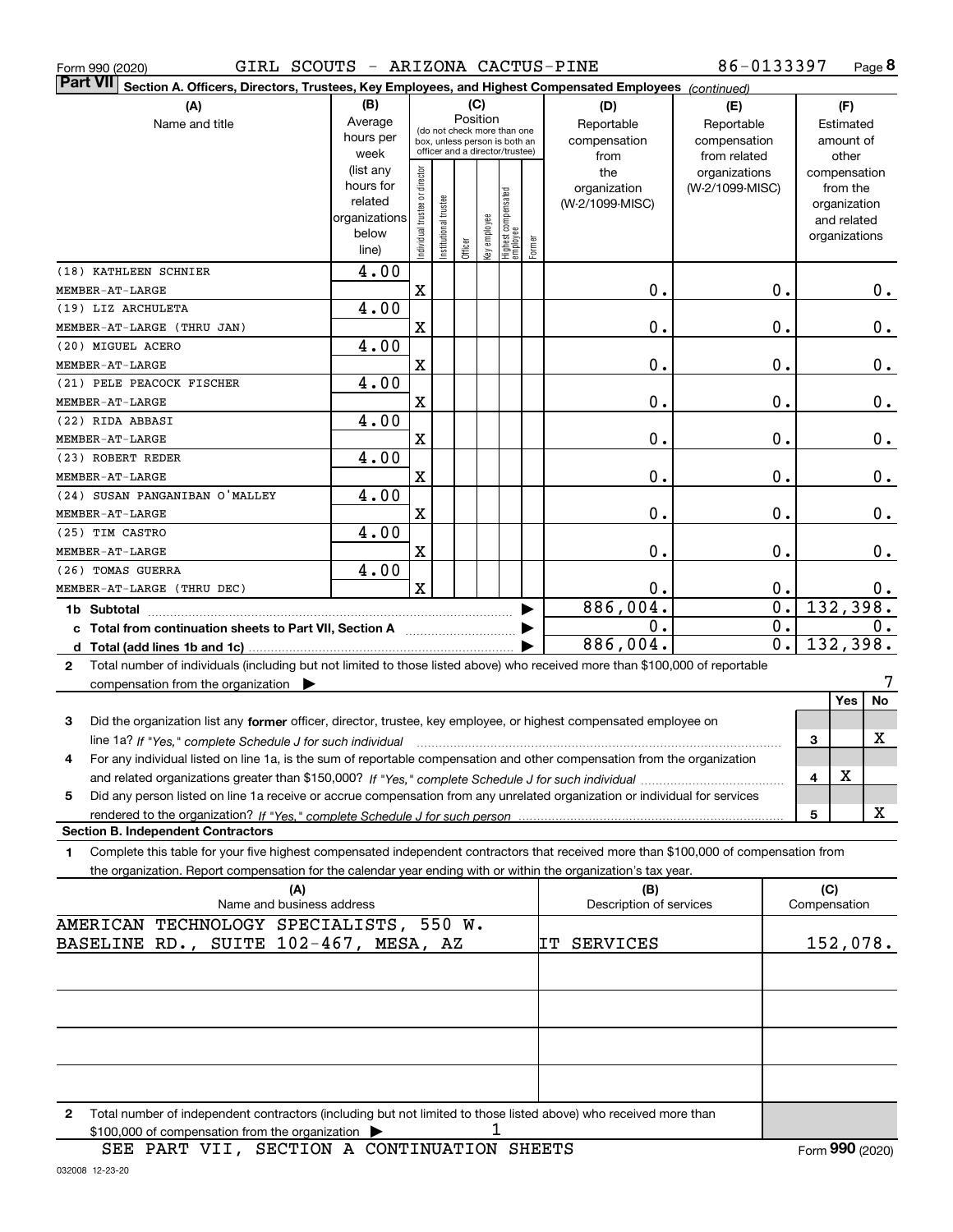| GIRL SCOUTS - ARIZONA CACTUS-PINE<br>Form 990                                                                             |                |                                |                        |             |              |                              |        |                 | 86-0133397                    |                       |
|---------------------------------------------------------------------------------------------------------------------------|----------------|--------------------------------|------------------------|-------------|--------------|------------------------------|--------|-----------------|-------------------------------|-----------------------|
| <b>Part VII</b><br>Section A. Officers, Directors, Trustees, Key Employees, and Highest Compensated Employees (continued) |                |                                |                        |             |              |                              |        |                 |                               |                       |
| (A)                                                                                                                       | (B)            |                                |                        |             | (C)          |                              |        | (D)             | (E)                           | (F)                   |
| Name and title                                                                                                            | Average        |                                |                        |             | Position     |                              |        | Reportable      | Reportable                    | Estimated             |
|                                                                                                                           | hours          |                                | (check all that apply) |             |              |                              |        | compensation    | compensation                  | amount of             |
|                                                                                                                           | per<br>week    |                                |                        |             |              |                              |        | from<br>the     | from related<br>organizations | other<br>compensation |
|                                                                                                                           | (list any      |                                |                        |             |              |                              |        | organization    | (W-2/1099-MISC)               | from the              |
|                                                                                                                           | hours for      |                                |                        |             |              |                              |        | (W-2/1099-MISC) |                               | organization          |
|                                                                                                                           | related        |                                |                        |             |              |                              |        |                 |                               | and related           |
|                                                                                                                           | organizations  |                                |                        |             |              |                              |        |                 |                               | organizations         |
|                                                                                                                           | below<br>line) | Individual trustee or director | Institutional trustee  | Officer     | Key employee | Highest compensated employee | Former |                 |                               |                       |
|                                                                                                                           |                |                                |                        |             |              |                              |        |                 |                               |                       |
| (27) RAQUEL GUTIERREZ<br>1ST VICE CHAIRPERSON (THRU MAY)                                                                  | 4.00           | $\mathbf x$                    |                        | $\mathbf X$ |              |                              |        | $\mathbf 0$ .   | $\mathbf 0$ .                 |                       |
| (28) SUSAN TRUJILLO                                                                                                       | 4.00           |                                |                        |             |              |                              |        |                 |                               | 0.                    |
| 2ND VICE CHAIRPERSON                                                                                                      |                | $\mathbf x$                    |                        | $\mathbf X$ |              |                              |        | $\mathbf 0$ .   | $\mathbf 0$ .                 | $\mathbf 0$ .         |
| (29) LUPE CAMARGO                                                                                                         | 4.00           |                                |                        |             |              |                              |        |                 |                               |                       |
| <b>BOARD CHAIR</b>                                                                                                        |                | $\mathbf x$                    |                        | $\mathbf X$ |              |                              |        | $\mathbf 0$ .   | $\mathbf 0$ .                 | 0.                    |
| (30) GORDON LEWIS                                                                                                         | 4.00           |                                |                        |             |              |                              |        |                 |                               |                       |
| <b>SECRETARY</b>                                                                                                          |                | $\mathbf X$                    |                        | $\mathbf X$ |              |                              |        | $\mathbf 0$ .   | $\mathbf 0$ .                 | 0.                    |
| (31) BRIAN HEMMERLE                                                                                                       | 4.00           |                                |                        |             |              |                              |        |                 |                               |                       |
| <b>TREASURER</b>                                                                                                          |                | $\mathbf x$                    |                        | $\mathbf X$ |              |                              |        | 0.              | $\mathbf 0$ .                 | $\mathbf 0$ .         |
|                                                                                                                           |                |                                |                        |             |              |                              |        |                 |                               |                       |
|                                                                                                                           |                |                                |                        |             |              |                              |        |                 |                               |                       |
|                                                                                                                           |                |                                |                        |             |              |                              |        |                 |                               |                       |
|                                                                                                                           |                |                                |                        |             |              |                              |        |                 |                               |                       |
|                                                                                                                           |                |                                |                        |             |              |                              |        |                 |                               |                       |
|                                                                                                                           |                |                                |                        |             |              |                              |        |                 |                               |                       |
|                                                                                                                           |                |                                |                        |             |              |                              |        |                 |                               |                       |
|                                                                                                                           |                |                                |                        |             |              |                              |        |                 |                               |                       |
|                                                                                                                           |                |                                |                        |             |              |                              |        |                 |                               |                       |
|                                                                                                                           |                |                                |                        |             |              |                              |        |                 |                               |                       |
|                                                                                                                           |                |                                |                        |             |              |                              |        |                 |                               |                       |
|                                                                                                                           |                |                                |                        |             |              |                              |        |                 |                               |                       |
|                                                                                                                           |                |                                |                        |             |              |                              |        |                 |                               |                       |
|                                                                                                                           |                |                                |                        |             |              |                              |        |                 |                               |                       |
|                                                                                                                           |                |                                |                        |             |              |                              |        |                 |                               |                       |
|                                                                                                                           |                |                                |                        |             |              |                              |        |                 |                               |                       |
|                                                                                                                           |                |                                |                        |             |              |                              |        |                 |                               |                       |
|                                                                                                                           |                |                                |                        |             |              |                              |        |                 |                               |                       |
|                                                                                                                           |                |                                |                        |             |              |                              |        |                 |                               |                       |
|                                                                                                                           |                |                                |                        |             |              |                              |        |                 |                               |                       |
|                                                                                                                           |                |                                |                        |             |              |                              |        |                 |                               |                       |
|                                                                                                                           |                |                                |                        |             |              |                              |        |                 |                               |                       |
|                                                                                                                           |                |                                |                        |             |              |                              |        |                 |                               |                       |
|                                                                                                                           |                |                                |                        |             |              |                              |        |                 |                               |                       |
|                                                                                                                           |                |                                |                        |             |              |                              |        |                 |                               |                       |
|                                                                                                                           |                |                                |                        |             |              |                              |        |                 |                               |                       |
|                                                                                                                           |                |                                |                        |             |              |                              |        |                 |                               |                       |
|                                                                                                                           |                |                                |                        |             |              |                              |        |                 |                               |                       |
|                                                                                                                           |                |                                |                        |             |              |                              |        |                 |                               |                       |
| Total to Part VII, Section A, line 1c                                                                                     |                |                                |                        |             |              |                              |        |                 |                               |                       |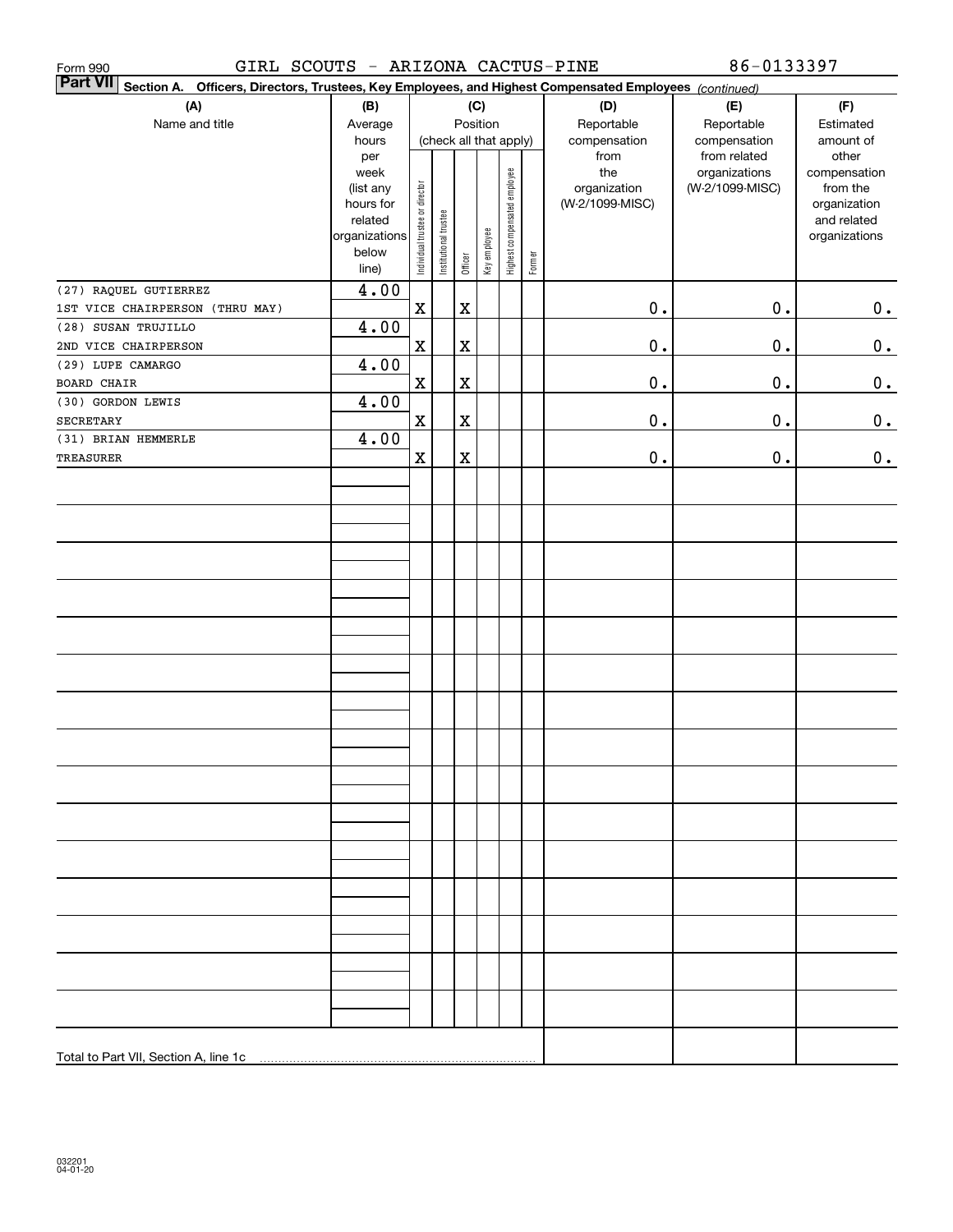|                                                           |    |      | Check if Schedule O contains a response or note to any line in this Part VIII |                |                |                |                      |                      |                                              |                                      |                                                                 |
|-----------------------------------------------------------|----|------|-------------------------------------------------------------------------------|----------------|----------------|----------------|----------------------|----------------------|----------------------------------------------|--------------------------------------|-----------------------------------------------------------------|
|                                                           |    |      |                                                                               |                |                |                |                      | (A)<br>Total revenue | (B)<br>Related or exempt<br>function revenue | (C)<br>Unrelated<br>business revenue | (D)<br>Revenue excluded<br>from tax under<br>sections 512 - 514 |
|                                                           |    |      | <b>1 a</b> Federated campaigns <b>contains</b>                                |                | 1a             |                | 166,705.             |                      |                                              |                                      |                                                                 |
|                                                           |    |      | <b>b</b> Membership dues                                                      |                | 1 <sub>b</sub> |                |                      |                      |                                              |                                      |                                                                 |
|                                                           |    |      | c Fundraising events                                                          |                | 1 <sub>c</sub> |                | 53,385.              |                      |                                              |                                      |                                                                 |
|                                                           |    |      | d Related organizations                                                       |                | 1 <sub>d</sub> |                |                      |                      |                                              |                                      |                                                                 |
|                                                           |    |      | e Government grants (contributions)                                           |                | 1e             |                | 1,281,711.           |                      |                                              |                                      |                                                                 |
|                                                           |    |      | f All other contributions, gifts, grants, and                                 |                |                |                |                      |                      |                                              |                                      |                                                                 |
|                                                           |    |      | similar amounts not included above                                            |                | 1f             |                | 3,920,801.           |                      |                                              |                                      |                                                                 |
|                                                           |    | g    | Noncash contributions included in lines 1a-1f                                 |                | 1g             |                | 1,130.               |                      |                                              |                                      |                                                                 |
| Contributions, Gifts, Grants<br>and Other Similar Amounts |    |      |                                                                               |                |                |                |                      | 5,422,602.           |                                              |                                      |                                                                 |
|                                                           |    |      |                                                                               |                |                |                | <b>Business Code</b> |                      |                                              |                                      |                                                                 |
|                                                           |    | 2 a  | CAMP FEES                                                                     |                |                |                | 900099               | 636,975.             | 636,975.                                     |                                      |                                                                 |
|                                                           |    |      | PROGRAM SERVICE FEES                                                          |                |                |                | 900099               | 30,942.              | 30,942.                                      |                                      |                                                                 |
|                                                           |    |      | FAMILIES FIRST CORONAVIRUS RESPON                                             |                |                |                | 900099               | 15,201.              | 15,201.                                      |                                      |                                                                 |
| Program Service<br>Revenue                                |    |      | VOLUNTEER TRAINING                                                            |                |                |                | 900099               | 12,122.              | 12,122.                                      |                                      |                                                                 |
|                                                           |    |      | CAMP RENTS                                                                    |                |                |                | 900099               | 980.                 | 980.                                         |                                      |                                                                 |
|                                                           |    |      | All other program service revenue                                             |                |                |                |                      |                      |                                              |                                      |                                                                 |
|                                                           |    | a    |                                                                               |                |                |                |                      | 696,220.             |                                              |                                      |                                                                 |
|                                                           | 3  |      | Investment income (including dividends, interest, and                         |                |                |                |                      |                      |                                              |                                      |                                                                 |
|                                                           |    |      |                                                                               |                |                |                |                      | 258,500.             |                                              |                                      | 258,500.                                                        |
|                                                           | 4  |      | Income from investment of tax-exempt bond proceeds                            |                |                |                |                      |                      |                                              |                                      |                                                                 |
|                                                           | 5  |      |                                                                               |                |                |                |                      |                      |                                              |                                      |                                                                 |
|                                                           |    |      |                                                                               |                | (i) Real       |                | (ii) Personal        |                      |                                              |                                      |                                                                 |
|                                                           |    |      | <b>6 a</b> Gross rents<br>$\overline{\phantom{a}}$                            | 6a             |                |                |                      |                      |                                              |                                      |                                                                 |
|                                                           |    |      | <b>b</b> Less: rental expenses                                                | 6b             |                |                |                      |                      |                                              |                                      |                                                                 |
|                                                           |    | c    | Rental income or (loss)                                                       | 6с             |                |                |                      |                      |                                              |                                      |                                                                 |
|                                                           |    |      | d Net rental income or (loss)                                                 |                |                |                |                      |                      |                                              |                                      |                                                                 |
|                                                           |    |      | 7 a Gross amount from sales of                                                |                | (i) Securities |                | (ii) Other           |                      |                                              |                                      |                                                                 |
|                                                           |    |      | assets other than inventory                                                   | 7a l           | 7,957,456.     |                | 200.                 |                      |                                              |                                      |                                                                 |
|                                                           |    |      | <b>b</b> Less: cost or other basis                                            |                |                |                |                      |                      |                                              |                                      |                                                                 |
|                                                           |    |      | and sales expenses                                                            | 7 <sub>b</sub> | 7,562,992.     |                | 0.                   |                      |                                              |                                      |                                                                 |
| Other Revenue                                             |    |      | c Gain or (loss)                                                              | 7c             | 394,464.       |                | 200.                 |                      |                                              |                                      |                                                                 |
|                                                           |    |      |                                                                               |                |                |                |                      | 394,664.             |                                              |                                      | 394,664.                                                        |
|                                                           |    |      | 8 a Gross income from fundraising events (not<br>including \$                 |                | 53,385. of     |                |                      |                      |                                              |                                      |                                                                 |
|                                                           |    |      |                                                                               |                |                |                |                      |                      |                                              |                                      |                                                                 |
|                                                           |    |      | contributions reported on line 1c). See                                       |                |                | 8a             | 9,710.               |                      |                                              |                                      |                                                                 |
|                                                           |    |      |                                                                               |                |                | 8b             | 20,384.              |                      |                                              |                                      |                                                                 |
|                                                           |    |      | c Net income or (loss) from fundraising events                                |                |                |                |                      | $-10,674.$           |                                              |                                      | $-10,674.$                                                      |
|                                                           |    |      | 9 a Gross income from gaming activities. See                                  |                |                |                |                      |                      |                                              |                                      |                                                                 |
|                                                           |    |      |                                                                               |                |                | <b>9a</b>      |                      |                      |                                              |                                      |                                                                 |
|                                                           |    |      |                                                                               |                |                | 9 <sub>b</sub> |                      |                      |                                              |                                      |                                                                 |
|                                                           |    |      | c Net income or (loss) from gaming activities                                 |                |                |                |                      |                      |                                              |                                      |                                                                 |
|                                                           |    |      | 10 a Gross sales of inventory, less returns                                   |                |                |                |                      |                      |                                              |                                      |                                                                 |
|                                                           |    |      |                                                                               |                |                |                | 10a 11, 216, 578.    |                      |                                              |                                      |                                                                 |
|                                                           |    |      | <b>b</b> Less: cost of goods sold                                             |                |                | 10bl           | 4,834,665.           |                      |                                              |                                      |                                                                 |
|                                                           |    |      | c Net income or (loss) from sales of inventory                                |                |                |                |                      | 6,381,913.           | 6,381,913.                                   |                                      |                                                                 |
|                                                           |    |      |                                                                               |                |                |                | <b>Business Code</b> |                      |                                              |                                      |                                                                 |
|                                                           |    | 11 a | INSURANCE CLAIM INCOME                                                        |                |                |                | 900099               | 3,197.               |                                              |                                      | 3,197.                                                          |
| Revenue                                                   |    |      | MISCELLANEOUS INCOME                                                          |                |                |                | 900099               | 696.                 |                                              |                                      | 696.                                                            |
|                                                           |    | с    |                                                                               |                |                |                |                      |                      |                                              |                                      |                                                                 |
| Miscellaneous                                             |    |      |                                                                               |                |                |                |                      |                      |                                              |                                      |                                                                 |
|                                                           |    |      | e Total. Add lines 11a-11d                                                    |                |                |                |                      | 3,893.               |                                              |                                      |                                                                 |
|                                                           | 12 |      | Total revenue. See instructions                                               |                |                |                |                      | 13, 147, 118.        | 7,078,133.                                   | 0.                                   | 646,383.                                                        |

Form 990 (2020) GIRL SCOUTS ARIZONA CACTUS-PINE 86-0I33397 Page

GIRL SCOUTS - ARIZONA CACTUS-PINE

**Part VIII Statement of Revenue**

**9**

 $\overline{\phantom{0}}$ 

86-0133397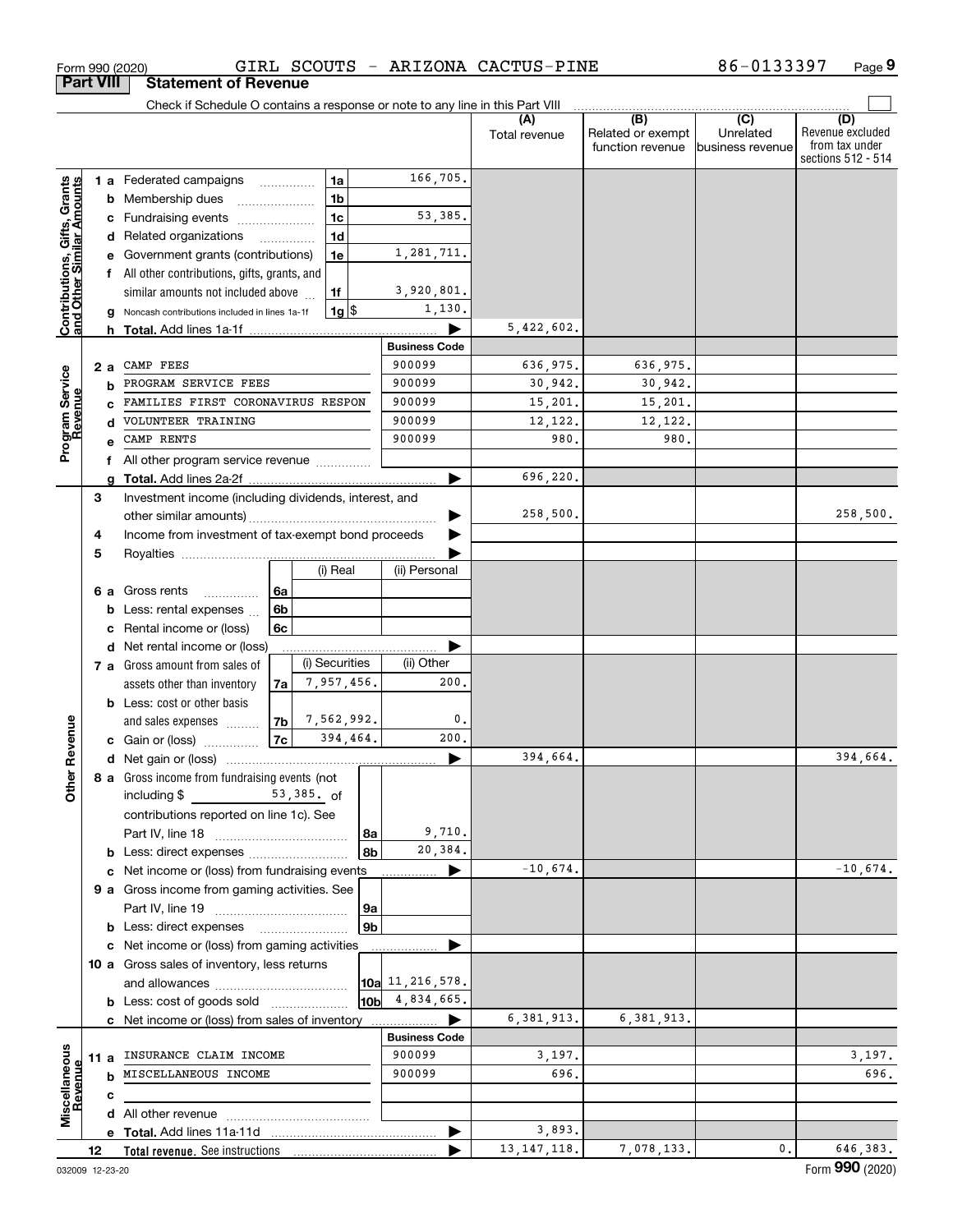Form 990 (2020) GIRL SCOUTS - ARIZONA CACTUS-PINE 86-0133397 Page **Part IX Statement of Functional Expenses**

**10**

|              | Section 501(c)(3) and 501(c)(4) organizations must complete all columns. All other organizations must complete column (A).                                                                                                                                          |                       |                                    |                                           |                                |
|--------------|---------------------------------------------------------------------------------------------------------------------------------------------------------------------------------------------------------------------------------------------------------------------|-----------------------|------------------------------------|-------------------------------------------|--------------------------------|
|              | Check if Schedule O contains a response or note to any line in this Part IX                                                                                                                                                                                         |                       |                                    |                                           |                                |
|              | Do not include amounts reported on lines 6b,<br>7b, 8b, 9b, and 10b of Part VIII.                                                                                                                                                                                   | (A)<br>Total expenses | (B)<br>Program service<br>expenses | (C)<br>Management and<br>general expenses | (D)<br>Fundraising<br>expenses |
| 1.           | Grants and other assistance to domestic organizations                                                                                                                                                                                                               |                       |                                    |                                           |                                |
|              | and domestic governments. See Part IV, line 21                                                                                                                                                                                                                      |                       |                                    |                                           |                                |
| $\mathbf{2}$ | Grants and other assistance to domestic                                                                                                                                                                                                                             |                       |                                    |                                           |                                |
|              | individuals. See Part IV, line 22<br>and a complete the complete state of the state of the state of the state of the state of the state of the state of the state of the state of the state of the state of the state of the state of the state of the state of the | 53,327.               | 53,327.                            |                                           |                                |
| 3            | Grants and other assistance to foreign                                                                                                                                                                                                                              |                       |                                    |                                           |                                |
|              | organizations, foreign governments, and foreign                                                                                                                                                                                                                     |                       |                                    |                                           |                                |
|              | individuals. See Part IV, lines 15 and 16                                                                                                                                                                                                                           |                       |                                    |                                           |                                |
| 4            | Benefits paid to or for members                                                                                                                                                                                                                                     |                       |                                    |                                           |                                |
| 5            | Compensation of current officers, directors,                                                                                                                                                                                                                        |                       |                                    |                                           |                                |
|              |                                                                                                                                                                                                                                                                     | 379,631.              | 302,034.                           | 58,008.                                   | 19,589.                        |
| 6            | Compensation not included above to disqualified                                                                                                                                                                                                                     |                       |                                    |                                           |                                |
|              | persons (as defined under section 4958(f)(1)) and                                                                                                                                                                                                                   |                       |                                    |                                           |                                |
|              | persons described in section 4958(c)(3)(B)<br>.                                                                                                                                                                                                                     |                       |                                    |                                           |                                |
| 7            |                                                                                                                                                                                                                                                                     | 3,903,250.            | 3, 126, 402.                       | 527, 513.                                 | 249,335.                       |
| 8            | Pension plan accruals and contributions (include                                                                                                                                                                                                                    |                       |                                    |                                           |                                |
|              | section 401(k) and 403(b) employer contributions)                                                                                                                                                                                                                   | 480,872.              | 85,409.                            | 390,288.                                  | 5,175.                         |
| 9            |                                                                                                                                                                                                                                                                     | 686, 188.             | 565, 857.                          | 70,534.                                   | 49,797.                        |
| 10           |                                                                                                                                                                                                                                                                     | 306, 803.             | 245,793.                           | 41,582.                                   | 19,428.                        |
| 11           | Fees for services (nonemployees):                                                                                                                                                                                                                                   |                       |                                    |                                           |                                |
| a            |                                                                                                                                                                                                                                                                     |                       |                                    |                                           |                                |
| b            |                                                                                                                                                                                                                                                                     | 7,536.<br>35,570.     | 7,536.                             |                                           |                                |
|              |                                                                                                                                                                                                                                                                     |                       |                                    | 35,570.                                   |                                |
| d            |                                                                                                                                                                                                                                                                     |                       |                                    |                                           |                                |
|              | Professional fundraising services. See Part IV, line 17                                                                                                                                                                                                             | 71,364.               | 342.                               | 71,022.                                   |                                |
|              | Investment management fees                                                                                                                                                                                                                                          |                       |                                    |                                           |                                |
|              | g Other. (If line 11g amount exceeds 10% of line 25,                                                                                                                                                                                                                | 318,231.              | 235,122.                           | 70,902.                                   |                                |
|              | column (A) amount, list line 11g expenses on Sch O.)                                                                                                                                                                                                                |                       |                                    |                                           | 12, 207.                       |
| 12           |                                                                                                                                                                                                                                                                     | 115,071.              | 95,130.                            | 14,301.                                   | 5,640.                         |
| 13           |                                                                                                                                                                                                                                                                     |                       |                                    |                                           |                                |
| 14           |                                                                                                                                                                                                                                                                     |                       |                                    |                                           |                                |
| 15<br>16     |                                                                                                                                                                                                                                                                     | 440,582.              | 412,855.                           | 20,718.                                   | 7,009.                         |
| 17           |                                                                                                                                                                                                                                                                     | 118,049.              | 116,625.                           | 1,335.                                    | 89.                            |
| 18           | Payments of travel or entertainment expenses                                                                                                                                                                                                                        |                       |                                    |                                           |                                |
|              | for any federal, state, or local public officials                                                                                                                                                                                                                   |                       |                                    |                                           |                                |
| 19           | Conferences, conventions, and meetings                                                                                                                                                                                                                              | 38,376.               | 31,985.                            | $\overline{5,010}$ .                      | 1,381.                         |
| 20           | Interest                                                                                                                                                                                                                                                            | 95,368.               | 61,550.                            | 29,820.                                   | 3,998.                         |
| 21           |                                                                                                                                                                                                                                                                     |                       |                                    |                                           |                                |
| 22           | Depreciation, depletion, and amortization                                                                                                                                                                                                                           | 1, 243, 238.          | 989,080.                           | 189,907.                                  | 64, 251.                       |
| 23           | Insurance                                                                                                                                                                                                                                                           | 362,438.              | 289,020.                           | 54,858.                                   | 18,560.                        |
| 24           | Other expenses. Itemize expenses not covered<br>above (List miscellaneous expenses on line 24e. If<br>line 24e amount exceeds 10% of line 25, column (A)<br>amount, list line 24e expenses on Schedule 0.)                                                          |                       |                                    |                                           |                                |
| a            | SUPPLIES AND INCENTIVES                                                                                                                                                                                                                                             | 1,035,137.            | 1,024,270.                         | 3,058.                                    | 7,809.                         |
| b            | <b>MISCELLANEOUS</b>                                                                                                                                                                                                                                                | 436,684.              | 363,840.                           | 39,626.                                   | 33, 218.                       |
|              | PRINTING AND PUBLICATIO                                                                                                                                                                                                                                             | 270, 519.             | 216,800.                           | 35,468.                                   | 18, 251.                       |
| d            | POSTAGE AND SHIPPING                                                                                                                                                                                                                                                | $\overline{56, 721.}$ | 50,828.                            | 3,422.                                    | 2,471.                         |
|              | e All other expenses                                                                                                                                                                                                                                                | $\overline{20,172}$ . | 19,651.                            | 389.                                      | 132.                           |
| 25           | Total functional expenses. Add lines 1 through 24e                                                                                                                                                                                                                  | 10,475,127.           | 8,293,456.                         | 1,663,331.                                | 518, 340.                      |
| 26           | Joint costs. Complete this line only if the organization                                                                                                                                                                                                            |                       |                                    |                                           |                                |
|              | reported in column (B) joint costs from a combined                                                                                                                                                                                                                  |                       |                                    |                                           |                                |
|              | educational campaign and fundraising solicitation.                                                                                                                                                                                                                  |                       |                                    |                                           |                                |
|              | Check here $\blacktriangleright$<br>if following SOP 98-2 (ASC 958-720)                                                                                                                                                                                             |                       |                                    |                                           |                                |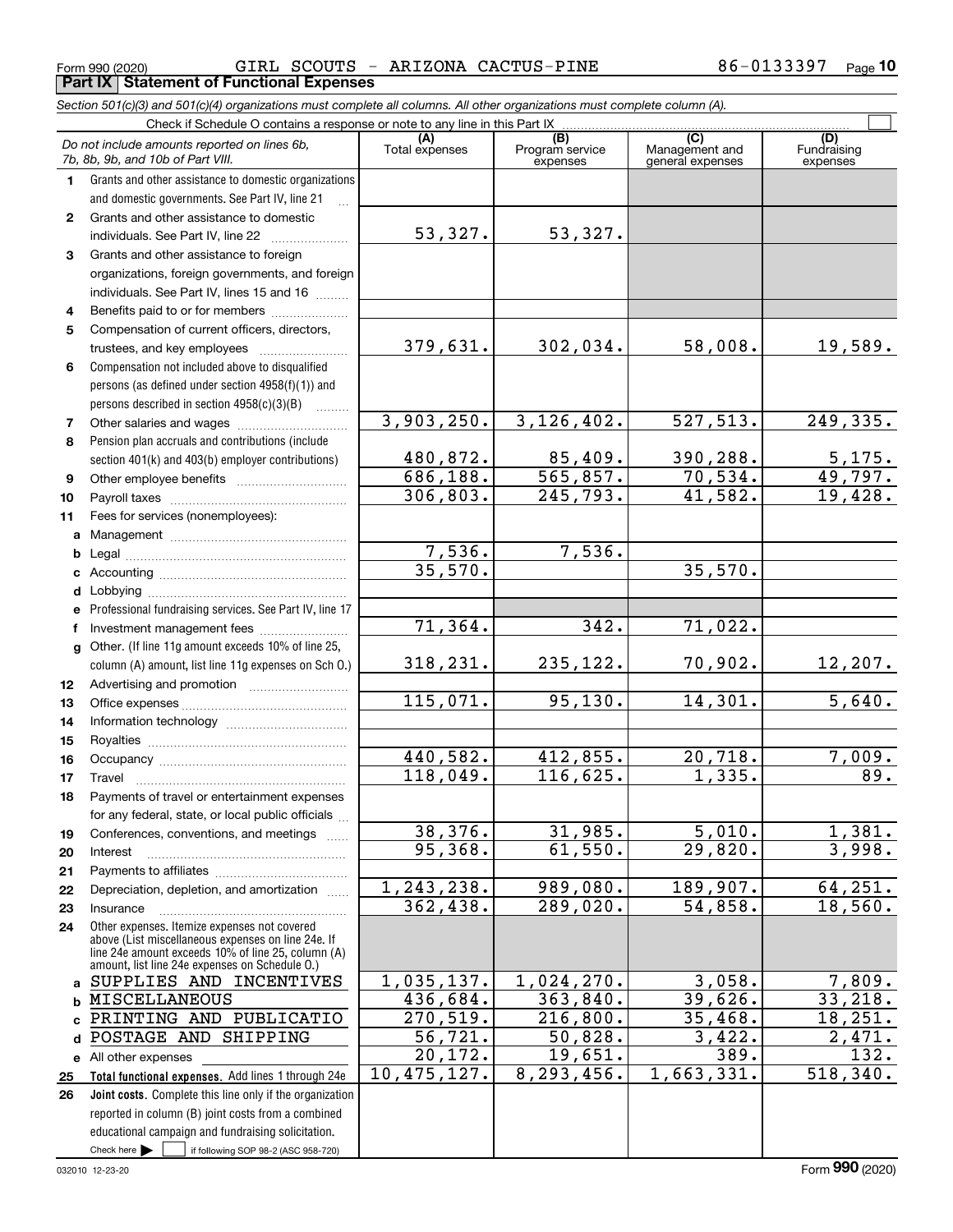| ו∪∠טו |                 | OUND DUOU |  |
|-------|-----------------|-----------|--|
|       | l Ralanoo Shoot |           |  |

|                             |    | Check if Schedule O contains a response or note to any line in this Part X         |                                                                                                                         |                          |                 |                           |
|-----------------------------|----|------------------------------------------------------------------------------------|-------------------------------------------------------------------------------------------------------------------------|--------------------------|-----------------|---------------------------|
|                             |    |                                                                                    |                                                                                                                         | (A)<br>Beginning of year |                 | (B)<br>End of year        |
|                             | 1  |                                                                                    |                                                                                                                         | 5,918,040.               | 1               | 8,208,872.                |
|                             | 2  |                                                                                    |                                                                                                                         |                          | $\mathbf{2}$    |                           |
|                             | 3  |                                                                                    |                                                                                                                         | 95, 103.                 | 3               | 2,150,282.                |
|                             | 4  |                                                                                    |                                                                                                                         | 58, 727.                 | 4               | 68,438.                   |
|                             | 5  | Loans and other receivables from any current or former officer, director,          |                                                                                                                         |                          |                 |                           |
|                             |    | trustee, key employee, creator or founder, substantial contributor, or 35%         |                                                                                                                         |                          |                 |                           |
|                             |    | controlled entity or family member of any of these persons                         |                                                                                                                         |                          | 5               |                           |
|                             | 6  | Loans and other receivables from other disqualified persons (as defined            |                                                                                                                         |                          |                 |                           |
|                             |    | under section $4958(f)(1)$ , and persons described in section $4958(c)(3)(B)$      | $\ldots$                                                                                                                |                          | 6               |                           |
|                             | 7  |                                                                                    |                                                                                                                         |                          | $\overline{7}$  |                           |
| Assets                      | 8  |                                                                                    |                                                                                                                         | 222,803.                 | 8               | 190,794.                  |
|                             | 9  | Prepaid expenses and deferred charges                                              |                                                                                                                         | 157,963.                 | 9               | 227,456.                  |
|                             |    | 10a Land, buildings, and equipment: cost or other                                  |                                                                                                                         |                          |                 |                           |
|                             |    | basis. Complete Part VI of Schedule D  10a                                         | $32,361,259$ .                                                                                                          |                          |                 |                           |
|                             |    | <u>  10b</u>  <br><b>b</b> Less: accumulated depreciation                          | 14,249,859.                                                                                                             | 18,847,238.              | 10 <sub>c</sub> | 18, 111, 400.             |
|                             | 11 |                                                                                    |                                                                                                                         | 11,577,697.              | 11              | 13,822,896.               |
|                             | 12 |                                                                                    |                                                                                                                         | 3,015,011.               | 12              | 1,025,391.                |
|                             | 13 |                                                                                    |                                                                                                                         |                          | 13              |                           |
|                             | 14 |                                                                                    |                                                                                                                         |                          | 14              |                           |
|                             | 15 |                                                                                    |                                                                                                                         |                          | 15              |                           |
|                             | 16 |                                                                                    |                                                                                                                         | 39,892,582.              | 16              | 43,805,529.               |
|                             | 17 |                                                                                    |                                                                                                                         | 710, 360.                | 17              | 528,804.                  |
|                             | 18 |                                                                                    |                                                                                                                         | 18                       |                 |                           |
|                             | 19 |                                                                                    |                                                                                                                         | 287,976.                 | 19              | 321, 218.                 |
|                             | 20 |                                                                                    |                                                                                                                         | 1,999,781.               | 20              | $\overline{1,641,104}$ .  |
|                             | 21 | Escrow or custodial account liability. Complete Part IV of Schedule D              |                                                                                                                         |                          | 21              |                           |
|                             | 22 | Loans and other payables to any current or former officer, director,               |                                                                                                                         |                          |                 |                           |
| Liabilities                 |    | trustee, key employee, creator or founder, substantial contributor, or 35%         |                                                                                                                         |                          |                 |                           |
|                             |    | controlled entity or family member of any of these persons                         | <u> 1986 - Jan Barthard Barthard Barthard Barthard Barthard Barthard Barthard Barthard Barthard Barthard Barthard B</u> |                          | 22              |                           |
|                             | 23 | Secured mortgages and notes payable to unrelated third parties                     |                                                                                                                         |                          | 23              |                           |
|                             | 24 | Unsecured notes and loans payable to unrelated third parties                       |                                                                                                                         |                          | 24              |                           |
|                             | 25 | Other liabilities (including federal income tax, payables to related third         |                                                                                                                         |                          |                 |                           |
|                             |    | parties, and other liabilities not included on lines 17-24). Complete Part X       |                                                                                                                         |                          |                 |                           |
|                             |    | of Schedule D                                                                      |                                                                                                                         | $1,272,480$ . 25         |                 | 1,298,425.                |
|                             | 26 | Total liabilities. Add lines 17 through 25                                         |                                                                                                                         | 4, 270, 597.             | 26              | 3,789,551.                |
|                             |    | Organizations that follow FASB ASC 958, check here $\blacktriangleright \boxed{X}$ |                                                                                                                         |                          |                 |                           |
|                             |    | and complete lines 27, 28, 32, and 33.                                             |                                                                                                                         |                          |                 |                           |
|                             | 27 | Net assets without donor restrictions                                              |                                                                                                                         | 35,070,191.              | 27              | 37,585,582.               |
|                             | 28 | Net assets with donor restrictions                                                 |                                                                                                                         | 551,794.                 | 28              | 2,430,396.                |
|                             |    | Organizations that do not follow FASB ASC 958, check here ▶ U                      |                                                                                                                         |                          |                 |                           |
| Net Assets or Fund Balances |    | and complete lines 29 through 33.                                                  |                                                                                                                         |                          |                 |                           |
|                             | 29 |                                                                                    |                                                                                                                         |                          | 29              |                           |
|                             | 30 | Paid-in or capital surplus, or land, building, or equipment fund                   |                                                                                                                         |                          | 30              |                           |
|                             | 31 | Retained earnings, endowment, accumulated income, or other funds                   |                                                                                                                         |                          | 31              |                           |
|                             | 32 |                                                                                    |                                                                                                                         | 35,621,985.              | 32              | 40,015,978.               |
|                             | 33 |                                                                                    |                                                                                                                         | 39,892,582.              | 33              | $\overline{43,805,529}$ . |

Form (2020) **990**

# **Part X Balance Sheet**<br>**Part X Balance Sheet**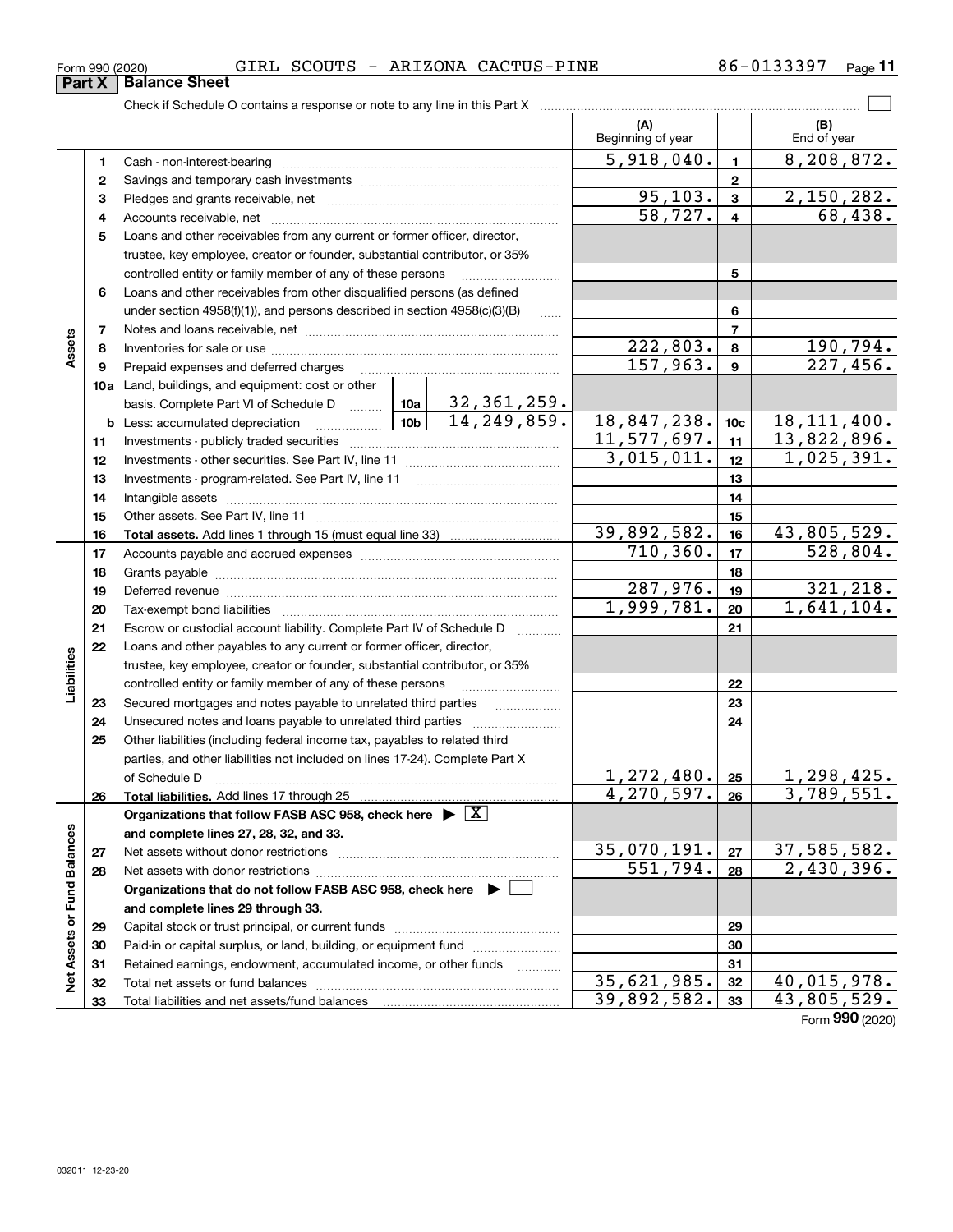|         | GIRL SCOUTS - ARIZONA CACTUS-PINE<br>Form 990 (2020)                                                                            |                         | 86-0133397     |            | Page 12          |
|---------|---------------------------------------------------------------------------------------------------------------------------------|-------------------------|----------------|------------|------------------|
| Part XI | <b>Reconciliation of Net Assets</b>                                                                                             |                         |                |            |                  |
|         |                                                                                                                                 |                         |                |            |                  |
|         |                                                                                                                                 |                         |                |            |                  |
| 1       | Total revenue (must equal Part VIII, column (A), line 12)                                                                       | $\mathbf{1}$            | 13, 147, 118.  |            |                  |
| 2       |                                                                                                                                 | $\mathbf{2}$            | 10, 475, 127.  |            |                  |
| з       | Revenue less expenses. Subtract line 2 from line 1                                                                              | $\mathbf{3}$            | 2,671,991.     |            |                  |
| 4       |                                                                                                                                 | $\overline{\mathbf{4}}$ | 35,621,985.    |            |                  |
| 5       |                                                                                                                                 | 5                       | 1,722,002.     |            |                  |
| 6       |                                                                                                                                 | 6                       |                |            |                  |
| 7       | Investment expenses www.communication.com/www.communication.com/www.communication.com/www.communication.com/ww                  | $\overline{7}$          |                |            |                  |
| 8       | Prior period adjustments                                                                                                        | 8                       |                |            |                  |
| 9       | Other changes in net assets or fund balances (explain on Schedule O)                                                            | 9                       |                |            | $\overline{0}$ . |
| 10      | Net assets or fund balances at end of year. Combine lines 3 through 9 (must equal Part X, line 32,                              |                         |                |            |                  |
|         |                                                                                                                                 | 10                      | 40,015,978.    |            |                  |
|         | <b>Part XII</b> Financial Statements and Reporting                                                                              |                         |                |            |                  |
|         |                                                                                                                                 |                         |                |            |                  |
|         |                                                                                                                                 |                         |                | <b>Yes</b> | <b>No</b>        |
| 1       | $X$ Accrual<br>Other<br>Accounting method used to prepare the Form 990: <u>June</u> Cash                                        |                         |                |            |                  |
|         | If the organization changed its method of accounting from a prior year or checked "Other," explain in Schedule O.               |                         |                |            |                  |
|         | 2a Were the organization's financial statements compiled or reviewed by an independent accountant?                              |                         | 2a             |            | х                |
|         | If "Yes," check a box below to indicate whether the financial statements for the year were compiled or reviewed on a            |                         |                |            |                  |
|         | separate basis, consolidated basis, or both:                                                                                    |                         |                |            |                  |
|         | Separate basis<br>Consolidated basis<br>Both consolidated and separate basis                                                    |                         |                |            |                  |
| b       | Were the organization's financial statements audited by an independent accountant?                                              |                         | 2 <sub>b</sub> | x          |                  |
|         | If "Yes," check a box below to indicate whether the financial statements for the year were audited on a separate basis,         |                         |                |            |                  |
|         | consolidated basis, or both:                                                                                                    |                         |                |            |                  |
|         | $X$ Separate basis<br>Consolidated basis<br>Both consolidated and separate basis                                                |                         |                |            |                  |
|         | c If "Yes" to line 2a or 2b, does the organization have a committee that assumes responsibility for oversight of the audit,     |                         |                |            |                  |
|         |                                                                                                                                 |                         | 2c             | X          |                  |
|         | If the organization changed either its oversight process or selection process during the tax year, explain on Schedule O.       |                         |                |            |                  |
|         | 3a As a result of a federal award, was the organization required to undergo an audit or audits as set forth in the Single Audit |                         |                |            |                  |
|         |                                                                                                                                 |                         | 3a             |            | x                |
|         | b If "Yes," did the organization undergo the required audit or audits? If the organization did not undergo the required audit   |                         |                |            |                  |
|         |                                                                                                                                 |                         | 3b             | $\Omega$   |                  |

Form (2020) **990**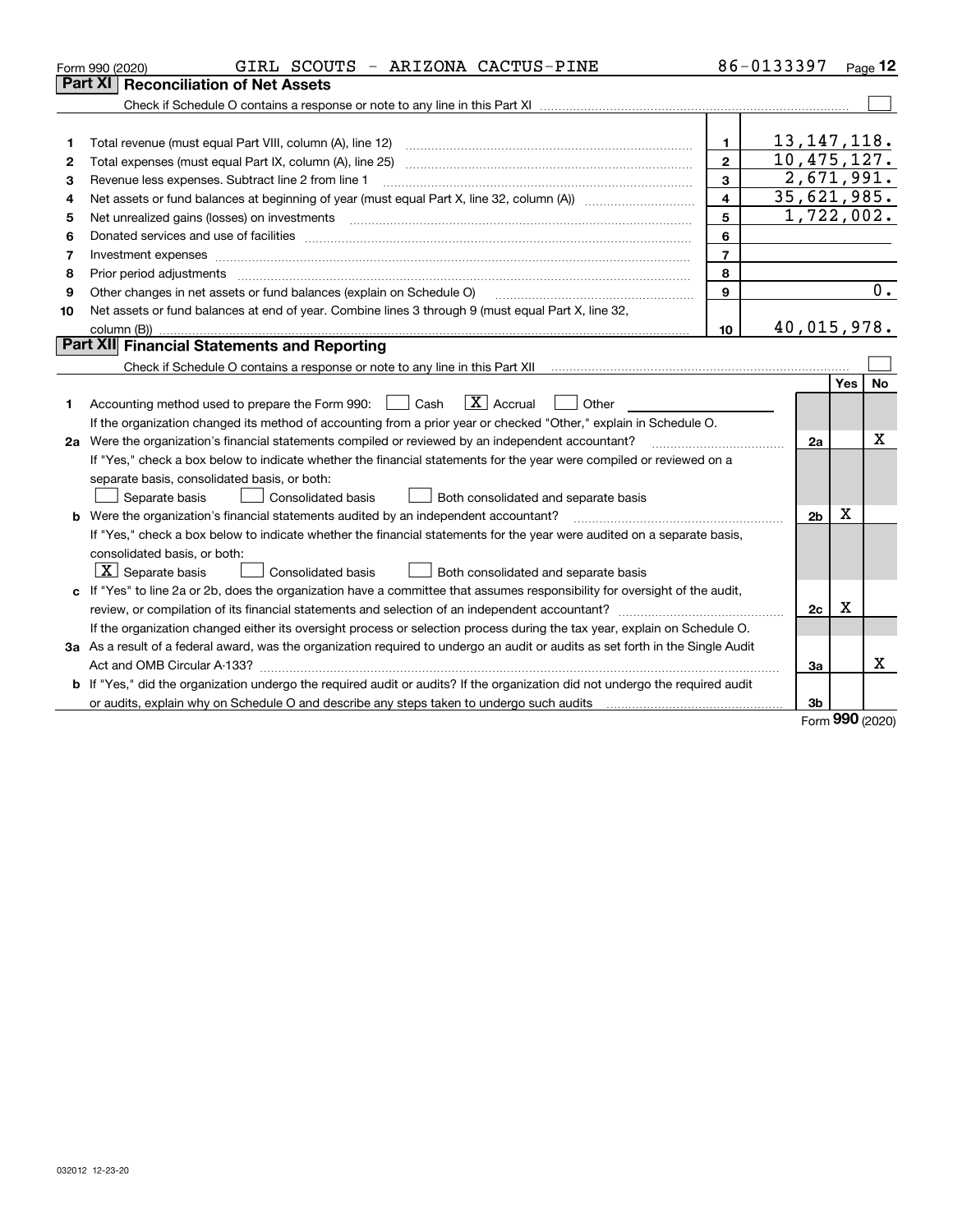| <b>SCHEDULE A</b> |  |  |  |  |  |  |
|-------------------|--|--|--|--|--|--|
|-------------------|--|--|--|--|--|--|

Department of the Treasury

**(Form 990 or 990-EZ)**

## **Public Charity Status and Public Support**

**Complete if the organization is a section 501(c)(3) organization or a section 4947(a)(1) nonexempt charitable trust. | Attach to Form 990 or Form 990-EZ.** 

|  | o www.irs.gov/Form990 for instructions and the latest information. |  |
|--|--------------------------------------------------------------------|--|

| OMB No. 1545-0047                   |
|-------------------------------------|
| 2020                                |
| <b>Open to Public</b><br>Inenaction |

٦

|       |                     | nternal Revenue Service                     |                                                                                    | Go to www.irs.gov/Form990 for instructions and the latest information.                                                                       |     |                                 |                            |  | Inspection                            |  |
|-------|---------------------|---------------------------------------------|------------------------------------------------------------------------------------|----------------------------------------------------------------------------------------------------------------------------------------------|-----|---------------------------------|----------------------------|--|---------------------------------------|--|
|       |                     | Name of the organization                    |                                                                                    |                                                                                                                                              |     |                                 |                            |  | <b>Employer identification number</b> |  |
|       |                     |                                             |                                                                                    | GIRL SCOUTS - ARIZONA CACTUS-PINE                                                                                                            |     |                                 |                            |  | 86-0133397                            |  |
|       | Part I              |                                             |                                                                                    | Reason for Public Charity Status. (All organizations must complete this part.) See instructions.                                             |     |                                 |                            |  |                                       |  |
|       |                     |                                             |                                                                                    | The organization is not a private foundation because it is: (For lines 1 through 12, check only one box.)                                    |     |                                 |                            |  |                                       |  |
| 1     |                     |                                             |                                                                                    | A church, convention of churches, or association of churches described in section $170(b)(1)(A)(i)$ .                                        |     |                                 |                            |  |                                       |  |
| 2     |                     |                                             |                                                                                    | A school described in section 170(b)(1)(A)(ii). (Attach Schedule E (Form 990 or 990-EZ).)                                                    |     |                                 |                            |  |                                       |  |
| з     |                     |                                             |                                                                                    | A hospital or a cooperative hospital service organization described in section 170(b)(1)(A)(iii).                                            |     |                                 |                            |  |                                       |  |
|       |                     |                                             |                                                                                    | A medical research organization operated in conjunction with a hospital described in section 170(b)(1)(A)(iii). Enter the hospital's name,   |     |                                 |                            |  |                                       |  |
|       |                     | city, and state:                            |                                                                                    |                                                                                                                                              |     |                                 |                            |  |                                       |  |
| 5     |                     |                                             |                                                                                    | An organization operated for the benefit of a college or university owned or operated by a governmental unit described in                    |     |                                 |                            |  |                                       |  |
|       |                     |                                             | section 170(b)(1)(A)(iv). (Complete Part II.)                                      |                                                                                                                                              |     |                                 |                            |  |                                       |  |
| 6     |                     |                                             |                                                                                    | A federal, state, or local government or governmental unit described in section 170(b)(1)(A)(v).                                             |     |                                 |                            |  |                                       |  |
|       |                     |                                             |                                                                                    | An organization that normally receives a substantial part of its support from a governmental unit or from the general public described in    |     |                                 |                            |  |                                       |  |
|       |                     |                                             | section 170(b)(1)(A)(vi). (Complete Part II.)                                      |                                                                                                                                              |     |                                 |                            |  |                                       |  |
| 8     |                     |                                             |                                                                                    | A community trust described in section 170(b)(1)(A)(vi). (Complete Part II.)                                                                 |     |                                 |                            |  |                                       |  |
| 9     |                     |                                             |                                                                                    | An agricultural research organization described in section 170(b)(1)(A)(ix) operated in conjunction with a land-grant college                |     |                                 |                            |  |                                       |  |
|       |                     |                                             |                                                                                    | or university or a non-land-grant college of agriculture (see instructions). Enter the name, city, and state of the college or               |     |                                 |                            |  |                                       |  |
|       |                     | university:                                 |                                                                                    |                                                                                                                                              |     |                                 |                            |  |                                       |  |
| 10    | $\lfloor x \rfloor$ |                                             |                                                                                    | An organization that normally receives (1) more than 33 1/3% of its support from contributions, membership fees, and gross receipts from     |     |                                 |                            |  |                                       |  |
|       |                     |                                             |                                                                                    | activities related to its exempt functions, subject to certain exceptions; and (2) no more than 33 1/3% of its support from gross investment |     |                                 |                            |  |                                       |  |
|       |                     |                                             |                                                                                    | income and unrelated business taxable income (less section 511 tax) from businesses acquired by the organization after June 30, 1975.        |     |                                 |                            |  |                                       |  |
|       |                     |                                             | See section 509(a)(2). (Complete Part III.)                                        |                                                                                                                                              |     |                                 |                            |  |                                       |  |
| 11    |                     |                                             |                                                                                    | An organization organized and operated exclusively to test for public safety. See section 509(a)(4).                                         |     |                                 |                            |  |                                       |  |
| 12    |                     |                                             |                                                                                    | An organization organized and operated exclusively for the benefit of, to perform the functions of, or to carry out the purposes of one or   |     |                                 |                            |  |                                       |  |
|       |                     |                                             |                                                                                    |                                                                                                                                              |     |                                 |                            |  |                                       |  |
|       |                     |                                             |                                                                                    | more publicly supported organizations described in section 509(a)(1) or section 509(a)(2). See section 509(a)(3). Check the box in           |     |                                 |                            |  |                                       |  |
|       |                     |                                             |                                                                                    | lines 12a through 12d that describes the type of supporting organization and complete lines 12e, 12f, and 12g.                               |     |                                 |                            |  |                                       |  |
| а     |                     |                                             |                                                                                    | Type I. A supporting organization operated, supervised, or controlled by its supported organization(s), typically by giving                  |     |                                 |                            |  |                                       |  |
|       |                     |                                             |                                                                                    | the supported organization(s) the power to regularly appoint or elect a majority of the directors or trustees of the supporting              |     |                                 |                            |  |                                       |  |
|       |                     |                                             | organization. You must complete Part IV, Sections A and B.                         |                                                                                                                                              |     |                                 |                            |  |                                       |  |
| b     |                     |                                             |                                                                                    | Type II. A supporting organization supervised or controlled in connection with its supported organization(s), by having                      |     |                                 |                            |  |                                       |  |
|       |                     |                                             |                                                                                    | control or management of the supporting organization vested in the same persons that control or manage the supported                         |     |                                 |                            |  |                                       |  |
|       |                     |                                             | organization(s). You must complete Part IV, Sections A and C.                      |                                                                                                                                              |     |                                 |                            |  |                                       |  |
| с     |                     |                                             |                                                                                    | Type III functionally integrated. A supporting organization operated in connection with, and functionally integrated with,                   |     |                                 |                            |  |                                       |  |
|       |                     |                                             |                                                                                    | its supported organization(s) (see instructions). You must complete Part IV, Sections A, D, and E.                                           |     |                                 |                            |  |                                       |  |
| d     |                     |                                             |                                                                                    | Type III non-functionally integrated. A supporting organization operated in connection with its supported organization(s)                    |     |                                 |                            |  |                                       |  |
|       |                     |                                             |                                                                                    | that is not functionally integrated. The organization generally must satisfy a distribution requirement and an attentiveness                 |     |                                 |                            |  |                                       |  |
|       |                     |                                             |                                                                                    | requirement (see instructions). You must complete Part IV, Sections A and D, and Part V.                                                     |     |                                 |                            |  |                                       |  |
| е     |                     |                                             |                                                                                    | Check this box if the organization received a written determination from the IRS that it is a Type I, Type II, Type III                      |     |                                 |                            |  |                                       |  |
|       |                     |                                             |                                                                                    | functionally integrated, or Type III non-functionally integrated supporting organization.                                                    |     |                                 |                            |  |                                       |  |
| f.    |                     | Enter the number of supported organizations |                                                                                    |                                                                                                                                              |     |                                 |                            |  |                                       |  |
|       |                     | (i) Name of supported                       | Provide the following information about the supported organization(s).<br>(ii) EIN | (iii) Type of organization                                                                                                                   |     | (iv) Is the organization listed | (v) Amount of monetary     |  | (vi) Amount of other                  |  |
|       |                     | organization                                |                                                                                    | (described on lines 1-10                                                                                                                     |     | in your governing document?     | support (see instructions) |  | support (see instructions)            |  |
|       |                     |                                             |                                                                                    | above (see instructions))                                                                                                                    | Yes | <b>No</b>                       |                            |  |                                       |  |
|       |                     |                                             |                                                                                    |                                                                                                                                              |     |                                 |                            |  |                                       |  |
|       |                     |                                             |                                                                                    |                                                                                                                                              |     |                                 |                            |  |                                       |  |
|       |                     |                                             |                                                                                    |                                                                                                                                              |     |                                 |                            |  |                                       |  |
|       |                     |                                             |                                                                                    |                                                                                                                                              |     |                                 |                            |  |                                       |  |
|       |                     |                                             |                                                                                    |                                                                                                                                              |     |                                 |                            |  |                                       |  |
|       |                     |                                             |                                                                                    |                                                                                                                                              |     |                                 |                            |  |                                       |  |
|       |                     |                                             |                                                                                    |                                                                                                                                              |     |                                 |                            |  |                                       |  |
|       |                     |                                             |                                                                                    |                                                                                                                                              |     |                                 |                            |  |                                       |  |
|       |                     |                                             |                                                                                    |                                                                                                                                              |     |                                 |                            |  |                                       |  |
|       |                     |                                             |                                                                                    |                                                                                                                                              |     |                                 |                            |  |                                       |  |
| Total |                     |                                             |                                                                                    |                                                                                                                                              |     |                                 |                            |  |                                       |  |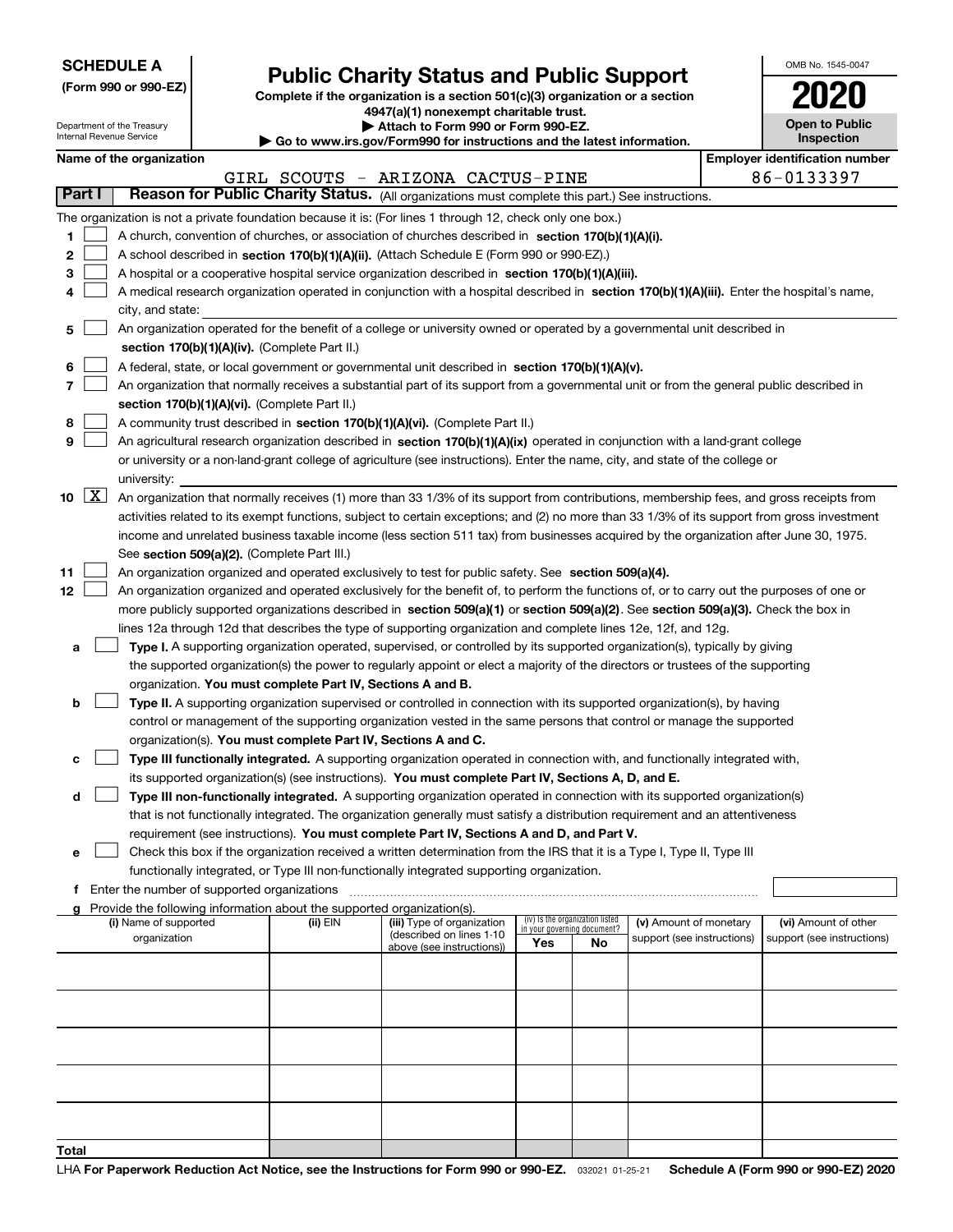#### Schedule A (Form 990 or 990-EZ) 2020 Page GIRL SCOUTS - ARIZONA CACTUS-PINE 86-0133397**Part II Support Schedule for Organizations Described in Sections 170(b)(1)(A)(iv) and 170(b)(1)(A)(vi)**

(Complete only if you checked the box on line 5, 7, or 8 of Part I or if the organization failed to qualify under Part III. If the organization fails to qualify under the tests listed below, please complete Part III.)

|     | <b>Section A. Public Support</b>                                                                                                                                                                                               |          |            |            |            |          |           |
|-----|--------------------------------------------------------------------------------------------------------------------------------------------------------------------------------------------------------------------------------|----------|------------|------------|------------|----------|-----------|
|     | Calendar year (or fiscal year beginning in) $\blacktriangleright$                                                                                                                                                              | (a) 2016 | (b) 2017   | $(c)$ 2018 | $(d)$ 2019 | (e) 2020 | (f) Total |
|     | <b>1</b> Gifts, grants, contributions, and                                                                                                                                                                                     |          |            |            |            |          |           |
|     | membership fees received. (Do not                                                                                                                                                                                              |          |            |            |            |          |           |
|     | include any "unusual grants.")                                                                                                                                                                                                 |          |            |            |            |          |           |
|     | 2 Tax revenues levied for the organ-                                                                                                                                                                                           |          |            |            |            |          |           |
|     | ization's benefit and either paid to                                                                                                                                                                                           |          |            |            |            |          |           |
|     | or expended on its behalf                                                                                                                                                                                                      |          |            |            |            |          |           |
|     | 3 The value of services or facilities                                                                                                                                                                                          |          |            |            |            |          |           |
|     | furnished by a governmental unit to                                                                                                                                                                                            |          |            |            |            |          |           |
|     | the organization without charge                                                                                                                                                                                                |          |            |            |            |          |           |
|     | 4 Total. Add lines 1 through 3                                                                                                                                                                                                 |          |            |            |            |          |           |
| 5.  | The portion of total contributions                                                                                                                                                                                             |          |            |            |            |          |           |
|     | by each person (other than a                                                                                                                                                                                                   |          |            |            |            |          |           |
|     | governmental unit or publicly                                                                                                                                                                                                  |          |            |            |            |          |           |
|     | supported organization) included                                                                                                                                                                                               |          |            |            |            |          |           |
|     | on line 1 that exceeds 2% of the                                                                                                                                                                                               |          |            |            |            |          |           |
|     | amount shown on line 11,                                                                                                                                                                                                       |          |            |            |            |          |           |
|     | column (f)                                                                                                                                                                                                                     |          |            |            |            |          |           |
|     | 6 Public support. Subtract line 5 from line 4.                                                                                                                                                                                 |          |            |            |            |          |           |
|     | <b>Section B. Total Support</b>                                                                                                                                                                                                |          |            |            |            |          |           |
|     | Calendar year (or fiscal year beginning in)                                                                                                                                                                                    | (a) 2016 | $(b)$ 2017 | $(c)$ 2018 | $(d)$ 2019 | (e) 2020 | (f) Total |
|     | 7 Amounts from line 4                                                                                                                                                                                                          |          |            |            |            |          |           |
| 8.  | Gross income from interest,                                                                                                                                                                                                    |          |            |            |            |          |           |
|     | dividends, payments received on                                                                                                                                                                                                |          |            |            |            |          |           |
|     | securities loans, rents, royalties,                                                                                                                                                                                            |          |            |            |            |          |           |
|     | and income from similar sources                                                                                                                                                                                                |          |            |            |            |          |           |
| 9   | Net income from unrelated business                                                                                                                                                                                             |          |            |            |            |          |           |
|     | activities, whether or not the                                                                                                                                                                                                 |          |            |            |            |          |           |
|     | business is regularly carried on                                                                                                                                                                                               |          |            |            |            |          |           |
|     | <b>10</b> Other income. Do not include gain                                                                                                                                                                                    |          |            |            |            |          |           |
|     | or loss from the sale of capital                                                                                                                                                                                               |          |            |            |            |          |           |
|     | assets (Explain in Part VI.)                                                                                                                                                                                                   |          |            |            |            |          |           |
|     | <b>11 Total support.</b> Add lines 7 through 10                                                                                                                                                                                |          |            |            |            |          |           |
|     | <b>12</b> Gross receipts from related activities, etc. (see instructions)                                                                                                                                                      |          |            |            |            | 12       |           |
|     | 13 First 5 years. If the Form 990 is for the organization's first, second, third, fourth, or fifth tax year as a section 501(c)(3)                                                                                             |          |            |            |            |          |           |
|     | organization, check this box and stop here manufactured and the content of the state of the content of the content of the content of the content of the content of the content of the content of the content of the content of |          |            |            |            |          |           |
|     | <b>Section C. Computation of Public Support Percentage</b>                                                                                                                                                                     |          |            |            |            |          |           |
|     | 14 Public support percentage for 2020 (line 6, column (f), divided by line 11, column (f) <i>marroummaname</i>                                                                                                                 |          |            |            |            | 14       | %         |
|     |                                                                                                                                                                                                                                |          |            |            |            | 15       | %         |
|     | 16a 33 1/3% support test - 2020. If the organization did not check the box on line 13, and line 14 is 33 1/3% or more, check this box and                                                                                      |          |            |            |            |          |           |
|     | stop here. The organization qualifies as a publicly supported organization                                                                                                                                                     |          |            |            |            |          | ▔▁」       |
|     | b 33 1/3% support test - 2019. If the organization did not check a box on line 13 or 16a, and line 15 is 33 1/3% or more, check this box                                                                                       |          |            |            |            |          |           |
|     | and stop here. The organization qualifies as a publicly supported organization                                                                                                                                                 |          |            |            |            |          |           |
|     | 17a 10% -facts-and-circumstances test - 2020. If the organization did not check a box on line 13, 16a, or 16b, and line 14 is 10% or more,                                                                                     |          |            |            |            |          |           |
|     |                                                                                                                                                                                                                                |          |            |            |            |          |           |
|     | and if the organization meets the facts-and-circumstances test, check this box and stop here. Explain in Part VI how the organization                                                                                          |          |            |            |            |          |           |
|     | meets the facts-and-circumstances test. The organization qualifies as a publicly supported organization                                                                                                                        |          |            |            |            |          |           |
|     | <b>b 10% -facts-and-circumstances test - 2019.</b> If the organization did not check a box on line 13, 16a, 16b, or 17a, and line 15 is 10% or                                                                                 |          |            |            |            |          |           |
|     | more, and if the organization meets the facts-and-circumstances test, check this box and stop here. Explain in Part VI how the                                                                                                 |          |            |            |            |          |           |
|     | organization meets the facts-and-circumstances test. The organization qualifies as a publicly supported organization                                                                                                           |          |            |            |            |          |           |
| 18. | Private foundation. If the organization did not check a box on line 13, 16a, 16b, 17a, or 17b, check this box and see instructions                                                                                             |          |            |            |            |          |           |

**Schedule A (Form 990 or 990-EZ) 2020**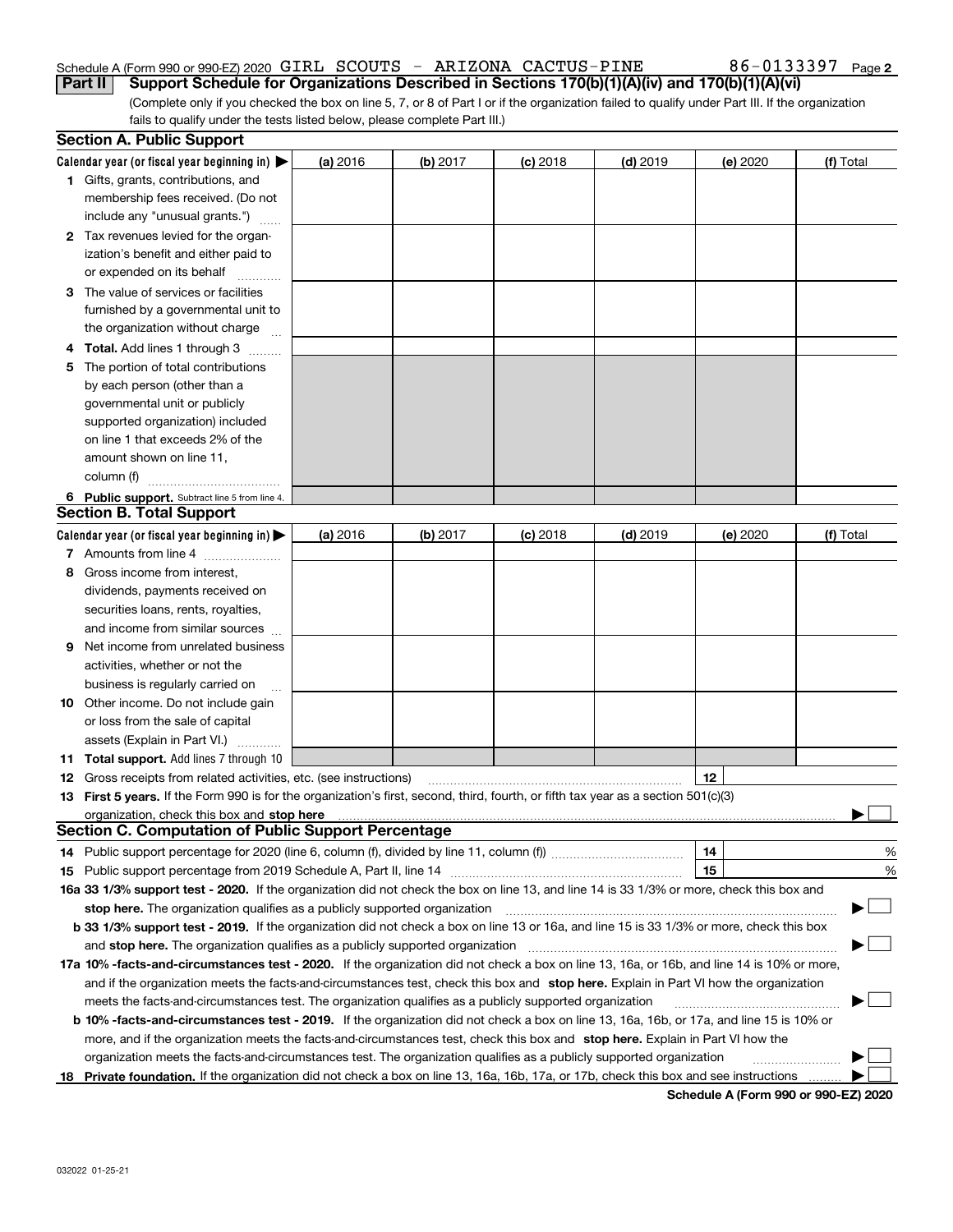#### Schedule A (Form 990 or 990-EZ) 2020 Page GIRL SCOUTS - ARIZONA CACTUS-PINE 86-0133397 **Part III Support Schedule for Organizations Described in Section 509(a)(2)**

(Complete only if you checked the box on line 10 of Part I or if the organization failed to qualify under Part II. If the organization fails to qualify under the tests listed below, please complete Part II.)

#### **8 Public support.** (Subtract line 7c from line 6.) **b** Amounts included on lines 2 and 3 received from other than disqualified persons that exceed the greater of \$5,000 or 1% of the amount on line 13 for the year  $\ldots$ ............... **13 Total support.** (Add lines 9, 10c, 11, and 12.) **Calendar year (or fiscal year beginning in) | Calendar year (or fiscal year beginning in) | (a)** 2016 **| (b)** 2017 **| (c)** 2018 **| (d)** 2019 **| (e)** 2020 **| (f) 1**Gifts, grants, contributions, and **2** Gross receipts from admissions, **3** Gross receipts from activities that **4**Tax revenues levied for the organ-**5** The value of services or facilities **6 Total.** Add lines 1 through 5  $\ldots$ ... **7a**Amounts included on lines 1, 2, and **c** Add lines 7a and 7b  $\ldots$   $\ldots$   $\ldots$  ... **(a)** 2016 **| (b)** 2017 **| (c)** 2018 **| (d)** 2019 **| (e)** 2020 **| (f) 9** Amounts from line 6  $^{10}$ **10a**Gross income from interest, **b** Unrelated business taxable income **c** Add lines 10a and 10b  $^{100}$ **11** Net income from unrelated business **12** Other income. Do not include gain **14 First 5 years.**  If the Form 990 is for the organization's first, second, third, fourth, or fifth tax year as a section 501(c)(3) organization, **stop here** check this box and | **15** Public support percentage for 2020 (line 8, column (f), divided by line 13, column (f)) **16151617** Investment income percentage for 2020 (line 10c, column (f), divided by line 13, column (f)) **18 2019** Investment income percentage from Schedule A, Part III, line 17 ~~~~~~~~~~~~~~~~~~**19a 33 1/3% support tests - 2020.** If the organization did not check the box on line 14, and line 15 is more than 33 1/3%, and line 17 is not **20Private foundation.**  If the organization did not check a box on line 14, 19a, or 19b, check this box and see instructions | **1718b33 1/3% support tests - 2019.**  If the organization did not check a box on line 14 or line 19a, and line 16 is more than 33 1/3%, and more than 33 1/3%, check this box and stop here. The organization qualifies as a publicly supported organization *manimumment* line 18 is not more than 33 1/3%, check this box and stop here. The organization qualifies as a publicly supported organization  $\Box$ (less section 511 taxes) from businesses acquired after June 30, 1975 (a) 2016 16 **| (b)** 2017 **| (c)** 2018 **| (d)** 2019 **| (e)** 2020 **| (f)** Total membership fees received. (Do not include any "unusual grants.") merchandise sold or services performed, or facilities furnished in any activity that is related to the organization's tax-exempt purpose are not an unrelated trade or business under section 513  $\quad$ ization's benefit and either paid to or expended on its behalf  $^{+}_{-}\,$   $^{+}\,$   $^{+}\,$ furnished by a governmental unit to the organization without charge 3 received from disqualified persons (a) 2016 16 **| (b)** 2017 **| (c)** 2018 **| (d)** 2019 **| (e)** 2020 **| (f)** Total dividends, payments received on securities loans, rents, royalties, and income from similar sources activities not included in line 10b, whether or not the business is regularly carried on or loss from the sale of capital assets (Explain in Part VI.) ............ Public support percentage from 2019 Schedule A, Part III, line 15 % 98.57 % 98.70 % 1.08 % .95 **Section A. Public Support Section B. Total Support Section C. Computation of Public Support Percentage Section D. Computation of Investment Income Percentage**  $\mathcal{L}^{\text{max}}$  $\boxed{\text{X}}$  $\mathcal{L}^{\text{max}}$  $\mathcal{L}^{\text{max}}$ 1605130. 4043276. 1824498. 1498660. 5422602.14394166. 17450237.17233809.17248715.16625148.11912798.80470707. 19055367.21277085.19073213.18123808.17335400.94864873. 19055367.21277085.19073213.18123808.17335400.94864873. 68,921. 86,605. 39,543. 69,152. 35,786. 300,007. 0. 68,921. 86,605. 39,543. 69,152. 35,786. 300,00 94564866. 173,309. 192,415. 213,131. 200,964. 258,500. 1038319. 173,309. 192,415. 213,131. 200,964. 258,500. 1038319.  $8,855.$  1,111. 3,053. 16,194. 3,893. 33,106. 95936298. 19237531.21470611.19289397.18340966.17597793.

**Schedule A (Form 990 or 990-EZ) 2020**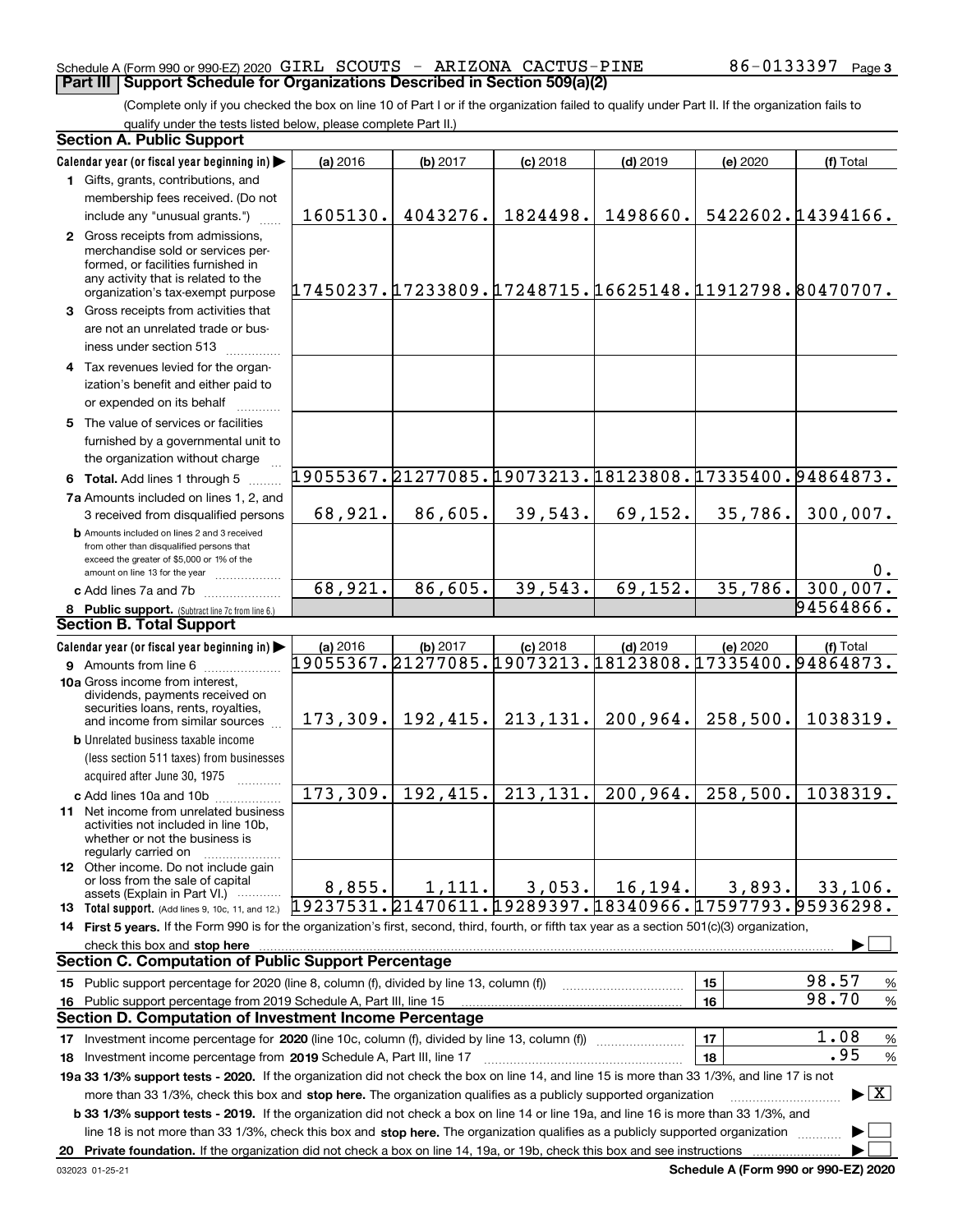**1**

**YesNo**

## **Part IV Supporting Organizations**

(Complete only if you checked a box in line 12 on Part I. If you checked box 12a, Part I, complete Sections A and B. If you checked box 12b, Part I, complete Sections A and C. If you checked box 12c, Part I, complete Sections A, D, and E. If you checked box 12d, Part I, complete Sections A and D, and complete Part V.)

#### **Section A. All Supporting Organizations**

- **1** Are all of the organization's supported organizations listed by name in the organization's governing documents? If "No," describe in **Part VI** how the supported organizations are designated. If designated by *class or purpose, describe the designation. If historic and continuing relationship, explain.*
- **2** Did the organization have any supported organization that does not have an IRS determination of status under section 509(a)(1) or (2)? If "Yes," explain in Part VI how the organization determined that the supported *organization was described in section 509(a)(1) or (2).*
- **3a** Did the organization have a supported organization described in section 501(c)(4), (5), or (6)? If "Yes," answer *lines 3b and 3c below.*
- **b** Did the organization confirm that each supported organization qualified under section 501(c)(4), (5), or (6) and satisfied the public support tests under section 509(a)(2)? If "Yes," describe in **Part VI** when and how the *organization made the determination.*
- **c**Did the organization ensure that all support to such organizations was used exclusively for section 170(c)(2)(B) purposes? If "Yes," explain in **Part VI** what controls the organization put in place to ensure such use.
- **4a***If* Was any supported organization not organized in the United States ("foreign supported organization")? *"Yes," and if you checked box 12a or 12b in Part I, answer lines 4b and 4c below.*
- **b** Did the organization have ultimate control and discretion in deciding whether to make grants to the foreign supported organization? If "Yes," describe in **Part VI** how the organization had such control and discretion *despite being controlled or supervised by or in connection with its supported organizations.*
- **c** Did the organization support any foreign supported organization that does not have an IRS determination under sections 501(c)(3) and 509(a)(1) or (2)? If "Yes," explain in **Part VI** what controls the organization used *to ensure that all support to the foreign supported organization was used exclusively for section 170(c)(2)(B) purposes.*
- **5a***If "Yes,"* Did the organization add, substitute, or remove any supported organizations during the tax year? answer lines 5b and 5c below (if applicable). Also, provide detail in **Part VI,** including (i) the names and EIN *numbers of the supported organizations added, substituted, or removed; (ii) the reasons for each such action; (iii) the authority under the organization's organizing document authorizing such action; and (iv) how the action was accomplished (such as by amendment to the organizing document).*
- **b** Type I or Type II only. Was any added or substituted supported organization part of a class already designated in the organization's organizing document?
- **cSubstitutions only.**  Was the substitution the result of an event beyond the organization's control?
- **6** Did the organization provide support (whether in the form of grants or the provision of services or facilities) to **Part VI.** *If "Yes," provide detail in* support or benefit one or more of the filing organization's supported organizations? anyone other than (i) its supported organizations, (ii) individuals that are part of the charitable class benefited by one or more of its supported organizations, or (iii) other supporting organizations that also
- **7**Did the organization provide a grant, loan, compensation, or other similar payment to a substantial contributor *If "Yes," complete Part I of Schedule L (Form 990 or 990-EZ).* regard to a substantial contributor? (as defined in section 4958(c)(3)(C)), a family member of a substantial contributor, or a 35% controlled entity with
- **8** Did the organization make a loan to a disqualified person (as defined in section 4958) not described in line 7? *If "Yes," complete Part I of Schedule L (Form 990 or 990-EZ).*
- **9a** Was the organization controlled directly or indirectly at any time during the tax year by one or more in section 509(a)(1) or (2))? If "Yes," *provide detail in* <code>Part VI.</code> disqualified persons, as defined in section 4946 (other than foundation managers and organizations described
- **b** Did one or more disqualified persons (as defined in line 9a) hold a controlling interest in any entity in which the supporting organization had an interest? If "Yes," provide detail in P**art VI**.
- **c**Did a disqualified person (as defined in line 9a) have an ownership interest in, or derive any personal benefit from, assets in which the supporting organization also had an interest? If "Yes," provide detail in P**art VI.**
- **10a** Was the organization subject to the excess business holdings rules of section 4943 because of section supporting organizations)? If "Yes," answer line 10b below. 4943(f) (regarding certain Type II supporting organizations, and all Type III non-functionally integrated
- **b** Did the organization have any excess business holdings in the tax year? (Use Schedule C, Form 4720, to *determine whether the organization had excess business holdings.)*

**23a3b3c4a4b4c5a5b5c6789a 9b9c**

**10a**

**10b**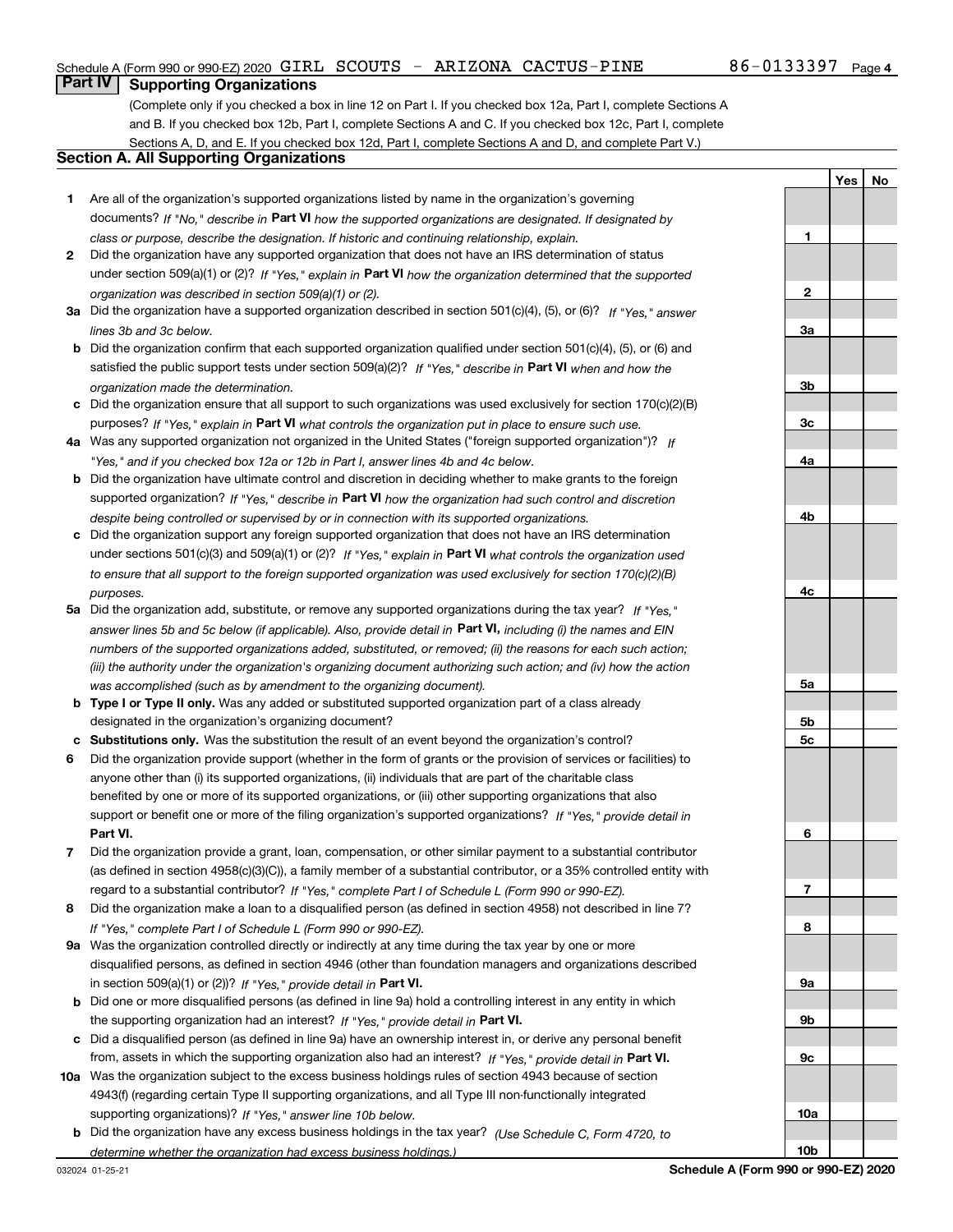#### Schedule A (Form 990 or 990-EZ) 2020 GIRL SCOUTS -**Part IV Supporting Organizations** *(continued)* ARIZONA CACTUS-PINE

|              | Part IV<br>Supporting Organizations <sub>(continued)</sub>                                                                                                                                                                                                                                                                                                                                                                                                                                                               |             |     |     |
|--------------|--------------------------------------------------------------------------------------------------------------------------------------------------------------------------------------------------------------------------------------------------------------------------------------------------------------------------------------------------------------------------------------------------------------------------------------------------------------------------------------------------------------------------|-------------|-----|-----|
|              |                                                                                                                                                                                                                                                                                                                                                                                                                                                                                                                          |             | Yes | No  |
| 11           | Has the organization accepted a gift or contribution from any of the following persons?                                                                                                                                                                                                                                                                                                                                                                                                                                  |             |     |     |
|              | a A person who directly or indirectly controls, either alone or together with persons described in lines 11b and                                                                                                                                                                                                                                                                                                                                                                                                         |             |     |     |
|              | 11c below, the governing body of a supported organization?                                                                                                                                                                                                                                                                                                                                                                                                                                                               | 11a         |     |     |
|              | <b>b</b> A family member of a person described in line 11a above?                                                                                                                                                                                                                                                                                                                                                                                                                                                        | 11b         |     |     |
|              | c A 35% controlled entity of a person described in line 11a or 11b above? If "Yes" to line 11a, 11b, or 11c, provide                                                                                                                                                                                                                                                                                                                                                                                                     |             |     |     |
|              | detail in Part VI.                                                                                                                                                                                                                                                                                                                                                                                                                                                                                                       | 11c         |     |     |
|              | <b>Section B. Type I Supporting Organizations</b>                                                                                                                                                                                                                                                                                                                                                                                                                                                                        |             |     |     |
|              |                                                                                                                                                                                                                                                                                                                                                                                                                                                                                                                          |             | Yes | No  |
| 1            | Did the governing body, members of the governing body, officers acting in their official capacity, or membership of one or<br>more supported organizations have the power to regularly appoint or elect at least a majority of the organization's officers,<br>directors, or trustees at all times during the tax year? If "No," describe in Part VI how the supported organization(s)<br>effectively operated, supervised, or controlled the organization's activities. If the organization had more than one supported |             |     |     |
|              | organization, describe how the powers to appoint and/or remove officers, directors, or trustees were allocated among the<br>supported organizations and what conditions or restrictions, if any, applied to such powers during the tax year.                                                                                                                                                                                                                                                                             | 1           |     |     |
| $\mathbf{2}$ | Did the organization operate for the benefit of any supported organization other than the supported                                                                                                                                                                                                                                                                                                                                                                                                                      |             |     |     |
|              | organization(s) that operated, supervised, or controlled the supporting organization? If "Yes," explain in                                                                                                                                                                                                                                                                                                                                                                                                               |             |     |     |
|              | Part VI how providing such benefit carried out the purposes of the supported organization(s) that operated,                                                                                                                                                                                                                                                                                                                                                                                                              |             |     |     |
|              | supervised, or controlled the supporting organization.                                                                                                                                                                                                                                                                                                                                                                                                                                                                   | $\mathbf 2$ |     |     |
|              | <b>Section C. Type II Supporting Organizations</b>                                                                                                                                                                                                                                                                                                                                                                                                                                                                       |             |     |     |
|              |                                                                                                                                                                                                                                                                                                                                                                                                                                                                                                                          |             | Yes | No  |
| 1.           | Were a majority of the organization's directors or trustees during the tax year also a majority of the directors                                                                                                                                                                                                                                                                                                                                                                                                         |             |     |     |
|              | or trustees of each of the organization's supported organization(s)? If "No," describe in Part VI how control                                                                                                                                                                                                                                                                                                                                                                                                            |             |     |     |
|              | or management of the supporting organization was vested in the same persons that controlled or managed                                                                                                                                                                                                                                                                                                                                                                                                                   |             |     |     |
|              | the supported organization(s).                                                                                                                                                                                                                                                                                                                                                                                                                                                                                           | 1           |     |     |
|              | Section D. All Type III Supporting Organizations                                                                                                                                                                                                                                                                                                                                                                                                                                                                         |             |     |     |
|              |                                                                                                                                                                                                                                                                                                                                                                                                                                                                                                                          |             | Yes | No  |
| 1            | Did the organization provide to each of its supported organizations, by the last day of the fifth month of the                                                                                                                                                                                                                                                                                                                                                                                                           |             |     |     |
|              | organization's tax year, (i) a written notice describing the type and amount of support provided during the prior tax                                                                                                                                                                                                                                                                                                                                                                                                    |             |     |     |
|              | year, (ii) a copy of the Form 990 that was most recently filed as of the date of notification, and (iii) copies of the                                                                                                                                                                                                                                                                                                                                                                                                   |             |     |     |
|              | organization's governing documents in effect on the date of notification, to the extent not previously provided?                                                                                                                                                                                                                                                                                                                                                                                                         | 1           |     |     |
| 2            | Were any of the organization's officers, directors, or trustees either (i) appointed or elected by the supported                                                                                                                                                                                                                                                                                                                                                                                                         |             |     |     |
|              | organization(s) or (ii) serving on the governing body of a supported organization? If "No," explain in Part VI how                                                                                                                                                                                                                                                                                                                                                                                                       |             |     |     |
|              | the organization maintained a close and continuous working relationship with the supported organization(s).                                                                                                                                                                                                                                                                                                                                                                                                              | 2           |     |     |
| 3            | By reason of the relationship described in line 2, above, did the organization's supported organizations have a                                                                                                                                                                                                                                                                                                                                                                                                          |             |     |     |
|              | significant voice in the organization's investment policies and in directing the use of the organization's                                                                                                                                                                                                                                                                                                                                                                                                               |             |     |     |
|              | income or assets at all times during the tax year? If "Yes," describe in Part VI the role the organization's                                                                                                                                                                                                                                                                                                                                                                                                             |             |     |     |
|              | sunnorted organizations played in this regard.                                                                                                                                                                                                                                                                                                                                                                                                                                                                           | 3           |     |     |
|              | Section E. Type III Functionally Integrated Supporting Organizations                                                                                                                                                                                                                                                                                                                                                                                                                                                     |             |     |     |
| 1<br>а       | Check the box next to the method that the organization used to satisfy the Integral Part Test during the year (see instructions).<br>The organization satisfied the Activities Test. Complete line 2 below.                                                                                                                                                                                                                                                                                                              |             |     |     |
| b            | The organization is the parent of each of its supported organizations. Complete line 3 below.                                                                                                                                                                                                                                                                                                                                                                                                                            |             |     |     |
| c            | The organization supported a governmental entity. Describe in Part VI how you supported a governmental entity (see instructions).                                                                                                                                                                                                                                                                                                                                                                                        |             |     |     |
| 2            | Activities Test. Answer lines 2a and 2b below.                                                                                                                                                                                                                                                                                                                                                                                                                                                                           |             | Yes | No. |

- **a** Did substantially all of the organization's activities during the tax year directly further the exempt purposes of **b** Did the activities described in line 2a, above, constitute activities that, but for the organization's involvement, the supported organization(s) to which the organization was responsive? If "Yes," then in **Part VI identify those supported organizations and explain**  *how these activities directly furthered their exempt purposes, how the organization was responsive to those supported organizations, and how the organization determined that these activities constituted substantially all of its activities.* one or more of the organization's supported organization(s) would have been engaged in? If "Yes," e*xplain in* 
	- **Part VI**  *the reasons for the organization's position that its supported organization(s) would have engaged in these activities but for the organization's involvement.*
- **3** Parent of Supported Organizations. Answer lines 3a and 3b below.
- **a** Did the organization have the power to regularly appoint or elect a majority of the officers, directors, or trustees of each of the supported organizations? If "Yes" or "No" provide details in **Part VI.**
- **b** Did the organization exercise a substantial degree of direction over the policies, programs, and activities of each of its supported organizations? If "Yes," describe in Part VI the role played by the organization in this regard.

**2a**

**2b**

**3a**

**3b**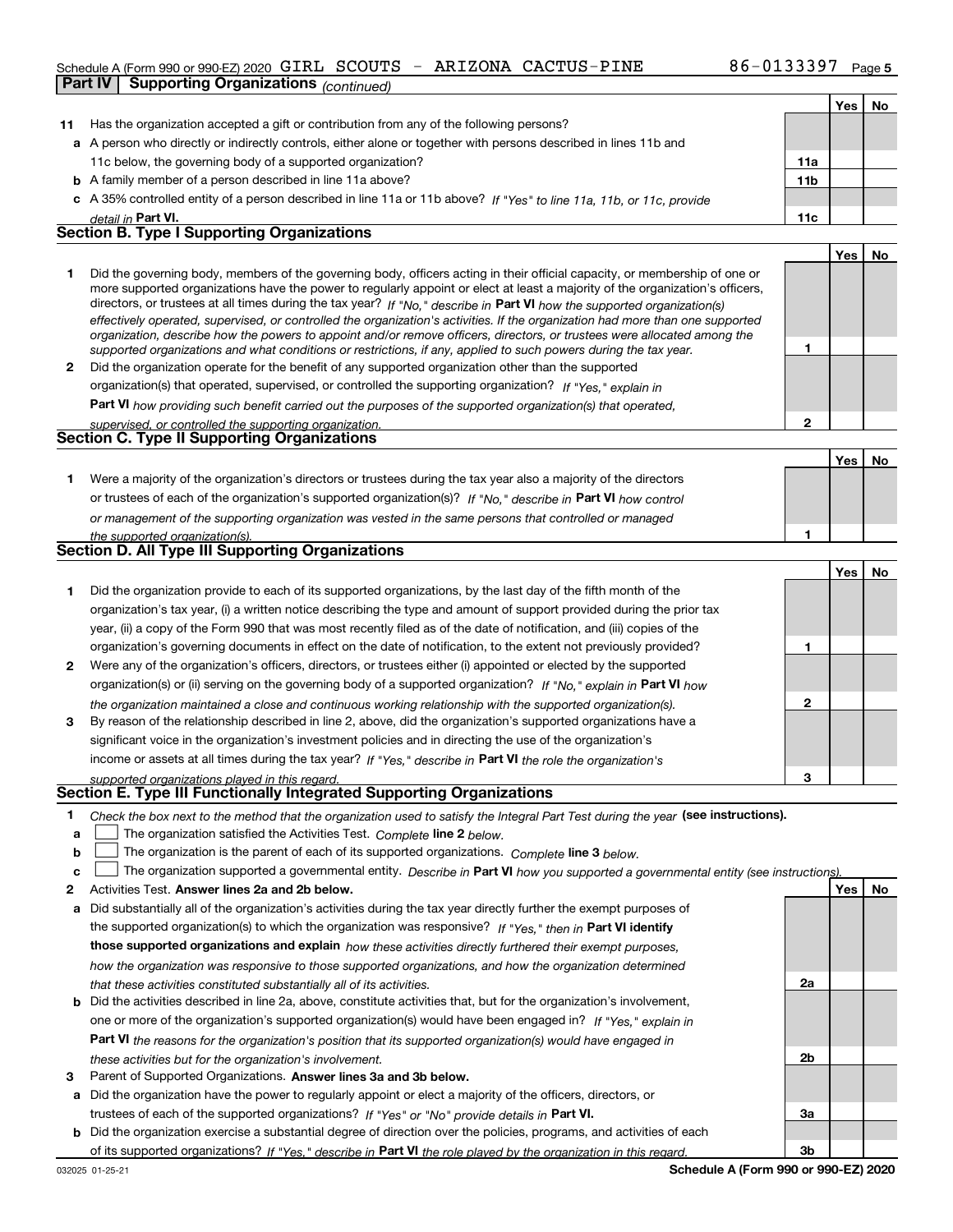| Part V   Type III Non-Functionally Integrated 509(a)(3) Supporting Organizations |  |  |  |  |  |
|----------------------------------------------------------------------------------|--|--|--|--|--|
|                                                                                  |  |  |  |  |  |

**1**1 Check here if the organization satisfied the Integral Part Test as a qualifying trust on Nov. 20, 1970 (explain in Part VI). See instructions. All other Type III non-functionally integrated supporting organizations must complete Sections A through E.

| Section A - Adjusted Net Income |                                                                             |                | (A) Prior Year | (B) Current Year<br>(optional) |
|---------------------------------|-----------------------------------------------------------------------------|----------------|----------------|--------------------------------|
| 1                               | Net short-term capital gain                                                 | 1              |                |                                |
| $\mathbf{2}$                    | Recoveries of prior-year distributions                                      | $\overline{2}$ |                |                                |
| 3                               | Other gross income (see instructions)                                       | 3              |                |                                |
| 4                               | Add lines 1 through 3.                                                      | 4              |                |                                |
| 5                               | Depreciation and depletion                                                  | 5              |                |                                |
| 6                               | Portion of operating expenses paid or incurred for production or            |                |                |                                |
|                                 | collection of gross income or for management, conservation, or              |                |                |                                |
|                                 | maintenance of property held for production of income (see instructions)    | 6              |                |                                |
| 7                               | Other expenses (see instructions)                                           | $\overline{7}$ |                |                                |
| 8                               | Adjusted Net Income (subtract lines 5, 6, and 7 from line 4)                | 8              |                |                                |
|                                 | <b>Section B - Minimum Asset Amount</b>                                     |                | (A) Prior Year | (B) Current Year<br>(optional) |
| 1                               | Aggregate fair market value of all non-exempt-use assets (see               |                |                |                                |
|                                 | instructions for short tax year or assets held for part of year):           |                |                |                                |
|                                 | a Average monthly value of securities                                       | 1a             |                |                                |
|                                 | <b>b</b> Average monthly cash balances                                      | 1 <sub>b</sub> |                |                                |
|                                 | c Fair market value of other non-exempt-use assets                          | 1c             |                |                                |
|                                 | <b>d</b> Total (add lines 1a, 1b, and 1c)                                   | 1d             |                |                                |
|                                 | e Discount claimed for blockage or other factors                            |                |                |                                |
|                                 | (explain in detail in Part VI):                                             |                |                |                                |
| $\mathbf{2}$                    | Acquisition indebtedness applicable to non-exempt-use assets                | $\mathbf{2}$   |                |                                |
| З                               | Subtract line 2 from line 1d.                                               | 3              |                |                                |
| 4                               | Cash deemed held for exempt use. Enter 0.015 of line 3 (for greater amount, |                |                |                                |
|                                 | see instructions).                                                          | 4              |                |                                |
| 5                               | Net value of non-exempt-use assets (subtract line 4 from line 3)            | 5              |                |                                |
| 6                               | Multiply line 5 by 0.035.                                                   | 6              |                |                                |
| 7                               | Recoveries of prior-year distributions                                      | $\overline{7}$ |                |                                |
| 8                               | Minimum Asset Amount (add line 7 to line 6)                                 | 8              |                |                                |
|                                 | <b>Section C - Distributable Amount</b>                                     |                |                | <b>Current Year</b>            |
| 1                               | Adjusted net income for prior year (from Section A, line 8, column A)       | 1              |                |                                |
| $\mathbf{2}$                    | Enter 0.85 of line 1.                                                       | $\mathbf{2}$   |                |                                |
| з                               | Minimum asset amount for prior year (from Section B, line 8, column A)      | 3              |                |                                |
| 4                               | Enter greater of line 2 or line 3.                                          | 4              |                |                                |
| 5                               | Income tax imposed in prior year                                            | 5              |                |                                |
| 6                               | <b>Distributable Amount.</b> Subtract line 5 from line 4, unless subject to |                |                |                                |
|                                 | emergency temporary reduction (see instructions).                           | 6              |                |                                |
|                                 |                                                                             |                |                |                                |

**7**Check here if the current year is the organization's first as a non-functionally integrated Type III supporting organization (see instructions).

**Schedule A (Form 990 or 990-EZ) 2020**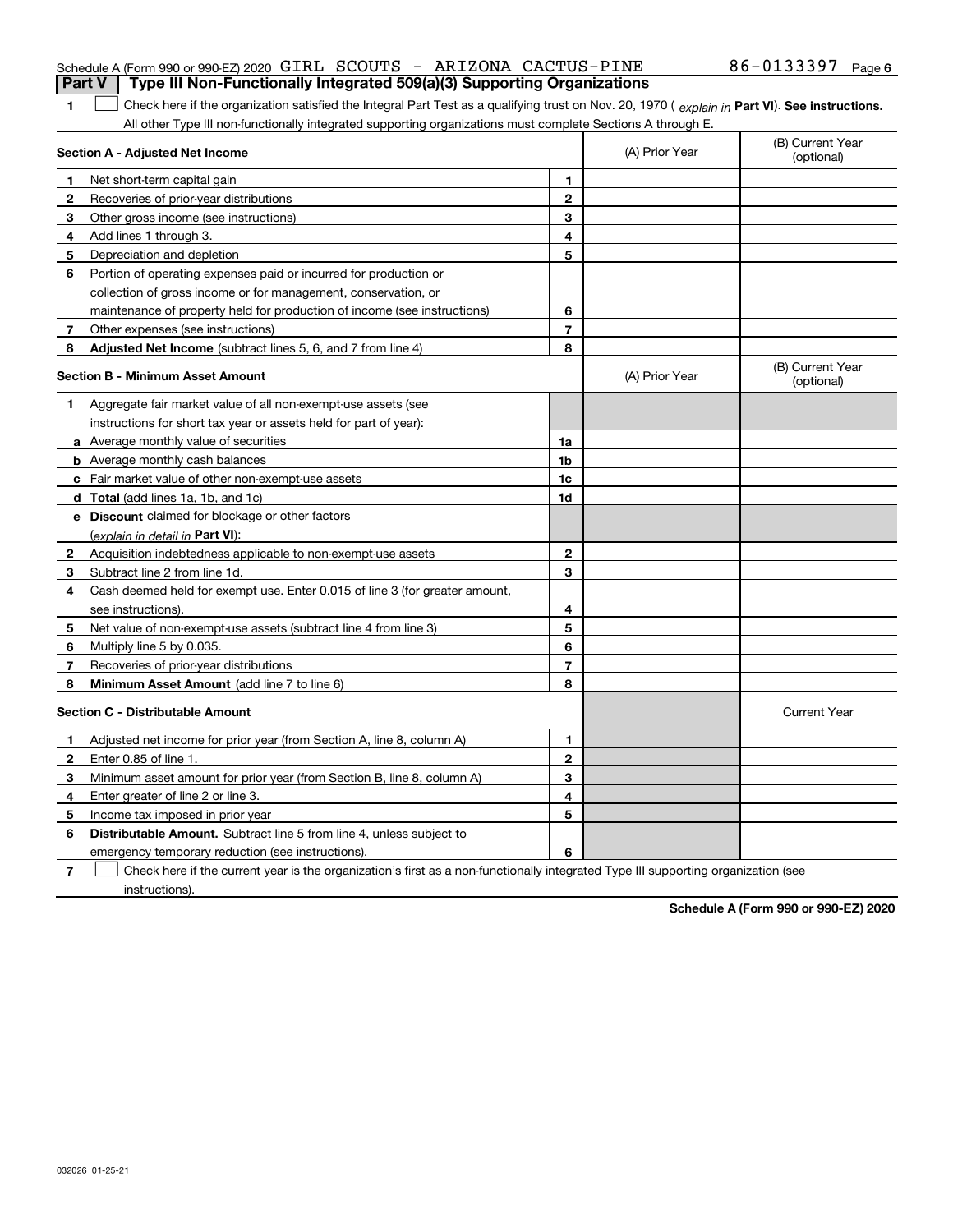#### Schedule A (Form 990 or 990-EZ) 2020 GIRL SCOUTS - ARIZONA CACTUS-PINE 86-UI33397 Page GIRL SCOUTS - ARIZONA CACTUS-PINE 86-0133397

| <b>Part V</b> | Type III Non-Functionally Integrated 509(a)(3) Supporting Organizations                    |                             | (continued)                           |              |                                         |
|---------------|--------------------------------------------------------------------------------------------|-----------------------------|---------------------------------------|--------------|-----------------------------------------|
|               | <b>Section D - Distributions</b>                                                           |                             |                                       |              | <b>Current Year</b>                     |
| 1             | Amounts paid to supported organizations to accomplish exempt purposes                      |                             |                                       | 1            |                                         |
| 2             | Amounts paid to perform activity that directly furthers exempt purposes of supported       |                             |                                       |              |                                         |
|               | organizations, in excess of income from activity                                           |                             |                                       | $\mathbf{2}$ |                                         |
| 3             | Administrative expenses paid to accomplish exempt purposes of supported organizations      |                             |                                       | 3            |                                         |
| 4             | Amounts paid to acquire exempt-use assets                                                  |                             |                                       | 4            |                                         |
| 5             | Qualified set-aside amounts (prior IRS approval required - provide details in Part VI)     |                             |                                       | 5            |                                         |
| 6             | Other distributions ( <i>describe in</i> Part VI). See instructions.                       |                             |                                       | 6            |                                         |
| 7             | Total annual distributions. Add lines 1 through 6.                                         |                             |                                       | 7            |                                         |
| 8             | Distributions to attentive supported organizations to which the organization is responsive |                             |                                       |              |                                         |
|               | (provide details in Part VI). See instructions.                                            |                             |                                       | 8            |                                         |
| 9             | Distributable amount for 2020 from Section C, line 6                                       |                             |                                       | 9            |                                         |
| 10            | Line 8 amount divided by line 9 amount                                                     |                             |                                       | 10           |                                         |
|               |                                                                                            | (i)                         | (ii)                                  |              | (iii)                                   |
|               | Section E - Distribution Allocations (see instructions)                                    | <b>Excess Distributions</b> | <b>Underdistributions</b><br>Pre-2020 |              | <b>Distributable</b><br>Amount for 2020 |
| 1             | Distributable amount for 2020 from Section C, line 6                                       |                             |                                       |              |                                         |
| 2             | Underdistributions, if any, for years prior to 2020 (reason-                               |                             |                                       |              |                                         |
|               | able cause required - explain in Part VI). See instructions.                               |                             |                                       |              |                                         |
| 3             | Excess distributions carryover, if any, to 2020                                            |                             |                                       |              |                                         |
|               | <b>a</b> From 2015                                                                         |                             |                                       |              |                                         |
|               | <b>b</b> From 2016                                                                         |                             |                                       |              |                                         |
|               | c From 2017                                                                                |                             |                                       |              |                                         |
|               | <b>d</b> From 2018                                                                         |                             |                                       |              |                                         |
|               | e From 2019                                                                                |                             |                                       |              |                                         |
|               | f Total of lines 3a through 3e                                                             |                             |                                       |              |                                         |
|               | g Applied to underdistributions of prior years                                             |                             |                                       |              |                                         |
|               | <b>h</b> Applied to 2020 distributable amount                                              |                             |                                       |              |                                         |
|               | Carryover from 2015 not applied (see instructions)                                         |                             |                                       |              |                                         |
|               | Remainder. Subtract lines 3g, 3h, and 3i from line 3f.                                     |                             |                                       |              |                                         |
| 4             | Distributions for 2020 from Section D,                                                     |                             |                                       |              |                                         |
|               | line $7:$                                                                                  |                             |                                       |              |                                         |
|               | a Applied to underdistributions of prior years                                             |                             |                                       |              |                                         |
|               | <b>b</b> Applied to 2020 distributable amount                                              |                             |                                       |              |                                         |
|               | c Remainder. Subtract lines 4a and 4b from line 4.                                         |                             |                                       |              |                                         |
| 5             | Remaining underdistributions for years prior to 2020, if                                   |                             |                                       |              |                                         |
|               | any. Subtract lines 3g and 4a from line 2. For result greater                              |                             |                                       |              |                                         |
|               | than zero, explain in Part VI. See instructions.                                           |                             |                                       |              |                                         |
| 6             | Remaining underdistributions for 2020. Subtract lines 3h                                   |                             |                                       |              |                                         |
|               | and 4b from line 1. For result greater than zero, explain in                               |                             |                                       |              |                                         |
|               | Part VI. See instructions.                                                                 |                             |                                       |              |                                         |
| 7             | Excess distributions carryover to 2021. Add lines 3j                                       |                             |                                       |              |                                         |
|               | and 4c.                                                                                    |                             |                                       |              |                                         |
| 8             | Breakdown of line 7:                                                                       |                             |                                       |              |                                         |
|               | a Excess from 2016                                                                         |                             |                                       |              |                                         |
|               | <b>b</b> Excess from 2017                                                                  |                             |                                       |              |                                         |
|               | c Excess from 2018                                                                         |                             |                                       |              |                                         |
|               | d Excess from 2019                                                                         |                             |                                       |              |                                         |
|               | e Excess from 2020                                                                         |                             |                                       |              |                                         |

**Schedule A (Form 990 or 990-EZ) 2020**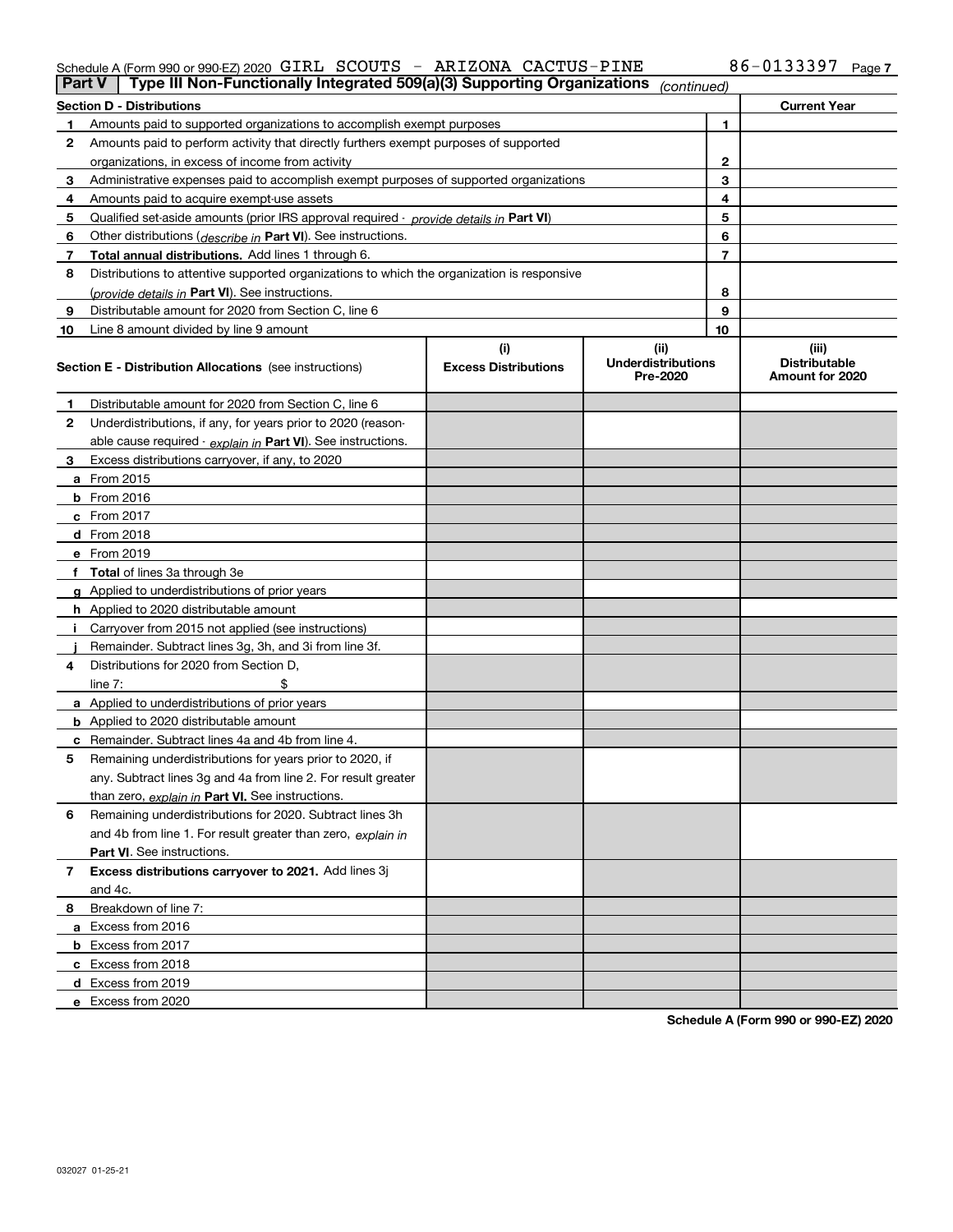| <b>Part VI</b><br>(See instructions.)                        |               |  |                                                                                                                       |  | Supplemental Information. Provide the explanations required by Part II, line 10; Part II, line 17a or 17b; Part III, line 12;<br>Part IV, Section A, lines 1, 2, 3b, 3c, 4b, 4c, 5a, 6, 9a, 9b, 9c, 11a, 11b, and 11c; Part IV, Section B, lines 1 and 2; Part IV, Section C,<br>line 1; Part IV, Section D, lines 2 and 3; Part IV, Section E, lines 1c, 2a, 2b, 3a, and 3b; Part V, line 1; Part V, Section B, line 1e; Part V,<br>Section D, lines 5, 6, and 8; and Part V, Section E, lines 2, 5, and 6. Also complete this part for any additional information. |
|--------------------------------------------------------------|---------------|--|-----------------------------------------------------------------------------------------------------------------------|--|----------------------------------------------------------------------------------------------------------------------------------------------------------------------------------------------------------------------------------------------------------------------------------------------------------------------------------------------------------------------------------------------------------------------------------------------------------------------------------------------------------------------------------------------------------------------|
| SCHEDULE A, PART III, LINE 12, EXPLANATION FOR OTHER INCOME: |               |  |                                                                                                                       |  |                                                                                                                                                                                                                                                                                                                                                                                                                                                                                                                                                                      |
| INSURANCE CLAIM INCOME                                       |               |  |                                                                                                                       |  |                                                                                                                                                                                                                                                                                                                                                                                                                                                                                                                                                                      |
| 2016 AMOUNT:                                                 | \$<br>8,855.  |  | <u> 1980 - Johann John Stone, mars eta biztanleria (</u>                                                              |  |                                                                                                                                                                                                                                                                                                                                                                                                                                                                                                                                                                      |
| 2017<br><b>AMOUNT:</b>                                       | \$<br>1,111.  |  |                                                                                                                       |  |                                                                                                                                                                                                                                                                                                                                                                                                                                                                                                                                                                      |
| 2018 AMOUNT:                                                 | \$<br>3,053.  |  | <u> 1980 - Johann Barbara, martin da basar a shekara 1980 - An tsara 1980 - An tsara 1980 - An tsara 1980 - An ts</u> |  |                                                                                                                                                                                                                                                                                                                                                                                                                                                                                                                                                                      |
| 2019<br><b>AMOUNT:</b>                                       | \$<br>15,908. |  |                                                                                                                       |  |                                                                                                                                                                                                                                                                                                                                                                                                                                                                                                                                                                      |
| 2020 AMOUNT:                                                 | \$<br>3,197.  |  |                                                                                                                       |  |                                                                                                                                                                                                                                                                                                                                                                                                                                                                                                                                                                      |
| MISCELLANEOUS INCOME                                         |               |  |                                                                                                                       |  |                                                                                                                                                                                                                                                                                                                                                                                                                                                                                                                                                                      |
| 2019<br><b>AMOUNT :</b>                                      | \$<br>286.    |  |                                                                                                                       |  |                                                                                                                                                                                                                                                                                                                                                                                                                                                                                                                                                                      |
| 2020 AMOUNT:                                                 | \$<br>696.    |  |                                                                                                                       |  |                                                                                                                                                                                                                                                                                                                                                                                                                                                                                                                                                                      |
|                                                              |               |  |                                                                                                                       |  |                                                                                                                                                                                                                                                                                                                                                                                                                                                                                                                                                                      |
|                                                              |               |  |                                                                                                                       |  |                                                                                                                                                                                                                                                                                                                                                                                                                                                                                                                                                                      |
|                                                              |               |  |                                                                                                                       |  |                                                                                                                                                                                                                                                                                                                                                                                                                                                                                                                                                                      |
|                                                              |               |  |                                                                                                                       |  |                                                                                                                                                                                                                                                                                                                                                                                                                                                                                                                                                                      |
|                                                              |               |  |                                                                                                                       |  |                                                                                                                                                                                                                                                                                                                                                                                                                                                                                                                                                                      |
|                                                              |               |  |                                                                                                                       |  |                                                                                                                                                                                                                                                                                                                                                                                                                                                                                                                                                                      |
|                                                              |               |  |                                                                                                                       |  |                                                                                                                                                                                                                                                                                                                                                                                                                                                                                                                                                                      |
|                                                              |               |  |                                                                                                                       |  |                                                                                                                                                                                                                                                                                                                                                                                                                                                                                                                                                                      |
|                                                              |               |  |                                                                                                                       |  |                                                                                                                                                                                                                                                                                                                                                                                                                                                                                                                                                                      |
|                                                              |               |  |                                                                                                                       |  |                                                                                                                                                                                                                                                                                                                                                                                                                                                                                                                                                                      |
|                                                              |               |  |                                                                                                                       |  |                                                                                                                                                                                                                                                                                                                                                                                                                                                                                                                                                                      |
|                                                              |               |  |                                                                                                                       |  |                                                                                                                                                                                                                                                                                                                                                                                                                                                                                                                                                                      |
|                                                              |               |  |                                                                                                                       |  |                                                                                                                                                                                                                                                                                                                                                                                                                                                                                                                                                                      |
|                                                              |               |  |                                                                                                                       |  |                                                                                                                                                                                                                                                                                                                                                                                                                                                                                                                                                                      |
|                                                              |               |  |                                                                                                                       |  |                                                                                                                                                                                                                                                                                                                                                                                                                                                                                                                                                                      |

Schedule A (Form 990 or 990-EZ) 2020 Page GIRL SCOUTS - ARIZONA CACTUS-PINE

**8** 86-0133397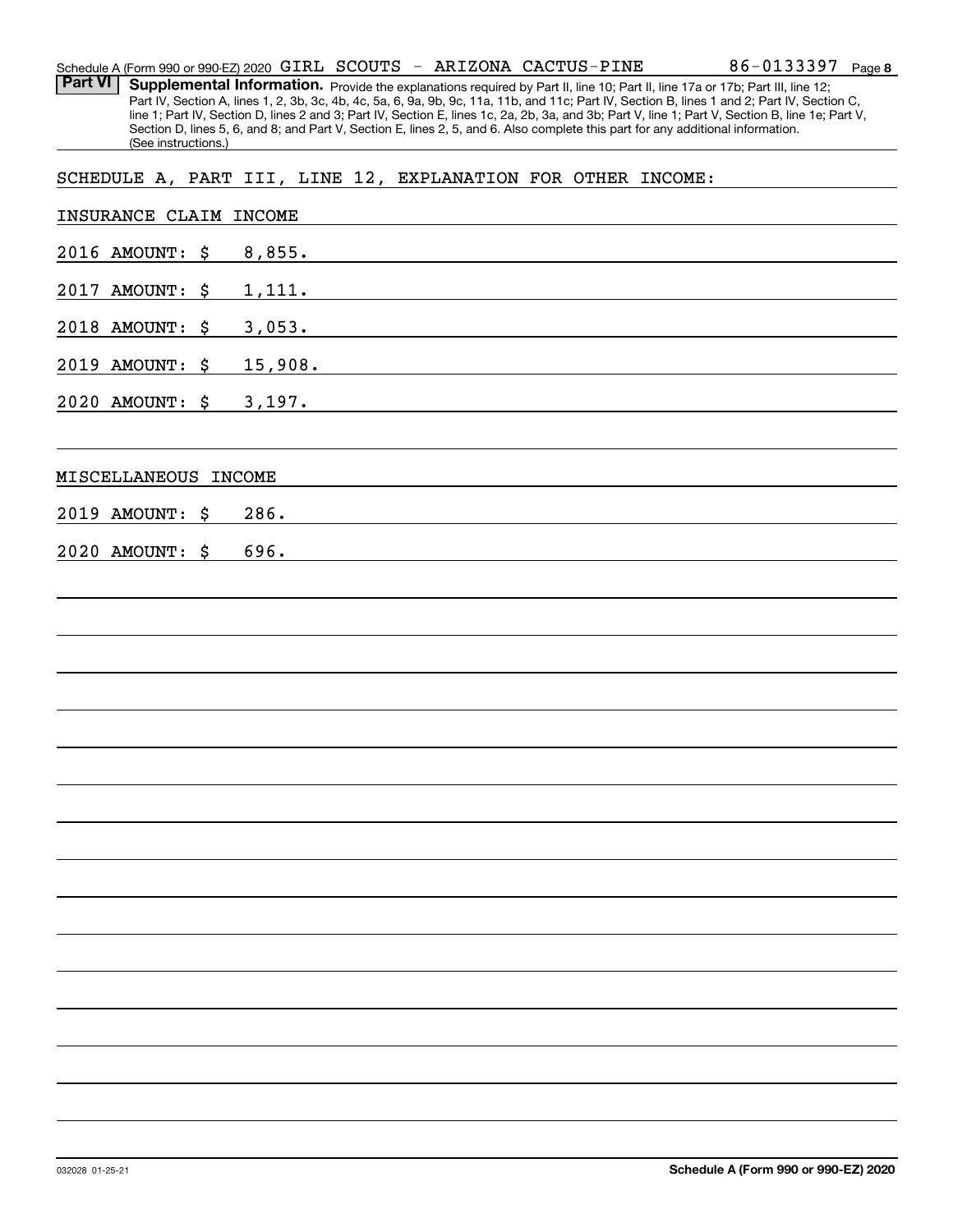Department of the Treasury Internal Revenue Service **(Form 990, 990-EZ, or 990-PF)**

Name of the organization

#### \*\* PUBLIC DISCLOSURE COPY \*\*

## **Schedule B Schedule of Contributors**

**| Attach to Form 990, Form 990-EZ, or Form 990-PF. | Go to www.irs.gov/Form990 for the latest information.** OMB No. 1545-0047

**2020**

**Employer identification number**

|                    | SCOUTS - ARIZONA CACTUS-PINE<br>GIRL                                      | 86-0133397 |  |  |  |  |
|--------------------|---------------------------------------------------------------------------|------------|--|--|--|--|
|                    | <b>Organization type (check one):</b>                                     |            |  |  |  |  |
| Filers of:         | Section:                                                                  |            |  |  |  |  |
| Form 990 or 990-EZ | $X \mid$<br>$501(c)$ $3$ ) (enter number) organization                    |            |  |  |  |  |
|                    | 4947(a)(1) nonexempt charitable trust not treated as a private foundation |            |  |  |  |  |
|                    | 527 political organization                                                |            |  |  |  |  |
| Form 990-PF        | 501(c)(3) exempt private foundation                                       |            |  |  |  |  |
|                    | 4947(a)(1) nonexempt charitable trust treated as a private foundation     |            |  |  |  |  |
|                    | 501(c)(3) taxable private foundation                                      |            |  |  |  |  |

Check if your organization is covered by the **General Rule** or a **Special Rule. Note:**  Only a section 501(c)(7), (8), or (10) organization can check boxes for both the General Rule and a Special Rule. See instructions.

#### **General Rule**

 $\boxed{\textbf{X}}$  For an organization filing Form 990, 990-EZ, or 990-PF that received, during the year, contributions totaling \$5,000 or more (in money or property) from any one contributor. Complete Parts I and II. See instructions for determining a contributor's total contributions.

#### **Special Rules**

| For an organization described in section 501(c)(3) filing Form 990 or 990-EZ that met the 33 1/3% support test of the regulations under               |
|-------------------------------------------------------------------------------------------------------------------------------------------------------|
| sections 509(a)(1) and 170(b)(1)(A)(vi), that checked Schedule A (Form 990 or 990-EZ), Part II, line 13, 16a, or 16b, and that received from          |
| any one contributor, during the year, total contributions of the greater of (1) \$5,000; or (2) 2% of the amount on (i) Form 990, Part VIII, line 1h; |
| or (ii) Form 990-EZ, line 1. Complete Parts I and II.                                                                                                 |

For an organization described in section 501(c)(7), (8), or (10) filing Form 990 or 990-EZ that received from any one contributor, during the year, total contributions of more than \$1,000 exclusively for religious, charitable, scientific, literary, or educational purposes, or for the prevention of cruelty to children or animals. Complete Parts I (entering "N/A" in column (b) instead of the contributor name and address), II, and III.  $\mathcal{L}^{\text{max}}$ 

purpose. Don't complete any of the parts unless the **General Rule** applies to this organization because it received *nonexclusively* year, contributions <sub>exclusively</sub> for religious, charitable, etc., purposes, but no such contributions totaled more than \$1,000. If this box is checked, enter here the total contributions that were received during the year for an  $\;$ exclusively religious, charitable, etc., For an organization described in section 501(c)(7), (8), or (10) filing Form 990 or 990-EZ that received from any one contributor, during the religious, charitable, etc., contributions totaling \$5,000 or more during the year  $\Box$ — $\Box$  =  $\Box$  $\mathcal{L}^{\text{max}}$ 

**Caution:**  An organization that isn't covered by the General Rule and/or the Special Rules doesn't file Schedule B (Form 990, 990-EZ, or 990-PF),  **must** but it answer "No" on Part IV, line 2, of its Form 990; or check the box on line H of its Form 990-EZ or on its Form 990-PF, Part I, line 2, to certify that it doesn't meet the filing requirements of Schedule B (Form 990, 990-EZ, or 990-PF).

**For Paperwork Reduction Act Notice, see the instructions for Form 990, 990-EZ, or 990-PF. Schedule B (Form 990, 990-EZ, or 990-PF) (2020)** LHA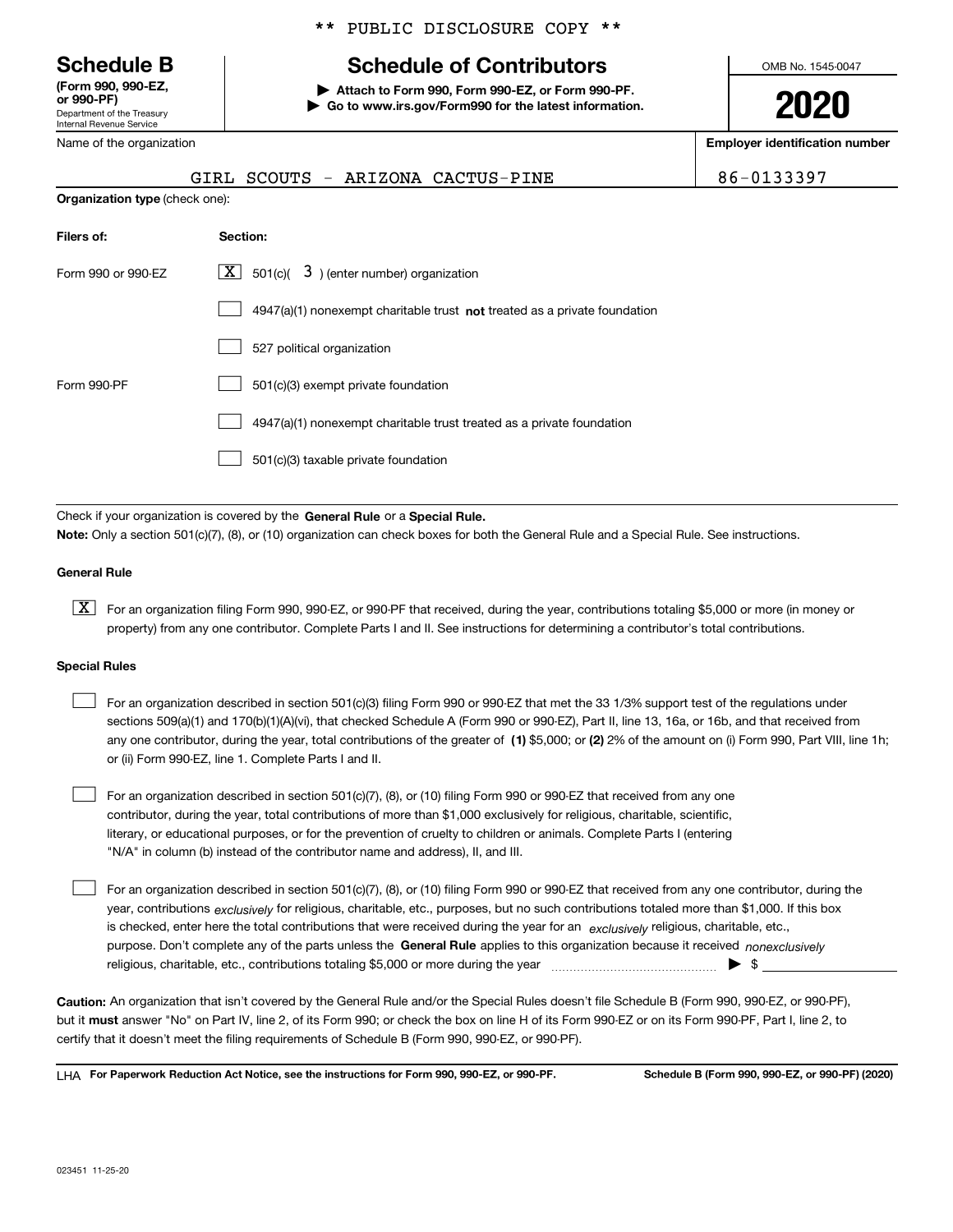GIRL SCOUTS - ARIZONA CACTUS-PINE | 86-0133397

| (a)<br>No. | (b)<br>Name, address, and ZIP + 4 | (c)<br><b>Total contributions</b> | (d)<br>Type of contribution                                                                                        |
|------------|-----------------------------------|-----------------------------------|--------------------------------------------------------------------------------------------------------------------|
| 1          |                                   | 2,129,500.<br>\$                  | $\overline{\texttt{x}}$<br>Person<br>Payroll<br>Noncash<br>(Complete Part II for<br>noncash contributions.)        |
| (a)<br>No. | (b)<br>Name, address, and ZIP + 4 | (c)<br><b>Total contributions</b> | (d)<br>Type of contribution                                                                                        |
| 2          |                                   | 665,000.<br>\$                    | $\overline{\texttt{x}}$<br>Person<br>Payroll<br>Noncash<br>(Complete Part II for<br>noncash contributions.)        |
| (a)<br>No. | (b)<br>Name, address, and ZIP + 4 | (c)<br><b>Total contributions</b> | (d)<br>Type of contribution                                                                                        |
| 3          |                                   | 110,000.<br>\$                    | $\overline{\texttt{x}}$<br>Person<br>Payroll<br><b>Noncash</b><br>(Complete Part II for<br>noncash contributions.) |
| (a)<br>No. | (b)<br>Name, address, and ZIP + 4 | (c)<br><b>Total contributions</b> | (d)<br>Type of contribution                                                                                        |
| 4          |                                   | 100,000.<br>\$                    | x<br>Person<br>Payroll<br>Noncash<br>(Complete Part II for<br>noncash contributions.)                              |
| (a)<br>No. | (b)<br>Name, address, and ZIP + 4 | (c)<br><b>Total contributions</b> | (d)<br>Type of contribution                                                                                        |
| 5          |                                   | 72,605.<br>\$                     | $\overline{\texttt{x}}$<br>Person<br>Payroll<br>Noncash<br>(Complete Part II for<br>noncash contributions.)        |
| (a)<br>No. | (b)<br>Name, address, and ZIP + 4 | (c)<br><b>Total contributions</b> | (d)<br>Type of contribution                                                                                        |
| 6          |                                   | 65,835.<br>\$                     | $\overline{\texttt{x}}$<br>Person<br>Payroll<br>Noncash<br>(Complete Part II for<br>noncash contributions.)        |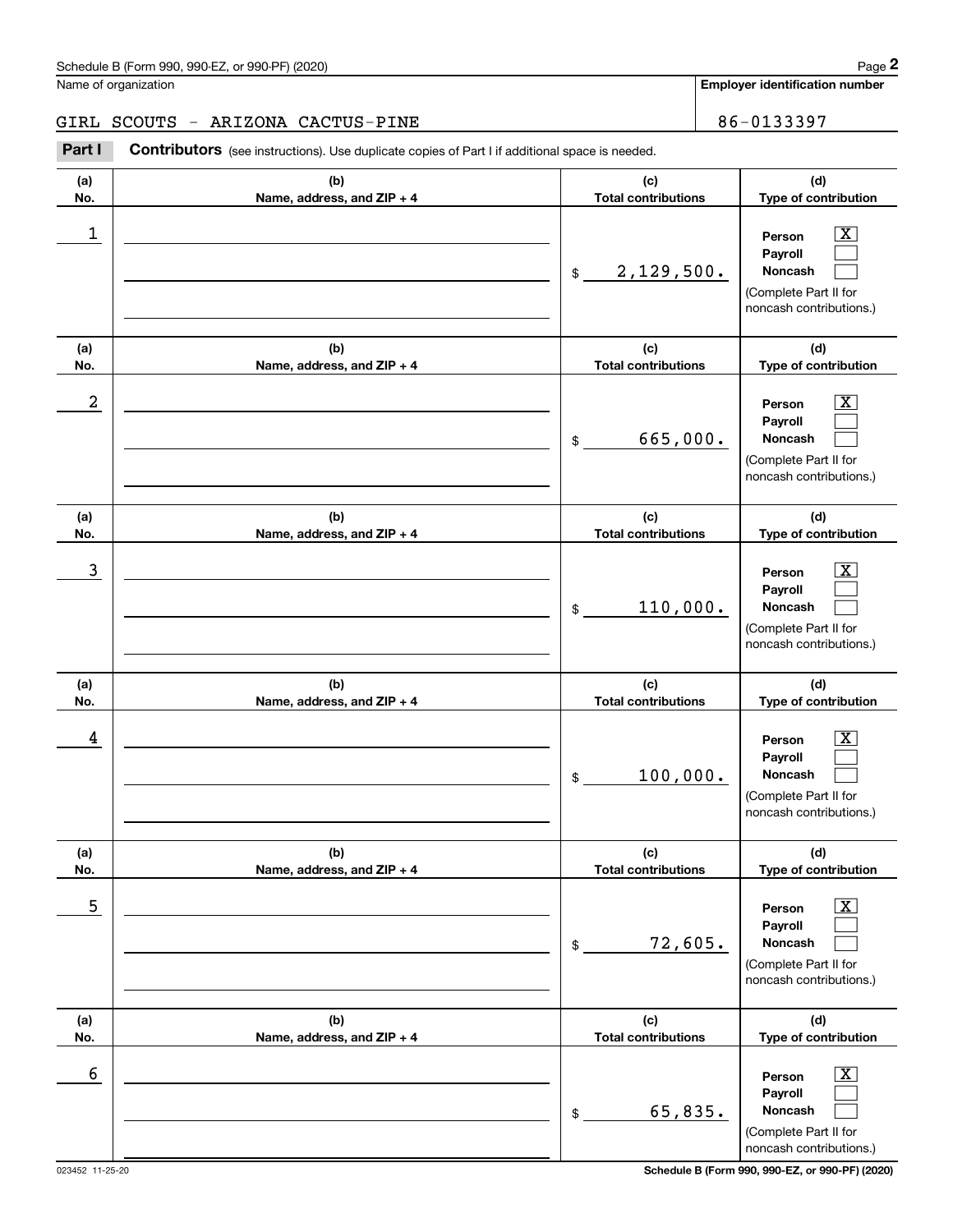#### GIRL SCOUTS - ARIZONA CACTUS-PINE | 86-0133397

| (a)<br>No. | (b)<br>Name, address, and ZIP + 4 | (c)<br><b>Total contributions</b> | (d)<br>Type of contribution                                                                                 |
|------------|-----------------------------------|-----------------------------------|-------------------------------------------------------------------------------------------------------------|
| 7          |                                   | 51,500.<br>\$                     | $\overline{\mathbf{x}}$<br>Person<br>Payroll<br>Noncash<br>(Complete Part II for<br>noncash contributions.) |
| (a)<br>No. | (b)<br>Name, address, and ZIP + 4 | (c)<br><b>Total contributions</b> | (d)<br>Type of contribution                                                                                 |
| 8          |                                   | 50,000.<br>\$                     | $\overline{\mathbf{x}}$<br>Person<br>Payroll<br>Noncash<br>(Complete Part II for<br>noncash contributions.) |
| (a)<br>No. | (b)<br>Name, address, and ZIP + 4 | (c)<br><b>Total contributions</b> | (d)<br>Type of contribution                                                                                 |
| 9          |                                   | 45,000.<br>\$                     | $\overline{\text{X}}$<br>Person<br>Payroll<br>Noncash<br>(Complete Part II for<br>noncash contributions.)   |
| (a)<br>No. | (b)<br>Name, address, and ZIP + 4 | (c)<br><b>Total contributions</b> | (d)<br>Type of contribution                                                                                 |
| 10         |                                   | 35,000.<br>\$                     | $\overline{\text{X}}$<br>Person<br>Payroll<br>Noncash<br>(Complete Part II for<br>noncash contributions.)   |
| (a)<br>No. | (b)<br>Name, address, and ZIP + 4 | (c)<br><b>Total contributions</b> | (d)<br>Type of contribution                                                                                 |
| 11         |                                   | 30,000.<br>\$                     | $\boxed{\text{X}}$<br>Person<br>Payroll<br>Noncash<br>(Complete Part II for<br>noncash contributions.)      |
| (a)<br>No. | (b)<br>Name, address, and ZIP + 4 | (c)<br><b>Total contributions</b> | (d)<br>Type of contribution                                                                                 |
| 12         |                                   | 28,602.<br>\$                     | $\overline{\mathbf{X}}$<br>Person<br>Payroll<br>Noncash<br>(Complete Part II for<br>noncash contributions.) |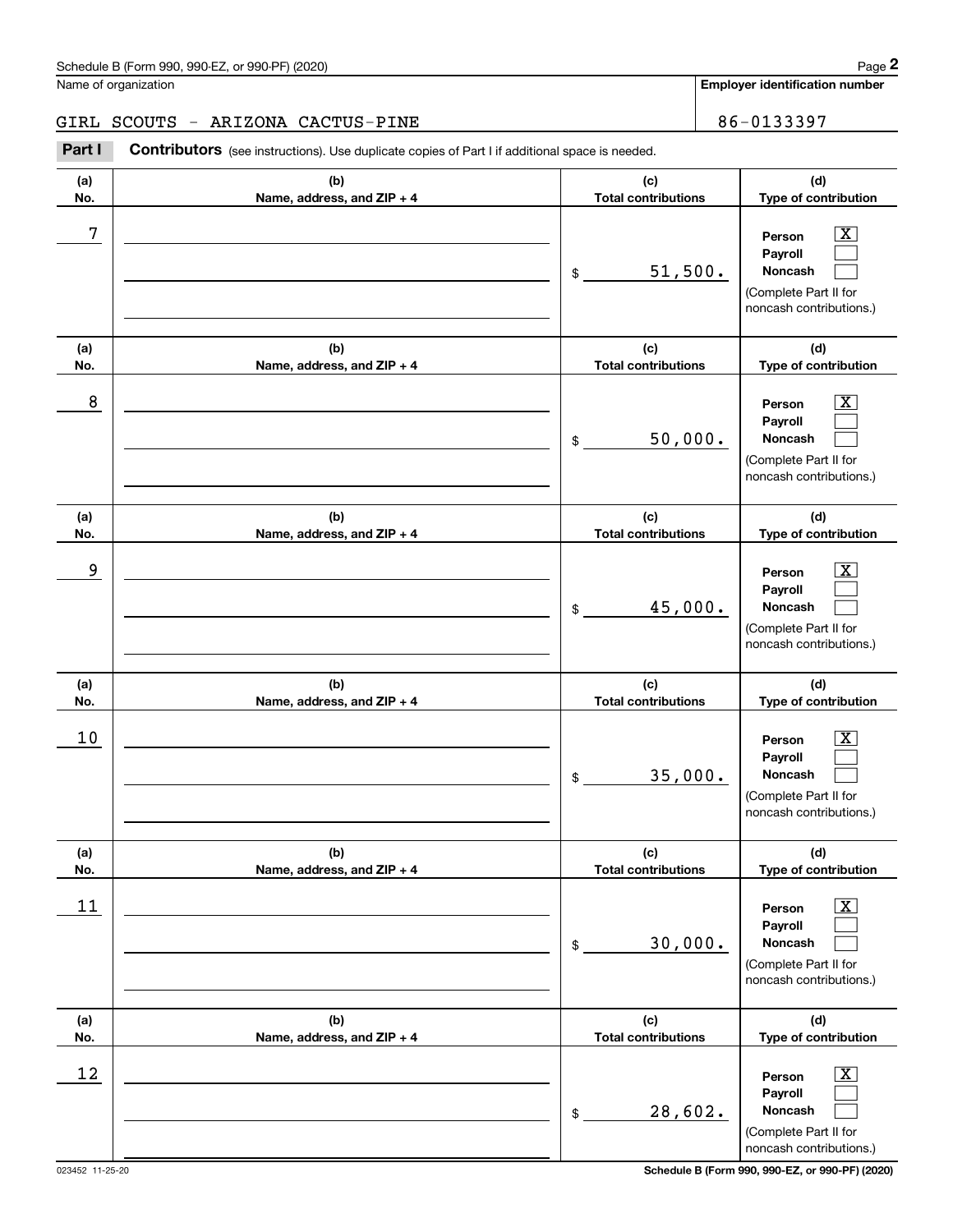#### GIRL SCOUTS - ARIZONA CACTUS-PINE | 86-0133397

| (a)<br>No. | (b)<br>Name, address, and ZIP + 4 | (c)<br><b>Total contributions</b> | (d)<br>Type of contribution                                                                                 |
|------------|-----------------------------------|-----------------------------------|-------------------------------------------------------------------------------------------------------------|
| 13         |                                   | 25,000.<br>\$                     | $\overline{\text{X}}$<br>Person<br>Payroll<br>Noncash<br>(Complete Part II for<br>noncash contributions.)   |
| (a)<br>No. | (b)<br>Name, address, and ZIP + 4 | (c)<br><b>Total contributions</b> | (d)<br>Type of contribution                                                                                 |
| 14         |                                   | 20,000.<br>\$                     | $\overline{\texttt{X}}$<br>Person<br>Payroll<br>Noncash<br>(Complete Part II for<br>noncash contributions.) |
| (a)<br>No. | (b)<br>Name, address, and ZIP + 4 | (c)<br><b>Total contributions</b> | (d)<br>Type of contribution                                                                                 |
| 15         |                                   | 19,000.<br>\$                     | $\overline{\texttt{X}}$<br>Person<br>Payroll<br>Noncash<br>(Complete Part II for<br>noncash contributions.) |
| (a)<br>No. | (b)<br>Name, address, and ZIP + 4 | (c)<br><b>Total contributions</b> | (d)<br>Type of contribution                                                                                 |
| 16         |                                   | 17,523.<br>\$                     | $\overline{\texttt{X}}$<br>Person<br>Payroll<br>Noncash<br>(Complete Part II for<br>noncash contributions.) |
| (a)<br>No. | (b)<br>Name, address, and ZIP + 4 | (c)<br><b>Total contributions</b> | (d)<br>Type of contribution                                                                                 |
| $17$       |                                   | 15,000.<br>\$                     | $\overline{\text{X}}$<br>Person<br>Payroll<br>Noncash<br>(Complete Part II for<br>noncash contributions.)   |
| (a)<br>No. | (b)<br>Name, address, and ZIP + 4 | (c)<br><b>Total contributions</b> | (d)<br>Type of contribution                                                                                 |
| 18         |                                   | 15,000.<br>\$                     | $\overline{\text{X}}$<br>Person<br>Payroll<br>Noncash<br>(Complete Part II for<br>noncash contributions.)   |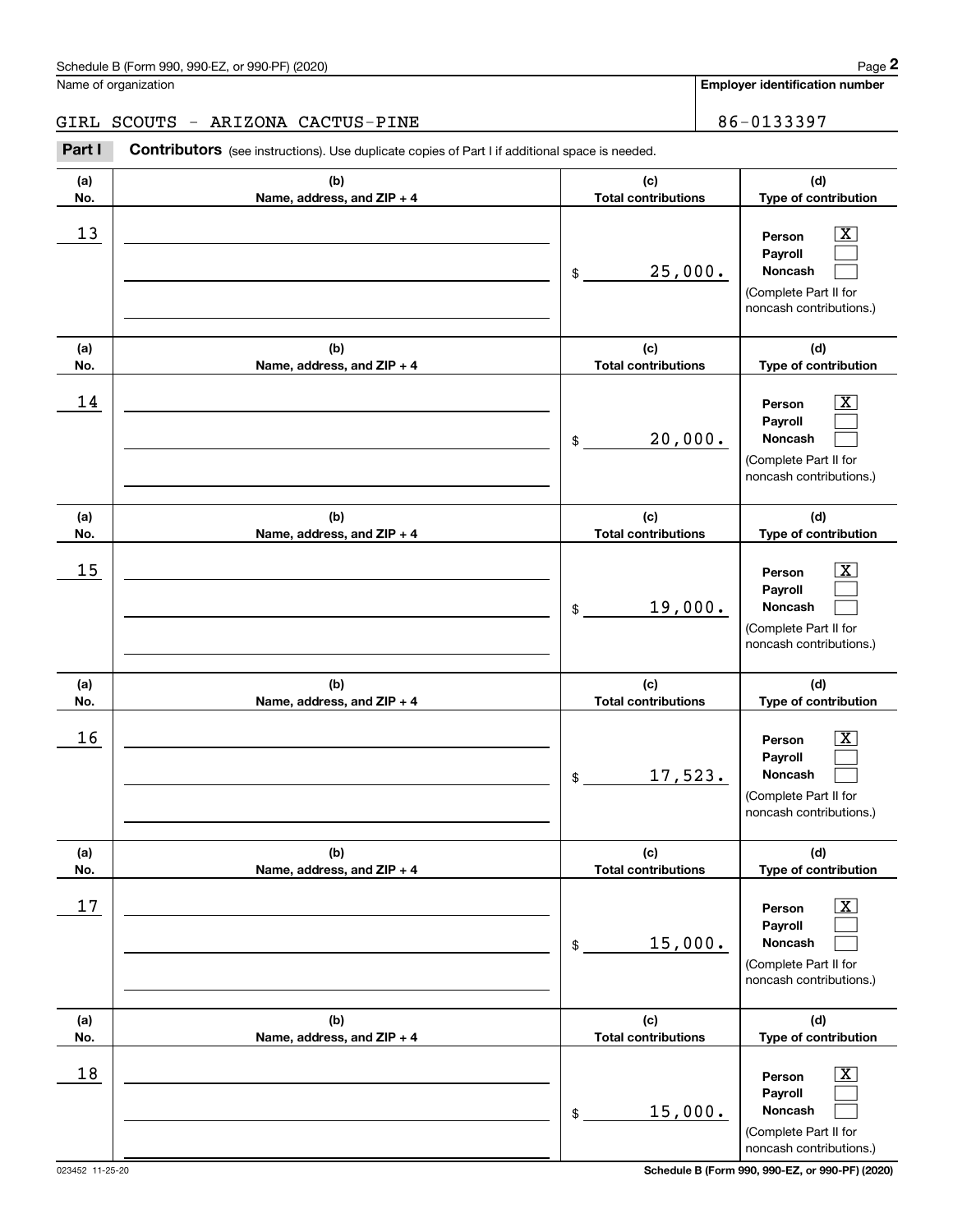#### GIRL SCOUTS - ARIZONA CACTUS-PINE | 86-0133397

| (a)<br>No. | (b)<br>Name, address, and ZIP + 4 | (c)<br><b>Total contributions</b> | (d)<br>Type of contribution                                                                                 |
|------------|-----------------------------------|-----------------------------------|-------------------------------------------------------------------------------------------------------------|
| 19         |                                   | 15,000.<br>\$                     | $\overline{\texttt{X}}$<br>Person<br>Payroll<br>Noncash<br>(Complete Part II for<br>noncash contributions.) |
| (a)<br>No. | (b)<br>Name, address, and ZIP + 4 | (c)<br><b>Total contributions</b> | (d)<br>Type of contribution                                                                                 |
| 20         |                                   | 12,500.<br>\$                     | $\overline{\texttt{X}}$<br>Person<br>Payroll<br>Noncash<br>(Complete Part II for<br>noncash contributions.) |
| (a)<br>No. | (b)<br>Name, address, and ZIP + 4 | (c)<br><b>Total contributions</b> | (d)<br>Type of contribution                                                                                 |
| 21         |                                   | 12,406.<br>\$                     | $\overline{\texttt{X}}$<br>Person<br>Payroll<br>Noncash<br>(Complete Part II for<br>noncash contributions.) |
| (a)<br>No. | (b)<br>Name, address, and ZIP + 4 | (c)<br><b>Total contributions</b> | (d)<br>Type of contribution                                                                                 |
| 22         |                                   | 11,000.<br>\$                     | $\overline{\texttt{X}}$<br>Person<br>Payroll<br>Noncash<br>(Complete Part II for<br>noncash contributions.) |
| (a)<br>No. | (b)<br>Name, address, and ZIP + 4 | (c)<br><b>Total contributions</b> | (d)<br>Type of contribution                                                                                 |
| 23         |                                   | 11,000.<br>\$                     | $\overline{\texttt{X}}$<br>Person<br>Payroll<br>Noncash<br>(Complete Part II for<br>noncash contributions.) |
| (a)<br>No. | (b)<br>Name, address, and ZIP + 4 | (c)<br><b>Total contributions</b> | (d)<br>Type of contribution                                                                                 |
| 24         |                                   | 10,800.<br>\$                     | $\overline{\texttt{X}}$<br>Person<br>Payroll<br>Noncash<br>(Complete Part II for<br>noncash contributions.) |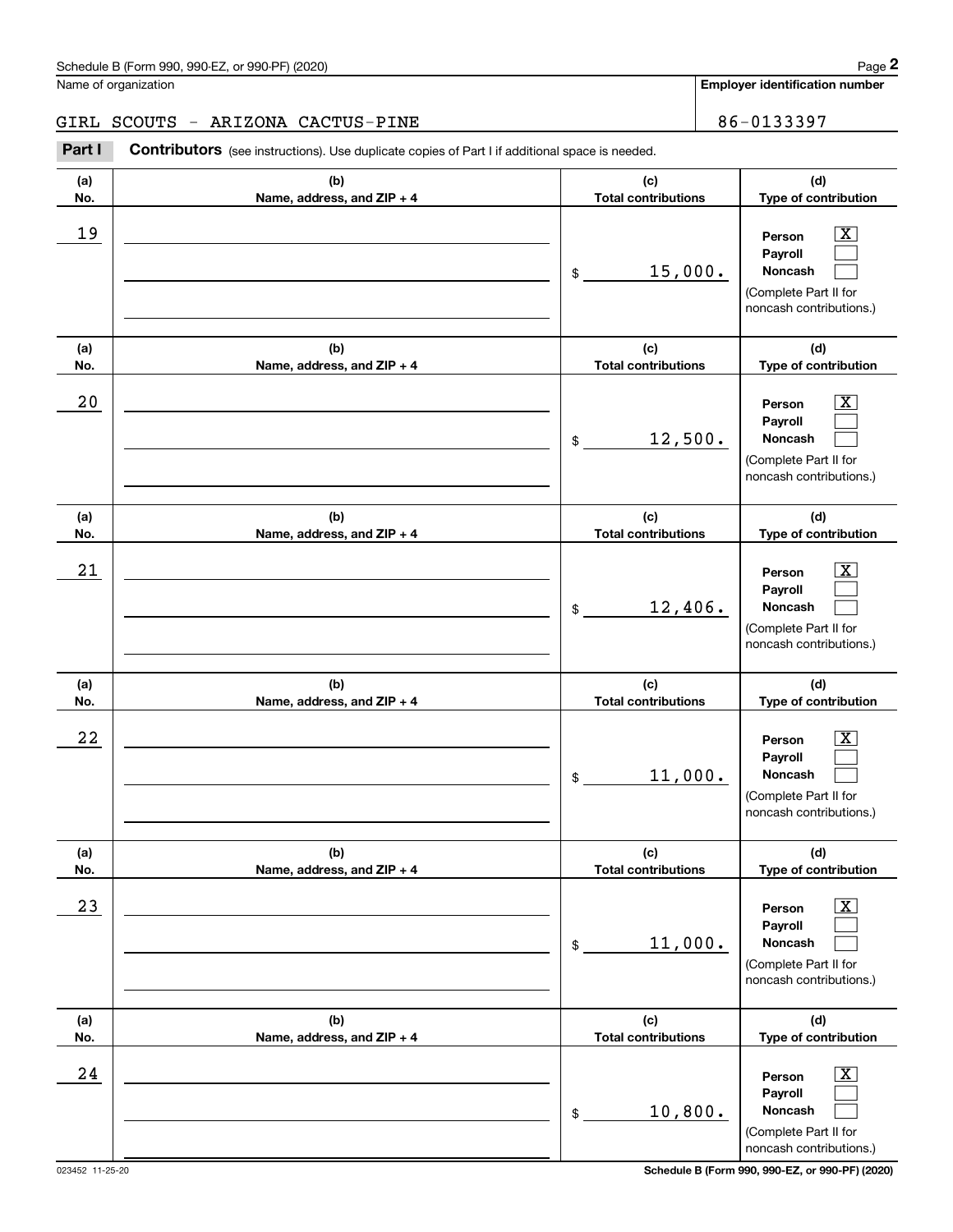#### GIRL SCOUTS - ARIZONA CACTUS-PINE | 86-0133397

| (a)<br>No. | (b)<br>Name, address, and ZIP + 4 | (c)<br><b>Total contributions</b>                    | (d)<br>Type of contribution                                                                               |
|------------|-----------------------------------|------------------------------------------------------|-----------------------------------------------------------------------------------------------------------|
| 25         |                                   | 10,000.<br>$\$$                                      | $\overline{\text{X}}$<br>Person<br>Payroll<br>Noncash<br>(Complete Part II for<br>noncash contributions.) |
| (a)<br>No. | (b)<br>Name, address, and ZIP + 4 | (c)<br><b>Total contributions</b>                    | (d)<br>Type of contribution                                                                               |
| 26         |                                   | 10,000.<br>$\, \, \raisebox{12pt}{$\scriptstyle \$}$ | X<br>Person<br>Payroll<br>Noncash<br>(Complete Part II for<br>noncash contributions.)                     |
| (a)<br>No. | (b)<br>Name, address, and ZIP + 4 | (c)<br><b>Total contributions</b>                    | (d)<br>Type of contribution                                                                               |
| 27         |                                   | 10,000.<br>\$                                        | Х,<br>Person<br>Payroll<br>Noncash<br>(Complete Part II for<br>noncash contributions.)                    |
| (a)<br>No. | (b)<br>Name, address, and ZIP + 4 | (c)<br><b>Total contributions</b>                    | (d)<br>Type of contribution                                                                               |
| 28         |                                   | 10,000.<br>\$                                        | x.<br>Person<br>Payroll<br>Noncash<br>(Complete Part II for<br>noncash contributions.)                    |
| (a)<br>No. | (b)<br>Name, address, and ZIP + 4 | (c)<br><b>Total contributions</b>                    | (d)<br>Type of contribution                                                                               |
| 29         |                                   | 7,198.<br>$\$$                                       | х<br>Person<br>Payroll<br>Noncash<br>(Complete Part II for<br>noncash contributions.)                     |
| (a)<br>No. | (b)<br>Name, address, and ZIP + 4 | (c)<br><b>Total contributions</b>                    | (d)<br>Type of contribution                                                                               |
| $30$       |                                   | 7,000.<br>\$                                         | x<br>Person<br>Payroll<br>Noncash<br>(Complete Part II for<br>noncash contributions.)                     |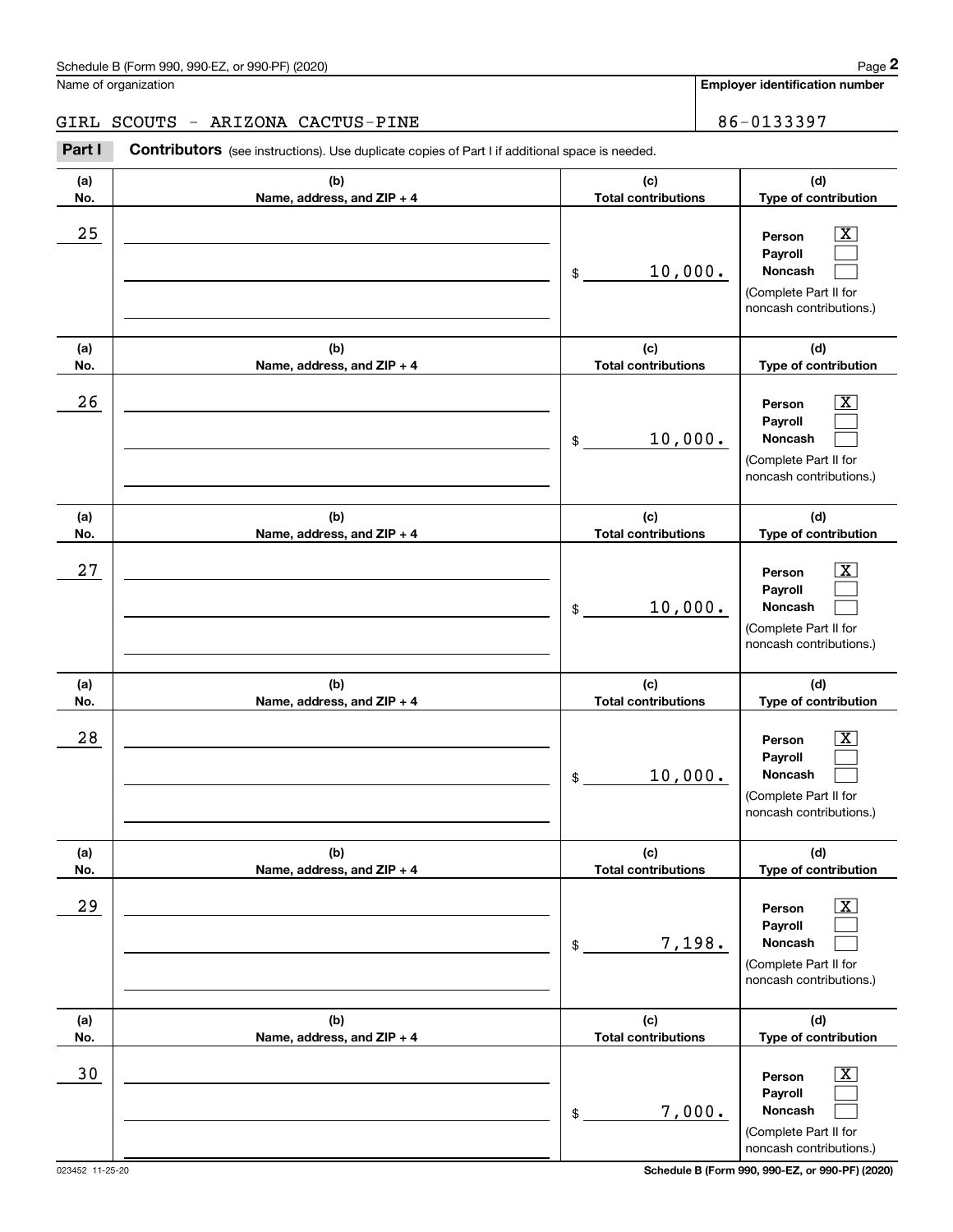#### GIRL SCOUTS - ARIZONA CACTUS-PINE | 86-0133397

| (a)<br>No. | (b)<br>Name, address, and ZIP + 4 | (c)<br><b>Total contributions</b> | (d)<br>Type of contribution                                                                                      |
|------------|-----------------------------------|-----------------------------------|------------------------------------------------------------------------------------------------------------------|
| 31         |                                   | 7,000.<br>\$                      | $\overline{\text{X}}$<br>Person<br>Payroll<br>Noncash<br>(Complete Part II for<br>noncash contributions.)        |
| (a)<br>No. | (b)<br>Name, address, and ZIP + 4 | (c)<br><b>Total contributions</b> | (d)<br>Type of contribution                                                                                      |
| 32         |                                   | 6,800.<br>$$\tilde{\phantom{a}}$$ | $\overline{\text{X}}$<br>Person<br>Payroll<br><b>Noncash</b><br>(Complete Part II for<br>noncash contributions.) |
| (a)<br>No. | (b)<br>Name, address, and ZIP + 4 | (c)<br><b>Total contributions</b> | (d)<br>Type of contribution                                                                                      |
| 33         |                                   | 6, 153.<br>$\frac{1}{2}$          | $\overline{\text{X}}$<br>Person<br>Payroll<br>Noncash<br>(Complete Part II for<br>noncash contributions.)        |
| (a)<br>No. | (b)<br>Name, address, and ZIP + 4 | (c)<br><b>Total contributions</b> | (d)<br>Type of contribution                                                                                      |
| 34         |                                   | 6,050.<br>\$                      | $\overline{\text{X}}$<br>Person<br>Payroll<br><b>Noncash</b><br>(Complete Part II for<br>noncash contributions.) |
| (a)<br>No. | (b)<br>Name, address, and ZIP + 4 | (c)<br><b>Total contributions</b> | (d)<br>Type of contribution                                                                                      |
| 35         |                                   | 5,500.<br>\$                      | $\overline{\text{X}}$<br>Person<br>Payroll<br>Noncash<br>(Complete Part II for<br>noncash contributions.)        |
| (a)<br>No. | (b)<br>Name, address, and ZIP + 4 | (c)<br><b>Total contributions</b> | (d)<br>Type of contribution                                                                                      |
| 36         |                                   | 5,500.<br>\$                      | $\overline{\text{X}}$<br>Person<br>Payroll<br>Noncash<br>(Complete Part II for<br>noncash contributions.)        |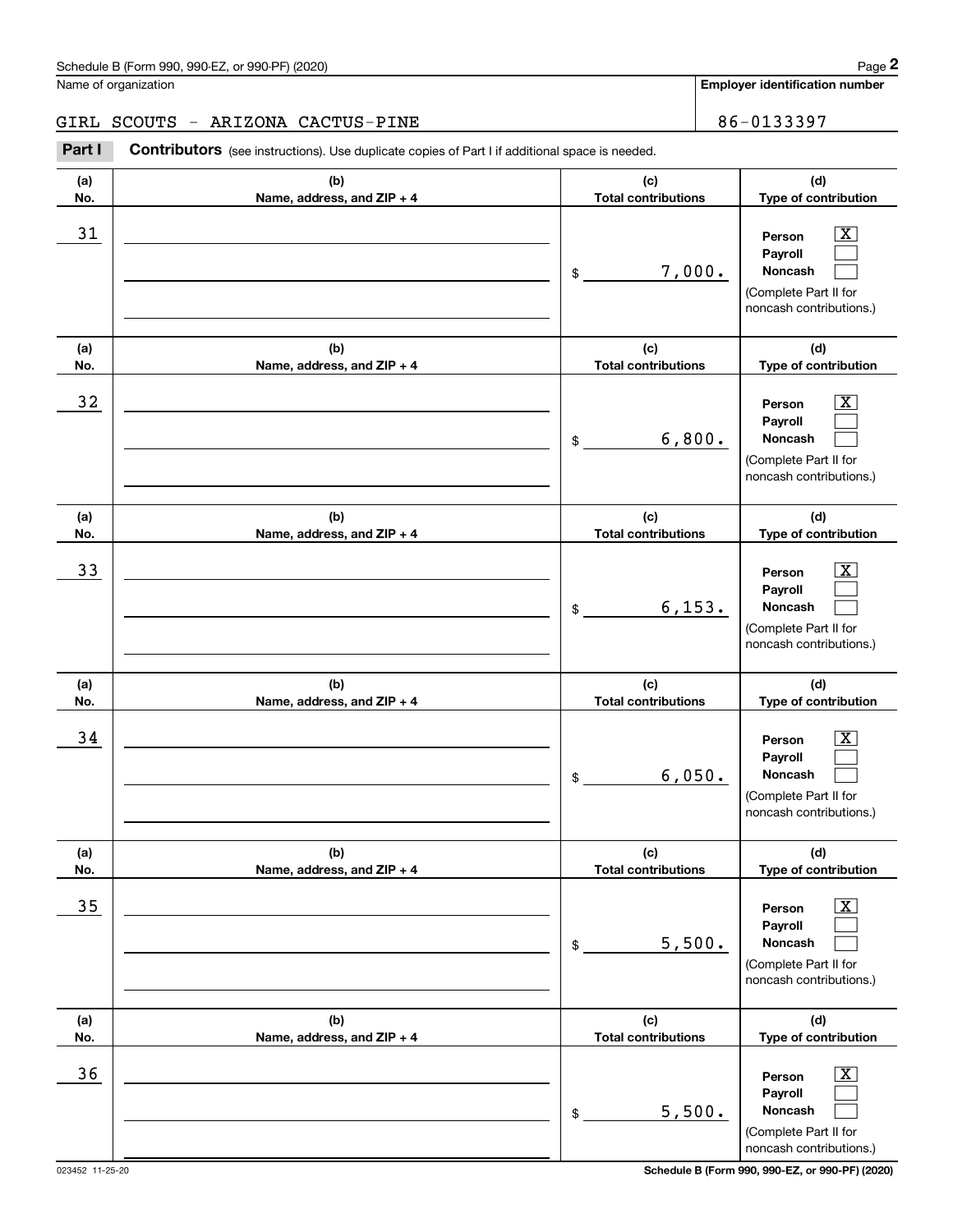#### GIRL SCOUTS - ARIZONA CACTUS-PINE | 86-0133397

| (a)<br>No. | (b)<br>Name, address, and ZIP + 4 | (c)<br><b>Total contributions</b> | (d)<br>Type of contribution                                                                                 |
|------------|-----------------------------------|-----------------------------------|-------------------------------------------------------------------------------------------------------------|
| 37         |                                   | 5,100.<br>\$                      | $\overline{\text{X}}$<br>Person<br>Payroll<br>Noncash<br>(Complete Part II for<br>noncash contributions.)   |
| (a)<br>No. | (b)<br>Name, address, and ZIP + 4 | (c)<br><b>Total contributions</b> | (d)<br>Type of contribution                                                                                 |
| 38         |                                   | 5,000.<br>\$                      | $\overline{\text{X}}$<br>Person<br>Payroll<br>Noncash<br>(Complete Part II for<br>noncash contributions.)   |
| (a)<br>No. | (b)<br>Name, address, and ZIP + 4 | (c)<br><b>Total contributions</b> | (d)<br>Type of contribution                                                                                 |
| 39         |                                   | 5,000.<br>\$                      | $\overline{\text{X}}$<br>Person<br>Payroll<br>Noncash<br>(Complete Part II for<br>noncash contributions.)   |
| (a)<br>No. | (b)<br>Name, address, and ZIP + 4 | (c)<br><b>Total contributions</b> | (d)<br>Type of contribution                                                                                 |
| 40         |                                   | 5,000.<br>\$                      | $\overline{\text{X}}$<br>Person<br>Payroll<br>Noncash<br>(Complete Part II for<br>noncash contributions.)   |
| (a)<br>No. | (b)<br>Name, address, and ZIP + 4 | (c)<br><b>Total contributions</b> | (d)<br>Type of contribution                                                                                 |
| 41         |                                   | 5,000.<br>\$                      | $\overline{\mathbf{X}}$<br>Person<br>Payroll<br>Noncash<br>(Complete Part II for<br>noncash contributions.) |
| (a)<br>No. | (b)<br>Name, address, and ZIP + 4 | (c)<br><b>Total contributions</b> | (d)<br>Type of contribution                                                                                 |
| 42         |                                   | 5,000.<br>\$                      | $\overline{\mathbf{X}}$<br>Person<br>Payroll<br>Noncash<br>(Complete Part II for<br>noncash contributions.) |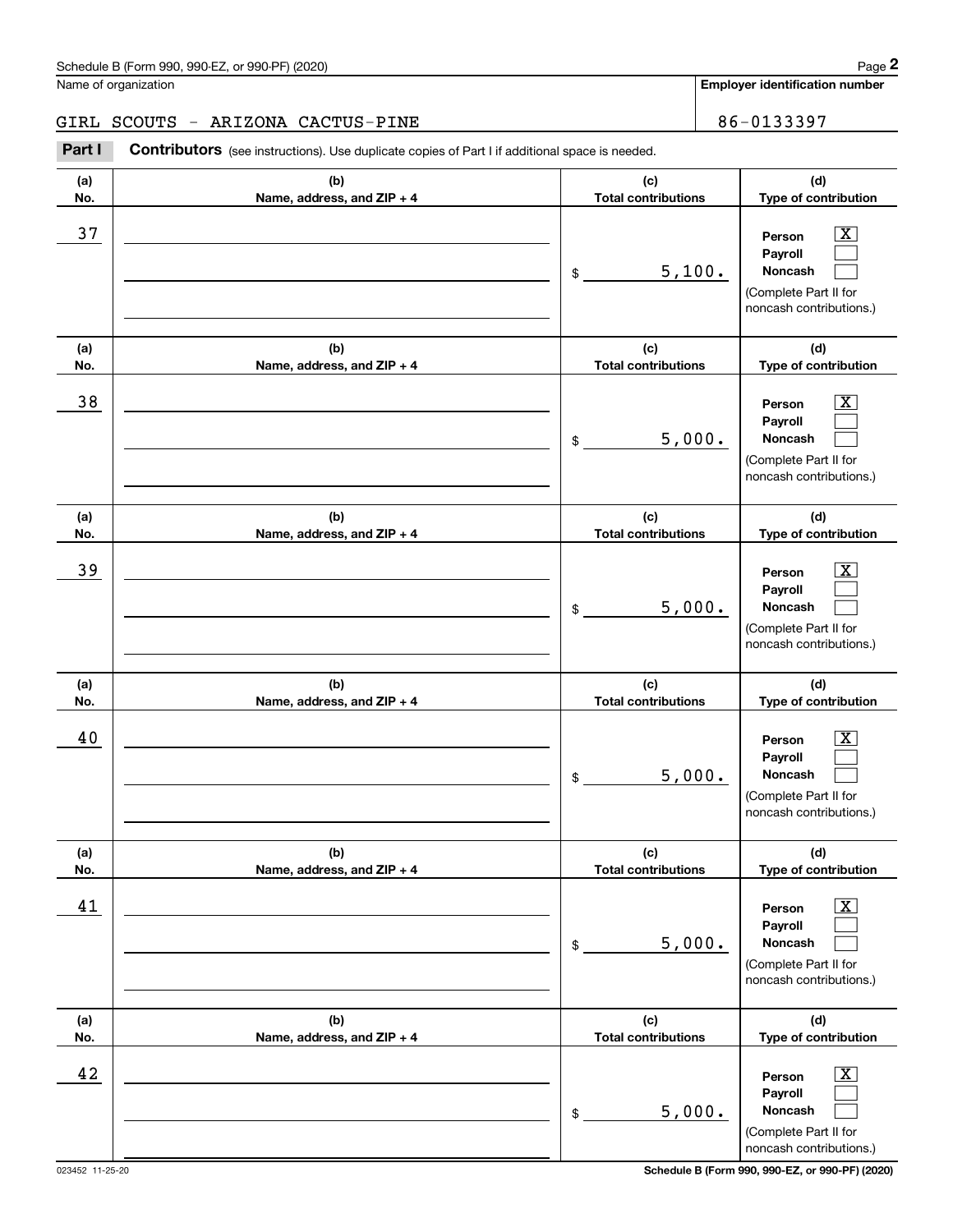GIRL SCOUTS - ARIZONA CACTUS-PINE | 86-0133397

| (a)<br>No. | (b)<br>Name, address, and ZIP + 4 | (c)<br><b>Total contributions</b> | (d)<br>Type of contribution                                                                                 |
|------------|-----------------------------------|-----------------------------------|-------------------------------------------------------------------------------------------------------------|
| 43         |                                   | 1,281,711.<br>\$                  | $\overline{\texttt{x}}$<br>Person<br>Payroll<br>Noncash<br>(Complete Part II for<br>noncash contributions.) |
| (a)<br>No. | (b)<br>Name, address, and ZIP + 4 | (c)<br><b>Total contributions</b> | (d)<br>Type of contribution                                                                                 |
|            |                                   | \$                                | Person<br>Payroll<br>Noncash<br>(Complete Part II for<br>noncash contributions.)                            |
| (a)<br>No. | (b)<br>Name, address, and ZIP + 4 | (c)<br><b>Total contributions</b> | (d)<br>Type of contribution                                                                                 |
|            |                                   | \$                                | Person<br>Payroll<br><b>Noncash</b><br>(Complete Part II for<br>noncash contributions.)                     |
| (a)<br>No. | (b)<br>Name, address, and ZIP + 4 | (c)<br><b>Total contributions</b> | (d)<br>Type of contribution                                                                                 |
|            |                                   | \$                                | Person<br>Payroll<br>Noncash<br>(Complete Part II for<br>noncash contributions.)                            |
| (a)<br>No. | (b)<br>Name, address, and ZIP + 4 | (c)<br><b>Total contributions</b> | (d)<br>Type of contribution                                                                                 |
|            |                                   | \$                                | Person<br>Payroll<br>Noncash<br>(Complete Part II for<br>noncash contributions.)                            |
| (a)<br>No. | (b)<br>Name, address, and ZIP + 4 | (c)<br><b>Total contributions</b> | (d)<br>Type of contribution                                                                                 |
|            |                                   | \$                                | Person<br>Payroll<br>Noncash<br>(Complete Part II for<br>noncash contributions.)                            |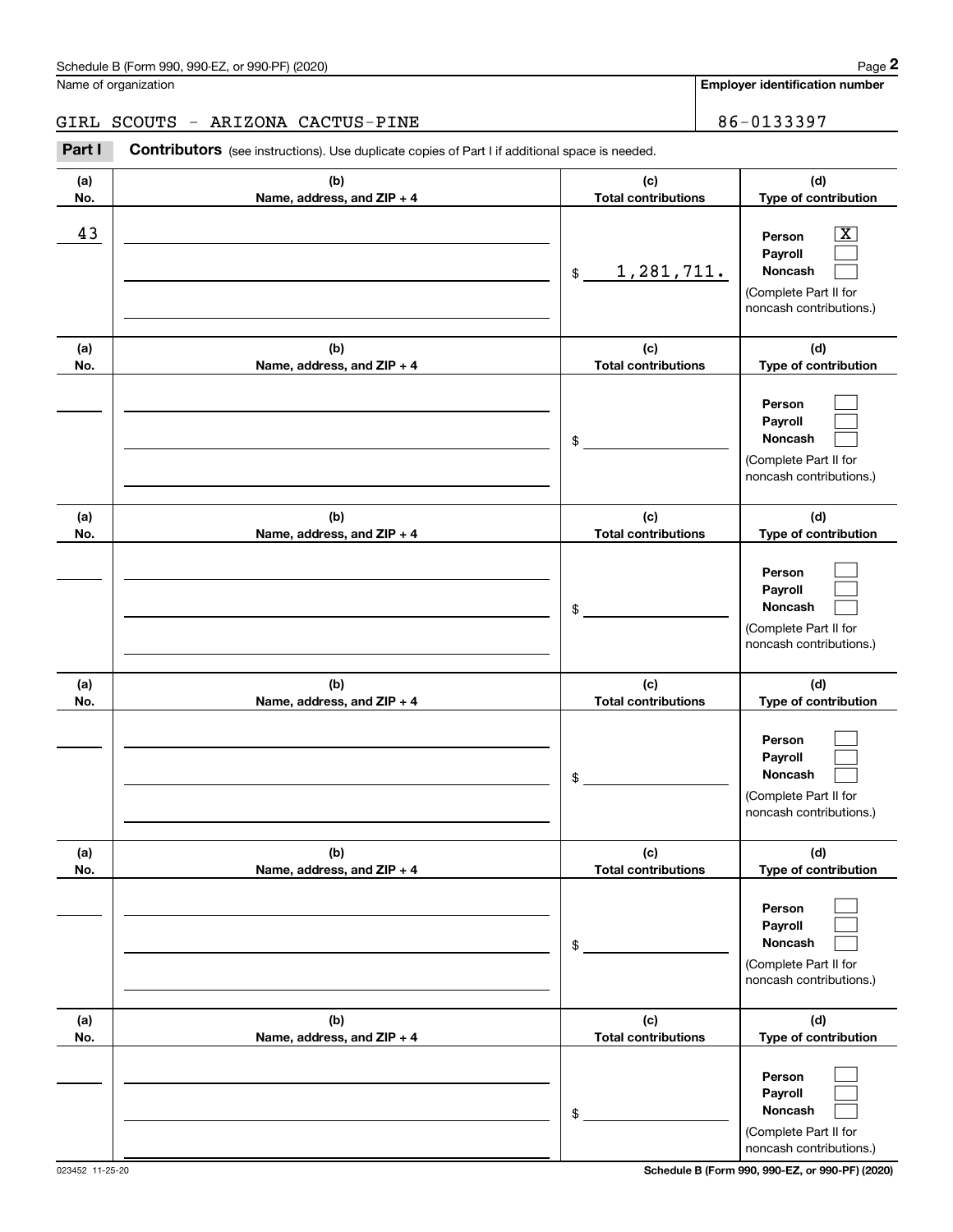GIRL SCOUTS - ARIZONA CACTUS-PINE | 86-0133397

| (a)<br>No.<br>from<br>Part I | (b)<br>Description of noncash property given | (c)<br>FMV (or estimate)<br>(See instructions.) | (d)<br>Date received |
|------------------------------|----------------------------------------------|-------------------------------------------------|----------------------|
|                              |                                              |                                                 |                      |
|                              |                                              |                                                 |                      |
|                              |                                              | $\frac{1}{2}$                                   |                      |
| (a)<br>No.<br>from<br>Part I | (b)<br>Description of noncash property given | (c)<br>FMV (or estimate)<br>(See instructions.) | (d)<br>Date received |
|                              |                                              |                                                 |                      |
|                              |                                              |                                                 |                      |
|                              |                                              | $\frac{1}{2}$                                   |                      |
| (a)<br>No.<br>from<br>Part I | (b)<br>Description of noncash property given | (c)<br>FMV (or estimate)<br>(See instructions.) | (d)<br>Date received |
|                              |                                              |                                                 |                      |
|                              |                                              |                                                 |                      |
|                              |                                              | $\frac{1}{2}$                                   |                      |
| (a)<br>No.<br>from<br>Part I | (b)<br>Description of noncash property given | (c)<br>FMV (or estimate)<br>(See instructions.) | (d)<br>Date received |
|                              |                                              |                                                 |                      |
|                              |                                              |                                                 |                      |
|                              |                                              | $\frac{1}{2}$                                   |                      |
| (a)<br>No.<br>from<br>Part I | (b)<br>Description of noncash property given | (c)<br>FMV (or estimate)<br>(See instructions.) | (d)<br>Date received |
|                              |                                              |                                                 |                      |
|                              |                                              |                                                 |                      |
|                              |                                              | \$                                              |                      |
| (a)<br>No.<br>from<br>Part I | (b)<br>Description of noncash property given | (c)<br>FMV (or estimate)<br>(See instructions.) | (d)<br>Date received |
|                              |                                              |                                                 |                      |
|                              |                                              |                                                 |                      |
|                              |                                              | \$                                              |                      |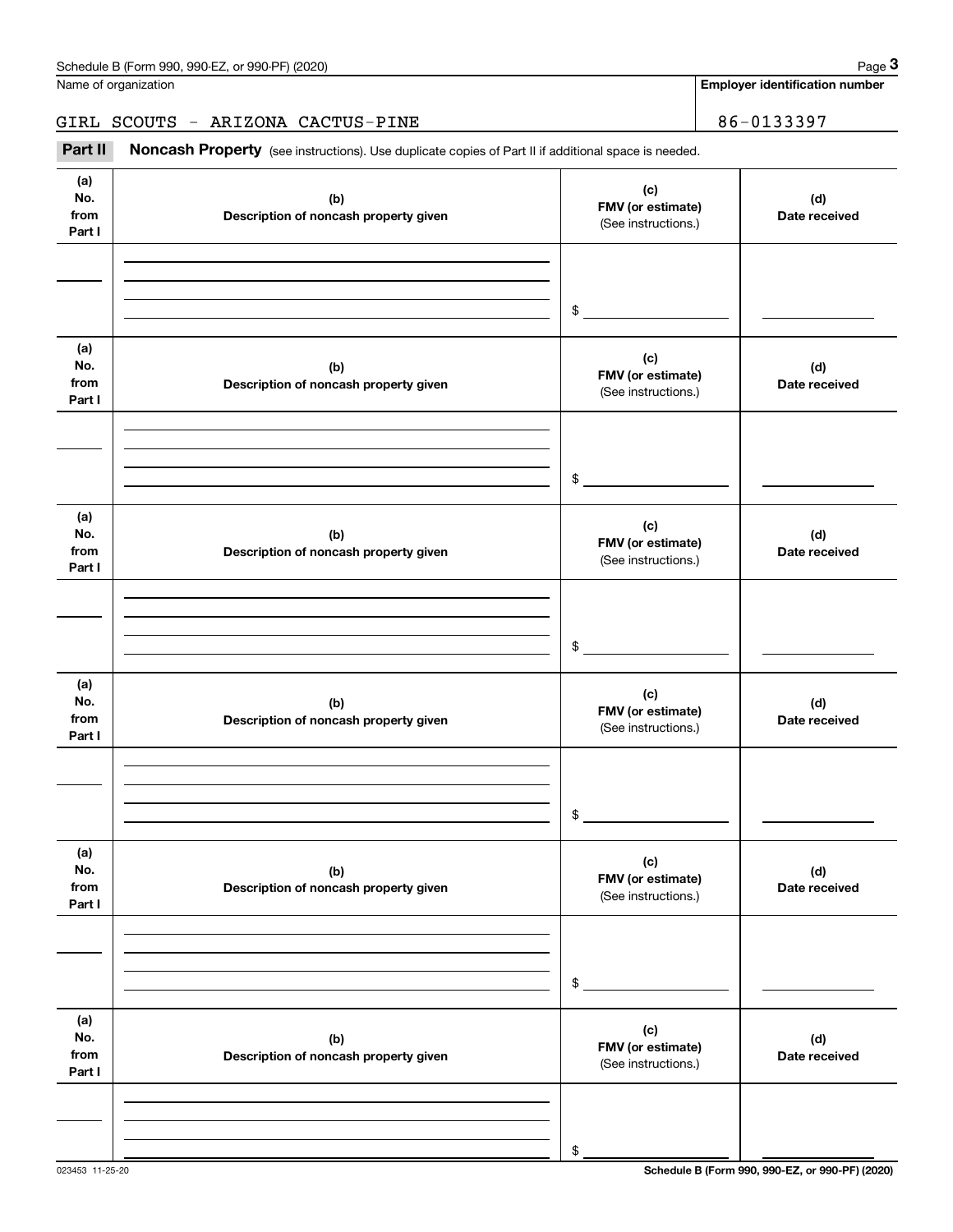|                           | Schedule B (Form 990, 990-EZ, or 990-PF) (2020)                                                                                                                                                                                                      |                      | Page 4                                                                                                                                                         |  |  |  |  |  |
|---------------------------|------------------------------------------------------------------------------------------------------------------------------------------------------------------------------------------------------------------------------------------------------|----------------------|----------------------------------------------------------------------------------------------------------------------------------------------------------------|--|--|--|--|--|
|                           | Name of organization                                                                                                                                                                                                                                 |                      | <b>Employer identification number</b>                                                                                                                          |  |  |  |  |  |
|                           | GIRL SCOUTS - ARIZONA CACTUS-PINE                                                                                                                                                                                                                    |                      | 86-0133397                                                                                                                                                     |  |  |  |  |  |
| Part III                  | from any one contributor. Complete columns (a) through (e) and the following line entry. For organizations                                                                                                                                           |                      | Exclusively religious, charitable, etc., contributions to organizations described in section 501(c)(7), (8), or (10) that total more than \$1,000 for the year |  |  |  |  |  |
|                           | completing Part III, enter the total of exclusively religious, charitable, etc., contributions of \$1,000 or less for the year. (Enter this info. once.) $\blacktriangleright$ \$<br>Use duplicate copies of Part III if additional space is needed. |                      |                                                                                                                                                                |  |  |  |  |  |
| (a) No.                   |                                                                                                                                                                                                                                                      |                      |                                                                                                                                                                |  |  |  |  |  |
| from<br>Part I            | (b) Purpose of gift                                                                                                                                                                                                                                  | (c) Use of gift      | (d) Description of how gift is held                                                                                                                            |  |  |  |  |  |
|                           |                                                                                                                                                                                                                                                      |                      |                                                                                                                                                                |  |  |  |  |  |
|                           |                                                                                                                                                                                                                                                      | (e) Transfer of gift |                                                                                                                                                                |  |  |  |  |  |
|                           | Transferee's name, address, and ZIP + 4                                                                                                                                                                                                              |                      | Relationship of transferor to transferee                                                                                                                       |  |  |  |  |  |
|                           |                                                                                                                                                                                                                                                      |                      |                                                                                                                                                                |  |  |  |  |  |
| (a) No.<br>from<br>Part I | (b) Purpose of gift                                                                                                                                                                                                                                  | (c) Use of gift      | (d) Description of how gift is held                                                                                                                            |  |  |  |  |  |
|                           |                                                                                                                                                                                                                                                      |                      |                                                                                                                                                                |  |  |  |  |  |
|                           |                                                                                                                                                                                                                                                      |                      |                                                                                                                                                                |  |  |  |  |  |
|                           | (e) Transfer of gift                                                                                                                                                                                                                                 |                      |                                                                                                                                                                |  |  |  |  |  |
|                           | Transferee's name, address, and $ZIP + 4$                                                                                                                                                                                                            |                      | Relationship of transferor to transferee                                                                                                                       |  |  |  |  |  |
|                           |                                                                                                                                                                                                                                                      |                      |                                                                                                                                                                |  |  |  |  |  |
| (a) No.<br>from<br>Part I | (b) Purpose of gift                                                                                                                                                                                                                                  | (c) Use of gift      | (d) Description of how gift is held                                                                                                                            |  |  |  |  |  |
|                           |                                                                                                                                                                                                                                                      |                      |                                                                                                                                                                |  |  |  |  |  |
|                           |                                                                                                                                                                                                                                                      |                      |                                                                                                                                                                |  |  |  |  |  |
|                           |                                                                                                                                                                                                                                                      | (e) Transfer of gift |                                                                                                                                                                |  |  |  |  |  |
|                           | Transferee's name, address, and $ZIP + 4$                                                                                                                                                                                                            |                      | Relationship of transferor to transferee                                                                                                                       |  |  |  |  |  |
|                           |                                                                                                                                                                                                                                                      |                      |                                                                                                                                                                |  |  |  |  |  |
|                           |                                                                                                                                                                                                                                                      |                      |                                                                                                                                                                |  |  |  |  |  |
| (a) No.<br>from<br>Part I | (b) Purpose of gift                                                                                                                                                                                                                                  | (c) Use of gift      | (d) Description of how gift is held                                                                                                                            |  |  |  |  |  |
|                           |                                                                                                                                                                                                                                                      |                      |                                                                                                                                                                |  |  |  |  |  |
|                           | (e) Transfer of gift                                                                                                                                                                                                                                 |                      |                                                                                                                                                                |  |  |  |  |  |
|                           | Transferee's name, address, and ZIP + 4                                                                                                                                                                                                              |                      | Relationship of transferor to transferee                                                                                                                       |  |  |  |  |  |
|                           |                                                                                                                                                                                                                                                      |                      |                                                                                                                                                                |  |  |  |  |  |
|                           |                                                                                                                                                                                                                                                      |                      |                                                                                                                                                                |  |  |  |  |  |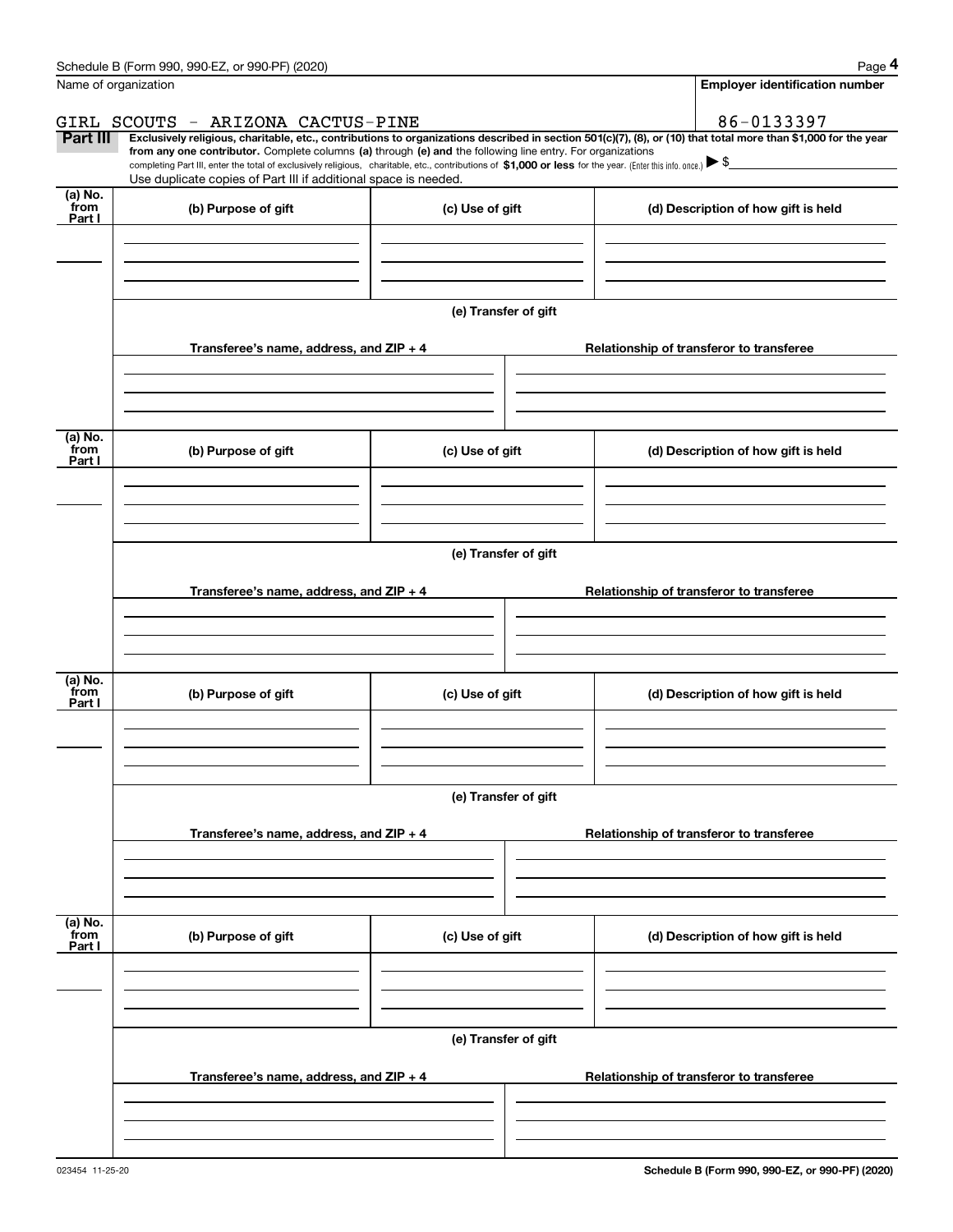| <b>SCHEDULE D</b> |  |
|-------------------|--|
|-------------------|--|

| (Form 990) |  |
|------------|--|
|------------|--|

## **SCHEDULE D Supplemental Financial Statements**

(Form 990)<br>
Pepartment of the Treasury<br>
Department of the Treasury<br>
Department of the Treasury<br>
Department of the Treasury<br> **Co to www.irs.gov/Form990 for instructions and the latest information.**<br> **Co to www.irs.gov/Form9** 



Department of the Treasury Internal Revenue Service **Name of the organization Employer identification number**

|         | 86-0133397<br>GIRL SCOUTS - ARIZONA CACTUS-PINE                                                                                                       |                         |                                                    |  |  |  |
|---------|-------------------------------------------------------------------------------------------------------------------------------------------------------|-------------------------|----------------------------------------------------|--|--|--|
| Part I  | Organizations Maintaining Donor Advised Funds or Other Similar Funds or Accounts. Complete if the                                                     |                         |                                                    |  |  |  |
|         | organization answered "Yes" on Form 990, Part IV, line 6.                                                                                             |                         |                                                    |  |  |  |
|         |                                                                                                                                                       | (a) Donor advised funds | (b) Funds and other accounts                       |  |  |  |
| 1       |                                                                                                                                                       |                         |                                                    |  |  |  |
| 2       | Aggregate value of contributions to (during year)                                                                                                     |                         |                                                    |  |  |  |
| з       |                                                                                                                                                       |                         |                                                    |  |  |  |
| 4       | Aggregate value at end of year <i>manually contained</i>                                                                                              |                         |                                                    |  |  |  |
| 5       | Did the organization inform all donors and donor advisors in writing that the assets held in donor advised funds                                      |                         |                                                    |  |  |  |
|         |                                                                                                                                                       |                         | Yes<br>No                                          |  |  |  |
| 6       | Did the organization inform all grantees, donors, and donor advisors in writing that grant funds can be used only                                     |                         |                                                    |  |  |  |
|         | for charitable purposes and not for the benefit of the donor or donor advisor, or for any other purpose conferring                                    |                         |                                                    |  |  |  |
|         |                                                                                                                                                       |                         | Yes<br>No                                          |  |  |  |
| Part II | Conservation Easements. Complete if the organization answered "Yes" on Form 990, Part IV, line 7.                                                     |                         |                                                    |  |  |  |
| 1       | Purpose(s) of conservation easements held by the organization (check all that apply).                                                                 |                         |                                                    |  |  |  |
|         | Preservation of land for public use (for example, recreation or education)                                                                            |                         | Preservation of a historically important land area |  |  |  |
|         | Protection of natural habitat                                                                                                                         |                         | Preservation of a certified historic structure     |  |  |  |
|         | Preservation of open space                                                                                                                            |                         |                                                    |  |  |  |
| 2       | Complete lines 2a through 2d if the organization held a qualified conservation contribution in the form of a conservation easement on the last        |                         |                                                    |  |  |  |
|         | day of the tax year.                                                                                                                                  |                         | Held at the End of the Tax Year                    |  |  |  |
| а       | Total number of conservation easements                                                                                                                |                         | 2a                                                 |  |  |  |
|         | Total acreage restricted by conservation easements                                                                                                    |                         | 2 <sub>b</sub>                                     |  |  |  |
| с       | Number of conservation easements on a certified historic structure included in (a) manufacture included in (a)                                        |                         | 2c                                                 |  |  |  |
| d       | Number of conservation easements included in (c) acquired after 7/25/06, and not on a historic structure                                              |                         |                                                    |  |  |  |
|         |                                                                                                                                                       |                         | 2d                                                 |  |  |  |
| 3       | Number of conservation easements modified, transferred, released, extinguished, or terminated by the organization during the tax                      |                         |                                                    |  |  |  |
|         | year                                                                                                                                                  |                         |                                                    |  |  |  |
| 4       | Number of states where property subject to conservation easement is located >                                                                         |                         |                                                    |  |  |  |
| 5       | Does the organization have a written policy regarding the periodic monitoring, inspection, handling of                                                |                         |                                                    |  |  |  |
|         | violations, and enforcement of the conservation easements it holds?                                                                                   |                         | Yes<br>No                                          |  |  |  |
| 6       | Staff and volunteer hours devoted to monitoring, inspecting, handling of violations, and enforcing conservation easements during the year             |                         |                                                    |  |  |  |
|         |                                                                                                                                                       |                         |                                                    |  |  |  |
| 7       | Amount of expenses incurred in monitoring, inspecting, handling of violations, and enforcing conservation easements during the year                   |                         |                                                    |  |  |  |
|         | ▶\$                                                                                                                                                   |                         |                                                    |  |  |  |
| 8       | Does each conservation easement reported on line 2(d) above satisfy the requirements of section 170(h)(4)(B)(i)                                       |                         |                                                    |  |  |  |
|         |                                                                                                                                                       |                         | Yes<br>No                                          |  |  |  |
| 9       | In Part XIII, describe how the organization reports conservation easements in its revenue and expense statement and                                   |                         |                                                    |  |  |  |
|         | balance sheet, and include, if applicable, the text of the footnote to the organization's financial statements that describes the                     |                         |                                                    |  |  |  |
|         | organization's accounting for conservation easements.<br>Organizations Maintaining Collections of Art, Historical Treasures, or Other Similar Assets. |                         |                                                    |  |  |  |
|         | Part III                                                                                                                                              |                         |                                                    |  |  |  |
|         | Complete if the organization answered "Yes" on Form 990, Part IV, line 8.                                                                             |                         |                                                    |  |  |  |
|         | 1a If the organization elected, as permitted under FASB ASC 958, not to report in its revenue statement and balance sheet works                       |                         |                                                    |  |  |  |
|         | of art, historical treasures, or other similar assets held for public exhibition, education, or research in furtherance of public                     |                         |                                                    |  |  |  |
|         | service, provide in Part XIII the text of the footnote to its financial statements that describes these items.                                        |                         |                                                    |  |  |  |
| b       | If the organization elected, as permitted under FASB ASC 958, to report in its revenue statement and balance sheet works of                           |                         |                                                    |  |  |  |
|         | art, historical treasures, or other similar assets held for public exhibition, education, or research in furtherance of public service,               |                         |                                                    |  |  |  |
|         | provide the following amounts relating to these items:                                                                                                |                         |                                                    |  |  |  |
|         |                                                                                                                                                       |                         | $\sim$                                             |  |  |  |
|         | (ii) Assets included in Form 990, Part X                                                                                                              |                         |                                                    |  |  |  |
| 2       | If the organization received or held works of art, historical treasures, or other similar assets for financial gain, provide                          |                         |                                                    |  |  |  |
|         | the following amounts required to be reported under FASB ASC 958 relating to these items:                                                             |                         |                                                    |  |  |  |
| а       |                                                                                                                                                       |                         |                                                    |  |  |  |
|         |                                                                                                                                                       |                         | $\blacktriangleright$ \$                           |  |  |  |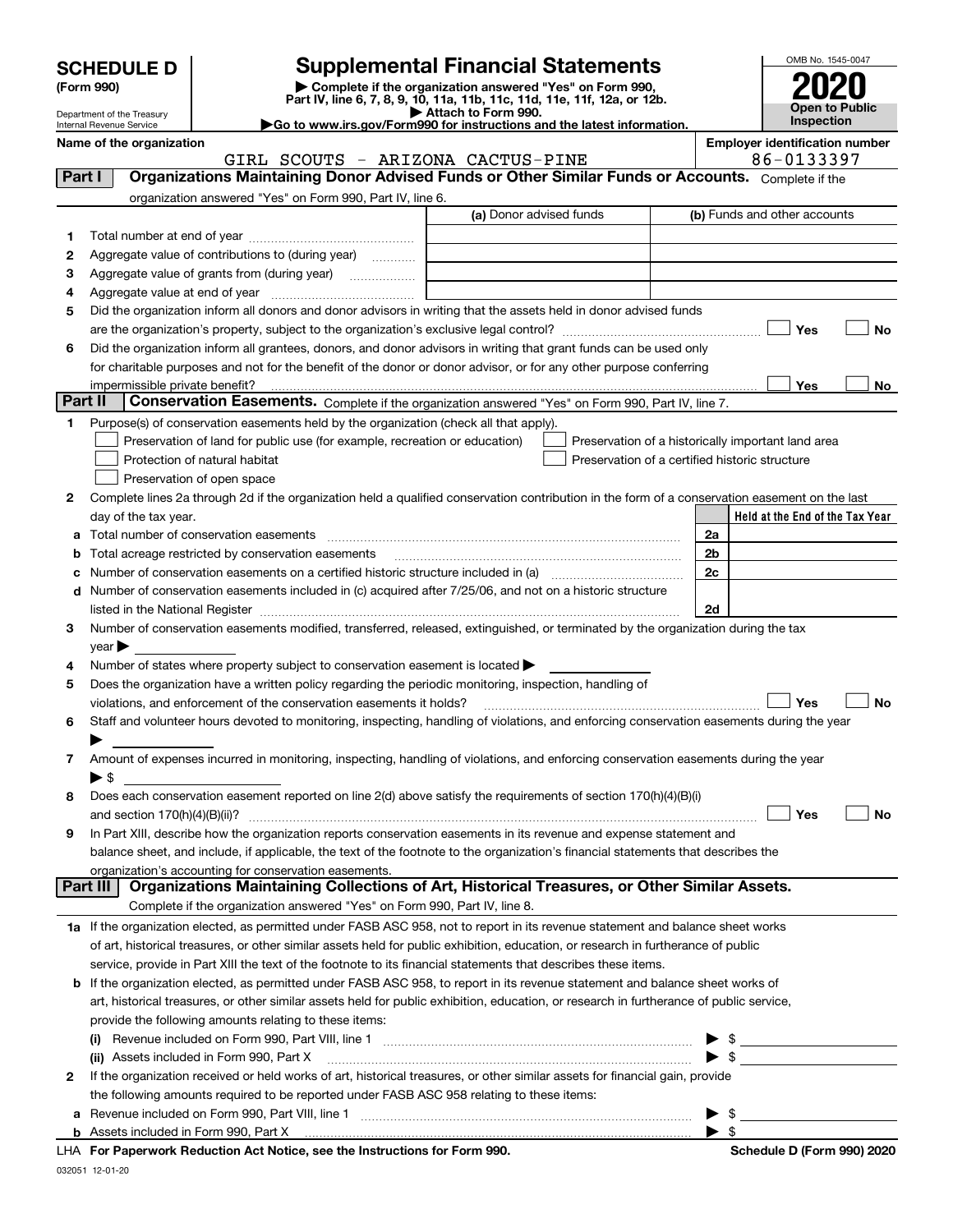|               | Schedule D (Form 990) 2020                                                                                                                                                                                                     | GIRL SCOUTS - ARIZONA CACTUS-PINE |   |                |                                                                                                                                                                                                                               |                 | 86-0133397     | Page 2              |
|---------------|--------------------------------------------------------------------------------------------------------------------------------------------------------------------------------------------------------------------------------|-----------------------------------|---|----------------|-------------------------------------------------------------------------------------------------------------------------------------------------------------------------------------------------------------------------------|-----------------|----------------|---------------------|
|               | Part III<br>Organizations Maintaining Collections of Art, Historical Treasures, or Other Similar Assets (continued)                                                                                                            |                                   |   |                |                                                                                                                                                                                                                               |                 |                |                     |
| 3             | Using the organization's acquisition, accession, and other records, check any of the following that make significant use of its                                                                                                |                                   |   |                |                                                                                                                                                                                                                               |                 |                |                     |
|               | collection items (check all that apply):                                                                                                                                                                                       |                                   |   |                |                                                                                                                                                                                                                               |                 |                |                     |
| a             | Public exhibition                                                                                                                                                                                                              |                                   | d |                | Loan or exchange program                                                                                                                                                                                                      |                 |                |                     |
| b             | Scholarly research                                                                                                                                                                                                             | e                                 |   |                | Other and the contract of the contract of the contract of the contract of the contract of the contract of the contract of the contract of the contract of the contract of the contract of the contract of the contract of the |                 |                |                     |
| c             | Preservation for future generations                                                                                                                                                                                            |                                   |   |                |                                                                                                                                                                                                                               |                 |                |                     |
| 4             | Provide a description of the organization's collections and explain how they further the organization's exempt purpose in Part XIII.                                                                                           |                                   |   |                |                                                                                                                                                                                                                               |                 |                |                     |
| 5             | During the year, did the organization solicit or receive donations of art, historical treasures, or other similar assets                                                                                                       |                                   |   |                |                                                                                                                                                                                                                               |                 |                |                     |
|               |                                                                                                                                                                                                                                |                                   |   |                |                                                                                                                                                                                                                               |                 | Yes            | No                  |
|               | <b>Part IV</b><br>Escrow and Custodial Arrangements. Complete if the organization answered "Yes" on Form 990, Part IV, line 9, or                                                                                              |                                   |   |                |                                                                                                                                                                                                                               |                 |                |                     |
|               | reported an amount on Form 990, Part X, line 21.                                                                                                                                                                               |                                   |   |                |                                                                                                                                                                                                                               |                 |                |                     |
|               | 1a Is the organization an agent, trustee, custodian or other intermediary for contributions or other assets not included                                                                                                       |                                   |   |                |                                                                                                                                                                                                                               |                 |                |                     |
|               | on Form 990, Part X? [11] matter contracts and contracts and contracts are contracted to the contract of the contract of the contract of the contract of the contract of the contract of the contract of the contract of the c |                                   |   |                |                                                                                                                                                                                                                               |                 | Yes            | No                  |
|               | b If "Yes," explain the arrangement in Part XIII and complete the following table:                                                                                                                                             |                                   |   |                |                                                                                                                                                                                                                               |                 |                |                     |
|               |                                                                                                                                                                                                                                |                                   |   |                |                                                                                                                                                                                                                               |                 | Amount         |                     |
| c             | Beginning balance <b>contract to the contract of the contract of the contract of the contract of the contract of t</b>                                                                                                         |                                   |   |                |                                                                                                                                                                                                                               | 1c              |                |                     |
|               | Additions during the year manufactured and an account of the year manufactured and account of the year manufactured and account of the year manufactured and account of the year manufactured and account of the year manufact |                                   |   |                |                                                                                                                                                                                                                               | 1d              |                |                     |
| е             | Distributions during the year manufactured and continuum and contact the year manufactured and contact the year                                                                                                                |                                   |   |                |                                                                                                                                                                                                                               | 1e              |                |                     |
|               |                                                                                                                                                                                                                                |                                   |   |                |                                                                                                                                                                                                                               | 1f              |                |                     |
|               | 2a Did the organization include an amount on Form 990, Part X, line 21, for escrow or custodial account liability?                                                                                                             |                                   |   |                |                                                                                                                                                                                                                               |                 | Yes            | No                  |
| <b>Part V</b> | b If "Yes," explain the arrangement in Part XIII. Check here if the explanation has been provided on Part XIII<br><b>Endowment Funds.</b> Complete if the organization answered "Yes" on Form 990, Part IV, line 10.           |                                   |   |                |                                                                                                                                                                                                                               |                 |                |                     |
|               |                                                                                                                                                                                                                                | (a) Current year                  |   | (b) Prior year | (c) Two years back $ $ (d) Three years back $ $                                                                                                                                                                               |                 |                | (e) Four years back |
| 1a            | Beginning of year balance                                                                                                                                                                                                      |                                   |   |                |                                                                                                                                                                                                                               |                 |                |                     |
|               |                                                                                                                                                                                                                                |                                   |   |                |                                                                                                                                                                                                                               |                 |                |                     |
|               | Net investment earnings, gains, and losses                                                                                                                                                                                     |                                   |   |                |                                                                                                                                                                                                                               |                 |                |                     |
| a             |                                                                                                                                                                                                                                |                                   |   |                |                                                                                                                                                                                                                               |                 |                |                     |
|               | e Other expenditures for facilities                                                                                                                                                                                            |                                   |   |                |                                                                                                                                                                                                                               |                 |                |                     |
|               | and programs                                                                                                                                                                                                                   |                                   |   |                |                                                                                                                                                                                                                               |                 |                |                     |
| Ť.            |                                                                                                                                                                                                                                |                                   |   |                |                                                                                                                                                                                                                               |                 |                |                     |
| g             | End of year balance                                                                                                                                                                                                            |                                   |   |                |                                                                                                                                                                                                                               |                 |                |                     |
| 2             | Provide the estimated percentage of the current year end balance (line 1g, column (a)) held as:                                                                                                                                |                                   |   |                |                                                                                                                                                                                                                               |                 |                |                     |
|               | Board designated or quasi-endowment                                                                                                                                                                                            |                                   |   |                |                                                                                                                                                                                                                               |                 |                |                     |
| b             | Permanent endowment                                                                                                                                                                                                            | %                                 |   |                |                                                                                                                                                                                                                               |                 |                |                     |
|               | Term endowment $\blacktriangleright$                                                                                                                                                                                           | %                                 |   |                |                                                                                                                                                                                                                               |                 |                |                     |
|               | The percentages on lines 2a, 2b, and 2c should equal 100%.                                                                                                                                                                     |                                   |   |                |                                                                                                                                                                                                                               |                 |                |                     |
|               | 3a Are there endowment funds not in the possession of the organization that are held and administered for the organization                                                                                                     |                                   |   |                |                                                                                                                                                                                                                               |                 |                |                     |
|               | by:                                                                                                                                                                                                                            |                                   |   |                |                                                                                                                                                                                                                               |                 |                | Yes<br>No           |
|               | (i)                                                                                                                                                                                                                            |                                   |   |                |                                                                                                                                                                                                                               |                 | 3a(i)          |                     |
|               |                                                                                                                                                                                                                                |                                   |   |                |                                                                                                                                                                                                                               |                 | 3a(ii)         |                     |
|               |                                                                                                                                                                                                                                |                                   |   |                |                                                                                                                                                                                                                               |                 | 3b             |                     |
| 4             | Describe in Part XIII the intended uses of the organization's endowment funds.                                                                                                                                                 |                                   |   |                |                                                                                                                                                                                                                               |                 |                |                     |
|               | Land, Buildings, and Equipment.<br><b>Part VI</b>                                                                                                                                                                              |                                   |   |                |                                                                                                                                                                                                                               |                 |                |                     |
|               | Complete if the organization answered "Yes" on Form 990, Part IV, line 11a. See Form 990, Part X, line 10.                                                                                                                     |                                   |   |                |                                                                                                                                                                                                                               |                 |                |                     |
|               | Description of property                                                                                                                                                                                                        | (a) Cost or other                 |   |                | (b) Cost or other                                                                                                                                                                                                             | (c) Accumulated | (d) Book value |                     |
|               |                                                                                                                                                                                                                                | basis (investment)                |   |                | basis (other)                                                                                                                                                                                                                 | depreciation    |                |                     |
|               |                                                                                                                                                                                                                                |                                   |   |                | 743,294.                                                                                                                                                                                                                      |                 |                | 743, 294.           |
|               |                                                                                                                                                                                                                                |                                   |   |                | 28,759,200.                                                                                                                                                                                                                   | 11,959,290.     |                | 16,799,910.         |
|               |                                                                                                                                                                                                                                |                                   |   |                |                                                                                                                                                                                                                               |                 |                |                     |
|               |                                                                                                                                                                                                                                |                                   |   |                | 1,656,534.                                                                                                                                                                                                                    | 1,345,317.      |                | 311, 217.           |
|               |                                                                                                                                                                                                                                |                                   |   |                | 1,202,231.                                                                                                                                                                                                                    | 945,252.        |                | 256,979.            |
|               |                                                                                                                                                                                                                                |                                   |   |                |                                                                                                                                                                                                                               |                 |                | 18, 111, 400.       |

**Schedule D (Form 990) 2020**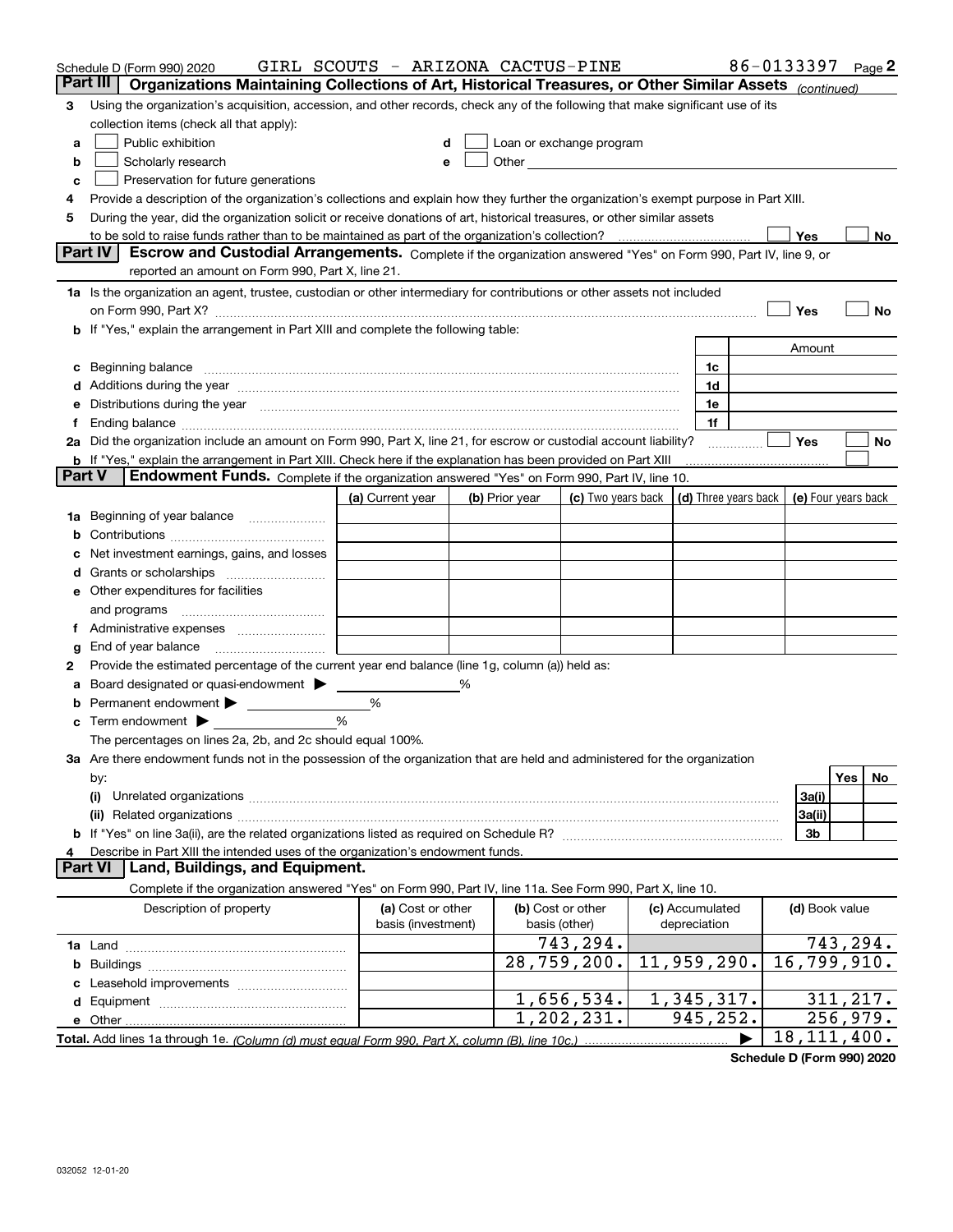| Schedule D (Form 990) 2020               |  |  | GIRL SCOUTS - ARIZONA CACTUS-PINE | 86-0133397 | $P$ aqe $3$ |
|------------------------------------------|--|--|-----------------------------------|------------|-------------|
| Part VII Investments - Other Securities. |  |  |                                   |            |             |

| Complete if the organization answered "Yes" on Form 990. Part IV, line |
|------------------------------------------------------------------------|

11b. See Form 990, Part X, line 12.

| (a) Description of security or category (including name of security)       | (b) Book value | (c) Method of valuation: Cost or end-of-year market value |
|----------------------------------------------------------------------------|----------------|-----------------------------------------------------------|
| (1) Financial derivatives                                                  |                |                                                           |
| (2) Closely held equity interests                                          |                |                                                           |
| $(3)$ Other                                                                |                |                                                           |
| (A)                                                                        |                |                                                           |
| (B)                                                                        |                |                                                           |
| (C)                                                                        |                |                                                           |
| (D)                                                                        |                |                                                           |
| (E)                                                                        |                |                                                           |
| (F)                                                                        |                |                                                           |
| (G)                                                                        |                |                                                           |
| (H)                                                                        |                |                                                           |
| <b>Total.</b> (Col. (b) must equal Form 990, Part X, col. (B) line $12$ .) |                |                                                           |

#### **Part VIII Investments - Program Related.**

Complete if the organization answered "Yes" on Form 990, Part IV, line 11c. See Form 990, Part X, line 13.

| (a) Description of investment                                    | (b) Book value | (c) Method of valuation: Cost or end-of-year market value |
|------------------------------------------------------------------|----------------|-----------------------------------------------------------|
| (1)                                                              |                |                                                           |
| (2)                                                              |                |                                                           |
| $\frac{1}{2}$                                                    |                |                                                           |
| (4)                                                              |                |                                                           |
| $\left(5\right)$                                                 |                |                                                           |
| (6)                                                              |                |                                                           |
| (7)                                                              |                |                                                           |
| (8)                                                              |                |                                                           |
| (9)                                                              |                |                                                           |
| Total. (Col. (b) must equal Form 990, Part X, col. (B) line 13.) |                |                                                           |

#### **Part IX Other Assets.**

Complete if the organization answered "Yes" on Form 990, Part IV, line 11d. See Form 990, Part X, line 15.

| (a) Description                                                                                                   | (b) Book value |
|-------------------------------------------------------------------------------------------------------------------|----------------|
| (1)                                                                                                               |                |
| (2)                                                                                                               |                |
| (3)                                                                                                               |                |
| (4)                                                                                                               |                |
| (5)                                                                                                               |                |
| (6)                                                                                                               |                |
| (7)                                                                                                               |                |
| (8)                                                                                                               |                |
| (9)                                                                                                               |                |
|                                                                                                                   |                |
| <b>Other Liabilities.</b><br><b>Part X</b>                                                                        |                |
| Complete if the organization answered "Yes" on Form 990, Part IV, line 11e or 11f. See Form 990, Part X, line 25. |                |
| (a) Description of liability<br>1.                                                                                | (b) Book value |
| Federal income taxes<br>(1)                                                                                       |                |
| TO GIRL<br>SCOUTS<br>USA<br>DUE.<br>(2)                                                                           | 7,255.         |
| REFUNDABLE ADVANCE<br>PAYCHECK<br>$\overline{\phantom{m}}$<br>(3)                                                 |                |
| PROTECTION PROGRAM<br>(4)                                                                                         | 1,275,785.     |
| CAPITAL LEASE PAYABLE<br>(5)                                                                                      | 15,385.        |

(7)(8)(9)

**Total.**  *(Column (b) must equal Form 990, Part X, col. (B) line 25.)* 

Liability for uncertain tax positions. In Part XIII, provide the text of the footnote to the organization's financial statements that reports the

1,298,425.

 $\vert$  X  $\vert$ 

 $\blacktriangleright$ 

organization's liability for uncertain tax positions under FASB ASC 740. Check here if the text of the footnote has been provided in Part XIII

**2.**

(6)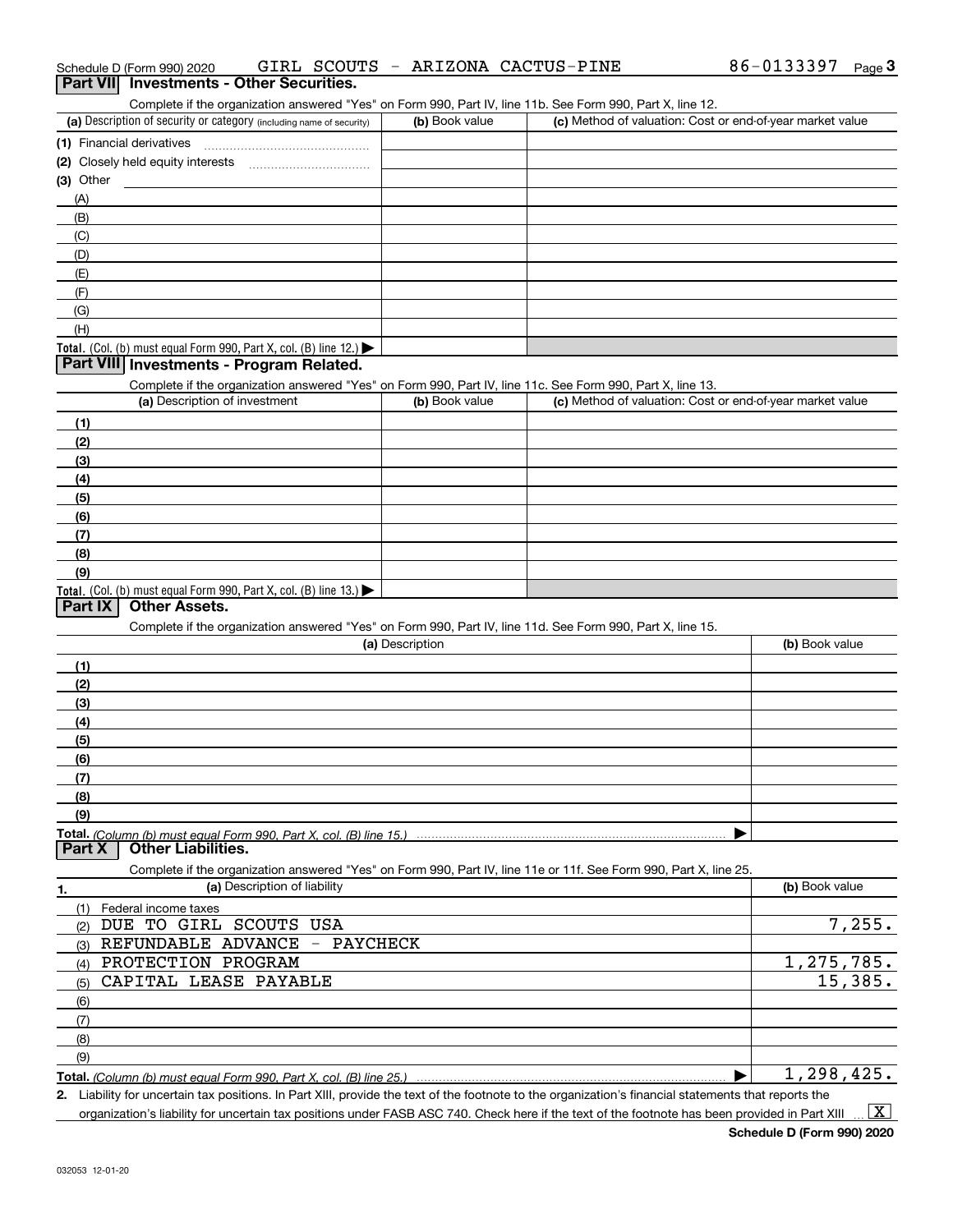|   | GIRL SCOUTS - ARIZONA CACTUS-PINE<br>Schedule D (Form 990) 2020                                                                                                                                                                     |                |                | 86-0133397<br>Page $4$ |                               |
|---|-------------------------------------------------------------------------------------------------------------------------------------------------------------------------------------------------------------------------------------|----------------|----------------|------------------------|-------------------------------|
|   | <b>Part XI</b><br>Reconciliation of Revenue per Audited Financial Statements With Revenue per Return.                                                                                                                               |                |                |                        |                               |
|   | Complete if the organization answered "Yes" on Form 990, Part IV, line 12a.                                                                                                                                                         |                |                |                        |                               |
| 1 | Total revenue, gains, and other support per audited financial statements                                                                                                                                                            |                |                | $\blacksquare$         | 11, 232, 627.                 |
| 2 | Amounts included on line 1 but not on Form 990, Part VIII, line 12:                                                                                                                                                                 |                |                |                        |                               |
| a | Net unrealized gains (losses) on investments [11] matter contracts and the unrealized gains (losses) on investments                                                                                                                 | 2a             |                |                        |                               |
| b |                                                                                                                                                                                                                                     | 2 <sub>b</sub> |                |                        |                               |
|   | Recoveries of prior year grants [11,111] Recoveries of prior year grants [11,111] Recoveries of prior year grants                                                                                                                   | 2c             |                |                        |                               |
| d | Other (Describe in Part XIII.) <b>2006</b> 2007 2010 2010 2010 2010 2011 2012 2013 2014 2014 2015 2016 2017 2018 2019 2016 2017 2018 2019 2016 2017 2018 2019 2016 2017 2018 2019 2018 2019 2019 2016 2017 2018 2019 2018 2019 2019 | 2d             | 20, 385.       |                        |                               |
| е | Add lines 2a through 2d                                                                                                                                                                                                             |                |                | 2e                     | 20,385.                       |
| 3 |                                                                                                                                                                                                                                     |                |                | $\overline{3}$         | $\overline{11,212,242}$ .     |
| 4 | Amounts included on Form 990, Part VIII, line 12, but not on line 1:                                                                                                                                                                |                |                |                        |                               |
| a |                                                                                                                                                                                                                                     | 4a             |                |                        |                               |
|   |                                                                                                                                                                                                                                     | 4 <sub>b</sub> | 1,934,876.     |                        |                               |
|   | c Add lines 4a and 4b                                                                                                                                                                                                               | 4c             | 1,934,876.     |                        |                               |
| 5 |                                                                                                                                                                                                                                     |                | 5 <sup>5</sup> | 13, 147, 118.          |                               |
|   | Part XII   Reconciliation of Expenses per Audited Financial Statements With Expenses per Return.                                                                                                                                    |                |                |                        |                               |
|   | Complete if the organization answered "Yes" on Form 990, Part IV, line 12a.                                                                                                                                                         |                |                |                        |                               |
| 1 | Total expenses and losses per audited financial statements [11, 11] manuscription control expenses and losses per audited financial statements [11] manuscription of the statements [11] manuscription of the statements [11]       |                |                | $\mathbf{1}$           | 10,424,147.                   |
| 2 | Amounts included on line 1 but not on Form 990, Part IX, line 25:                                                                                                                                                                   |                |                |                        |                               |
| a |                                                                                                                                                                                                                                     | 2a             |                |                        |                               |
| b | Prior year adjustments [111] Prior year adjustments [11] Prior year adjustments [11] Prior year adjustments [1                                                                                                                      | 2 <sub>b</sub> |                |                        |                               |
|   | Other losses                                                                                                                                                                                                                        | 2c             |                |                        |                               |
| d |                                                                                                                                                                                                                                     | 2d             | 20,385.        |                        |                               |
| е | Add lines 2a through 2d                                                                                                                                                                                                             |                |                | 2e                     | $\frac{20,385.}{10,403,762.}$ |
| з |                                                                                                                                                                                                                                     |                |                | 3                      |                               |
| 4 | Amounts included on Form 990, Part IX, line 25, but not on line 1:                                                                                                                                                                  |                |                |                        |                               |
| a | Investment expenses not included on Form 990, Part VIII, line 7b                                                                                                                                                                    | 4a l           | 71,365.        |                        |                               |
|   | Other (Describe in Part XIII.)                                                                                                                                                                                                      | 4 <sub>b</sub> |                |                        |                               |
|   | Add lines 4a and 4b                                                                                                                                                                                                                 |                |                | 4c                     | 71,365.                       |
| 5 |                                                                                                                                                                                                                                     | 5              | 10,475,127.    |                        |                               |
|   | Part XIII Supplemental Information.                                                                                                                                                                                                 |                |                |                        |                               |
|   |                                                                                                                                                                                                                                     |                |                |                        |                               |

Provide the descriptions required for Part II, lines 3, 5, and 9; Part III, lines 1a and 4; Part IV, lines 1b and 2b; Part V, line 4; Part X, line 2; Part XI, lines 2d and 4b; and Part XII, lines 2d and 4b. Also complete this part to provide any additional information.

#### PART X, LINE 2:

MANAGEMENT BELIEVES THAT IT HAS APPROPRIATE SUPPORT FOR ANY TAX POSITIONS

TAKEN AFFECTING THE ORGANIZATION'S ANNUAL FILING REQUIREMENTS, AND AS

SUCH, DOES NOT HAVE ANY UNCERTAIN TAX POSITIONS THAT ARE MATERIAL TO THE

FINANCIAL STATEMENTS.

PART XI, LINE 2D - OTHER ADJUSTMENTS:

## FUNDRAISING EVENT EXPENSE 20,385.

#### PART XI, LINE 4B - OTHER ADJUSTMENTS:

#### INTEREST AND DIVIDENDS 258,501.

#### REALIZED GAIN OR LOSS ON SECURITIES 394,464.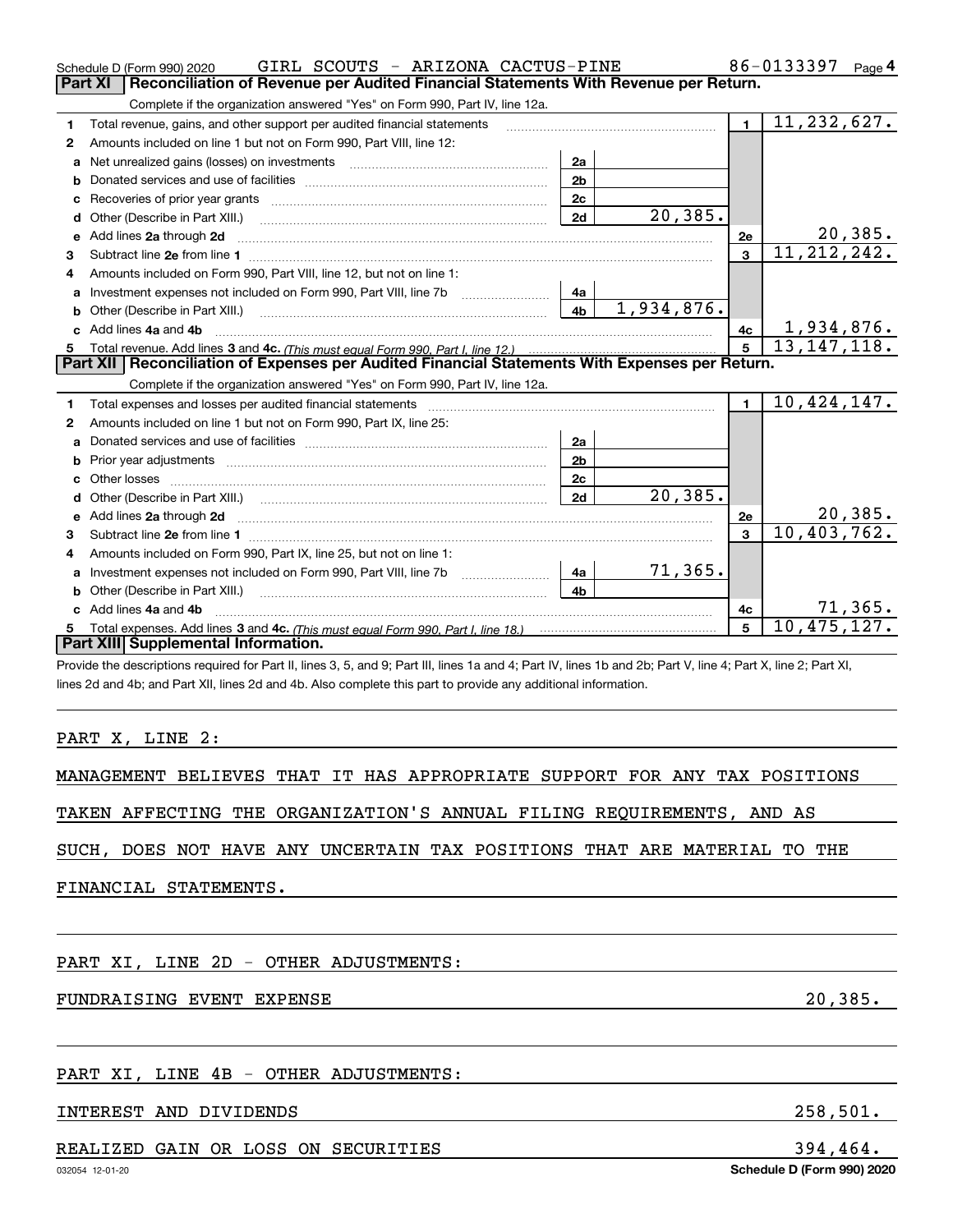| GIRL SCOUTS - ARIZONA CACTUS-PINE<br>Schedule D (Form 990) 2020 | 86-0133397 Page 5 |
|-----------------------------------------------------------------|-------------------|
| <b>Part XIII   Supplemental Information</b> (continued)         |                   |
|                                                                 |                   |
| SMALL BUSINESS ADMINSTRATION LOAN INCOME                        | 1,281,711.        |
|                                                                 |                   |
| REALIZED GAIN OR LOSS ON ASSETS                                 | 200.              |
| TOTAL TO SCHEDULE D, PART XI, LINE 4B                           | 1,934,876.        |
|                                                                 |                   |
|                                                                 |                   |
|                                                                 |                   |
| PART XII, LINE 2D - OTHER ADJUSTMENTS:                          |                   |
|                                                                 |                   |
| FUNDRAISING EVENT EXPENSE                                       | 20, 385.          |
|                                                                 |                   |
|                                                                 |                   |
|                                                                 |                   |
|                                                                 |                   |
|                                                                 |                   |
|                                                                 |                   |
|                                                                 |                   |
|                                                                 |                   |
|                                                                 |                   |
|                                                                 |                   |
|                                                                 |                   |
|                                                                 |                   |
|                                                                 |                   |
|                                                                 |                   |
|                                                                 |                   |
|                                                                 |                   |
|                                                                 |                   |
|                                                                 |                   |
|                                                                 |                   |
|                                                                 |                   |
|                                                                 |                   |
|                                                                 |                   |
|                                                                 |                   |
|                                                                 |                   |
|                                                                 |                   |
|                                                                 |                   |
|                                                                 |                   |
|                                                                 |                   |
|                                                                 |                   |
|                                                                 |                   |
|                                                                 |                   |
|                                                                 |                   |
|                                                                 |                   |
|                                                                 |                   |
|                                                                 |                   |
|                                                                 |                   |
|                                                                 |                   |
|                                                                 |                   |
|                                                                 |                   |
|                                                                 |                   |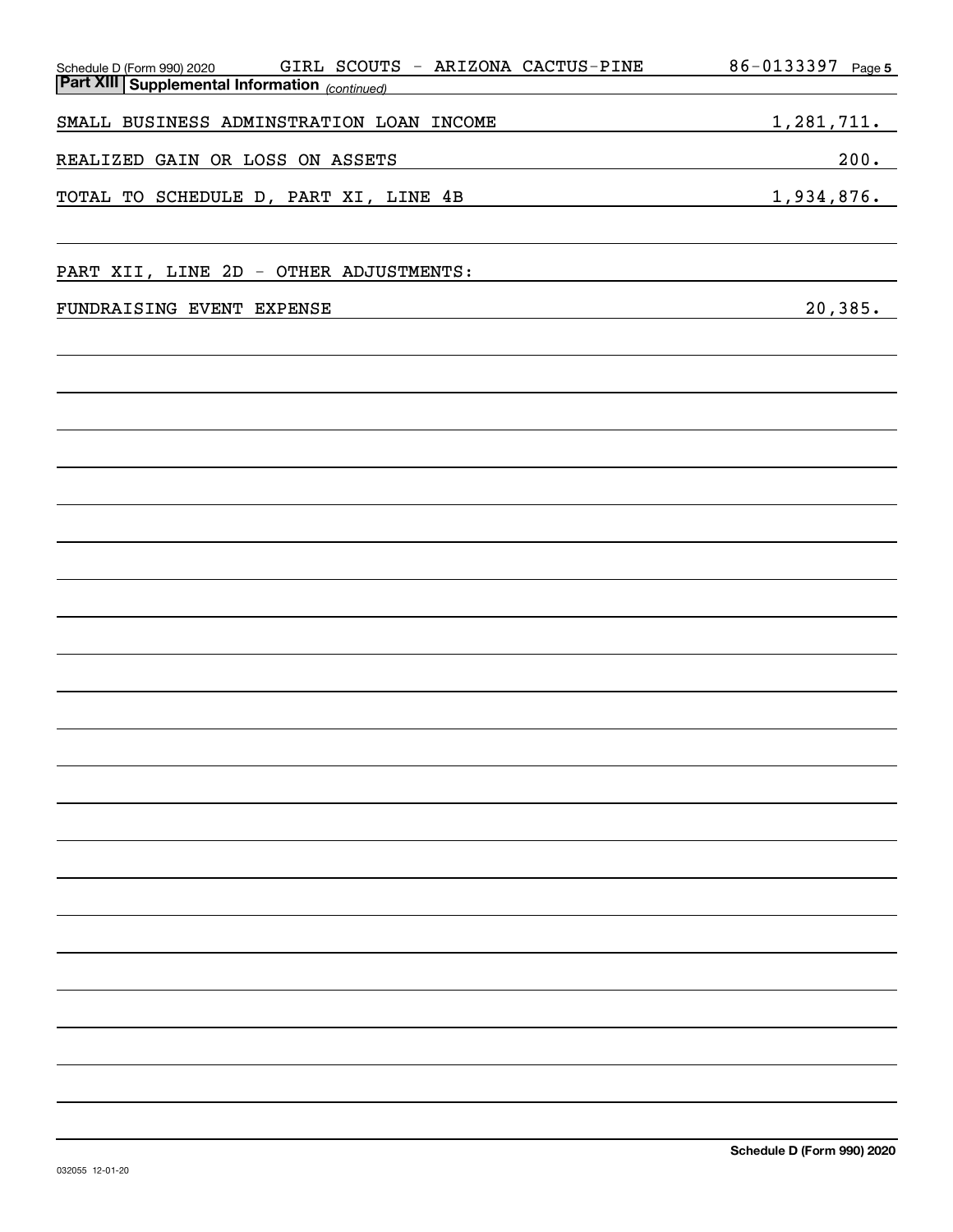| <b>SCHEDULE G</b>                                           |                                  | <b>Supplemental Information Regarding Fundraising or Gaming Activities</b>                                                                                                                                                                |                |                               |                                       |                                  |                                        | OMB No. 1545-0047                     |  |  |  |
|-------------------------------------------------------------|----------------------------------|-------------------------------------------------------------------------------------------------------------------------------------------------------------------------------------------------------------------------------------------|----------------|-------------------------------|---------------------------------------|----------------------------------|----------------------------------------|---------------------------------------|--|--|--|
| (Form 990 or 990-EZ)                                        |                                  | Complete if the organization answered "Yes" on Form 990, Part IV, line 17, 18, or 19, or if the<br>organization entered more than \$15,000 on Form 990-EZ, line 6a.                                                                       |                |                               |                                       |                                  |                                        | 2020                                  |  |  |  |
| Department of the Treasury                                  |                                  | Attach to Form 990 or Form 990-EZ.                                                                                                                                                                                                        |                |                               |                                       |                                  |                                        | <b>Open to Public</b><br>Inspection   |  |  |  |
| Internal Revenue Service<br>Name of the organization        |                                  | Go to www.irs.gov/Form990 for instructions and the latest information.                                                                                                                                                                    |                |                               |                                       |                                  |                                        | <b>Employer identification number</b> |  |  |  |
|                                                             |                                  | GIRL SCOUTS - ARIZONA CACTUS-PINE                                                                                                                                                                                                         |                |                               |                                       |                                  | 86-0133397                             |                                       |  |  |  |
| Part I                                                      |                                  | Fundraising Activities. Complete if the organization answered "Yes" on Form 990, Part IV, line 17. Form 990-EZ filers are not                                                                                                             |                |                               |                                       |                                  |                                        |                                       |  |  |  |
|                                                             | required to complete this part.  |                                                                                                                                                                                                                                           |                |                               |                                       |                                  |                                        |                                       |  |  |  |
|                                                             |                                  | 1 Indicate whether the organization raised funds through any of the following activities. Check all that apply.                                                                                                                           |                |                               |                                       |                                  |                                        |                                       |  |  |  |
| Mail solicitations<br>a                                     |                                  | e                                                                                                                                                                                                                                         |                |                               | Solicitation of non-government grants |                                  |                                        |                                       |  |  |  |
| b                                                           | Internet and email solicitations |                                                                                                                                                                                                                                           |                |                               | Solicitation of government grants     |                                  |                                        |                                       |  |  |  |
| Phone solicitations<br>Special fundraising events<br>с<br>g |                                  |                                                                                                                                                                                                                                           |                |                               |                                       |                                  |                                        |                                       |  |  |  |
| In-person solicitations<br>d                                |                                  |                                                                                                                                                                                                                                           |                |                               |                                       |                                  |                                        |                                       |  |  |  |
|                                                             |                                  | 2 a Did the organization have a written or oral agreement with any individual (including officers, directors, trustees, or<br>key employees listed in Form 990, Part VII) or entity in connection with professional fundraising services? |                |                               |                                       |                                  | Yes                                    | No                                    |  |  |  |
|                                                             |                                  | b If "Yes," list the 10 highest paid individuals or entities (fundraisers) pursuant to agreements under which the fundraiser is to be                                                                                                     |                |                               |                                       |                                  |                                        |                                       |  |  |  |
| compensated at least \$5,000 by the organization.           |                                  |                                                                                                                                                                                                                                           |                |                               |                                       |                                  |                                        |                                       |  |  |  |
|                                                             |                                  |                                                                                                                                                                                                                                           |                |                               |                                       |                                  |                                        |                                       |  |  |  |
| (i) Name and address of individual                          |                                  |                                                                                                                                                                                                                                           |                | (iii) Did<br>fundraiser       | (iv) Gross receipts                   |                                  | (v) Amount paid<br>to (or retained by) | (vi) Amount paid                      |  |  |  |
| or entity (fundraiser)                                      |                                  | (ii) Activity                                                                                                                                                                                                                             | contributions? | have custody<br>or control of | from activity                         | fundraiser<br>listed in col. (i) |                                        | to (or retained by)<br>organization   |  |  |  |
|                                                             |                                  |                                                                                                                                                                                                                                           |                |                               |                                       |                                  |                                        |                                       |  |  |  |
|                                                             |                                  |                                                                                                                                                                                                                                           | Yes            | No                            |                                       |                                  |                                        |                                       |  |  |  |
|                                                             |                                  |                                                                                                                                                                                                                                           |                |                               |                                       |                                  |                                        |                                       |  |  |  |
|                                                             |                                  |                                                                                                                                                                                                                                           |                |                               |                                       |                                  |                                        |                                       |  |  |  |
|                                                             |                                  |                                                                                                                                                                                                                                           |                |                               |                                       |                                  |                                        |                                       |  |  |  |
|                                                             |                                  |                                                                                                                                                                                                                                           |                |                               |                                       |                                  |                                        |                                       |  |  |  |
|                                                             |                                  |                                                                                                                                                                                                                                           |                |                               |                                       |                                  |                                        |                                       |  |  |  |
|                                                             |                                  |                                                                                                                                                                                                                                           |                |                               |                                       |                                  |                                        |                                       |  |  |  |
|                                                             |                                  |                                                                                                                                                                                                                                           |                |                               |                                       |                                  |                                        |                                       |  |  |  |
|                                                             |                                  |                                                                                                                                                                                                                                           |                |                               |                                       |                                  |                                        |                                       |  |  |  |
|                                                             |                                  |                                                                                                                                                                                                                                           |                |                               |                                       |                                  |                                        |                                       |  |  |  |
|                                                             |                                  |                                                                                                                                                                                                                                           |                |                               |                                       |                                  |                                        |                                       |  |  |  |
|                                                             |                                  |                                                                                                                                                                                                                                           |                |                               |                                       |                                  |                                        |                                       |  |  |  |
|                                                             |                                  |                                                                                                                                                                                                                                           |                |                               |                                       |                                  |                                        |                                       |  |  |  |
|                                                             |                                  |                                                                                                                                                                                                                                           |                |                               |                                       |                                  |                                        |                                       |  |  |  |
|                                                             |                                  |                                                                                                                                                                                                                                           |                |                               |                                       |                                  |                                        |                                       |  |  |  |
|                                                             |                                  |                                                                                                                                                                                                                                           |                |                               |                                       |                                  |                                        |                                       |  |  |  |
|                                                             |                                  |                                                                                                                                                                                                                                           |                |                               |                                       |                                  |                                        |                                       |  |  |  |
|                                                             |                                  |                                                                                                                                                                                                                                           |                |                               |                                       |                                  |                                        |                                       |  |  |  |
| Total                                                       |                                  |                                                                                                                                                                                                                                           |                |                               |                                       |                                  |                                        |                                       |  |  |  |
| or licensing                                                |                                  | 3 List all states in which the organization is registered or licensed to solicit contributions or has been notified it is exempt from registration                                                                                        |                |                               |                                       |                                  |                                        |                                       |  |  |  |
|                                                             |                                  |                                                                                                                                                                                                                                           |                |                               |                                       |                                  |                                        |                                       |  |  |  |
|                                                             |                                  |                                                                                                                                                                                                                                           |                |                               |                                       |                                  |                                        |                                       |  |  |  |
|                                                             |                                  |                                                                                                                                                                                                                                           |                |                               |                                       |                                  |                                        |                                       |  |  |  |
|                                                             |                                  |                                                                                                                                                                                                                                           |                |                               |                                       |                                  |                                        |                                       |  |  |  |
|                                                             |                                  |                                                                                                                                                                                                                                           |                |                               |                                       |                                  |                                        |                                       |  |  |  |

LHA For Paperwork Reduction Act Notice, see the Instructions for Form 990 or 990-EZ. Schedule G (Form 990 or 990-EZ) 2020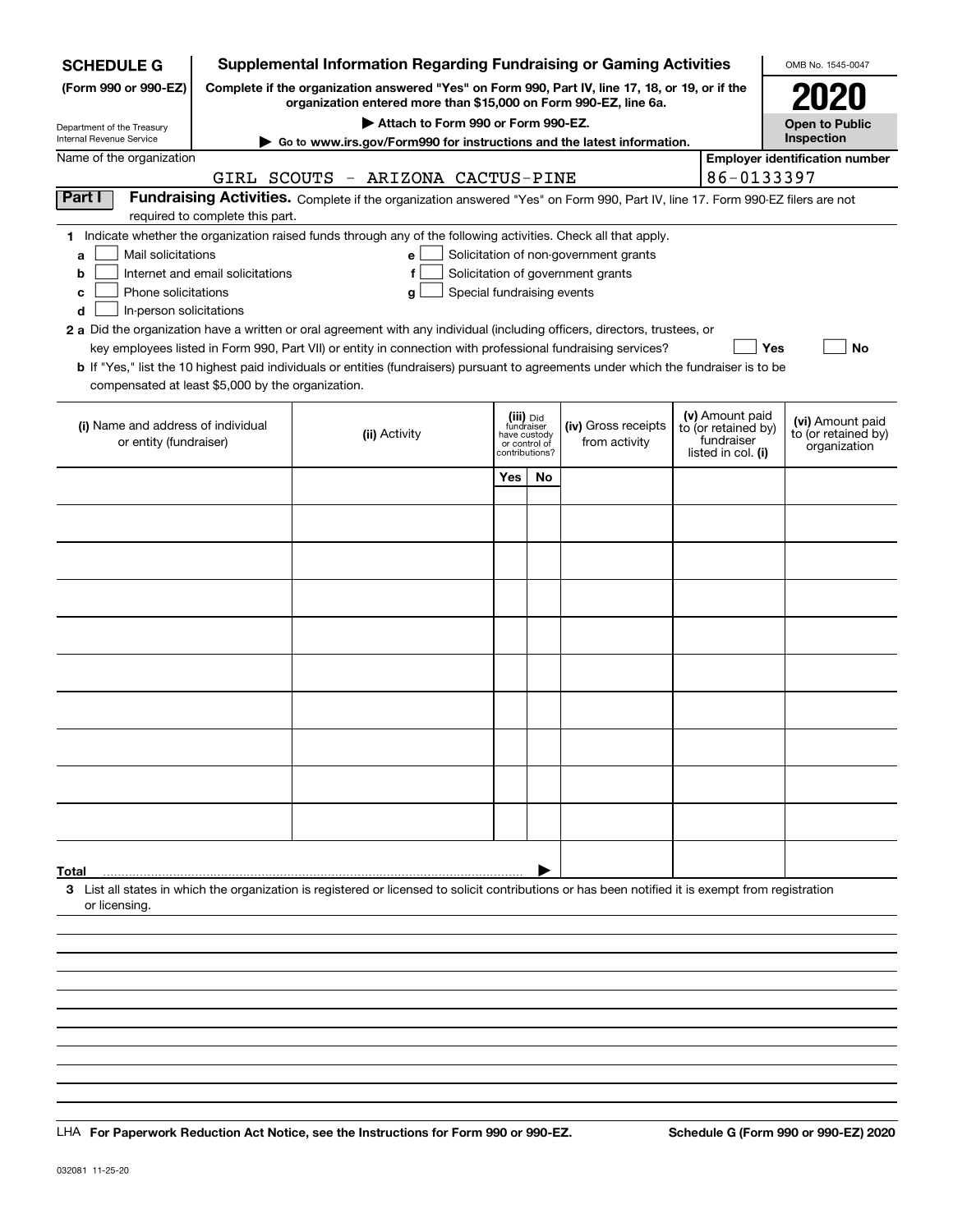**Part II** | Fundraising Events. Complete if the organization answered "Yes" on Form 990, Part IV, line 18, or reported more than \$15,000 of fundraising event contributions and gross income on Form 990-EZ, lines 1 and 6b. List events with gross receipts greater than \$5,000.

|                 |                                                                | 01 lunuraising event continuutions and gross income on Form 990-EZ, illies T and OD. Elst events with gross receipts greater than \$0,000. |                          |                                                  |                  |                            |
|-----------------|----------------------------------------------------------------|--------------------------------------------------------------------------------------------------------------------------------------------|--------------------------|--------------------------------------------------|------------------|----------------------------|
|                 |                                                                |                                                                                                                                            | (a) Event $#1$           | $(b)$ Event #2                                   | (c) Other events | (d) Total events           |
|                 |                                                                |                                                                                                                                            | <b>BADGE BASH</b>        | STATE 48                                         | <b>NONE</b>      | (add col. (a) through      |
|                 |                                                                |                                                                                                                                            | NOVEMBER 202SHIRTS NOVEM |                                                  |                  | col. (c)                   |
|                 |                                                                |                                                                                                                                            | (event type)             | (event type)                                     | (total number)   |                            |
| Revenue         |                                                                |                                                                                                                                            |                          |                                                  |                  |                            |
|                 |                                                                |                                                                                                                                            | 57,020.                  | 6,075.                                           |                  | 63,095.                    |
|                 |                                                                |                                                                                                                                            |                          |                                                  |                  |                            |
|                 |                                                                |                                                                                                                                            | 50,470.                  | 2,915.                                           |                  | 53,385.                    |
|                 |                                                                |                                                                                                                                            |                          |                                                  |                  |                            |
|                 | 3                                                              | Gross income (line 1 minus line 2)                                                                                                         | 6,550.                   | 3,160.                                           |                  | 9,710.                     |
|                 |                                                                |                                                                                                                                            |                          |                                                  |                  |                            |
|                 |                                                                | 4 Cash prizes                                                                                                                              |                          |                                                  |                  |                            |
|                 |                                                                |                                                                                                                                            |                          |                                                  |                  |                            |
|                 |                                                                |                                                                                                                                            |                          |                                                  |                  |                            |
|                 |                                                                |                                                                                                                                            |                          |                                                  |                  |                            |
|                 |                                                                |                                                                                                                                            |                          |                                                  |                  |                            |
| Direct Expenses |                                                                |                                                                                                                                            |                          |                                                  |                  |                            |
|                 |                                                                | 7 Food and beverages                                                                                                                       | 383.                     |                                                  |                  | 383.                       |
|                 |                                                                |                                                                                                                                            |                          |                                                  |                  |                            |
|                 | 8                                                              |                                                                                                                                            |                          |                                                  |                  |                            |
|                 | 9                                                              |                                                                                                                                            | 19,818.                  | 183.                                             |                  | 20,001.                    |
|                 | 10 Direct expense summary. Add lines 4 through 9 in column (d) | 20,384.                                                                                                                                    |                          |                                                  |                  |                            |
|                 |                                                                | 11 Net income summary. Subtract line 10 from line 3, column (d)                                                                            |                          |                                                  |                  | $-10,674.$                 |
|                 | Part III                                                       | Gaming. Complete if the organization answered "Yes" on Form 990, Part IV, line 19, or reported more than                                   |                          |                                                  |                  |                            |
|                 |                                                                | \$15,000 on Form 990-EZ, line 6a.                                                                                                          |                          |                                                  |                  |                            |
|                 |                                                                |                                                                                                                                            | (a) Bingo                | (b) Pull tabs/instant<br>bingo/progressive bingo | (c) Other gaming | (d) Total gaming (add      |
|                 |                                                                |                                                                                                                                            |                          |                                                  |                  | col. (a) through col. (c)) |
| Revenue         |                                                                |                                                                                                                                            |                          |                                                  |                  |                            |
|                 | 1                                                              |                                                                                                                                            |                          |                                                  |                  |                            |
|                 |                                                                |                                                                                                                                            |                          |                                                  |                  |                            |
|                 |                                                                |                                                                                                                                            |                          |                                                  |                  |                            |
| Direct Expenses |                                                                |                                                                                                                                            |                          |                                                  |                  |                            |
|                 |                                                                |                                                                                                                                            |                          |                                                  |                  |                            |
|                 |                                                                |                                                                                                                                            |                          |                                                  |                  |                            |
|                 |                                                                |                                                                                                                                            |                          |                                                  |                  |                            |
|                 |                                                                | 5 Other direct expenses                                                                                                                    |                          |                                                  |                  |                            |
|                 |                                                                |                                                                                                                                            |                          |                                                  |                  |                            |
|                 |                                                                | Volunteer labor                                                                                                                            | %<br>Yes<br>No           | Yes<br>%<br>No                                   | Yes<br>%<br>No   |                            |
|                 | 6                                                              |                                                                                                                                            |                          |                                                  |                  |                            |
|                 | 7                                                              | Direct expense summary. Add lines 2 through 5 in column (d)                                                                                |                          |                                                  |                  |                            |
|                 |                                                                |                                                                                                                                            |                          |                                                  |                  |                            |
|                 | 8                                                              |                                                                                                                                            |                          |                                                  |                  |                            |
|                 |                                                                |                                                                                                                                            |                          |                                                  |                  |                            |
|                 |                                                                | 9 Enter the state(s) in which the organization conducts gaming activities:                                                                 |                          |                                                  |                  |                            |
|                 |                                                                |                                                                                                                                            |                          |                                                  |                  | Yes<br><b>No</b>           |
|                 |                                                                | <b>b</b> If "No," explain:<br><u> 1989 - Johann Stein, mars an deutscher Stein († 1989)</u>                                                |                          |                                                  |                  |                            |
|                 |                                                                |                                                                                                                                            |                          |                                                  |                  |                            |
|                 |                                                                |                                                                                                                                            |                          |                                                  |                  |                            |
|                 |                                                                |                                                                                                                                            |                          |                                                  |                  |                            |
|                 |                                                                |                                                                                                                                            |                          |                                                  |                  | Yes<br>No                  |
|                 |                                                                |                                                                                                                                            |                          |                                                  |                  |                            |
|                 |                                                                |                                                                                                                                            |                          |                                                  |                  |                            |

032082 11-25-20

**Schedule G (Form 990 or 990-EZ) 2020**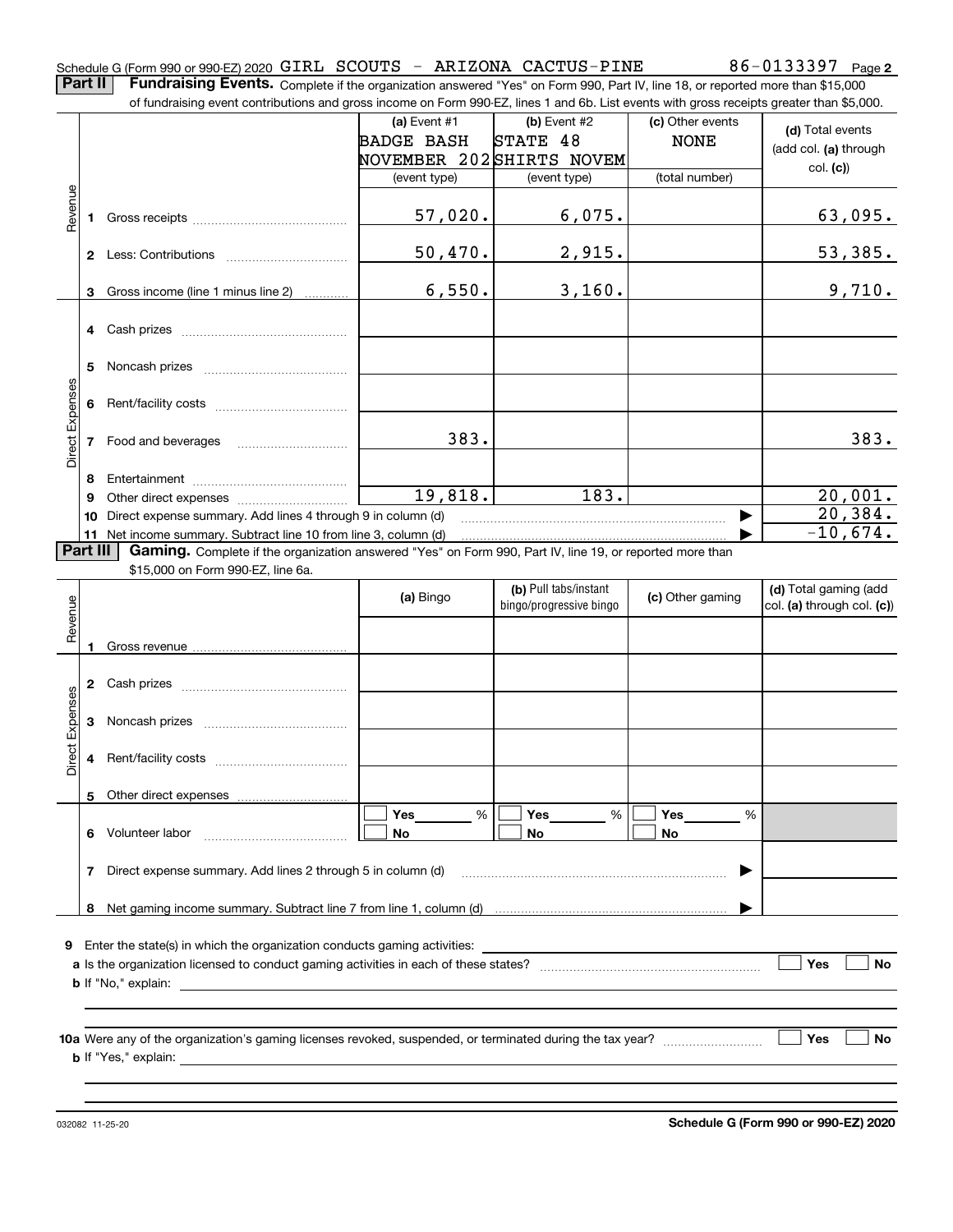| Schedule G (Form 990 or 990-EZ) 2020 GIRL SCOUTS - ARIZONA CACTUS-PINE                                                                                                                                                                    | 86-0133397           | Page 3 |
|-------------------------------------------------------------------------------------------------------------------------------------------------------------------------------------------------------------------------------------------|----------------------|--------|
|                                                                                                                                                                                                                                           | Yes                  | No     |
| 12 Is the organization a grantor, beneficiary or trustee of a trust, or a member of a partnership or other entity formed                                                                                                                  |                      |        |
|                                                                                                                                                                                                                                           | Yes                  | No     |
| 13 Indicate the percentage of gaming activity conducted in:                                                                                                                                                                               |                      |        |
|                                                                                                                                                                                                                                           | 13а                  | %      |
| <b>b</b> An outside facility <i>www.communically.communically.communically.communically.communically.communically.communically.communically.communically.communically.communically.communically.communically.communically.communicall</i> | 13 <sub>b</sub>      | %      |
| 14 Enter the name and address of the person who prepares the organization's gaming/special events books and records:                                                                                                                      |                      |        |
|                                                                                                                                                                                                                                           |                      |        |
| Name $\blacktriangleright$<br><u> 1989 - Johann Barn, amerikan bestemanns om de stad for de stad for de stad for de stad for de stad for de sta</u>                                                                                       |                      |        |
| Address $\blacktriangleright$<br><u> 1989 - Andrea Stadt Britain, amerikansk politik (</u>                                                                                                                                                |                      |        |
|                                                                                                                                                                                                                                           | Yes                  | No     |
|                                                                                                                                                                                                                                           |                      |        |
|                                                                                                                                                                                                                                           |                      |        |
| c If "Yes," enter name and address of the third party:                                                                                                                                                                                    |                      |        |
|                                                                                                                                                                                                                                           |                      |        |
| Name $\blacktriangleright$<br><u> 1989 - Johann Barbara, martin amerikan basal dan berasal dan berasal dalam basal dalam basal dalam basal dala</u>                                                                                       |                      |        |
|                                                                                                                                                                                                                                           |                      |        |
| <b>16</b> Gaming manager information:                                                                                                                                                                                                     |                      |        |
| Name $\blacktriangleright$                                                                                                                                                                                                                |                      |        |
| Gaming manager compensation > \$                                                                                                                                                                                                          |                      |        |
|                                                                                                                                                                                                                                           |                      |        |
| Description of services provided $\blacktriangleright$                                                                                                                                                                                    |                      |        |
|                                                                                                                                                                                                                                           |                      |        |
|                                                                                                                                                                                                                                           |                      |        |
| Employee<br>Director/officer<br>Independent contractor                                                                                                                                                                                    |                      |        |
| <b>17</b> Mandatory distributions:                                                                                                                                                                                                        |                      |        |
| <b>a</b> Is the organization required under state law to make charitable distributions from the gaming proceeds to                                                                                                                        |                      |        |
| retain the state gaming license?                                                                                                                                                                                                          | $\Box$ Yes $\Box$ No |        |
| <b>b</b> Enter the amount of distributions required under state law to be distributed to other exempt organizations or spent in the                                                                                                       |                      |        |
| organization's own exempt activities during the tax year $\triangleright$ \$                                                                                                                                                              |                      |        |
| <b>Part IV</b><br>Supplemental Information. Provide the explanations required by Part I, line 2b, columns (iii) and (v); and Part III, lines 9, 9b, 10b,                                                                                  |                      |        |
| 15b, 15c, 16, and 17b, as applicable. Also provide any additional information. See instructions.                                                                                                                                          |                      |        |
|                                                                                                                                                                                                                                           |                      |        |
|                                                                                                                                                                                                                                           |                      |        |
|                                                                                                                                                                                                                                           |                      |        |
|                                                                                                                                                                                                                                           |                      |        |
|                                                                                                                                                                                                                                           |                      |        |
|                                                                                                                                                                                                                                           |                      |        |
|                                                                                                                                                                                                                                           |                      |        |
|                                                                                                                                                                                                                                           |                      |        |
|                                                                                                                                                                                                                                           |                      |        |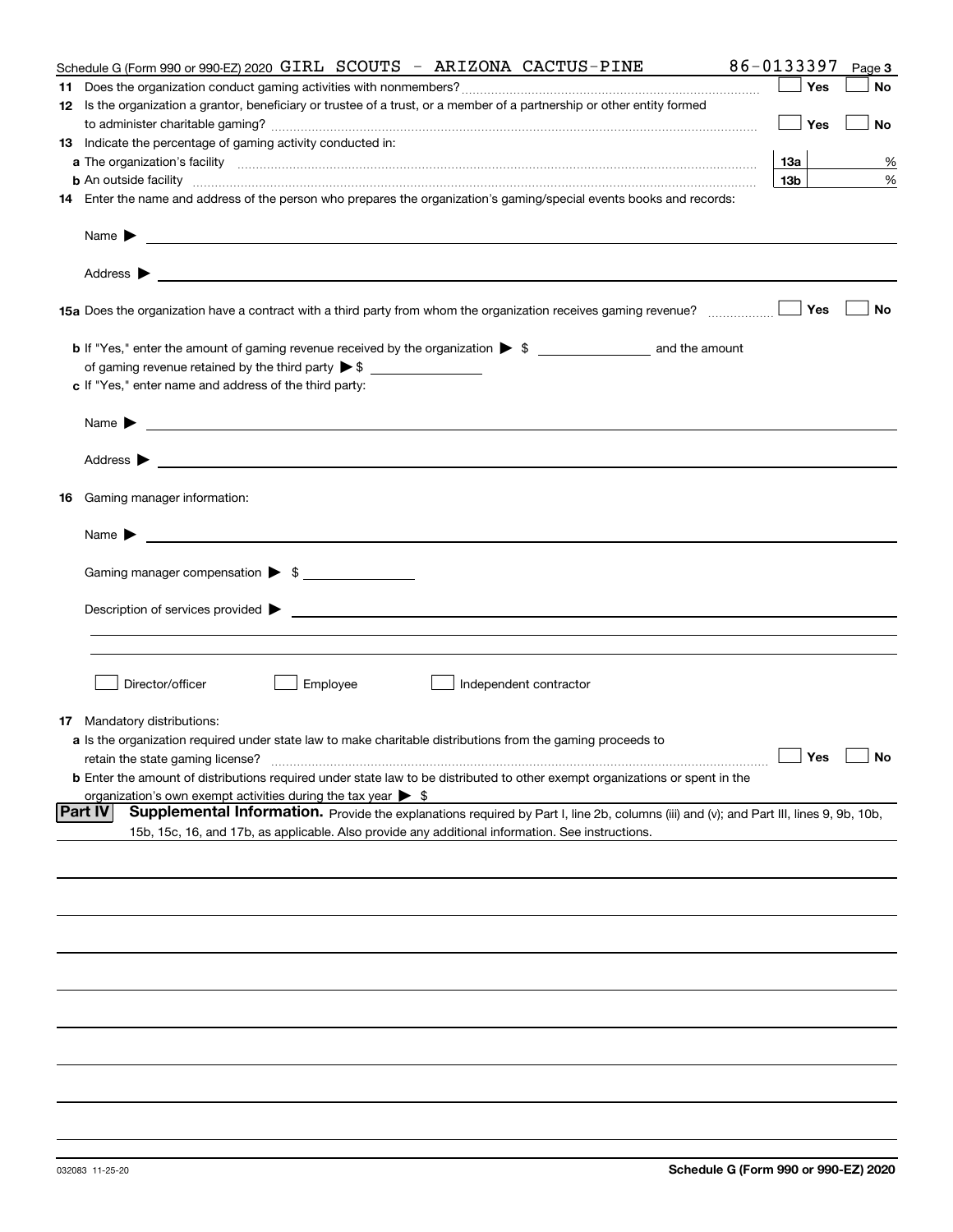|                | Schedule G (Form 990 or 990-EZ)      | GIRL SCOUTS | ARIZONA CACTUS-PINE |  | 86-0133397 | Page 4 |
|----------------|--------------------------------------|-------------|---------------------|--|------------|--------|
| <b>Part IV</b> | Supplemental Information (continued) |             |                     |  |            |        |

| continued) |  |
|------------|--|
|            |  |
|            |  |
|            |  |
|            |  |
|            |  |
|            |  |
|            |  |
|            |  |
|            |  |
|            |  |
|            |  |
|            |  |
|            |  |
|            |  |
|            |  |
|            |  |
|            |  |
|            |  |
|            |  |
|            |  |
|            |  |
|            |  |
|            |  |
|            |  |
|            |  |
|            |  |
|            |  |
|            |  |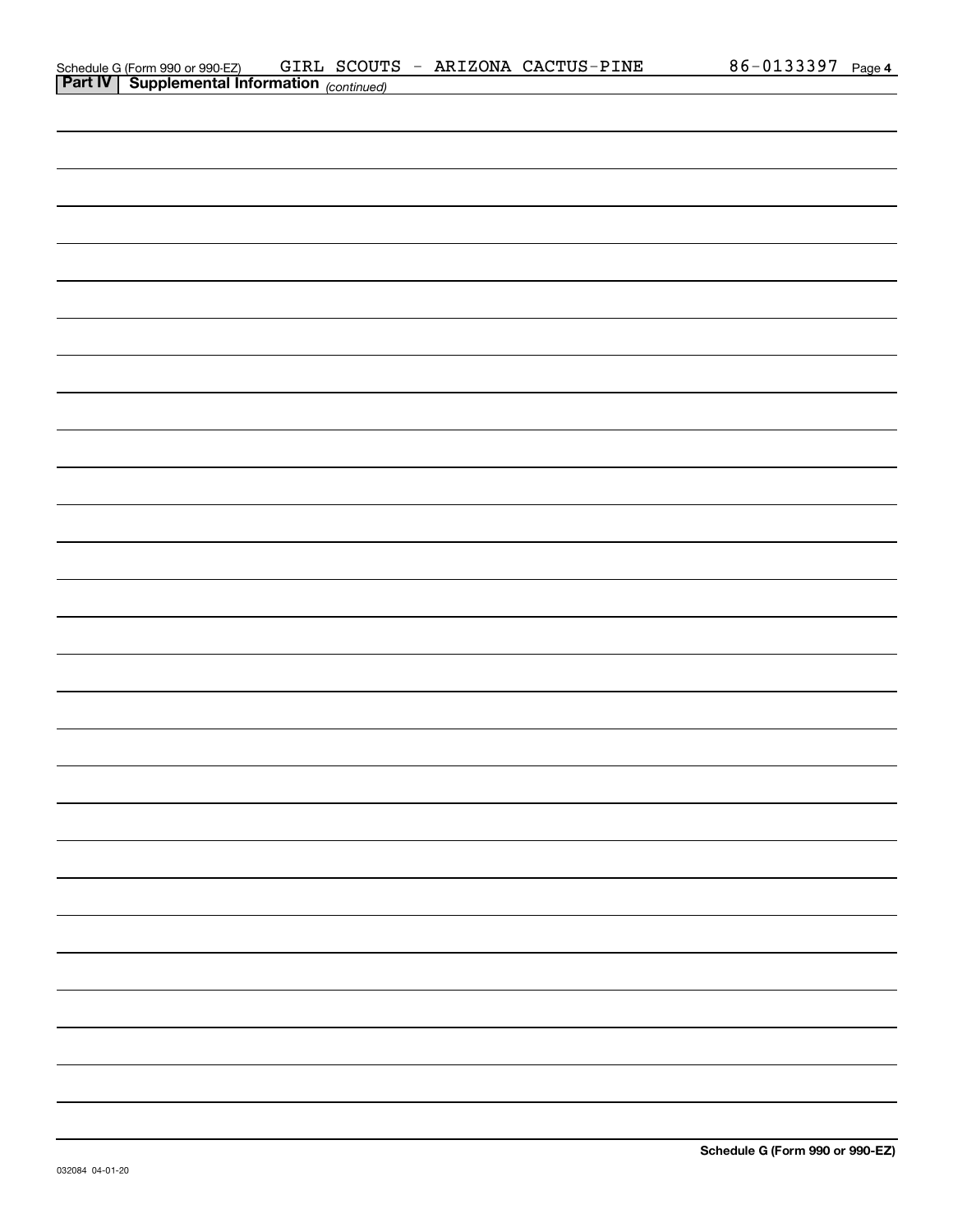| <b>SCHEDULE I</b>                                                                                                             |                                                                                                                                                                          |           | <b>Grants and Other Assistance to Organizations,</b>                                                                                  |                                                       |                                         |                                                                |                                          | OMB No. 1545-0047                                   |  |  |  |  |
|-------------------------------------------------------------------------------------------------------------------------------|--------------------------------------------------------------------------------------------------------------------------------------------------------------------------|-----------|---------------------------------------------------------------------------------------------------------------------------------------|-------------------------------------------------------|-----------------------------------------|----------------------------------------------------------------|------------------------------------------|-----------------------------------------------------|--|--|--|--|
| (Form 990)                                                                                                                    |                                                                                                                                                                          |           | Governments, and Individuals in the United States<br>Complete if the organization answered "Yes" on Form 990, Part IV, line 21 or 22. |                                                       |                                         |                                                                |                                          | 2020                                                |  |  |  |  |
| Department of the Treasury                                                                                                    |                                                                                                                                                                          |           |                                                                                                                                       | Attach to Form 990.                                   |                                         |                                                                |                                          | <b>Open to Public</b>                               |  |  |  |  |
| Internal Revenue Service                                                                                                      |                                                                                                                                                                          |           |                                                                                                                                       | Go to www.irs.gov/Form990 for the latest information. |                                         |                                                                |                                          | <b>Inspection</b>                                   |  |  |  |  |
| Name of the organization                                                                                                      |                                                                                                                                                                          |           | GIRL SCOUTS - ARIZONA CACTUS-PINE                                                                                                     |                                                       |                                         |                                                                |                                          | <b>Employer identification number</b><br>86-0133397 |  |  |  |  |
| Part I                                                                                                                        | <b>General Information on Grants and Assistance</b>                                                                                                                      |           |                                                                                                                                       |                                                       |                                         |                                                                |                                          |                                                     |  |  |  |  |
| $\mathbf 1$                                                                                                                   | Does the organization maintain records to substantiate the amount of the grants or assistance, the grantees' eligibility for the grants or assistance, and the selection |           |                                                                                                                                       |                                                       |                                         |                                                                |                                          | $\boxed{\text{X}}$ Yes<br>l No                      |  |  |  |  |
| Describe in Part IV the organization's procedures for monitoring the use of grant funds in the United States.<br>$\mathbf{2}$ |                                                                                                                                                                          |           |                                                                                                                                       |                                                       |                                         |                                                                |                                          |                                                     |  |  |  |  |
| Part II                                                                                                                       | Grants and Other Assistance to Domestic Organizations and Domestic Governments. Complete if the organization answered "Yes" on Form 990, Part IV, line 21, for any       |           |                                                                                                                                       |                                                       |                                         |                                                                |                                          |                                                     |  |  |  |  |
|                                                                                                                               | recipient that received more than \$5,000. Part II can be duplicated if additional space is needed.                                                                      |           |                                                                                                                                       |                                                       |                                         |                                                                |                                          |                                                     |  |  |  |  |
|                                                                                                                               | 1 (a) Name and address of organization<br>or government                                                                                                                  | $(b)$ EIN | (c) IRC section<br>(if applicable)                                                                                                    | (d) Amount of<br>cash grant                           | (e) Amount of<br>non-cash<br>assistance | (f) Method of<br>valuation (book,<br>FMV, appraisal,<br>other) | (g) Description of<br>noncash assistance | (h) Purpose of grant<br>or assistance               |  |  |  |  |
|                                                                                                                               |                                                                                                                                                                          |           |                                                                                                                                       |                                                       |                                         |                                                                |                                          |                                                     |  |  |  |  |
|                                                                                                                               |                                                                                                                                                                          |           |                                                                                                                                       |                                                       |                                         |                                                                |                                          |                                                     |  |  |  |  |
|                                                                                                                               |                                                                                                                                                                          |           |                                                                                                                                       |                                                       |                                         |                                                                |                                          |                                                     |  |  |  |  |
|                                                                                                                               |                                                                                                                                                                          |           |                                                                                                                                       |                                                       |                                         |                                                                |                                          |                                                     |  |  |  |  |
|                                                                                                                               |                                                                                                                                                                          |           |                                                                                                                                       |                                                       |                                         |                                                                |                                          |                                                     |  |  |  |  |
|                                                                                                                               |                                                                                                                                                                          |           |                                                                                                                                       |                                                       |                                         |                                                                |                                          |                                                     |  |  |  |  |
|                                                                                                                               |                                                                                                                                                                          |           |                                                                                                                                       |                                                       |                                         |                                                                |                                          |                                                     |  |  |  |  |
|                                                                                                                               |                                                                                                                                                                          |           |                                                                                                                                       |                                                       |                                         |                                                                |                                          |                                                     |  |  |  |  |
|                                                                                                                               |                                                                                                                                                                          |           |                                                                                                                                       |                                                       |                                         |                                                                |                                          |                                                     |  |  |  |  |
|                                                                                                                               |                                                                                                                                                                          |           |                                                                                                                                       |                                                       |                                         |                                                                |                                          |                                                     |  |  |  |  |
|                                                                                                                               |                                                                                                                                                                          |           |                                                                                                                                       |                                                       |                                         |                                                                |                                          |                                                     |  |  |  |  |
| $\mathbf{2}$                                                                                                                  | Enter total number of section 501(c)(3) and government organizations listed in the line 1 table                                                                          |           |                                                                                                                                       |                                                       |                                         |                                                                |                                          |                                                     |  |  |  |  |
| 3                                                                                                                             | Enter total number of other organizations listed in the line 1 table                                                                                                     |           |                                                                                                                                       |                                                       |                                         |                                                                |                                          |                                                     |  |  |  |  |
| LHA For Paperwork Reduction Act Notice, see the Instructions for Form 990.                                                    |                                                                                                                                                                          |           |                                                                                                                                       |                                                       |                                         |                                                                |                                          | Schedule I (Form 990) 2020                          |  |  |  |  |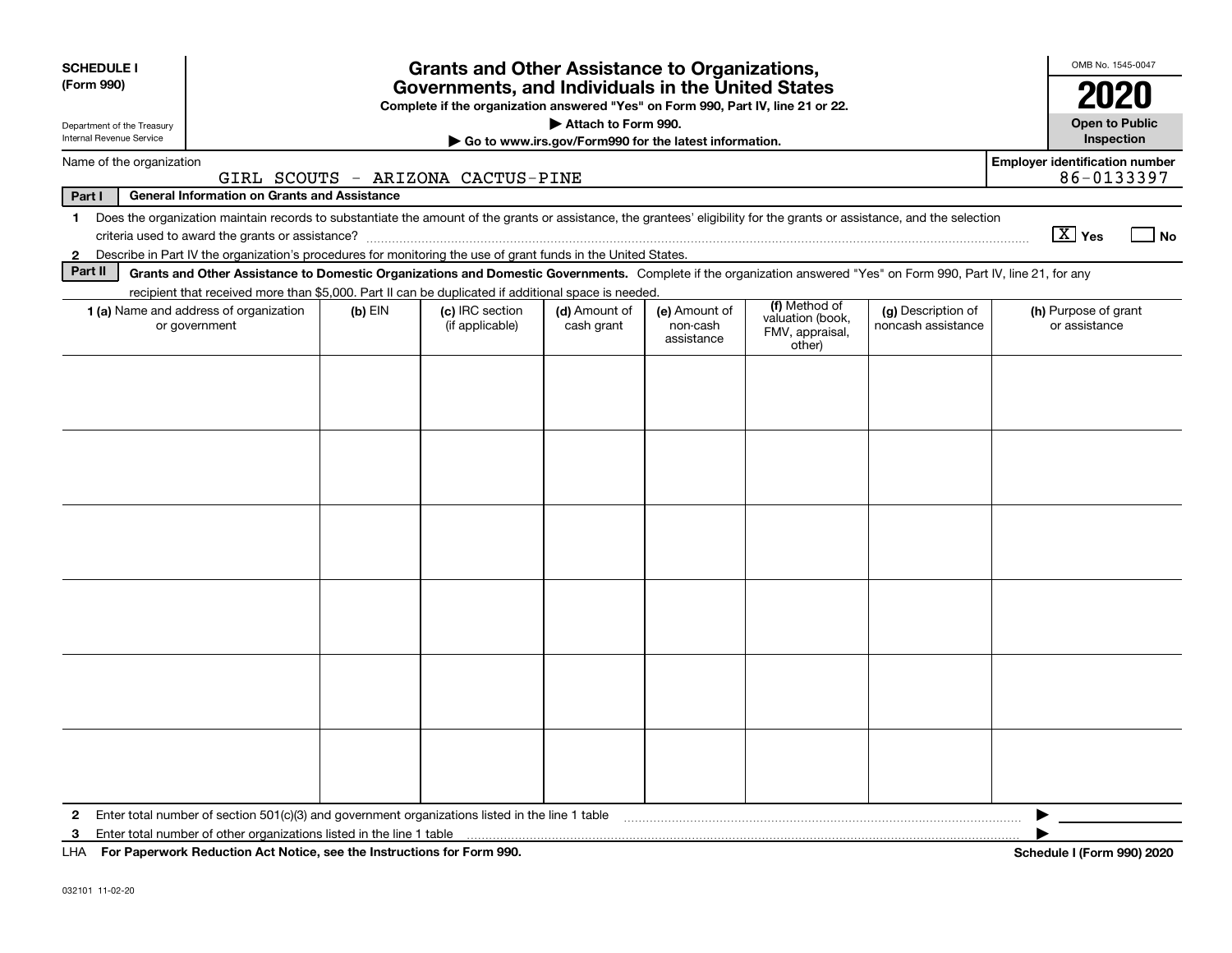**2**

**Part III | Grants and Other Assistance to Domestic Individuals. Complete if the organization answered "Yes" on Form 990, Part IV, line 22.** Part III can be duplicated if additional space is needed.

| (a) Type of grant or assistance                                                                                                                      | (b) Number of<br>recipients | (c) Amount of<br>cash grant | (d) Amount of non-<br>cash assistance | (e) Method of valuation<br>(book, FMV, appraisal, other) | (f) Description of noncash assistance |
|------------------------------------------------------------------------------------------------------------------------------------------------------|-----------------------------|-----------------------------|---------------------------------------|----------------------------------------------------------|---------------------------------------|
|                                                                                                                                                      |                             |                             |                                       |                                                          |                                       |
| <b>DUES ASSISTANCE</b>                                                                                                                               | 949                         | 24,202.                     | 0.                                    |                                                          |                                       |
|                                                                                                                                                      |                             |                             |                                       |                                                          |                                       |
| PROGRAM ASSISTANCE                                                                                                                                   | 253                         | 21,725.                     | $\mathbf{0}$ .                        |                                                          |                                       |
|                                                                                                                                                      |                             |                             |                                       |                                                          |                                       |
| <b>SCHOLARSHIPS</b>                                                                                                                                  | 13                          | 7,400.                      | 0.                                    |                                                          |                                       |
|                                                                                                                                                      |                             |                             |                                       |                                                          |                                       |
|                                                                                                                                                      |                             |                             |                                       |                                                          |                                       |
|                                                                                                                                                      |                             |                             |                                       |                                                          |                                       |
|                                                                                                                                                      |                             |                             |                                       |                                                          |                                       |
| Supplemental Information. Provide the information required in Part I, line 2; Part III, column (b); and any other additional information.<br>Part IV |                             |                             |                                       |                                                          |                                       |
| PART I, LINE 2:                                                                                                                                      |                             |                             |                                       |                                                          |                                       |
| INDIVIDUAL ASSISTANCE RECIPIENTS MUST BE EITHER GIRL OR ADULT MEMBERS<br>ALL                                                                         |                             |                             |                                       |                                                          |                                       |
| THE ORGANIZATION. EACH TYPE OF INDIVIDUAL ASSISTANCE HAS A DOCUMENTED<br>OF                                                                          |                             |                             |                                       |                                                          |                                       |
| PROCESS WITH MULTIPLE STEPS INCLUDING VOLUNTEER OVERSIGHT AND DOCUMENTATION                                                                          |                             |                             |                                       |                                                          |                                       |
| FOR APPROVAL OF AN AWARD. THE INDIVIDUALS ARE MONITORED BY VOLUNTEER                                                                                 |                             |                             |                                       |                                                          |                                       |

LEADERSHIP, STAFF IN THE MEMBERSHIP AREA AND IN THE PROGRAM AREAS TO ENSURE

THAT THE ASSISTANCE IS USED FOR THE PURPOSE DESCRIBED IN THE APPLICATION.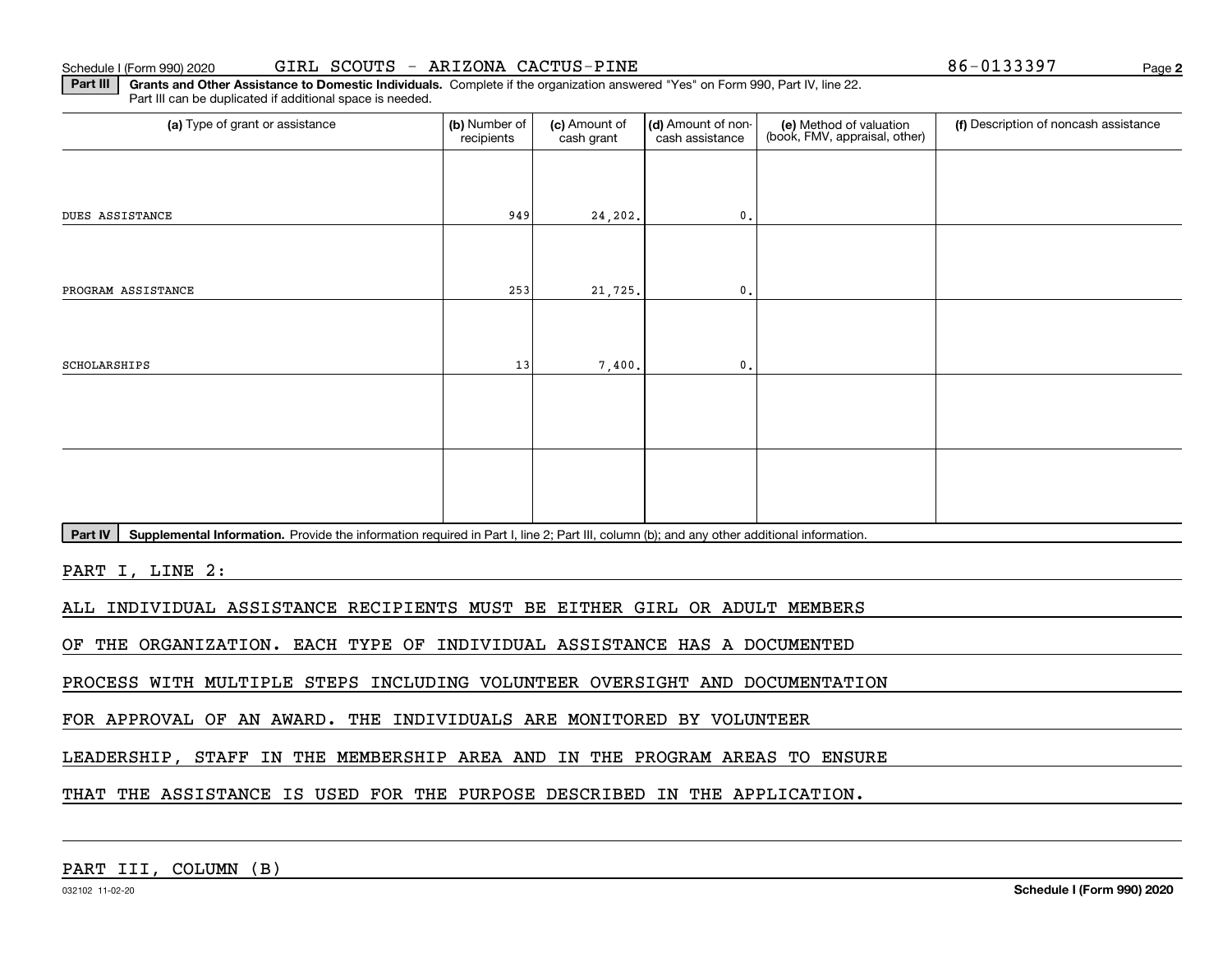NUMBER OF RECIPIENTS ARE FROM THE TRACKING SOFTWARE USED FOR EACH

PROGRAM. ANALYTICS WERE USED TO CONFIRM THE COUNTS.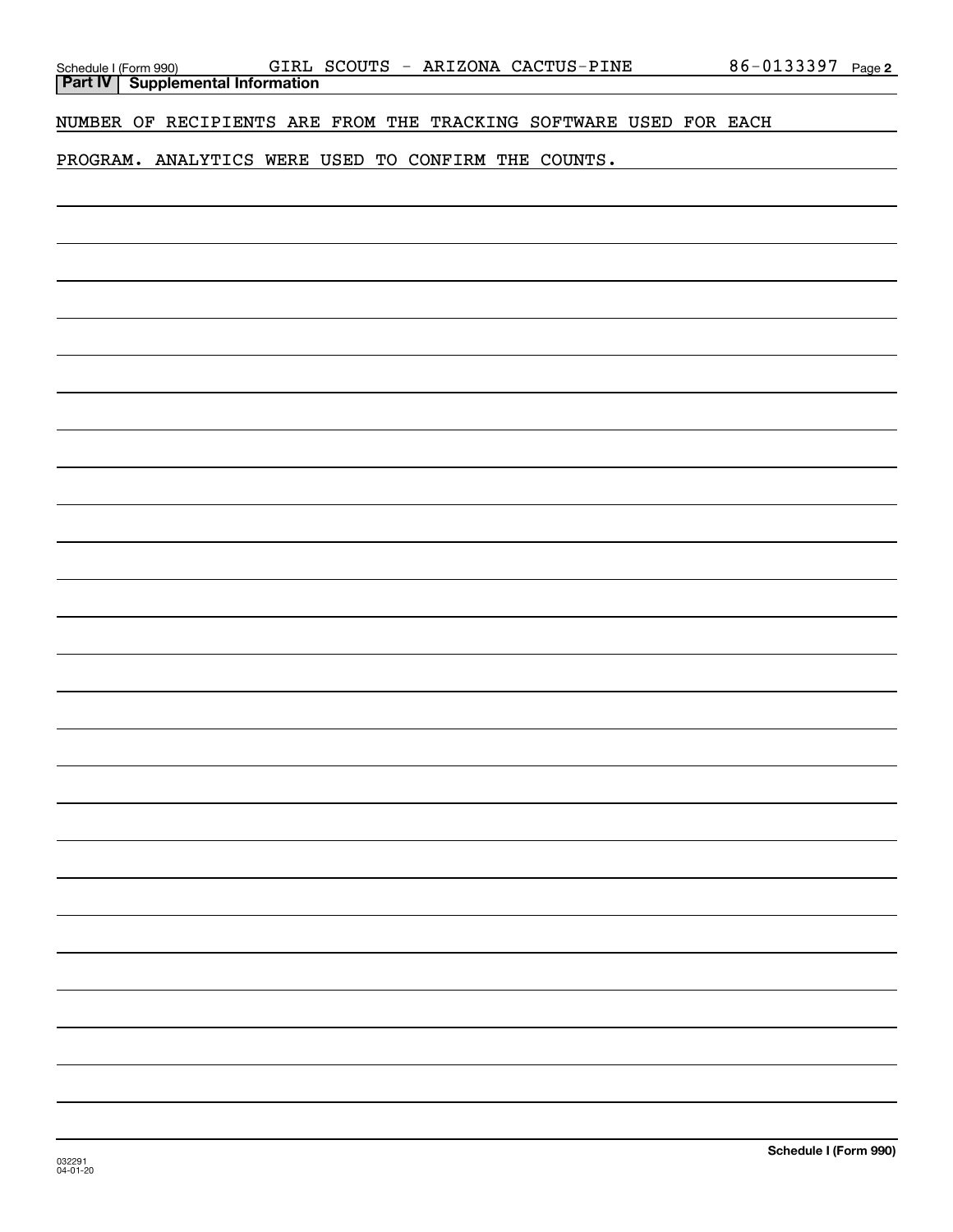|   | <b>SCHEDULE J</b>                                                                                        | <b>Compensation Information</b>                                                                                        |  | OMB No. 1545-0047                     |     |             |  |  |
|---|----------------------------------------------------------------------------------------------------------|------------------------------------------------------------------------------------------------------------------------|--|---------------------------------------|-----|-------------|--|--|
|   | (Form 990)                                                                                               | For certain Officers, Directors, Trustees, Key Employees, and Highest                                                  |  |                                       |     |             |  |  |
|   |                                                                                                          | <b>Compensated Employees</b>                                                                                           |  | 2020                                  |     |             |  |  |
|   |                                                                                                          | Complete if the organization answered "Yes" on Form 990, Part IV, line 23.<br>Attach to Form 990.                      |  | <b>Open to Public</b>                 |     |             |  |  |
|   | Department of the Treasury<br>Internal Revenue Service                                                   | ► Go to www.irs.gov/Form990 for instructions and the latest information.                                               |  | Inspection                            |     |             |  |  |
|   | Name of the organization                                                                                 |                                                                                                                        |  | <b>Employer identification number</b> |     |             |  |  |
|   |                                                                                                          | GIRL SCOUTS - ARIZONA CACTUS-PINE                                                                                      |  | 86-0133397                            |     |             |  |  |
|   | Part I                                                                                                   | <b>Questions Regarding Compensation</b>                                                                                |  |                                       |     |             |  |  |
|   |                                                                                                          |                                                                                                                        |  |                                       | Yes | No          |  |  |
|   |                                                                                                          | Check the appropriate box(es) if the organization provided any of the following to or for a person listed on Form 990, |  |                                       |     |             |  |  |
|   |                                                                                                          | Part VII, Section A, line 1a. Complete Part III to provide any relevant information regarding these items.             |  |                                       |     |             |  |  |
|   | First-class or charter travel                                                                            | Housing allowance or residence for personal use                                                                        |  |                                       |     |             |  |  |
|   | Travel for companions                                                                                    | Payments for business use of personal residence                                                                        |  |                                       |     |             |  |  |
|   |                                                                                                          | Tax indemnification and gross-up payments<br>Health or social club dues or initiation fees                             |  |                                       |     |             |  |  |
|   | Discretionary spending account<br>Personal services (such as maid, chauffeur, chef)                      |                                                                                                                        |  |                                       |     |             |  |  |
|   |                                                                                                          | <b>b</b> If any of the boxes on line 1a are checked, did the organization follow a written policy regarding payment or |  |                                       |     |             |  |  |
|   | reimbursement or provision of all of the expenses described above? If "No," complete Part III to explain |                                                                                                                        |  |                                       |     |             |  |  |
| 2 |                                                                                                          | Did the organization require substantiation prior to reimbursing or allowing expenses incurred by all directors,       |  |                                       |     |             |  |  |
|   |                                                                                                          |                                                                                                                        |  | $\mathbf{2}$                          |     |             |  |  |
|   |                                                                                                          |                                                                                                                        |  |                                       |     |             |  |  |
| З |                                                                                                          | Indicate which, if any, of the following the organization used to establish the compensation of the organization's     |  |                                       |     |             |  |  |
|   |                                                                                                          | CEO/Executive Director. Check all that apply. Do not check any boxes for methods used by a related organization to     |  |                                       |     |             |  |  |
|   |                                                                                                          | establish compensation of the CEO/Executive Director, but explain in Part III.                                         |  |                                       |     |             |  |  |
|   | Compensation committee                                                                                   | Written employment contract                                                                                            |  |                                       |     |             |  |  |
|   |                                                                                                          | $\overline{X}$ Compensation survey or study<br>Independent compensation consultant                                     |  |                                       |     |             |  |  |
|   |                                                                                                          | $\overline{\mathbf{X}}$ Approval by the board or compensation committee<br>Form 990 of other organizations             |  |                                       |     |             |  |  |
|   |                                                                                                          |                                                                                                                        |  |                                       |     |             |  |  |
| 4 |                                                                                                          | During the year, did any person listed on Form 990, Part VII, Section A, line 1a, with respect to the filing           |  |                                       |     |             |  |  |
|   | organization or a related organization:                                                                  |                                                                                                                        |  |                                       |     |             |  |  |
| а |                                                                                                          | Receive a severance payment or change-of-control payment?                                                              |  | 4a                                    |     | х           |  |  |
| b |                                                                                                          | Participate in or receive payment from a supplemental nonqualified retirement plan?                                    |  | 4b                                    |     | X           |  |  |
| с |                                                                                                          | Participate in or receive payment from an equity-based compensation arrangement?                                       |  | 4с                                    |     | x           |  |  |
|   |                                                                                                          | If "Yes" to any of lines 4a-c, list the persons and provide the applicable amounts for each item in Part III.          |  |                                       |     |             |  |  |
|   |                                                                                                          | Only section 501(c)(3), 501(c)(4), and 501(c)(29) organizations must complete lines 5-9.                               |  |                                       |     |             |  |  |
| 5 |                                                                                                          | For persons listed on Form 990, Part VII, Section A, line 1a, did the organization pay or accrue any compensation      |  |                                       |     |             |  |  |
|   | contingent on the revenues of:                                                                           |                                                                                                                        |  |                                       |     |             |  |  |
| a |                                                                                                          |                                                                                                                        |  | 5a                                    |     | X           |  |  |
|   |                                                                                                          |                                                                                                                        |  | 5b                                    |     | $\mathbf X$ |  |  |
|   |                                                                                                          | If "Yes" on line 5a or 5b, describe in Part III.                                                                       |  |                                       |     |             |  |  |
|   |                                                                                                          | 6 For persons listed on Form 990, Part VII, Section A, line 1a, did the organization pay or accrue any compensation    |  |                                       |     |             |  |  |
|   | contingent on the net earnings of:                                                                       |                                                                                                                        |  |                                       |     |             |  |  |
| a |                                                                                                          |                                                                                                                        |  |                                       |     | X           |  |  |
|   |                                                                                                          |                                                                                                                        |  | 6b                                    |     | $\mathbf X$ |  |  |
|   |                                                                                                          | If "Yes" on line 6a or 6b, describe in Part III.                                                                       |  |                                       |     |             |  |  |
| 7 |                                                                                                          | For persons listed on Form 990, Part VII, Section A, line 1a, did the organization provide any nonfixed payments       |  |                                       |     |             |  |  |
|   |                                                                                                          |                                                                                                                        |  | 7                                     |     | x           |  |  |
| 8 |                                                                                                          | Were any amounts reported on Form 990, Part VII, paid or accrued pursuant to a contract that was subject to the        |  |                                       |     |             |  |  |
|   |                                                                                                          | initial contract exception described in Regulations section 53.4958-4(a)(3)? If "Yes," describe in Part III            |  | 8                                     |     | x           |  |  |
| 9 |                                                                                                          | If "Yes" on line 8, did the organization also follow the rebuttable presumption procedure described in                 |  |                                       |     |             |  |  |
|   |                                                                                                          |                                                                                                                        |  | 9<br>$\overline{1}$                   |     |             |  |  |

LHA For Paperwork Reduction Act Notice, see the Instructions for Form 990. Schedule J (Form 990) 2020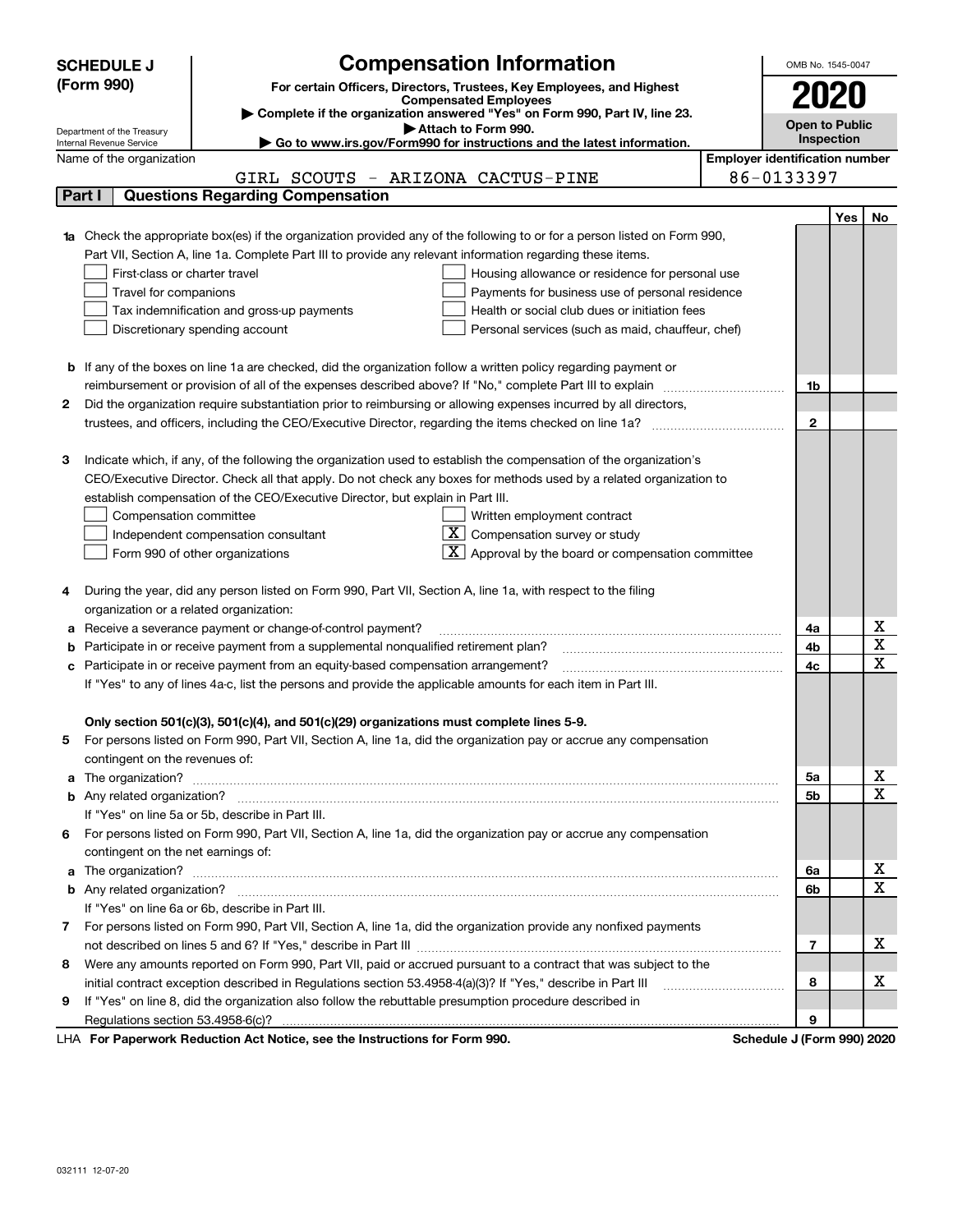86-0133397

# **Part II Officers, Directors, Trustees, Key Employees, and Highest Compensated Employees.**  Schedule J (Form 990) 2020 Page Use duplicate copies if additional space is needed.

For each individual whose compensation must be reported on Schedule J, report compensation from the organization on row (i) and from related organizations, described in the instructions, on row (ii). Do not list any individuals that aren't listed on Form 990, Part VII.

**Note:**  The sum of columns (B)(i)-(iii) for each listed individual must equal the total amount of Form 990, Part VII, Section A, line 1a, applicable column (D) and (E) amounts for that individual.

|                                     |      |                          | (B) Breakdown of W-2 and/or 1099-MISC compensation |                                           | (C) Retirement and             | (D) Nontaxable   | (E) Total of columns | (F) Compensation                                           |
|-------------------------------------|------|--------------------------|----------------------------------------------------|-------------------------------------------|--------------------------------|------------------|----------------------|------------------------------------------------------------|
| (A) Name and Title                  |      | (i) Base<br>compensation | (ii) Bonus &<br>incentive<br>compensation          | (iii) Other<br>reportable<br>compensation | other deferred<br>compensation | benefits         | $(B)(i)-(D)$         | in column (B)<br>reported as deferred<br>on prior Form 990 |
| TAMARA WOODBURY<br>(1)              | (i)  | 195, 360.                | $\overline{0}$ .                                   | $\overline{0}$ .                          | 7,870.                         | 13,818.          | 217,048.             | $\overline{0}$ .                                           |
| CHIEF EXECUTIVE OFFICER             | (ii) | $\overline{0}$ .         | $\overline{0}$ .                                   | $\overline{0}$ .                          | $\overline{0}$ .               | $\overline{0}$ . | $\overline{0}$ .     | $\overline{0}$ .                                           |
| CAROL ACKERSON<br>(2)               | (i)  | 150, 524.                | $\overline{0}$ .                                   | $\overline{0}$ .                          | 6,173.                         | 18,447.          | 175, 144.            | $\overline{0}$ .                                           |
| CHIEF FINANCIAL & OPERATING OFFICER | (ii) | $\overline{0}$ .         | $\overline{0}$ .                                   | $\overline{0}$ .                          | $\overline{0}$ .               | $\overline{0}$ . | $\overline{0}$ .     | $\overline{0}$ .                                           |
|                                     | (i)  |                          |                                                    |                                           |                                |                  |                      |                                                            |
|                                     | (ii) |                          |                                                    |                                           |                                |                  |                      |                                                            |
|                                     | (i)  |                          |                                                    |                                           |                                |                  |                      |                                                            |
|                                     | (ii) |                          |                                                    |                                           |                                |                  |                      |                                                            |
|                                     | (i)  |                          |                                                    |                                           |                                |                  |                      |                                                            |
|                                     | (ii) |                          |                                                    |                                           |                                |                  |                      |                                                            |
|                                     | (i)  |                          |                                                    |                                           |                                |                  |                      |                                                            |
|                                     | (ii) |                          |                                                    |                                           |                                |                  |                      |                                                            |
|                                     | (i)  |                          |                                                    |                                           |                                |                  |                      |                                                            |
|                                     | (ii) |                          |                                                    |                                           |                                |                  |                      |                                                            |
|                                     | (i)  |                          |                                                    |                                           |                                |                  |                      |                                                            |
|                                     | (ii) |                          |                                                    |                                           |                                |                  |                      |                                                            |
|                                     | (i)  |                          |                                                    |                                           |                                |                  |                      |                                                            |
|                                     | (ii) |                          |                                                    |                                           |                                |                  |                      |                                                            |
|                                     | (i)  |                          |                                                    |                                           |                                |                  |                      |                                                            |
|                                     | (ii) |                          |                                                    |                                           |                                |                  |                      |                                                            |
|                                     | (i)  |                          |                                                    |                                           |                                |                  |                      |                                                            |
|                                     | (ii) |                          |                                                    |                                           |                                |                  |                      |                                                            |
|                                     | (i)  |                          |                                                    |                                           |                                |                  |                      |                                                            |
|                                     | (ii) |                          |                                                    |                                           |                                |                  |                      |                                                            |
|                                     | (i)  |                          |                                                    |                                           |                                |                  |                      |                                                            |
|                                     | (ii) |                          |                                                    |                                           |                                |                  |                      |                                                            |
|                                     | (i)  |                          |                                                    |                                           |                                |                  |                      |                                                            |
|                                     | (ii) |                          |                                                    |                                           |                                |                  |                      |                                                            |
|                                     | (i)  |                          |                                                    |                                           |                                |                  |                      |                                                            |
|                                     | (ii) |                          |                                                    |                                           |                                |                  |                      |                                                            |
|                                     | (i)  |                          |                                                    |                                           |                                |                  |                      |                                                            |
|                                     | (ii) |                          |                                                    |                                           |                                |                  |                      |                                                            |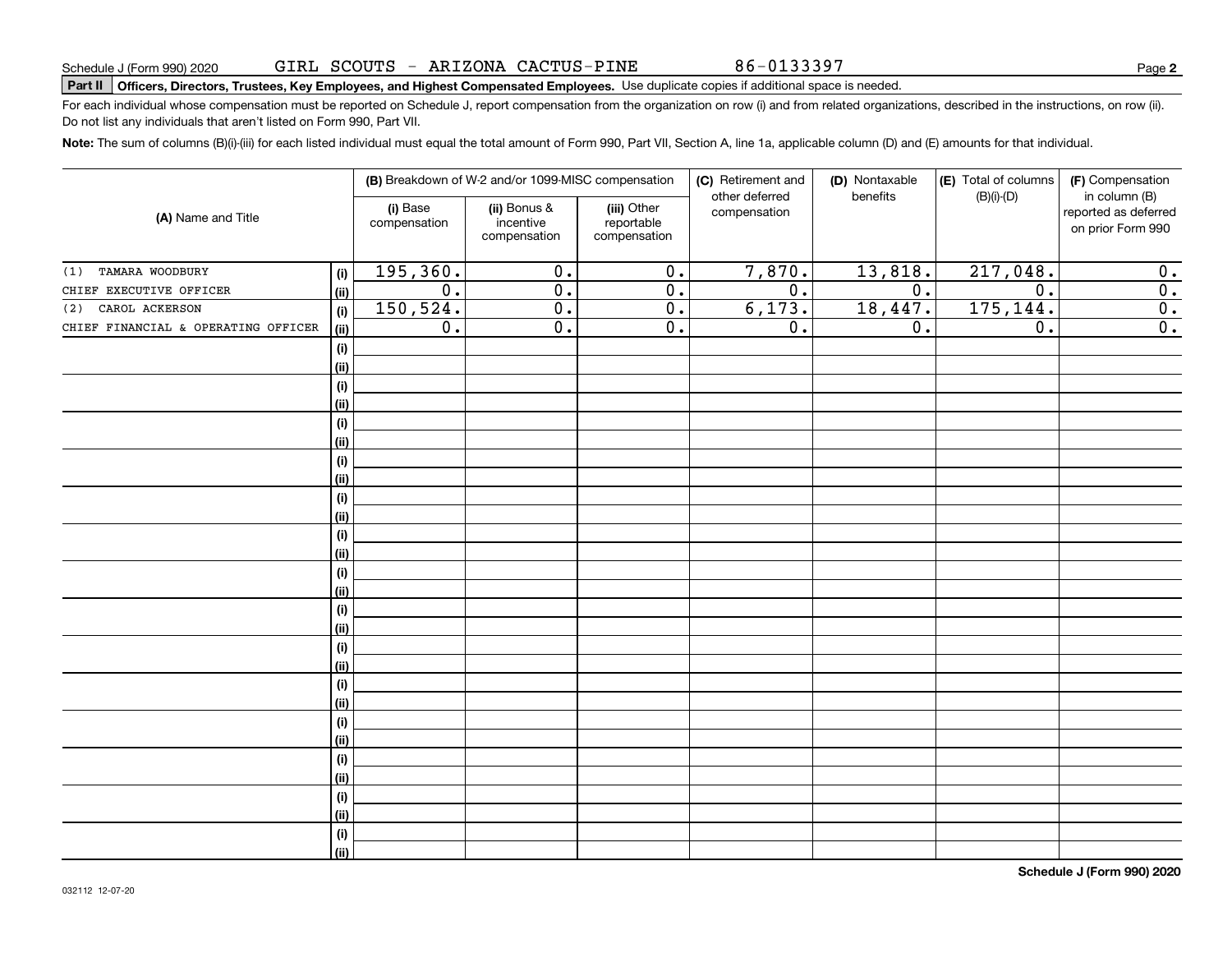### **Part III Supplemental Information**

Schedule J (Form 990) 2020 GIRL SCOUTS - ARIZONA CACTUS-PINE<br>Part III Supplemental Information<br>Provide the information, explanation, or descriptions required for Part I, lines 1a, 1b, 3, 4a, 4b, 4c, 5a, 5b, 6a, 6b, 7, and

**Schedule J (Form 990) 2020**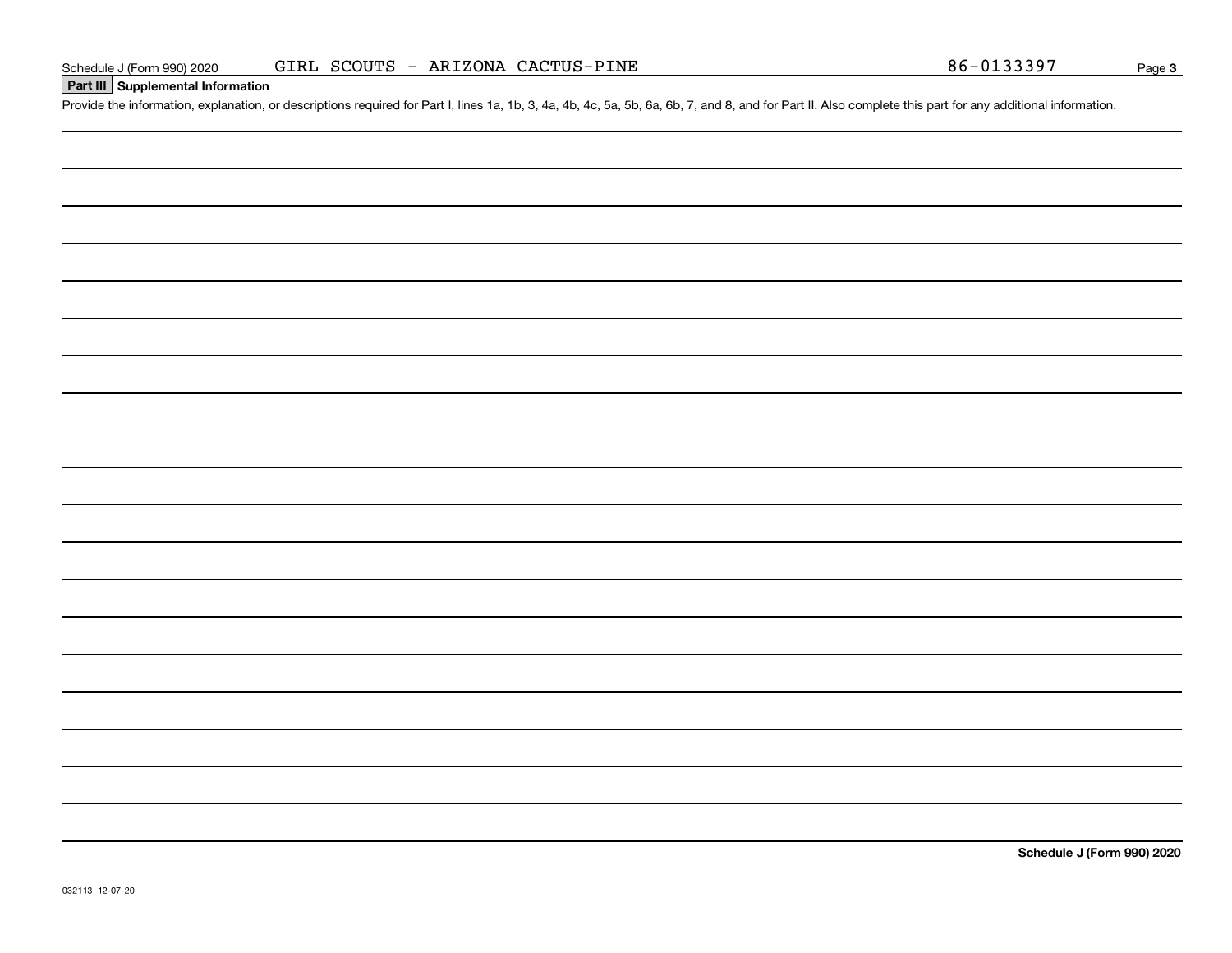| <b>Supplemental Information on Tax-Exempt Bonds</b><br><b>SCHEDULE K</b><br>▶ Complete if the organization answered "Yes" on Form 990, Part IV, line 24a. Provide descriptions,<br>(Form 990)<br>explanations, and any additional information in Part VI.<br>Department of the Treasury<br>▶ Attach to Form 990. ▶ Go to www.irs.gov/Form990 for instructions and the latest information.<br>Internal Revenue Service |                                                                             |   |                                   |                 |                 |                 |            |                                  |                            |                            |                                                     |            | OMB No. 1545-0047<br>2020<br>Open to Public<br>Inspection |            |           |
|-----------------------------------------------------------------------------------------------------------------------------------------------------------------------------------------------------------------------------------------------------------------------------------------------------------------------------------------------------------------------------------------------------------------------|-----------------------------------------------------------------------------|---|-----------------------------------|-----------------|-----------------|-----------------|------------|----------------------------------|----------------------------|----------------------------|-----------------------------------------------------|------------|-----------------------------------------------------------|------------|-----------|
|                                                                                                                                                                                                                                                                                                                                                                                                                       | Name of the organization                                                    |   | GIRL SCOUTS - ARIZONA CACTUS-PINE |                 |                 |                 |            |                                  |                            |                            | <b>Employer identification number</b><br>86-0133397 |            |                                                           |            |           |
| Part I                                                                                                                                                                                                                                                                                                                                                                                                                | <b>Bond Issues</b>                                                          |   | SEE PART VI FOR COLUMN            |                 | (A)             | CONTINUATIONS   |            |                                  |                            |                            |                                                     |            |                                                           |            |           |
|                                                                                                                                                                                                                                                                                                                                                                                                                       | (a) Issuer name                                                             |   | (b) Issuer EIN                    | $(c)$ CUSIP $#$ | (d) Date issued | (e) Issue price |            |                                  | (f) Description of purpose |                            |                                                     |            |                                                           | (i) Pooled |           |
|                                                                                                                                                                                                                                                                                                                                                                                                                       |                                                                             |   |                                   |                 |                 |                 |            |                                  |                            | (g) Defeased (h) On behalf |                                                     |            | of issuer                                                 |            | financing |
|                                                                                                                                                                                                                                                                                                                                                                                                                       |                                                                             |   |                                   |                 |                 |                 |            |                                  | No                         | Yes                        | <b>No</b>                                           | Yes        | No                                                        |            |           |
|                                                                                                                                                                                                                                                                                                                                                                                                                       | THE INDUSTRIAL                                                              |   |                                   |                 |                 |                 |            | CAPITAL                          |                            | Yes                        |                                                     |            |                                                           |            |           |
|                                                                                                                                                                                                                                                                                                                                                                                                                       | A DEVELOPMENT AUTHORITY OF 52-2038405                                       |   |                                   | <b>NONE</b>     |                 |                 |            | 03/11/15 9,937,500. EXPENDITURES |                            |                            | Х                                                   |            | x                                                         |            | X         |
|                                                                                                                                                                                                                                                                                                                                                                                                                       |                                                                             |   |                                   |                 |                 |                 |            |                                  |                            |                            |                                                     |            |                                                           |            |           |
| B                                                                                                                                                                                                                                                                                                                                                                                                                     |                                                                             |   |                                   |                 |                 |                 |            |                                  |                            |                            |                                                     |            |                                                           |            |           |
|                                                                                                                                                                                                                                                                                                                                                                                                                       |                                                                             |   |                                   |                 |                 |                 |            |                                  |                            |                            |                                                     |            |                                                           |            |           |
| C                                                                                                                                                                                                                                                                                                                                                                                                                     |                                                                             |   |                                   |                 |                 |                 |            |                                  |                            |                            |                                                     |            |                                                           |            |           |
|                                                                                                                                                                                                                                                                                                                                                                                                                       |                                                                             |   |                                   |                 |                 |                 |            |                                  |                            |                            |                                                     |            |                                                           |            |           |
| D                                                                                                                                                                                                                                                                                                                                                                                                                     |                                                                             |   |                                   |                 |                 |                 |            |                                  |                            |                            |                                                     |            |                                                           |            |           |
| Part II                                                                                                                                                                                                                                                                                                                                                                                                               | <b>Proceeds</b>                                                             |   |                                   |                 |                 |                 |            |                                  |                            |                            |                                                     |            |                                                           |            |           |
|                                                                                                                                                                                                                                                                                                                                                                                                                       |                                                                             |   |                                   |                 | A               |                 |            | B                                | $\mathbf{C}$               |                            |                                                     |            | D                                                         |            |           |
|                                                                                                                                                                                                                                                                                                                                                                                                                       | Amount of bonds retired                                                     |   |                                   |                 |                 | 8, 174, 767.    |            |                                  |                            |                            |                                                     |            |                                                           |            |           |
| 2                                                                                                                                                                                                                                                                                                                                                                                                                     | Amount of bonds legally defeased                                            |   |                                   |                 |                 |                 |            |                                  |                            |                            |                                                     |            |                                                           |            |           |
| 3                                                                                                                                                                                                                                                                                                                                                                                                                     | Total proceeds of issue                                                     |   |                                   |                 |                 | 9,937,500.      |            |                                  |                            |                            |                                                     |            |                                                           |            |           |
| 4                                                                                                                                                                                                                                                                                                                                                                                                                     | Gross proceeds in reserve funds                                             |   |                                   |                 |                 |                 |            |                                  |                            |                            |                                                     |            |                                                           |            |           |
| 5                                                                                                                                                                                                                                                                                                                                                                                                                     |                                                                             |   |                                   |                 |                 | 112,365.        |            |                                  |                            |                            |                                                     |            |                                                           |            |           |
| 6                                                                                                                                                                                                                                                                                                                                                                                                                     | Proceeds in refunding escrows                                               |   |                                   |                 |                 |                 |            |                                  |                            |                            |                                                     |            |                                                           |            |           |
| -7                                                                                                                                                                                                                                                                                                                                                                                                                    | Issuance costs from proceeds                                                |   |                                   |                 |                 | 166, 417.       |            |                                  |                            |                            |                                                     |            |                                                           |            |           |
| 8                                                                                                                                                                                                                                                                                                                                                                                                                     | Credit enhancement from proceeds                                            |   |                                   |                 |                 |                 |            |                                  |                            |                            |                                                     |            |                                                           |            |           |
| 9                                                                                                                                                                                                                                                                                                                                                                                                                     | Working capital expenditures from proceeds                                  |   |                                   |                 |                 |                 |            |                                  |                            |                            |                                                     |            |                                                           |            |           |
| 10                                                                                                                                                                                                                                                                                                                                                                                                                    |                                                                             |   |                                   |                 |                 | 9,658,718.      |            |                                  |                            |                            |                                                     |            |                                                           |            |           |
| 11                                                                                                                                                                                                                                                                                                                                                                                                                    | Other spent proceeds                                                        |   |                                   |                 |                 |                 |            |                                  |                            |                            |                                                     |            |                                                           |            |           |
| 12                                                                                                                                                                                                                                                                                                                                                                                                                    | Other unspent proceeds                                                      |   |                                   |                 |                 |                 |            |                                  |                            |                            |                                                     |            |                                                           |            |           |
| 13                                                                                                                                                                                                                                                                                                                                                                                                                    | Year of substantial completion                                              |   |                                   |                 |                 | 2017            |            |                                  |                            |                            |                                                     |            |                                                           |            |           |
|                                                                                                                                                                                                                                                                                                                                                                                                                       |                                                                             |   |                                   |                 | Yes             | <b>No</b>       | <b>Yes</b> | <b>No</b>                        | Yes                        | No                         |                                                     | <b>Yes</b> |                                                           | <b>No</b>  |           |
| 14                                                                                                                                                                                                                                                                                                                                                                                                                    | Were the bonds issued as part of a refunding issue of tax-exempt bonds (or, |   |                                   |                 |                 |                 |            |                                  |                            |                            |                                                     |            |                                                           |            |           |
|                                                                                                                                                                                                                                                                                                                                                                                                                       |                                                                             |   |                                   |                 |                 | X               |            |                                  |                            |                            |                                                     |            |                                                           |            |           |
| 15                                                                                                                                                                                                                                                                                                                                                                                                                    | Were the bonds issued as part of a refunding issue of taxable bonds (or, if |   |                                   |                 |                 |                 |            |                                  |                            |                            |                                                     |            |                                                           |            |           |
|                                                                                                                                                                                                                                                                                                                                                                                                                       |                                                                             |   |                                   |                 |                 | x               |            |                                  |                            |                            |                                                     |            |                                                           |            |           |
| 16                                                                                                                                                                                                                                                                                                                                                                                                                    | Has the final allocation of proceeds been made?                             |   |                                   |                 | X               |                 |            |                                  |                            |                            |                                                     |            |                                                           |            |           |
| 17                                                                                                                                                                                                                                                                                                                                                                                                                    | Does the organization maintain adequate books and records to support the    |   |                                   |                 |                 |                 |            |                                  |                            |                            |                                                     |            |                                                           |            |           |
|                                                                                                                                                                                                                                                                                                                                                                                                                       | final allocation of proceeds?                                               | X |                                   |                 |                 |                 |            |                                  |                            |                            |                                                     |            |                                                           |            |           |

**For Paperwork Reduction Act Notice, see the Instructions for Form 990. Schedule K (Form 990) 2020** LHA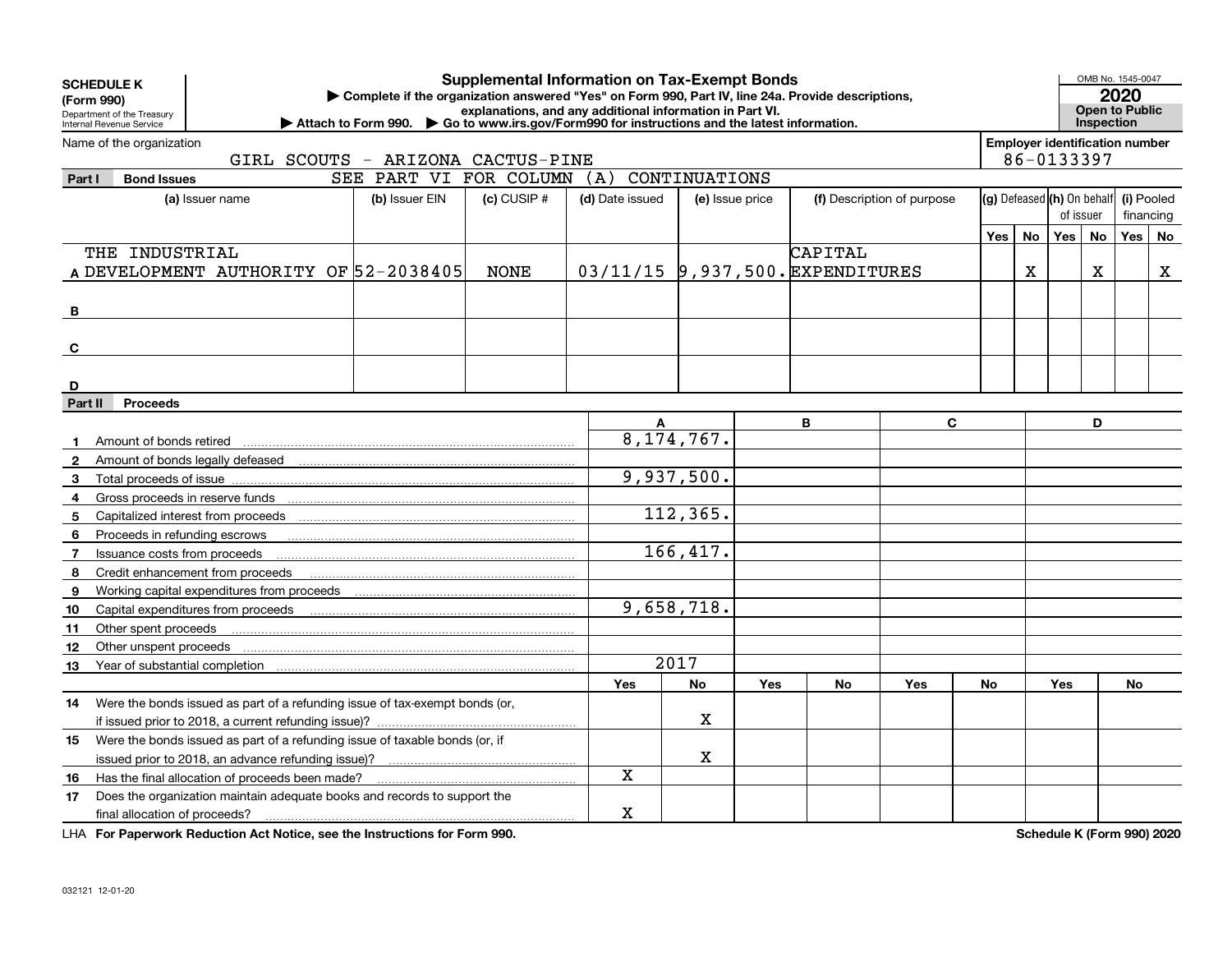#### Schedule K (Form 990) 2020 GIRL SCOUTS - ARIZONA CACTUS-PINE 86-0133397 Page

**2**

|                | Part III Private Business Use                                                                      |            |             |            |           |             |              |            |           |
|----------------|----------------------------------------------------------------------------------------------------|------------|-------------|------------|-----------|-------------|--------------|------------|-----------|
|                |                                                                                                    |            |             | B          |           | $\mathbf c$ |              |            | D         |
| 1              | Was the organization a partner in a partnership, or a member of an LLC,                            | Yes        | <b>No</b>   | Yes        | <b>No</b> | Yes         | <b>No</b>    | <b>Yes</b> | <b>No</b> |
|                | which owned property financed by tax-exempt bonds?                                                 |            | $\mathbf X$ |            |           |             |              |            |           |
|                | 2 Are there any lease arrangements that may result in private business use of                      |            |             |            |           |             |              |            |           |
|                |                                                                                                    |            | $\mathbf X$ |            |           |             |              |            |           |
|                | 3a Are there any management or service contracts that may result in private                        |            |             |            |           |             |              |            |           |
|                |                                                                                                    |            | $\mathbf X$ |            |           |             |              |            |           |
|                | <b>b</b> If "Yes" to line 3a, does the organization routinely engage bond counsel or other outside |            |             |            |           |             |              |            |           |
|                | counsel to review any management or service contracts relating to the financed property?           |            |             |            |           |             |              |            |           |
|                | c Are there any research agreements that may result in private business use of                     |            |             |            |           |             |              |            |           |
|                | bond-financed property?                                                                            |            | $\mathbf x$ |            |           |             |              |            |           |
|                | d If "Yes" to line 3c, does the organization routinely engage bond counsel or other                |            |             |            |           |             |              |            |           |
|                | outside counsel to review any research agreements relating to the financed property?               |            |             |            |           |             |              |            |           |
| 4              | Enter the percentage of financed property used in a private business use by entities               |            |             |            |           |             |              |            |           |
|                | other than a section 501(c)(3) organization or a state or local government<br>▶                    |            | .00<br>%    |            | $\%$      |             | %            |            | %         |
| 5              | Enter the percentage of financed property used in a private business use as a                      |            |             |            |           |             |              |            |           |
|                | result of unrelated trade or business activity carried on by your organization,                    |            |             |            |           |             |              |            |           |
|                |                                                                                                    |            | .00<br>%    |            | %         |             | %            |            | %         |
| 6              |                                                                                                    |            | .00<br>%    |            | %         |             | %            |            | %         |
| $\overline{7}$ |                                                                                                    |            | $\mathbf X$ |            |           |             |              |            |           |
|                | 8a Has there been a sale or disposition of any of the bond-financed property to a non-             |            |             |            |           |             |              |            |           |
|                |                                                                                                    |            | $\mathbf X$ |            |           |             |              |            |           |
|                | governmental person other than a 501(c)(3) organization since the bonds were issued?               |            |             |            |           |             |              |            |           |
|                | <b>b</b> If "Yes" to line 8a, enter the percentage of bond-financed property sold or               |            |             |            |           |             |              |            |           |
|                | disposed of                                                                                        |            | %           |            | %         |             | %            |            |           |
|                | c If "Yes" to line 8a, was any remedial action taken pursuant to Regulations                       |            |             |            |           |             |              |            |           |
|                |                                                                                                    |            |             |            |           |             |              |            |           |
|                | 9 Has the organization established written procedures to ensure that all                           |            |             |            |           |             |              |            |           |
|                | nonqualified bonds of the issue are remediated in accordance with the                              |            |             |            |           |             |              |            |           |
|                |                                                                                                    | X          |             |            |           |             |              |            |           |
|                | Part IV Arbitrage                                                                                  |            |             |            |           |             |              |            |           |
|                |                                                                                                    |            | A           |            | B         |             | $\mathbf{C}$ |            | D         |
| 1              | Has the issuer filed Form 8038-T, Arbitrage Rebate, Yield Reduction and                            | <b>Yes</b> | No          | <b>Yes</b> | No        | <b>Yes</b>  | No           | <b>Yes</b> | No        |
|                |                                                                                                    |            | X           |            |           |             |              |            |           |
|                | 2 If "No" to line 1, did the following apply?                                                      |            |             |            |           |             |              |            |           |
|                | a Rebate not due yet?                                                                              |            | $\mathbf x$ |            |           |             |              |            |           |
|                |                                                                                                    | X          |             |            |           |             |              |            |           |
|                |                                                                                                    |            | X           |            |           |             |              |            |           |
|                | If "Yes" to line 2c, provide in Part VI the date the rebate computation was                        |            |             |            |           |             |              |            |           |
|                | performed                                                                                          |            |             |            |           |             |              |            |           |
| 3              |                                                                                                    |            | $\mathbf X$ |            |           |             |              |            |           |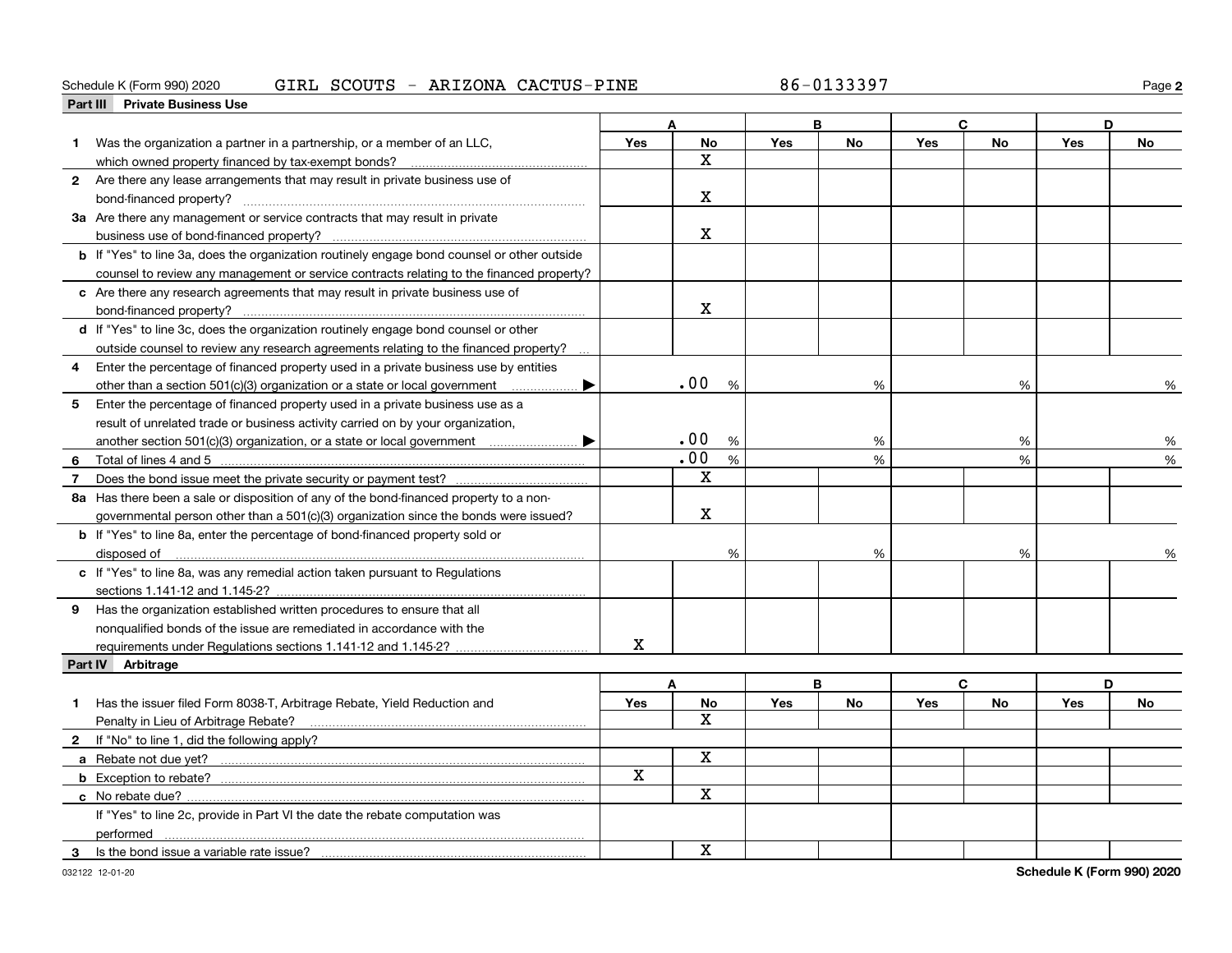#### Schedule K (Form 990) 2020 GIRL SCOUTS - ARIZONA CACTUS-PINE 86-0133397 Page

**3**

| <b>Part IV</b> Arbitrage (continued)                                                                                         |     |           |            |           |            |              |     |           |
|------------------------------------------------------------------------------------------------------------------------------|-----|-----------|------------|-----------|------------|--------------|-----|-----------|
|                                                                                                                              |     | Δ         |            | B         |            | C            | D   |           |
| 4a Has the organization or the governmental issuer entered into a qualified                                                  | Yes | <b>No</b> | <b>Yes</b> | <b>No</b> | <b>Yes</b> | <b>No</b>    | Yes | <b>No</b> |
|                                                                                                                              |     | X         |            |           |            |              |     |           |
|                                                                                                                              |     |           |            |           |            |              |     |           |
|                                                                                                                              |     |           |            |           |            |              |     |           |
|                                                                                                                              |     |           |            |           |            |              |     |           |
| e Was the hedge terminated?                                                                                                  |     |           |            |           |            |              |     |           |
| 5a Were gross proceeds invested in a guaranteed investment contract (GIC)?                                                   |     | X         |            |           |            |              |     |           |
|                                                                                                                              |     |           |            |           |            |              |     |           |
| c Term of GIC                                                                                                                |     |           |            |           |            |              |     |           |
| d Was the regulatory safe harbor for establishing the fair market value of the GIC satisfied?                                |     |           |            |           |            |              |     |           |
| Were any gross proceeds invested beyond an available temporary period?<br>6                                                  |     | X         |            |           |            |              |     |           |
| Has the organization established written procedures to monitor the<br>$\overline{7}$                                         |     |           |            |           |            |              |     |           |
| requirements of section 148?                                                                                                 | X   |           |            |           |            |              |     |           |
| <b>Procedures To Undertake Corrective Action</b><br>Part V                                                                   |     |           |            |           |            |              |     |           |
|                                                                                                                              |     | A         |            | B         |            | $\mathbf{C}$ | D   |           |
| Has the organization established written procedures to ensure that violations                                                | Yes | <b>No</b> | <b>Yes</b> | <b>No</b> | <b>Yes</b> | <b>No</b>    | Yes | <b>No</b> |
| of federal tax requirements are timely identified and corrected through the                                                  |     |           |            |           |            |              |     |           |
| voluntary closing agreement program if self-remediation isn't available under                                                |     |           |            |           |            |              |     |           |
|                                                                                                                              | X   |           |            |           |            |              |     |           |
| Part VI Supplemental Information. Provide additional information for responses to questions on Schedule K. See instructions. |     |           |            |           |            |              |     |           |
| SCHEDULE K, PART I, BOND ISSUES:                                                                                             |     |           |            |           |            |              |     |           |
| ISSUER NAME:<br>ίA                                                                                                           |     |           |            |           |            |              |     |           |
| INDUSTRIAL DEVELOPMENT AUTHORITY OF THE CITY OF PHOENIX, ARIZONA                                                             |     |           |            |           |            |              |     |           |
|                                                                                                                              |     |           |            |           |            |              |     |           |
|                                                                                                                              |     |           |            |           |            |              |     |           |
|                                                                                                                              |     |           |            |           |            |              |     |           |
|                                                                                                                              |     |           |            |           |            |              |     |           |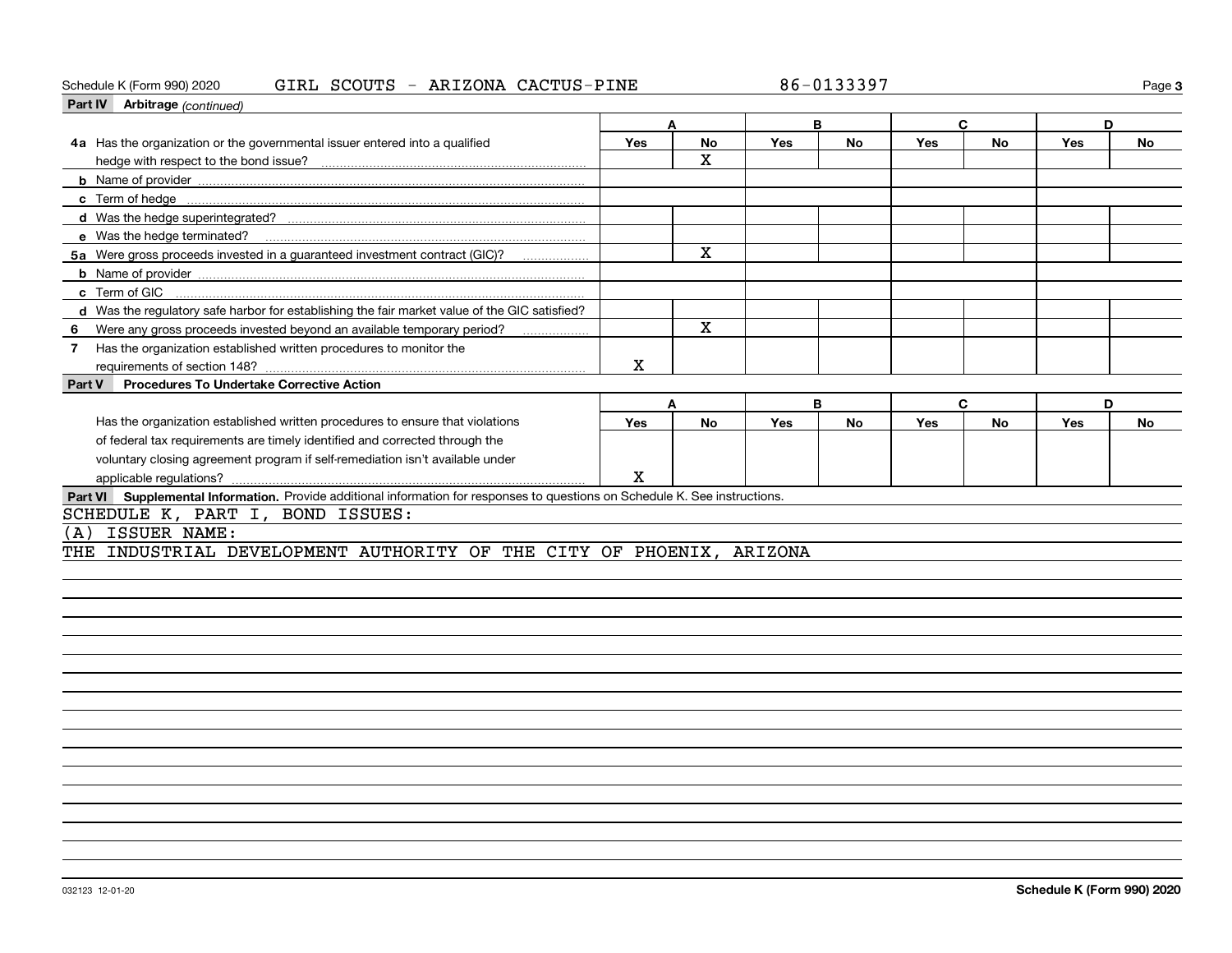| <b>SCHEDULE L</b>                                                                                             |                                                                            |                         |                                                                       |                            |               | <b>Transactions With Interested Persons</b>                                                                                                            |  |                           |     |          |                                                                                                         | OMB No. 1545-0047            |            |                |
|---------------------------------------------------------------------------------------------------------------|----------------------------------------------------------------------------|-------------------------|-----------------------------------------------------------------------|----------------------------|---------------|--------------------------------------------------------------------------------------------------------------------------------------------------------|--|---------------------------|-----|----------|---------------------------------------------------------------------------------------------------------|------------------------------|------------|----------------|
| (Form 990 or 990-EZ)                                                                                          |                                                                            |                         |                                                                       |                            |               | Complete if the organization answered "Yes" on Form 990, Part IV, line 25a, 25b, 26, 27, 28a,<br>28b, or 28c, or Form 990-EZ, Part V, line 38a or 40b. |  |                           |     |          |                                                                                                         |                              |            |                |
| Department of the Treasury                                                                                    |                                                                            |                         |                                                                       |                            |               | Attach to Form 990 or Form 990-EZ.                                                                                                                     |  |                           |     |          |                                                                                                         | <b>Open To Public</b>        |            |                |
| <b>Internal Revenue Service</b>                                                                               |                                                                            |                         |                                                                       |                            |               | $\triangleright$ Go to www.irs.gov/Form990 for instructions and the latest information.                                                                |  |                           |     |          |                                                                                                         | Inspection                   |            |                |
| Name of the organization                                                                                      |                                                                            |                         |                                                                       |                            |               | GIRL SCOUTS - ARIZONA CACTUS-PINE                                                                                                                      |  |                           |     |          | <b>Employer identification number</b><br>86-0133397                                                     |                              |            |                |
| Part I                                                                                                        |                                                                            |                         |                                                                       |                            |               | Excess Benefit Transactions (section 501(c)(3), section 501(c)(4), and section 501(c)(29) organizations only).                                         |  |                           |     |          |                                                                                                         |                              |            |                |
|                                                                                                               |                                                                            |                         |                                                                       |                            |               | Complete if the organization answered "Yes" on Form 990, Part IV, line 25a or 25b, or Form 990-EZ, Part V, line 40b.                                   |  |                           |     |          |                                                                                                         |                              |            |                |
| 1                                                                                                             |                                                                            |                         | (b) Relationship between disqualified                                 |                            |               |                                                                                                                                                        |  |                           |     |          |                                                                                                         |                              |            | (d) Corrected? |
| (a) Name of disqualified person                                                                               |                                                                            | person and organization |                                                                       |                            |               | (c) Description of transaction                                                                                                                         |  |                           |     |          |                                                                                                         | Yes                          | No         |                |
|                                                                                                               |                                                                            |                         |                                                                       |                            |               |                                                                                                                                                        |  |                           |     |          |                                                                                                         |                              |            |                |
|                                                                                                               |                                                                            |                         |                                                                       |                            |               |                                                                                                                                                        |  |                           |     |          |                                                                                                         |                              |            |                |
|                                                                                                               |                                                                            |                         |                                                                       |                            |               |                                                                                                                                                        |  |                           |     |          |                                                                                                         |                              |            |                |
|                                                                                                               |                                                                            |                         |                                                                       |                            |               |                                                                                                                                                        |  |                           |     |          |                                                                                                         |                              |            |                |
|                                                                                                               |                                                                            |                         |                                                                       |                            |               |                                                                                                                                                        |  |                           |     |          |                                                                                                         |                              |            |                |
| 2 Enter the amount of tax incurred by the organization managers or disqualified persons during the year under |                                                                            |                         |                                                                       |                            |               |                                                                                                                                                        |  |                           |     |          |                                                                                                         |                              |            |                |
| section 4958                                                                                                  |                                                                            |                         |                                                                       |                            |               |                                                                                                                                                        |  |                           |     |          |                                                                                                         |                              |            |                |
|                                                                                                               |                                                                            |                         |                                                                       |                            |               |                                                                                                                                                        |  |                           |     |          | $\begin{array}{c}\n\updownarrow \\ \updownarrow \\ \updownarrow \\ \updownarrow \\ \hline\n\end{array}$ |                              |            |                |
|                                                                                                               |                                                                            |                         |                                                                       |                            |               |                                                                                                                                                        |  |                           |     |          |                                                                                                         |                              |            |                |
| Part II                                                                                                       | Loans to and/or From Interested Persons.                                   |                         |                                                                       |                            |               |                                                                                                                                                        |  |                           |     |          |                                                                                                         |                              |            |                |
|                                                                                                               |                                                                            |                         |                                                                       |                            |               | Complete if the organization answered "Yes" on Form 990-EZ, Part V, line 38a or Form 990, Part IV, line 26; or if the organization                     |  |                           |     |          |                                                                                                         |                              |            |                |
|                                                                                                               | reported an amount on Form 990, Part X, line 5, 6, or 22.                  |                         |                                                                       |                            |               |                                                                                                                                                        |  |                           |     |          |                                                                                                         |                              |            |                |
| (a) Name of                                                                                                   | (b) Relationship                                                           | (c) Purpose             |                                                                       | (d) Loan to or<br>from the |               | (e) Original                                                                                                                                           |  | (f) Balance due           |     | $(g)$ In | (h) Approved<br>by board or                                                                             |                              |            | (i) Written    |
| interested person                                                                                             | with organization                                                          |                         | of loan                                                               |                            | organization? | principal amount                                                                                                                                       |  | default?                  |     |          | committee?                                                                                              |                              | agreement? |                |
|                                                                                                               |                                                                            |                         |                                                                       |                            | To From       |                                                                                                                                                        |  |                           | Yes | No       | Yes                                                                                                     | No                           | Yes $ $    | No             |
|                                                                                                               |                                                                            |                         |                                                                       |                            |               |                                                                                                                                                        |  |                           |     |          |                                                                                                         |                              |            |                |
|                                                                                                               |                                                                            |                         |                                                                       |                            |               |                                                                                                                                                        |  |                           |     |          |                                                                                                         |                              |            |                |
|                                                                                                               |                                                                            |                         |                                                                       |                            |               |                                                                                                                                                        |  |                           |     |          |                                                                                                         |                              |            |                |
|                                                                                                               |                                                                            |                         |                                                                       |                            |               |                                                                                                                                                        |  |                           |     |          |                                                                                                         |                              |            |                |
|                                                                                                               |                                                                            |                         |                                                                       |                            |               |                                                                                                                                                        |  |                           |     |          |                                                                                                         |                              |            |                |
|                                                                                                               |                                                                            |                         |                                                                       |                            |               |                                                                                                                                                        |  |                           |     |          |                                                                                                         |                              |            |                |
|                                                                                                               |                                                                            |                         |                                                                       |                            |               |                                                                                                                                                        |  |                           |     |          |                                                                                                         |                              |            |                |
|                                                                                                               |                                                                            |                         |                                                                       |                            |               |                                                                                                                                                        |  |                           |     |          |                                                                                                         |                              |            |                |
|                                                                                                               |                                                                            |                         |                                                                       |                            |               |                                                                                                                                                        |  |                           |     |          |                                                                                                         |                              |            |                |
| Total                                                                                                         |                                                                            |                         |                                                                       |                            |               | $\blacktriangleright$ \$                                                                                                                               |  |                           |     |          |                                                                                                         |                              |            |                |
| <b>Part III</b>                                                                                               | <b>Grants or Assistance Benefiting Interested Persons.</b>                 |                         |                                                                       |                            |               |                                                                                                                                                        |  |                           |     |          |                                                                                                         |                              |            |                |
|                                                                                                               | Complete if the organization answered "Yes" on Form 990, Part IV, line 27. |                         |                                                                       |                            |               |                                                                                                                                                        |  |                           |     |          |                                                                                                         |                              |            |                |
| (a) Name of interested person                                                                                 |                                                                            |                         | (b) Relationship between<br>interested person and<br>the organization |                            |               | (c) Amount of<br>assistance                                                                                                                            |  | (d) Type of<br>assistance |     |          |                                                                                                         | (e) Purpose of<br>assistance |            |                |
|                                                                                                               |                                                                            |                         |                                                                       |                            |               |                                                                                                                                                        |  |                           |     |          |                                                                                                         |                              |            |                |
|                                                                                                               |                                                                            |                         |                                                                       |                            |               |                                                                                                                                                        |  |                           |     |          |                                                                                                         |                              |            |                |
|                                                                                                               |                                                                            |                         |                                                                       |                            |               |                                                                                                                                                        |  |                           |     |          |                                                                                                         |                              |            |                |
|                                                                                                               |                                                                            |                         |                                                                       |                            |               |                                                                                                                                                        |  |                           |     |          |                                                                                                         |                              |            |                |
|                                                                                                               |                                                                            |                         |                                                                       |                            |               |                                                                                                                                                        |  |                           |     |          |                                                                                                         |                              |            |                |
|                                                                                                               |                                                                            |                         |                                                                       |                            |               |                                                                                                                                                        |  |                           |     |          |                                                                                                         |                              |            |                |
|                                                                                                               |                                                                            |                         |                                                                       |                            |               |                                                                                                                                                        |  |                           |     |          |                                                                                                         |                              |            |                |
|                                                                                                               |                                                                            |                         |                                                                       |                            |               |                                                                                                                                                        |  |                           |     |          |                                                                                                         |                              |            |                |
|                                                                                                               |                                                                            |                         |                                                                       |                            |               |                                                                                                                                                        |  |                           |     |          |                                                                                                         |                              |            |                |
|                                                                                                               |                                                                            |                         |                                                                       |                            |               |                                                                                                                                                        |  |                           |     |          |                                                                                                         |                              |            |                |

LHA For Paperwork Reduction Act Notice, see the Instructions for Form 990 or 990-EZ. Schedule L (Form 990 or 990-EZ) 2020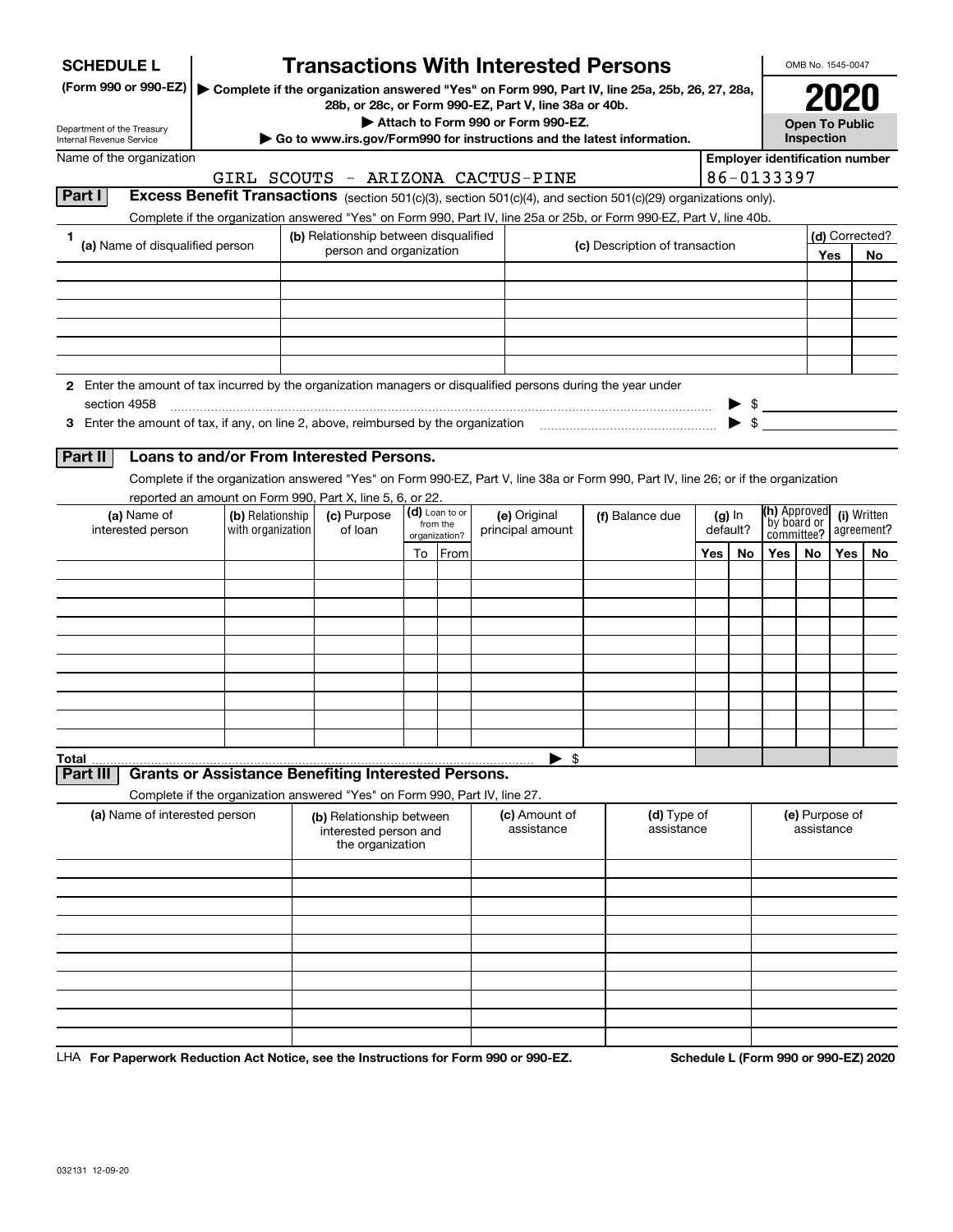#### **2**Schedule L (Form 990 or 990-EZ) 2020 Page 86-0133397 GIRL SCOUTS - ARIZONA CACTUS-PINE**Part IV Business Transactions Involving Interested Persons.**

Complete if the organization answered "Yes" on Form 990, Part IV, line 28a, 28b, or 28c.

| (a) Name of interested person | (b) Relationship between interested<br>person and the organization | (c) Amount of<br>transaction | (d) Description of<br>transaction | (e) Sharing of<br>organization's<br>revenues? |    |
|-------------------------------|--------------------------------------------------------------------|------------------------------|-----------------------------------|-----------------------------------------------|----|
|                               |                                                                    |                              |                                   | Yes                                           | No |
| SUBSTANTIAL CONTRIBUTOR       | SUBSTANTIAL CONTRIB                                                |                              | 692, 284. OUR HEALTH              |                                               | х  |
|                               |                                                                    |                              |                                   |                                               |    |
|                               |                                                                    |                              |                                   |                                               |    |
|                               |                                                                    |                              |                                   |                                               |    |
|                               |                                                                    |                              |                                   |                                               |    |
|                               |                                                                    |                              |                                   |                                               |    |
|                               |                                                                    |                              |                                   |                                               |    |
|                               |                                                                    |                              |                                   |                                               |    |
|                               |                                                                    |                              |                                   |                                               |    |
|                               |                                                                    |                              |                                   |                                               |    |

#### **Part V** Supplemental Information.

Provide additional information for responses to questions on Schedule L (see instructions).

#### SCH L, PART IV, BUSINESS TRANSACTIONS INVOLVING INTERESTED PERSONS:

(A) NAME OF PERSON: SUBSTANTIAL CONTRIBUTOR

(B) RELATIONSHIP BETWEEN INTERESTED PERSON AND ORGANIZATION:

#### SUBSTANTIAL CONTRIBUTOR

(D) DESCRIPTION OF TRANSACTION: OUR HEALTH INSURANCE PROVIDER WAS A

#### SUBSTANTIAL CONTRIBUTOR IN FYE 2021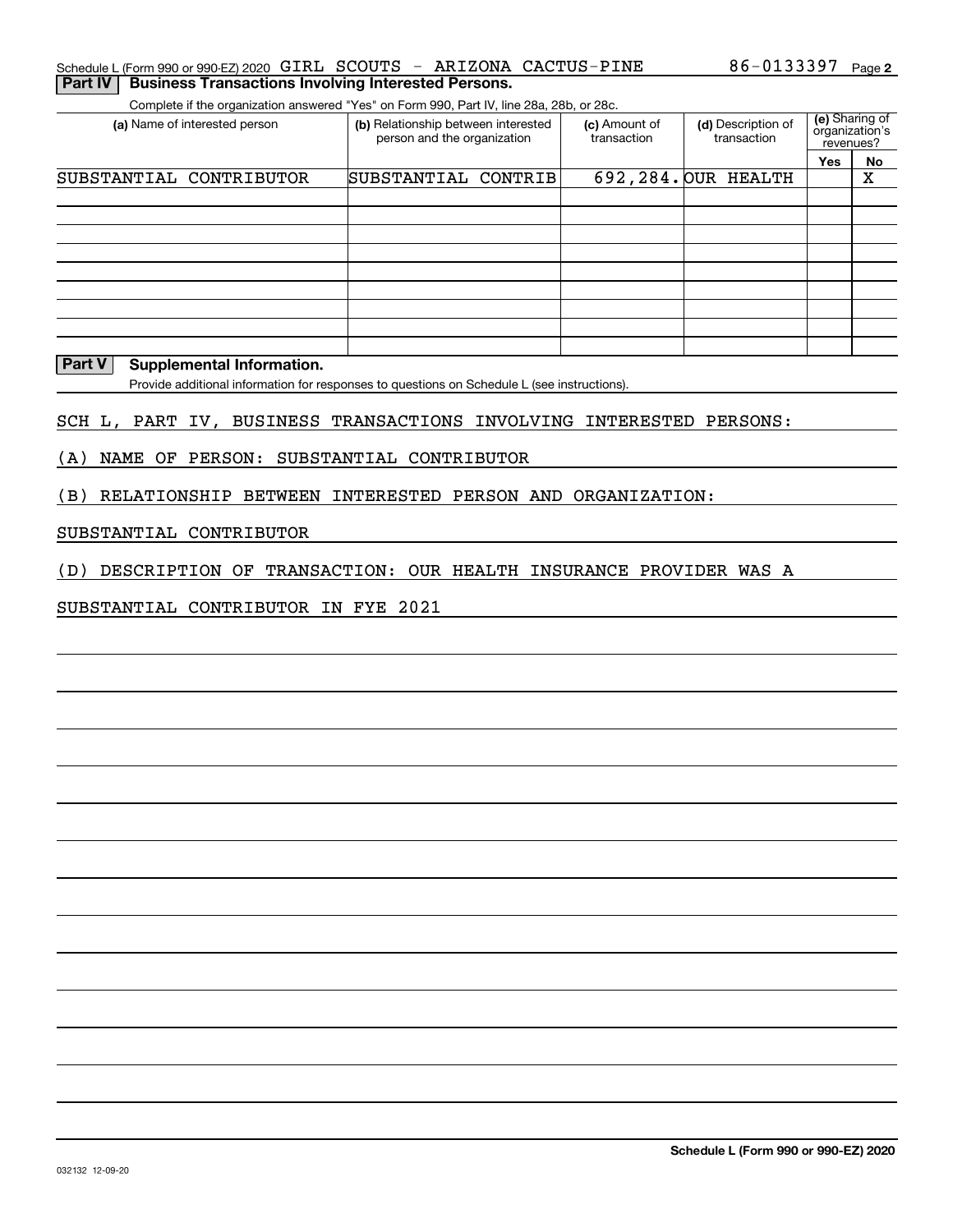**(Form 990 or 990-EZ)**

Department of the Treasury Internal Revenue Service Name of the organization

**Complete to provide information for responses to specific questions on SCHEDULE O Supplemental Information to Form 990 or 990-EZ**

**Form 990 or 990-EZ or to provide any additional information. | Attach to Form 990 or 990-EZ. | Go to www.irs.gov/Form990 for the latest information.**



GIRL SCOUTS - ARIZONA CACTUS-PINE | 86-0133397

**Employer identification number**

FORM 990, PART I, LINE 1, DESCRIPTION OF ORGANIZATION MISSION:

MISSION IS TO BUILD GIRLS OF COURAGE, CONFIDENCE AND CHARACTER WHO MAKE

THE WORLD A BETTER PLACE. GIRL SCOUTS-ARIZONA CACTUS-PINE COUNCIL

PROVIDES LEADERSHIP DEVELOPMENT FOR K-12 GIRLS ACROSS CENTRAL AND

NORTHERN ARIZONA.

FORM 990, PART III, LINE 4A, PROGRAM SERVICE ACCOMPLISHMENTS:

TO FUND THEIR TROOP AND PROGRAM ACTIVITIES. WHILE THE PANDEMIC

CONTINUED TO AFFECT IN-PERSON PROGRAMMING DURING MUCH OF THIS FISCAL

YEAR, GSACPC CONTINUED TO OFFER PROGRAMS VIRTUALLY TO KEEP GIRLS

ENGAGED, CONNECTED AND WORKING TOWARD THEIR GIRL SCOUT GOALS. WE BEGAN

RESUMING SMALL-GROUP IN-PERSON PROGRAMMING DURING THE SECOND HALF OF

THE YEAR. AFTER HAVING TO CANCEL SUMMER CAMP IN SUMMER 2020, WE WERE

ABLE TO BRING IN-PERSON CAMP BACK IN SUMMER OF 2021 WITH REDUCED

CAPACITY TO MAINTAIN HEALTH AND SAFETY PROTOCOLS.

FORM 990, PART III, LINE 4D, OTHER PROGRAM SERVICES:

COMMUNITY ACTIVITIES: INCLUDE COMMUNITY ENGAGEMENT EFFORTS TO HELP MAKE

GIRL SCOUTING MORE ACCESSIBLE IN AREAS WHERE THERE IS NOT A TRADITION

OF GIRL SCOUTING, WHERE VOLUNTEERS AND RESOURCES ARE LIMITED, OR WHERE

OTHER BARRIERS TO PARTICIPATION EXIST. THIS INCLUDES OUR

MARYVALE/GLENDALE INITIATIVE THAT SERVES THE WEST VALLEY OF PHOENIX,

LATINX INITIATIVE THAT FOCUSES ON FAMILY ENGAGEMENT, AND PROGRAMMING

FOR GIRLS ON THE NAVAJO NATION AND HOPILANDS.

EXPENSES \$ 428,792. INCLUDING GRANTS OF \$ 1,182. REVENUE \$ 1,096.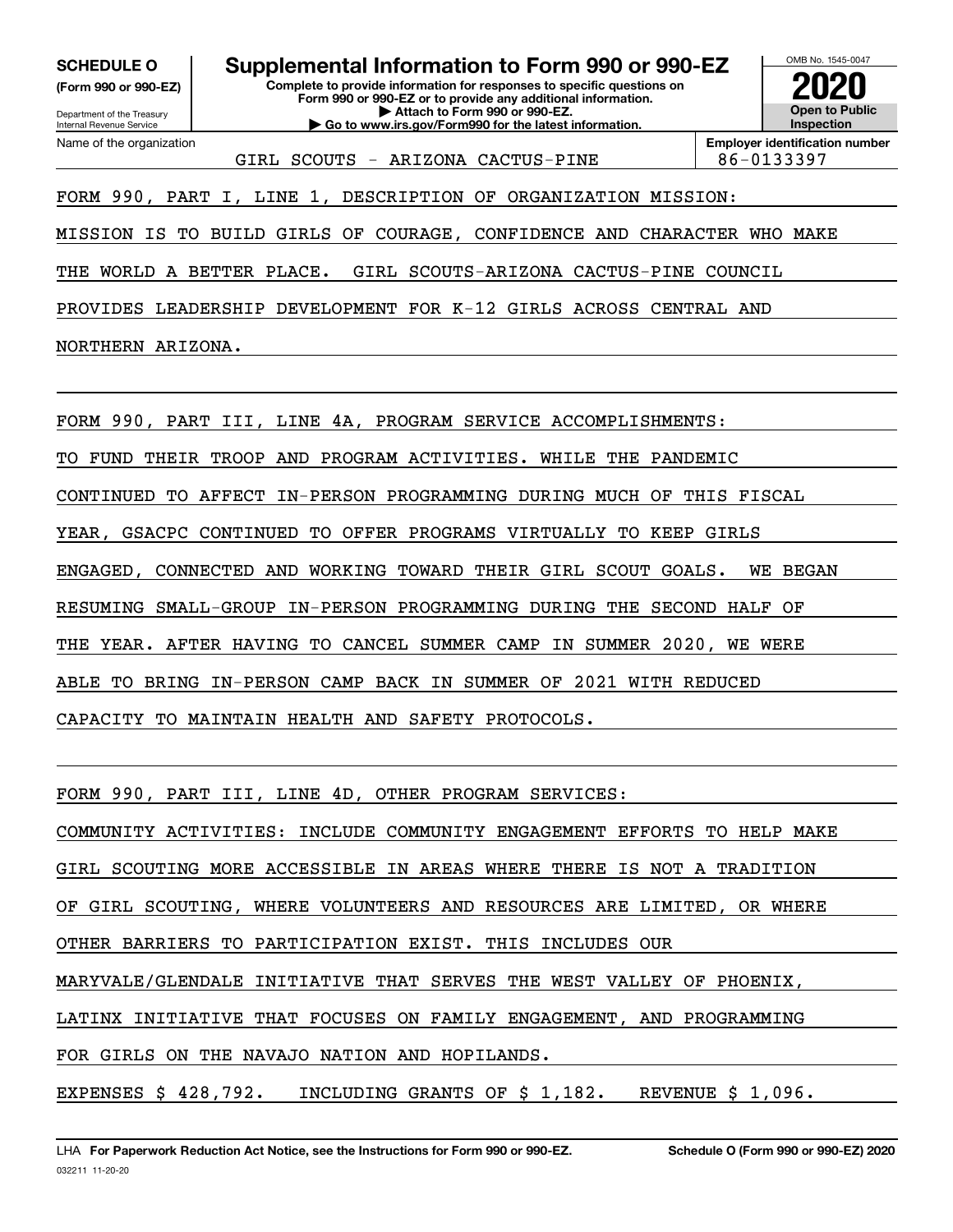| Schedule O (Form 990 or 990-EZ) 2020                                                                 | Page 2                                              |  |  |  |  |  |
|------------------------------------------------------------------------------------------------------|-----------------------------------------------------|--|--|--|--|--|
| Name of the organization<br>- ARIZONA CACTUS-PINE<br>GIRL<br>SCOUTS                                  | <b>Employer identification number</b><br>86-0133397 |  |  |  |  |  |
| FORM 990, PART VI, SECTION A, LINE 1:                                                                |                                                     |  |  |  |  |  |
| COMMITTEE MAY EXERCISE THE POWERS OF<br>THE<br>BOARD<br>THE<br>EXECUTIVE                             | BETWEEN<br>BOARD                                    |  |  |  |  |  |
| NOT ADOPT THE BUDGET OR TAKE ANY ACTION<br>EXCEPT IT<br><b>MAY</b><br>MEETINGS,                      | WHICH IS                                            |  |  |  |  |  |
| CONTRARY TO, OR A SUBSTANTIAL DEPARTURE FROM, THE DIRECTION ESTABLISHED BY                           |                                                     |  |  |  |  |  |
| BOARD, OR WHICH REPRESENTS A MAJOR CHANGE IN<br>THE                                                  | THE AFFAIRS, BUSINESS OR                            |  |  |  |  |  |
| POLICY<br>OF<br>THE<br>COUNCIL.<br>ANY ACTIONS<br>EXECUTIVE<br>COMMITTEE<br>THE<br>TAKES THAT        |                                                     |  |  |  |  |  |
| THE<br>OF<br><b>EXERCISING</b><br>THE<br>POWERS<br>OF<br>THE<br><b>BOARD</b><br>RISES<br>TО<br>LEVEL | MUST<br>BЕ<br>REPORTED                              |  |  |  |  |  |
| TО<br>BOARD<br>FOR<br>FORMAL<br>THE<br>BOARD<br>AND<br>THE<br>RATIFICATION.<br>SUBMITTED<br>TO.      |                                                     |  |  |  |  |  |

FORM 990, PART VI, SECTION A, LINE 6:

THE MEMBERS OF THE COUNCIL CONSIST OF ALL PERSONS RESIDING WITHIN THE GEOGRAPHIC JURISDICTION OF THE COUNCIL AND WHO ARE REGISTERED MEMBERS IN GOOD STANDING OF THE GIRL SCOUTS OF THE UNITED STATES OF AMERICA ("GSUSA").

FORM 990, PART VI, SECTION A, LINE 7A:

VOTING MEMBERS OF THE COUNCIL ("VOTING MEMBERS") ELECT THE OFFICERS OF THE COUNCIL, THE MEMBERS-AT-LARGE OF THE BOARD OF DIRECTORS, AND A MINIMUM OF 2 NON-VOTING "GIRL MEMBERS" (FEMALE MEMBERS FROM 14 TO 18 YEARS OF AGE) TO THE BOARD OF DIRECTORS AT THE ANNUAL MEETING.

VOTING MEMBERS OF THE COUNCIL ARE ELECTED BY THE ADULT, VOLUNTEER MEMBERS OF EACH GOVERNING AREA AND THE GIRL MEMBERS WITHIN EACH GOVERNING AREA WHO ARE AT LEAST 14 YEARS OF AGE ON SEPTEMBER 30 OF THE YEAR PRIOR TO THE ANNUAL MEETING.

FORM 990, PART VI, SECTION A, LINE 7B:

ONLY VOTING MEMBERS OF THE COUNCIL MAY VOTE ON AMENDMENTS TO THE ARTICLES

OF INCORPORATION OR AMENDMENTS TO THE BYLAWS.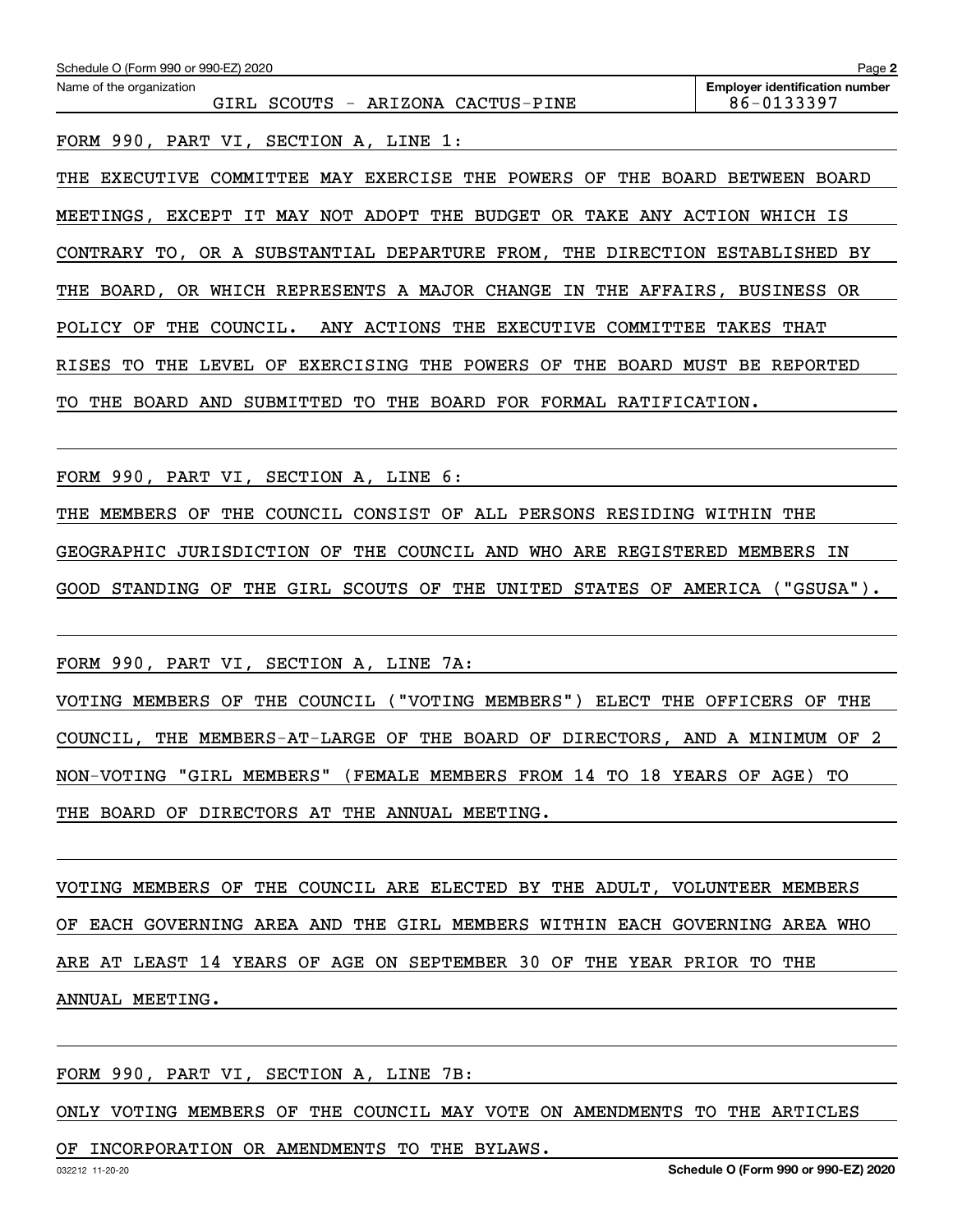FORM 990, PART VI, SECTION B, LINE 11B:

THE FORM 990 IS REVIEWED BY SENIOR MANAGEMENT AND COPIES ARE PROVIDED TO

BOTH THE BOARD OF DIRECTORS' EXECUTIVE COMMITTEE AND FINANCE COMMITTEE FOR

FURTHER REVIEW AND APPROVAL, PRIOR TO SUBMITTAL TO THE FULL BOARD OF

DIRECTORS.

FORM 990, PART VI, SECTION B, LINE 12C:

THE ORGANIZATION HAS A VERY ROBUST ANNUAL PROCESS FOR IDENTIFYING CONFLICTS OF INTEREST. THE CEO AND THE CHIEF FINANCIAL AND OPERATIONS OFFICER ARE INVOLVED WITH THE OPERATION OF ALL ORGANIZATIONAL ACTIVITIES WHICH ALLOWS FOR MONITORING OF POTENTIAL CONFLICTS OF INTEREST. AS A SECONDARY BACKUP, A LETTER AND QUESTIONNAIRE ARE SENT TO THE BOARD OFFICERS AND THE SENIOR EXECUTIVES ASKING THEM TO SIGN OFF ON THEIR KNOWLEDGE OF POTENTIAL REPORTABLE TRANSACTIONS THROUGHOUT THE ORGANIZATION.

FORM 990, PART VI, SECTION B, LINE 15:

COMPENSATION, WHEN ADJUSTED, IS BASED ON SURVEYS DONE BY THE GIRL SCOUTS OF THE USA (ANNUAL STUDIES) AND ARIZONA STATE UNIVERSITY ON NONPROFITS IN ARIZONA BY COUNTY AND SIZE. THE EXECUTIVE COMMITTEE SERVES AS THE COMPENSATION COMMITTEE AND THE BOARD OF DIRECTORS REVIEWS THE RECOMMENDATIONS OF THE EXECUTIVE COMMITTEE WITH RESPECT TO CEO COMPENSATION. THE CEO HAS THE RESPONSIBILITY FOR COMPENSATION OF OTHER OFFICERS AND KEY EMPLOYEES.

FORM 990, PART VI, SECTION C, LINE 19:

THIS INFORMATION IS AVAILABLE UPON REQUEST. THESE ITEMS MAY BE VIEWED IN

PERSON BY VISITING THE CORPORATE OFFICE AND VIEWING THE "PUBLIC REVIEW